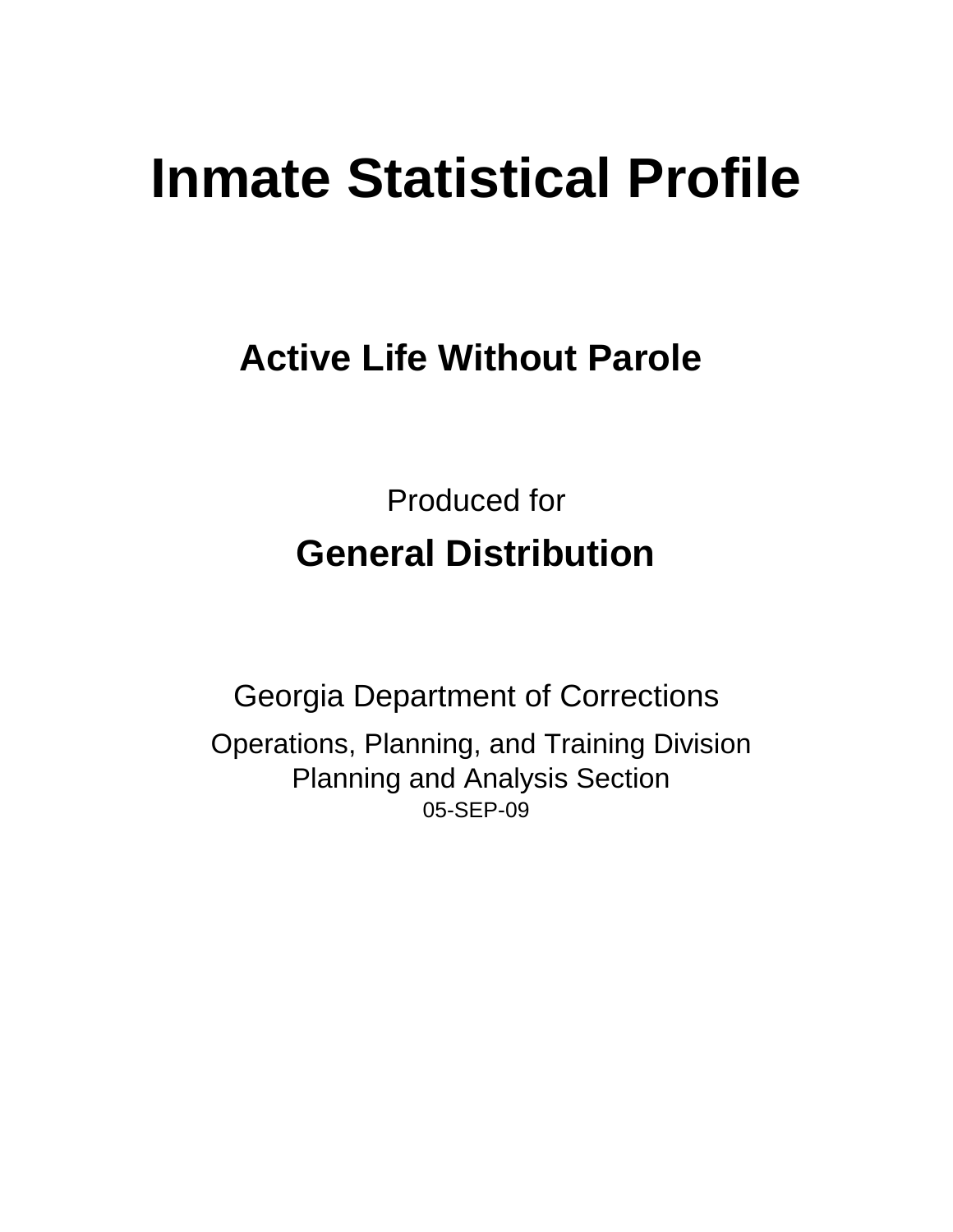**Contents** 

**Active Life Without Parole** 

Produced for **General Distribution**

## Table of Contents

| <b>Demographic information</b>                                       |
|----------------------------------------------------------------------|
| 5 Current age, broken out in ten year age groups                     |
| 6 Race group                                                         |
| 7 Hispanic Origin                                                    |
| 8 Marital status, self-reported at entry to prison                   |
| 9 Number of children, self-reported at entry to prison               |
| 10 Religious affiliation, self-reported at entry to prison           |
| 11 Home county - self-reported at entry to prison                    |
| 14 Socioeconomic class, self-reported at entry to prison             |
| 15 Environment to age 16, self-reported at entry to prison           |
| 16 Guardian status to age 16, self-reported at entry to prison       |
| 17 Employment status before prison, self-reported at entry to prison |
| 18 Age at admission                                                  |
| 20 Age at release                                                    |
| 21 Height, measured at entry to prison                               |
| 22 Weight, measured at entry to prison                               |
| 23 Military service                                                  |
| <b>Correctional information</b>                                      |
| 24 Type of admission to prison                                       |
| 25 Current / last security status                                    |
| 26 Current / last institution type                                   |
| 27 Institution type - transitional centers                           |
| 28 Institution type - mental hospitals                               |
| 29 Institution type - county prisons                                 |
| 30 Institution type - state prisons                                  |
| 31 Institution type - private prisons                                |
| 32 Institution type - prison annexes                                 |
| 33 Institution type - pre-release centers                            |
| 34 Institution type - inmate boot camp                               |
| 35 Number of disciplinary reports                                    |
| 36 Number of transfers                                               |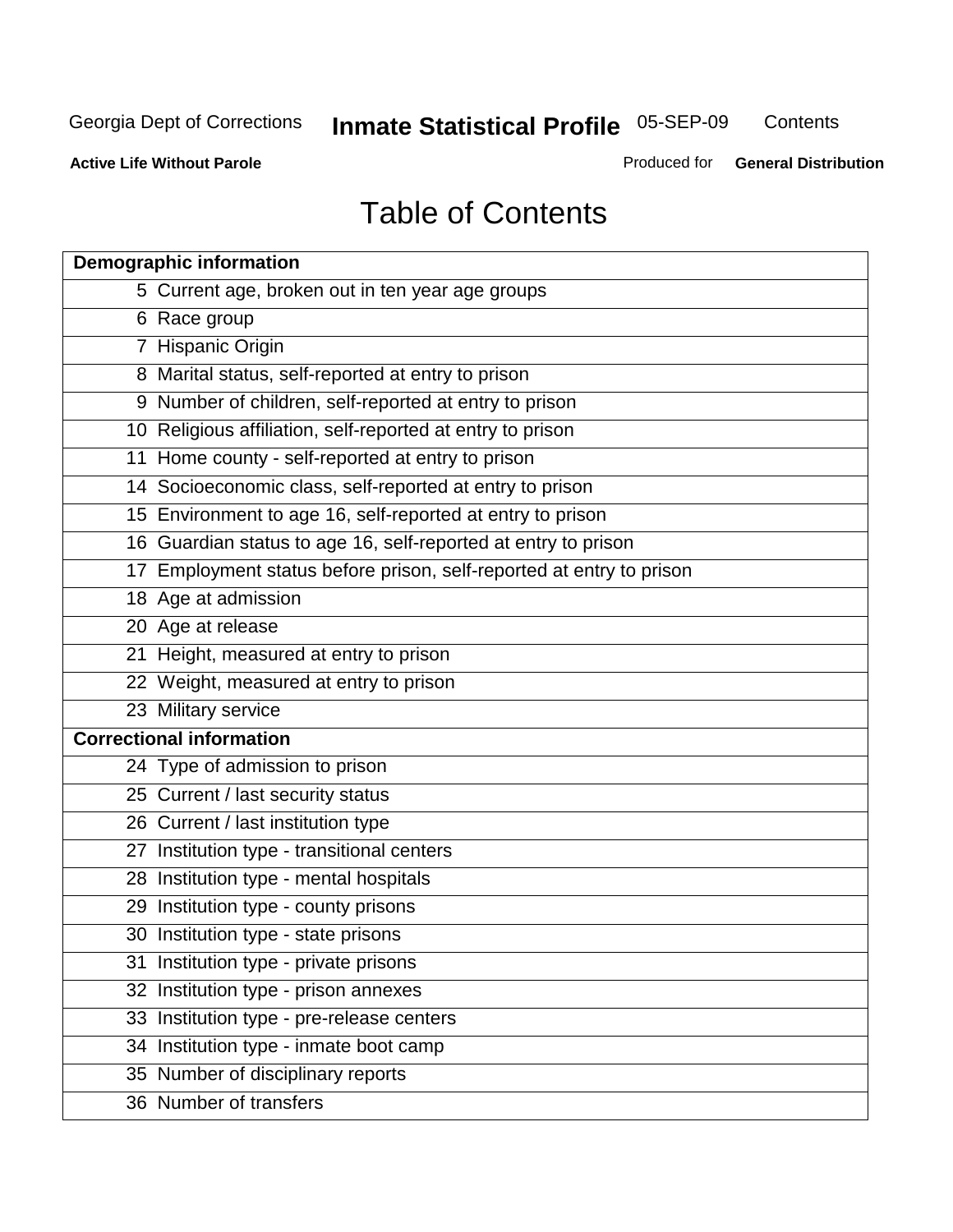**Contents** 

**Active Life Without Parole** 

Produced for **General Distribution**

## Table of Contents

| <b>Correctional information</b>                                  |
|------------------------------------------------------------------|
| 37 Number of escapes                                             |
| 38 Actual release type                                           |
| 39 Time served in current (or last) institution                  |
| Educational, psychological and physical information              |
| 40 Highest grade level attained                                  |
| 41 Culture fair IQ scores                                        |
| 42 Wide Range Achievement Test (WRAT) reading score              |
| 43 Wide Range Achievement Test (WRAT) math score                 |
| 44 Wide Range Achievement Test (WRAT) spelling score             |
| 45 Scope of substance abuse - summary                            |
| 46 Scope of substance abuse - detail                             |
| 47 Current / last mental health treatment level                  |
| 48 PULHESDWIT medical scale - 'P' overall condition ('P'hysical) |
| 49 PULHESDWIT medical scale - 'U' upper body                     |
| 50 PULHESDWIT medical scale - 'L' lower body                     |
| 51 PULHESDWIT medical scale - 'H' hearing                        |
| 52 PULHESDWIT medical scale - 'E' vision                         |
| 53 PULHESDWIT medical scale -'S' psychiatric                     |
| 54 PULHESDWIT medical scale - 'D' dental                         |
| 55 PULHESDWIT medical scale - 'W' work ability                   |
| 56 PULHESDWIT medical scale - 'I' impairment                     |
| 57 PULHESDWIT medical scale - 'T' transportability               |
| 58 Criminality in family, self-reported                          |
| 59 Alcoholism in family, self-reported                           |
| 60 Drug abuse in family, self-reported                           |
| Subjected to frequent beatings, self-reported<br>61              |
| 62 Father absent during inmate's childhood                       |
| 63 Mother absent during inmate's childhood                       |
| <b>Crimes and criminal history information</b>                   |
| 64 Number of prior Georgia incarcerations                        |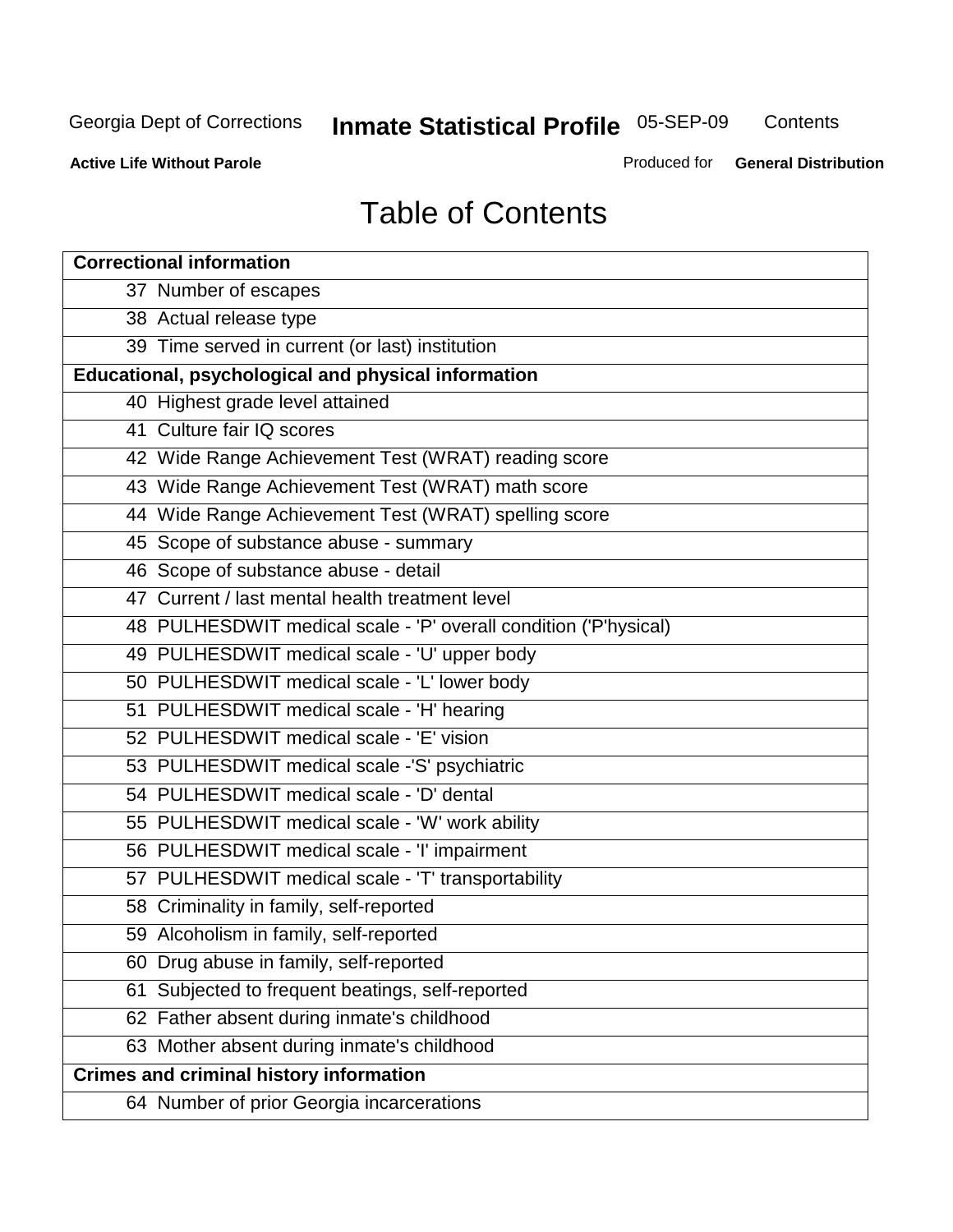**Contents** 

**Active Life Without Parole** 

Produced for **General Distribution**

## Table of Contents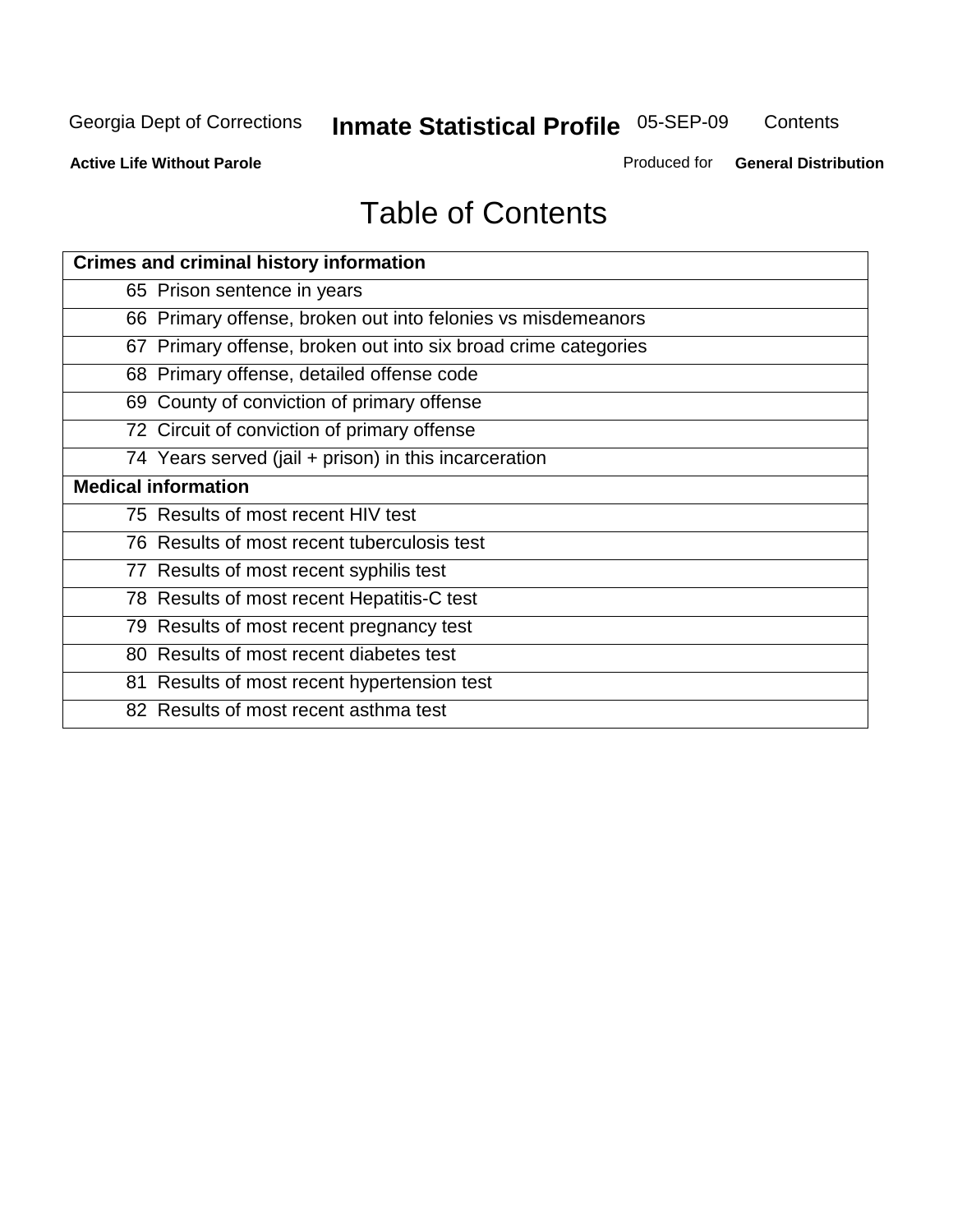#### **Active Life Without Parole**

#### Produced for **General Distribution**

#### Current age, broken out in ten-year age groups

|                          |                 | <b>Male</b> |           |              | <b>Female</b> |       |                  | <b>Total</b> |
|--------------------------|-----------------|-------------|-----------|--------------|---------------|-------|------------------|--------------|
| <b>Current Age</b>       | <b>Count</b>    | Col %       | Row %     | <b>Count</b> | Col %         | Row % | <b>Total</b>     | Col %        |
| <b>Twenties (20-29)</b>  | 39              | 7.43%       | $95.12\%$ |              | 22.22%        | 4.88% | 41               | 7.68%        |
| <b>Thirties (30-39)</b>  | 182             | 34.67%      | 99.45%    |              | 11.11%        | 0.55% |                  | 183 34.27%   |
| <b>Forties (40-49)</b>   | 173             | 32.95%      | 97.74%    | 4            | 44.44%        | 2.26% | 177              | 33.15%       |
| <b>Fifties (50-59)</b>   | 98              | 18.67%      | 98.00%    | 2            | 22.22%        | 2.00% | 100 <sub>1</sub> | 18.73%       |
| <b>Sixties (60-69)</b>   | 23 <sub>1</sub> | 4.38%       | 100.00%   |              |               |       | 23               | 4.31%        |
| Seventy + (70 and above) | 10              | $1.90\%$    | 100.00%   |              |               |       | 10 <sup>1</sup>  | 1.87%        |
| <b>Total Reported</b>    | 525             | 100%        | 98.31%    | 9            | 100%          | 1.69% | 534              | 100.0%       |

| <b>Not Reported</b> |       |      |
|---------------------|-------|------|
| <b>Total</b>        | EOE   | $-$  |
| $\mathbf{v}$ and    | ິບ∠ິບ | - აა |

| Mean (average)       | 42.74 | 41.11 | 42.72 |
|----------------------|-------|-------|-------|
| Median (middle)      |       |       |       |
| Mode (most frequent) | 40    |       | л.    |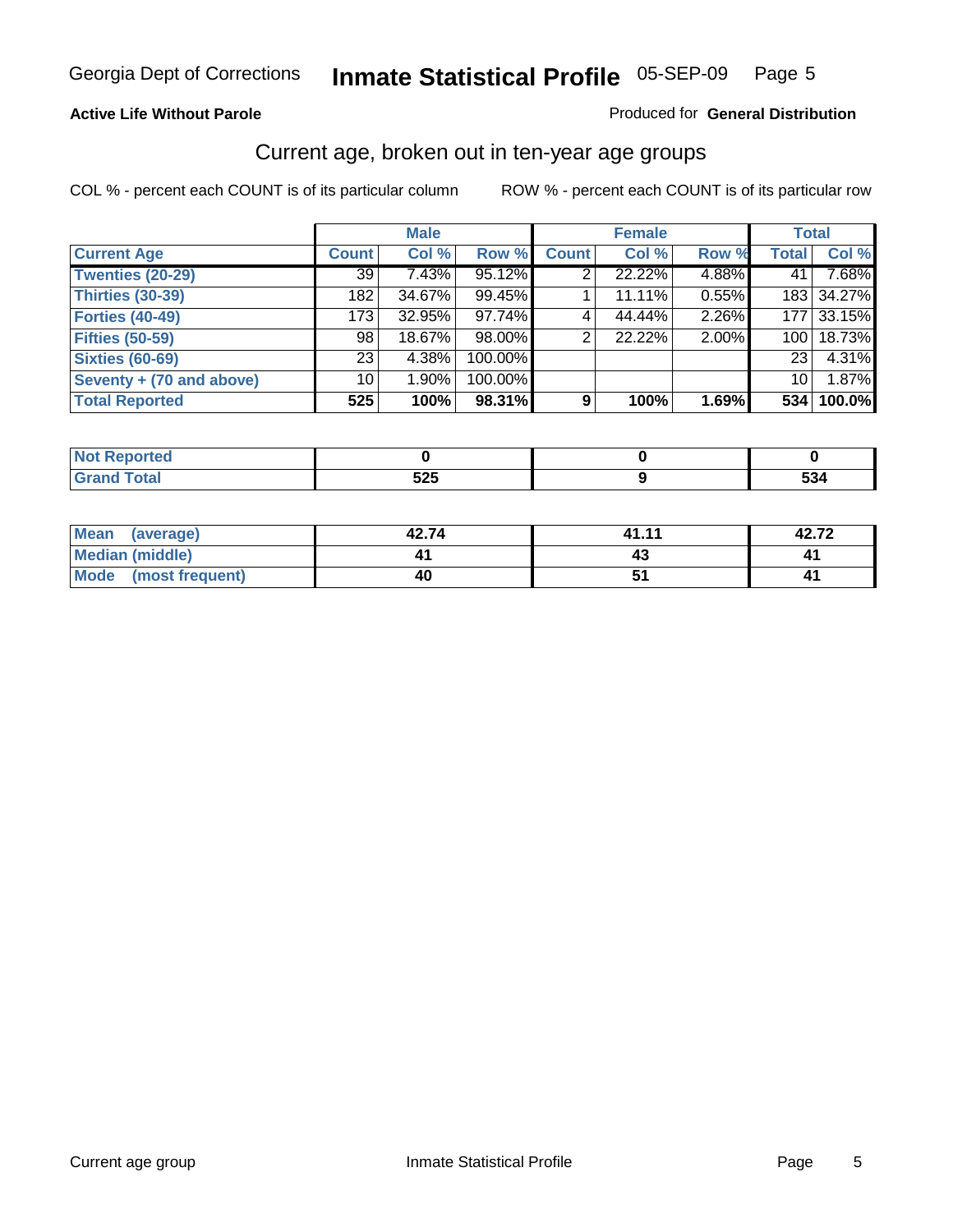**Active Life Without Parole** 

Produced for **General Distribution**

#### Race group

|                       |              | <b>Male</b> |                    |   | <b>Female</b> |          |       | <b>Total</b> |
|-----------------------|--------------|-------------|--------------------|---|---------------|----------|-------|--------------|
| <b>Race Group</b>     | <b>Count</b> | Col %       | <b>Row % Count</b> |   | Col %         | Row %    | Total | Col %        |
| <b>White</b>          | 136          | 25.95%      | 95.77%             | 6 | 66.67%        | $4.23\%$ | 142   | 26.64%       |
| <b>Black</b>          | 388          | 74.05%      | 99.23%             | ◠ | $33.33\%$     | $.77\%$  | 391   | 73.36%       |
| <b>Total Reported</b> | 524          | 100%        | 98.31%             |   | 100%          | 1.69%    | 533   | 100%         |

| eported<br>$\cdots$ |     |             |
|---------------------|-----|-------------|
| fota'<br>_____      | 525 | $-2$<br>აა4 |

| $^1$ Mo. | Rlack | White | 3lack |
|----------|-------|-------|-------|
| .        |       |       |       |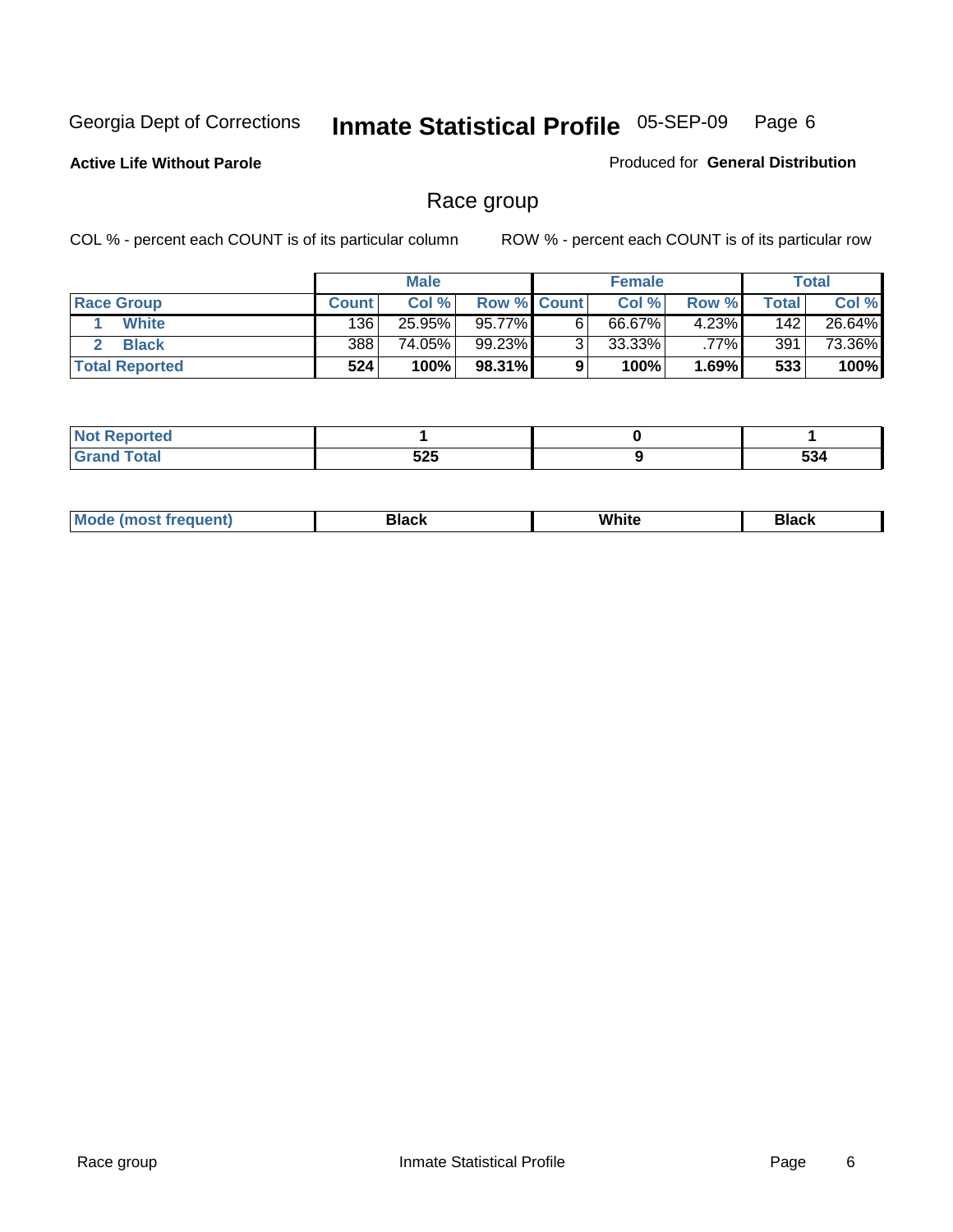**Active Life Without Parole** 

Produced for **General Distribution**

#### Hispanic Origin

COL % - percent each COUNT is of its particular column ROW % - percent each COUNT is of its particular row

|                        |                 | <b>Male</b> |                    |   | <b>Female</b> |         |       | <b>Total</b> |
|------------------------|-----------------|-------------|--------------------|---|---------------|---------|-------|--------------|
| <b>Hispanic Origin</b> | <b>Count</b>    | Col %       | <b>Row % Count</b> |   | Col %         | Row %   | Total | Col %        |
| <b>Non Hispanic</b>    | 515             | $98.10\%$   | 98.28%             | 9 | $100.00\%$    | $.72\%$ | 524   | 98.13%       |
| <b>Hispanic</b>        | 10 <sub>1</sub> | $1.90\%$    | 100.00%            |   |               |         | 10    | $.87\%$      |
| <b>Total Reported</b>  | 525             | 100%        | 98.31%             | 9 | 100%          | 1.69%   | 534   | 100%         |

**An inmate is counted as Hispanic if** 

**(a) he self-reported as Hispanic during the diagnostic process, or** 

**(b) his primary language is Spanish, or** 

**(c) he claimed birth or citizenship in Spain or a Latin American country, or** 

**(d) he had a common Spanish surname such as Lopez or Garcia**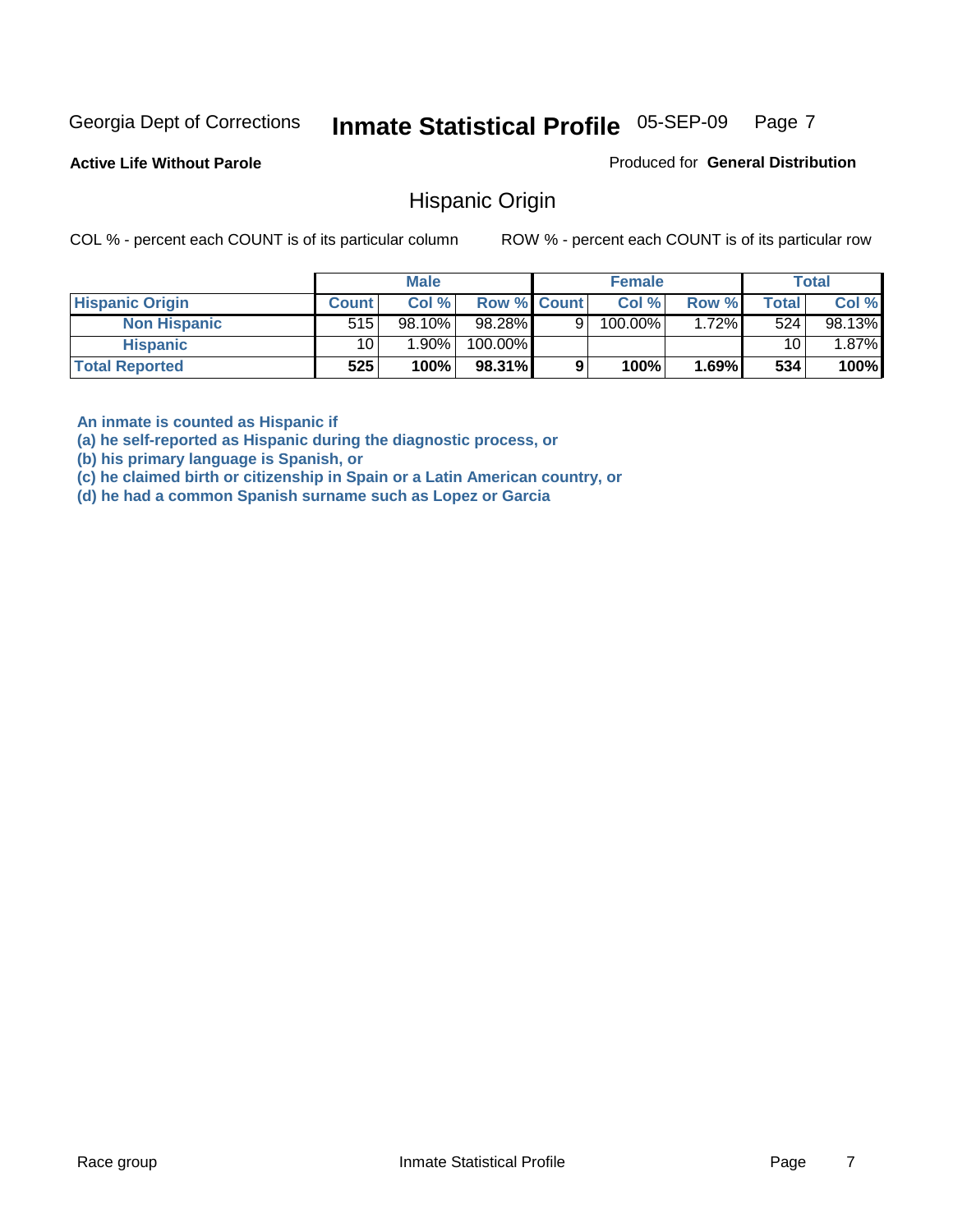**Active Life Without Parole** 

#### Produced for **General Distribution**

#### Marital status, self-reported at entry to prison

|                                  | <b>Male</b>  |          |         | <b>Female</b> |        |        | <b>Total</b> |        |
|----------------------------------|--------------|----------|---------|---------------|--------|--------|--------------|--------|
| <b>Marital Status</b>            | <b>Count</b> | Col %    | Row %   | <b>Count</b>  | Col %  | Row %  | <b>Total</b> | Col %  |
| <b>Single</b>                    | 296          | 57.93%   | 98.34%  | 5             | 55.56% | 1.66%  | 301          | 57.88% |
| <b>Married</b><br>$\mathbf{2}$   | 73           | 14.29%   | 98.65%  |               | 11.11% | 1.35%  | 74           | 14.23% |
| <b>Separated</b><br>$\mathbf{3}$ | 20           | $3.91\%$ | 100.00% |               |        |        | 20           | 3.85%  |
| <b>Divorced</b><br>4             | 61           | 11.94%   | 98.39%  |               | 11.11% | 1.61%  | 62           | 11.92% |
| <b>Widowed</b><br>5              | 18           | $3.52\%$ | 90.00%  | 2             | 22.22% | 10.00% | 20           | 3.85%  |
| <b>Common Law</b><br>6           | 43           | 8.41%    | 100.00% |               |        |        | 43           | 8.27%  |
| <b>Total Reported</b>            | 511          | 100%     | 98.27%  | 9             | 100%   | 1.73%  | 520          | 100%   |

| ----- | EOF<br>JLJ | ັ |
|-------|------------|---|

|  | Moc<br>: (most frequent) | ли |  | <b>Rinale</b> |
|--|--------------------------|----|--|---------------|
|--|--------------------------|----|--|---------------|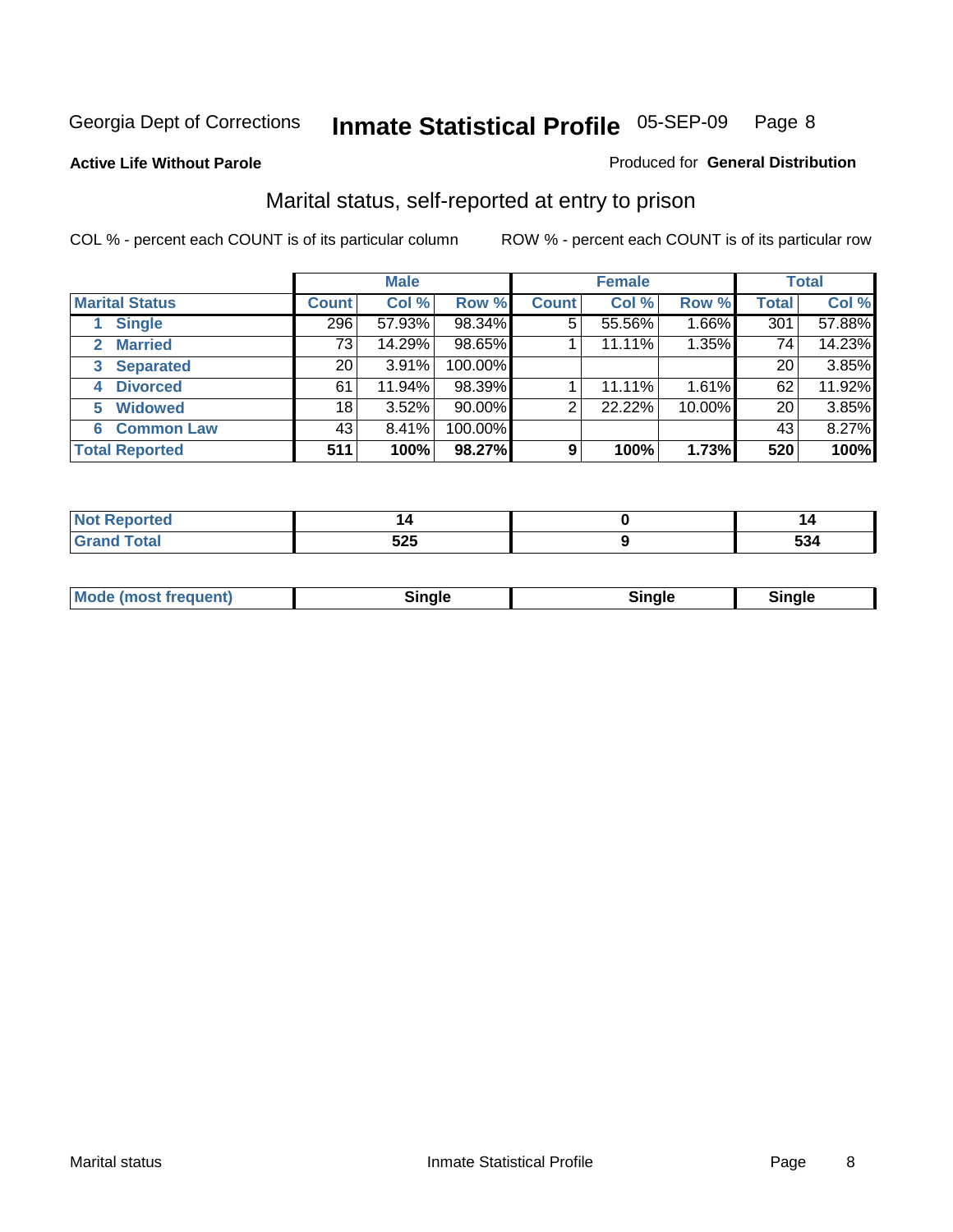#### **Active Life Without Parole**

#### Produced for **General Distribution**

## Number of children, self reported at entry to prison

|                           |              | <b>Male</b> |         |                | <b>Female</b> |       | <b>Total</b>   |        |
|---------------------------|--------------|-------------|---------|----------------|---------------|-------|----------------|--------|
| <b>Number of Children</b> | <b>Count</b> | Col %       | Row %   | <b>Count</b>   | Col %         | Row % | <b>Total</b>   | Col %  |
| $\bf{0}$                  | 194          | 37.09%      | 98.98%  | 2              | 22.22%        | 1.02% | 196            | 36.84% |
|                           | 132          | 25.24%      | 97.06%  | 4              | 44.44%        | 2.94% | 136            | 25.56% |
| $\overline{2}$            | 87           | 16.63%      | 97.75%  | $\overline{2}$ | 22.22%        | 2.25% | 89             | 16.73% |
| 3                         | 53           | 10.13%      | 100.00% |                |               |       | 53             | 9.96%  |
| 4                         | 28           | 5.35%       | 96.55%  |                | 11.11%        | 3.45% | 29             | 5.45%  |
| 5                         | 15           | 2.87%       | 100.00% |                |               |       | 15             | 2.82%  |
| $6\phantom{a}$            | 5            | 0.96%       | 100.00% |                |               |       | 5              | 0.94%  |
|                           | 2            | 0.38%       | 100.00% |                |               |       | 2              | 0.38%  |
| 8                         |              | 0.19%       | 100.00% |                |               |       |                | 0.19%  |
| 9                         | 2            | 0.38%       | 100.00% |                |               |       | $\overline{2}$ | 0.38%  |
| 10                        |              | 0.19%       | 100.00% |                |               |       |                | 0.19%  |
| Over 10                   | 3            | 0.57%       | 100.00% |                |               |       | 3              | 0.56%  |
| <b>Total Reported</b>     | 523          | 100%        | 98.31%  | 9              | 100%          | 1.69% | 532            | 100%   |

| ™teu<br>.                               |            |     |
|-----------------------------------------|------------|-----|
| <b>otal</b><br>$\sim$ . $\sim$ . $\sim$ | につに<br>ບ∠ບ | 534 |

| <b>Mean</b><br>(average) | .47 | 33. ا | 1.46 |
|--------------------------|-----|-------|------|
| <b>Median (middle)</b>   |     |       |      |
| Mode (most frequent)     |     |       |      |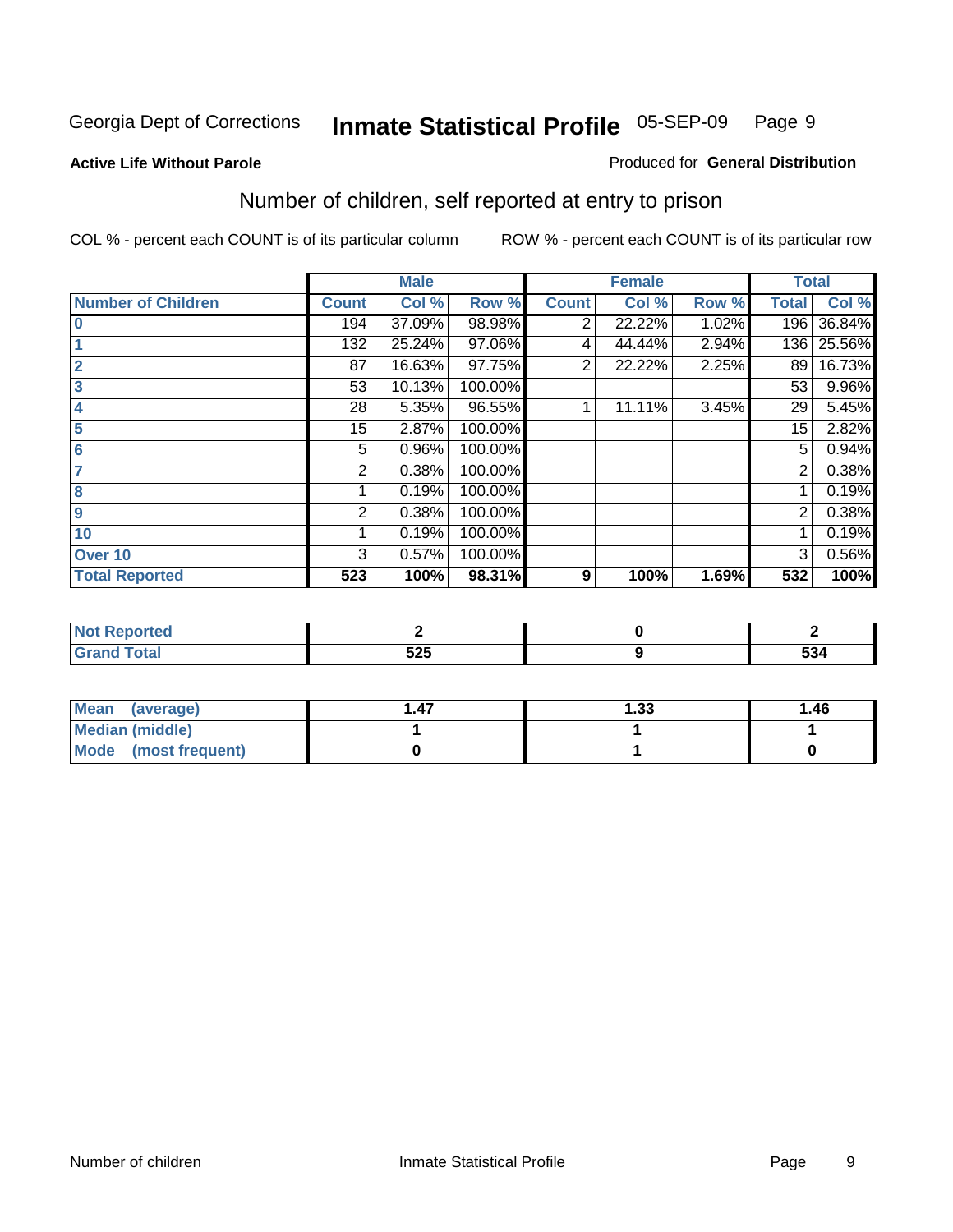#### **Active Life Without Parole**

#### Produced for **General Distribution**

## Religious affiliation, self-reported at entry to prison

|              |                              |              | <b>Male</b> |         |                | <b>Female</b> |       |              | <b>Total</b> |
|--------------|------------------------------|--------------|-------------|---------|----------------|---------------|-------|--------------|--------------|
|              | <b>Religious Affiliation</b> | <b>Count</b> | Col %       | Row %   | <b>Count</b>   | Col %         | Row % | <b>Total</b> | Col %        |
|              | <b>Islam</b>                 | 30           | 6.64%       | 100.00% |                |               |       | 30           | 6.51%        |
| $\mathbf{2}$ | <b>Catholic</b>              | 16           | 3.54%       | 100.00% |                |               |       | 16           | 3.47%        |
| 3            | <b>Baptist</b>               | 196          | 43.36%      | 97.03%  | 6              | 66.67%        | 2.97% | 202          | 43.82%       |
| 4            | <b>Methodist</b>             | 6            | 1.33%       | 100.00% |                |               |       | 6            | 1.30%        |
| 7            | <b>Chc Of God</b>            |              | .22%        | 100.00% |                |               |       |              | .22%         |
| 8            | <b>Holiness</b>              | 15           | 3.32%       | 93.75%  | 1              | 11.11%        | 6.25% | 16           | 3.47%        |
| 9            | <b>Jewish</b>                |              | .22%        | 100.00% |                |               |       |              | .22%         |
| 10           | <b>Anglican</b>              |              | .22%        | 100.00% |                |               |       |              | .22%         |
| 12           | <b>Hindu</b>                 |              | .22%        | 100.00% |                |               |       |              | .22%         |
| 16           | <b>Seven D Ad</b>            | 4            | .88%        | 100.00% |                |               |       | 4            | .87%         |
| 17           | <b>Jehovah Wt</b>            | 9            | 1.99%       | 100.00% |                |               |       | 9            | 1.95%        |
| 18           | <b>Latr Day S</b>            |              | .22%        | 100.00% |                |               |       |              | .22%         |
| 20           | <b>Other Prot</b>            | 64           | 14.16%      | 96.97%  | $\overline{2}$ | 22.22%        | 3.03% | 66           | 14.32%       |
| 96           | <b>None</b>                  | 107          | 23.67%      | 100.00% |                |               |       | 107          | 23.21%       |
|              | <b>Total Reported</b>        | 452          | 100%        | 98.05%  | 9              | 100%          | 1.95% | 461          | 100%         |

| ™uteu<br>. | $-$        | $\sim$    |
|------------|------------|-----------|
| .          | につに<br>JLJ | -^<br>534 |

| <b>Mode (most frequent)</b> | 3aptist | Baptist | <b>`a</b> ptist |
|-----------------------------|---------|---------|-----------------|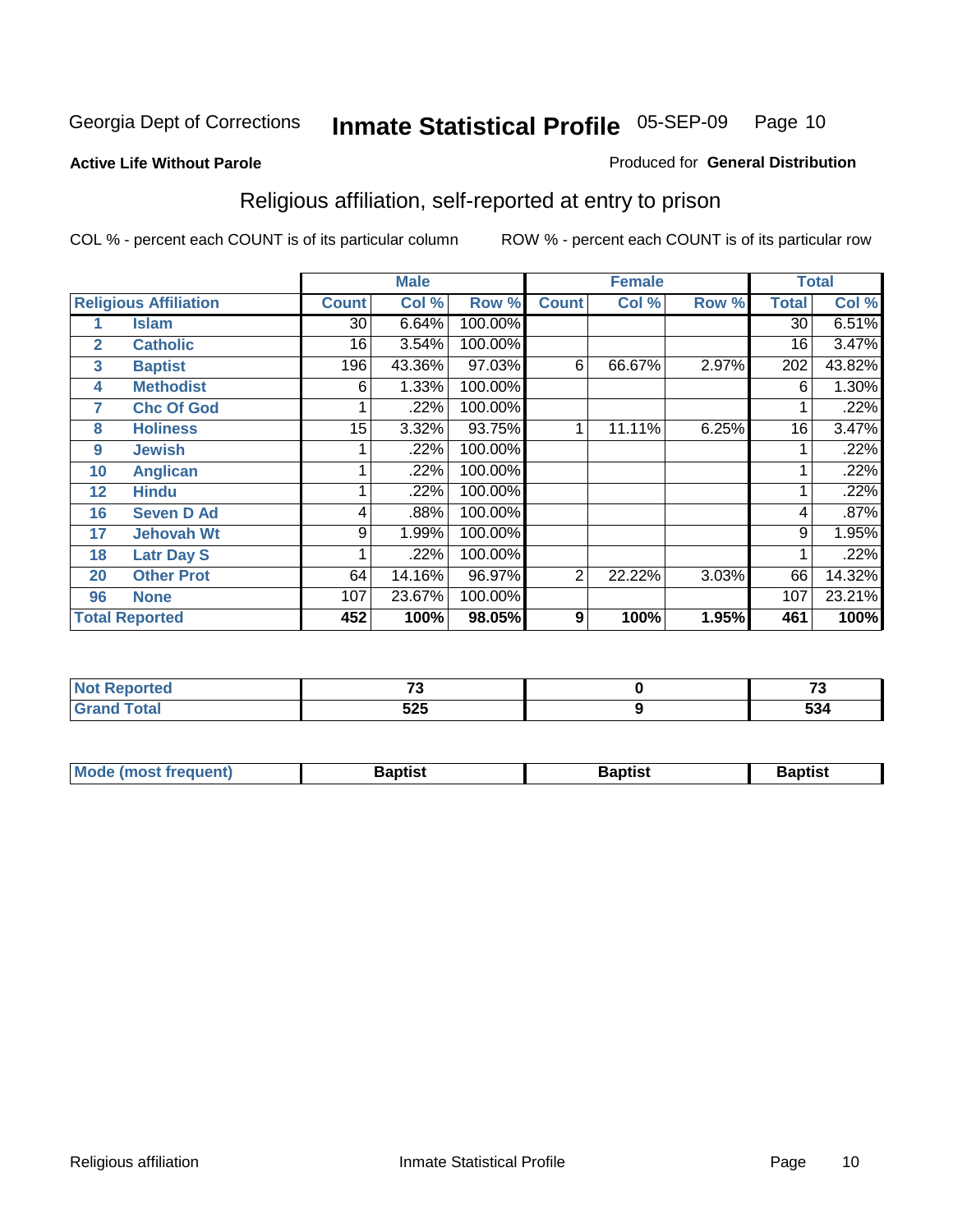#### **Active Life Without Parole**

## Produced for **General Distribution**

#### Home county, self-reported at entry to prison

|                |                      |                 | <b>Male</b> |         |              | <b>Female</b> |         | <b>Total</b>    |       |
|----------------|----------------------|-----------------|-------------|---------|--------------|---------------|---------|-----------------|-------|
|                | <b>Home County</b>   | <b>Count</b>    | Col %       | Row %   | <b>Count</b> | Col %         | Row %   | <b>Total</b>    | Col % |
| 1              | <b>Appling</b>       | 2               | .40%        | 100.00% |              |               |         | 2               | .40%  |
| $\overline{2}$ | <b>Atkinson</b>      | 1               | .20%        | 100.00% |              |               |         | 1               | .20%  |
| 5              | <b>Baldwin</b>       | 4               | .81%        | 100.00% |              |               |         | 4               | .79%  |
| 7              | <b>Barrow</b>        | $\overline{3}$  | .60%        | 100.00% |              |               |         | $\overline{3}$  | .59%  |
| 8              | <b>Bartow</b>        | 4               | .81%        | 100.00% |              |               |         | 4               | .79%  |
| 9              | <b>Ben Hill</b>      | 4               | .81%        | 100.00% |              |               |         | 4               | .79%  |
| 10             | <b>Berrien</b>       | 1               | .20%        | 100.00% |              |               |         | 1               | .20%  |
| 11             | <b>Bibb</b>          | $\overline{11}$ | 2.22%       | 100.00% |              |               |         | 11              | 2.18% |
| 12             | <b>Bleckley</b>      | 3               | .60%        | 100.00% |              |               |         | 3               | .59%  |
| 14             | <b>Brooks</b>        | 1               | .20%        | 100.00% |              |               |         | 1               | .20%  |
| 16             | <b>Bulloch</b>       | 3               | .60%        | 75.00%  | 1            | 11.11%        | 25.00%  | 4               | .79%  |
| 17             | <b>Burke</b>         | 4               | .81%        | 100.00% |              |               |         | 4               | .79%  |
| 18             | <b>Butts</b>         | 1               | .20%        | 100.00% |              |               |         | 1               | .20%  |
| 20             | <b>Camden</b>        | $\overline{5}$  | 1.01%       | 100.00% |              |               |         | $\overline{5}$  | .99%  |
| 22             | <b>Carroll</b>       | $\overline{2}$  | .40%        | 100.00% |              |               |         | $\overline{2}$  | .40%  |
| 25             | <b>Chatham</b>       | $\overline{28}$ | 5.65%       | 100.00% |              |               |         | $\overline{28}$ | 5.54% |
| 26             | <b>Chattahoochee</b> | 1               | .20%        | 100.00% |              |               |         | 1               | .20%  |
| 28             | <b>Cherokee</b>      | $\overline{2}$  | .40%        | 100.00% |              |               |         | $\overline{2}$  | .40%  |
| 29             | <b>Clarke</b>        | 11              | 2.22%       | 100.00% |              |               |         | 11              | 2.18% |
| 31             | <b>Clayton</b>       | $\overline{14}$ | 2.82%       | 93.33%  | 1            | 11.11%        | 6.67%   | 15              | 2.97% |
| 33             | <b>Cobb</b>          | 19              | 3.83%       | 100.00% |              |               |         | $\overline{19}$ | 3.76% |
| 34             | <b>Coffee</b>        | 3               | .60%        | 100.00% |              |               |         | 3               | .59%  |
| 35             | <b>Colquitt</b>      | 2               | .40%        | 100.00% |              |               |         | $\overline{2}$  | .40%  |
| 36             | <b>Columbia</b>      | $\overline{3}$  | .60%        | 100.00% |              |               |         | $\overline{3}$  | .59%  |
| 37             | <b>Cook</b>          | 2               | .40%        | 100.00% |              |               |         | $\overline{2}$  | .40%  |
| 38             | <b>Coweta</b>        | $\overline{2}$  | .40%        | 100.00% |              |               |         | $\overline{2}$  | .40%  |
| 40             | <b>Crisp</b>         | 2               | .40%        | 100.00% |              |               |         | $\overline{2}$  | .40%  |
| 43             | <b>Decatur</b>       | 1               | .20%        | 100.00% |              |               |         | 1               | .20%  |
| 44             | <b>Dekalb</b>        | $\overline{33}$ | 6.65%       | 100.00% |              |               |         | $\overline{33}$ | 6.53% |
| 46             | <b>Dooly</b>         | 1               | .20%        | 100.00% |              |               |         | 1               | .20%  |
| 47             | <b>Dougherty</b>     | $\overline{18}$ | 3.63%       | 100.00% |              |               |         | $\overline{18}$ | 3.56% |
| 48             | <b>Douglas</b>       | 7               | 1.41%       | 87.50%  | 1            | 11.11%        | 12.50%  | 8               | 1.58% |
| 51             | <b>Effingham</b>     | 1               | .20%        | 100.00% |              |               |         | 1               | .20%  |
| 52             | <b>Elbert</b>        | $\overline{2}$  | .40%        | 100.00% |              |               |         | $\overline{2}$  | .40%  |
| 56             | <b>Fayette</b>       | $\overline{3}$  | .60%        | 100.00% |              |               |         | $\overline{3}$  | .59%  |
| 57             | <b>Floyd</b>         | 4               | .81%        | 100.00% |              |               |         | $\overline{4}$  | .79%  |
| 58             | <b>Forsyth</b>       |                 |             |         | 1            | 11.11%        | 100.00% | 1               | .20%  |
| 59             | <b>Franklin</b>      | $\overline{3}$  | .60%        | 100.00% |              |               |         | $\overline{3}$  | .59%  |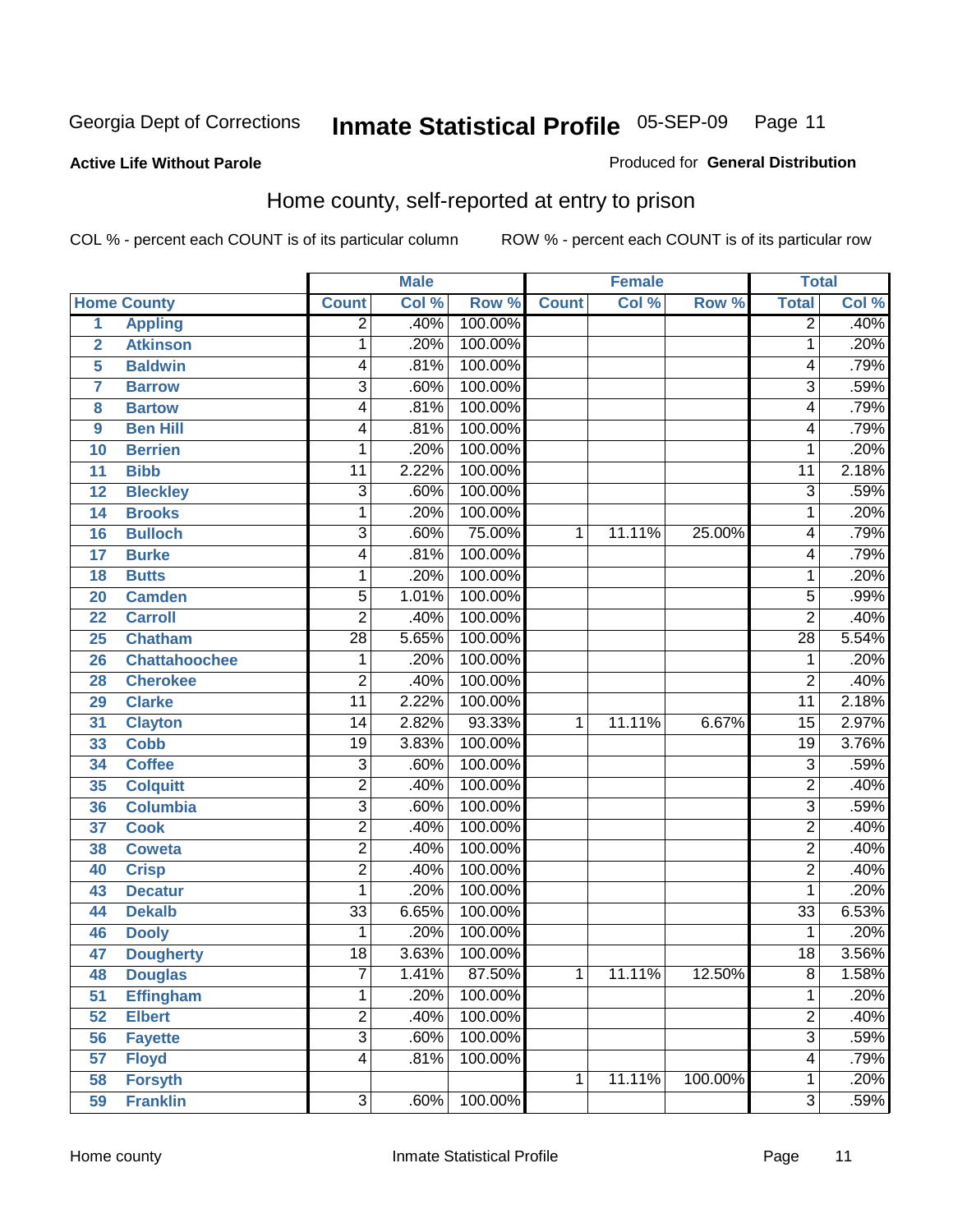#### **Active Life Without Parole**

#### Produced for **General Distribution**

#### Home county, self-reported at entry to prison

|     |                    |                 | <b>Male</b> |         |              | <b>Female</b> |        | <b>Total</b>    |        |
|-----|--------------------|-----------------|-------------|---------|--------------|---------------|--------|-----------------|--------|
|     | <b>Home County</b> | <b>Count</b>    | Col %       | Row %   | <b>Count</b> | Col %         | Row %  | <b>Total</b>    | Col %  |
| 60  | <b>Fulton</b>      | $\overline{58}$ | 11.69%      | 98.31%  | $\mathbf{1}$ | 11.11%        | 1.69%  | 59              | 11.68% |
| 61  | <b>Gilmer</b>      | 1               | .20%        | 100.00% |              |               |        | 1               | .20%   |
| 63  | <b>Glynn</b>       | 10              | 2.02%       | 100.00% |              |               |        | $\overline{10}$ | 1.98%  |
| 66  | <b>Greene</b>      | 1               | .20%        | 100.00% |              |               |        | 1               | .20%   |
| 67  | <b>Gwinnett</b>    | $\overline{10}$ | 2.02%       | 100.00% |              |               |        | $\overline{10}$ | 1.98%  |
| 68  | <b>Habersham</b>   | 1               | .20%        | 100.00% |              |               |        | 1               | .20%   |
| 69  | <b>Hall</b>        | 8               | 1.61%       | 100.00% |              |               |        | 8               | 1.58%  |
| 70  | <b>Hancock</b>     | 2               | .40%        | 100.00% |              |               |        | $\overline{2}$  | .40%   |
| 71  | <b>Haralson</b>    | $\overline{2}$  | .40%        | 100.00% |              |               |        | $\overline{2}$  | .40%   |
| 72  | <b>Harris</b>      | 1               | .20%        | 100.00% |              |               |        | 1               | .20%   |
| 73  | <b>Hart</b>        | $\overline{2}$  | .40%        | 100.00% |              |               |        | $\overline{2}$  | .40%   |
| 75  | <b>Henry</b>       | $\overline{3}$  | .60%        | 100.00% |              |               |        | $\overline{3}$  | .59%   |
| 76  | <b>Houston</b>     | $\overline{7}$  | 1.41%       | 100.00% |              |               |        | 7               | 1.39%  |
| 78  | <b>Jackson</b>     | 4               | .81%        | 100.00% |              |               |        | 4               | .79%   |
| 80  | <b>Jeff Davis</b>  | 1               | .20%        | 100.00% |              |               |        | 1               | .20%   |
| 81  | <b>Jefferson</b>   | 1               | .20%        | 100.00% |              |               |        | 1               | .20%   |
| 82  | <b>Jenkins</b>     | $\overline{2}$  | .40%        | 100.00% |              |               |        | $\overline{2}$  | .40%   |
| 87  | <b>Laurens</b>     | $\overline{3}$  | .60%        | 100.00% |              |               |        | $\overline{3}$  | .59%   |
| 88  | <b>Lee</b>         | $\mathbf{1}$    | .20%        | 100.00% |              |               |        | 1               | .20%   |
| 89  | <b>Liberty</b>     | 4               | .81%        | 100.00% |              |               |        | 4               | .79%   |
| 90  | <b>Lincoln</b>     | 1               | .20%        | 100.00% |              |               |        | 1               | .20%   |
| 91  | Long               | 1               | .20%        | 100.00% |              |               |        | 1               | .20%   |
| 92  | <b>Lowndes</b>     | 4               | .81%        | 100.00% |              |               |        | 4               | .79%   |
| 96  | <b>Marion</b>      | 1               | .20%        | 100.00% |              |               |        | 1               | .20%   |
| 97  | <b>Mcduffie</b>    | 1               | .20%        | 100.00% |              |               |        | 1               | .20%   |
| 98  | <b>Mcintosh</b>    | $\overline{2}$  | .40%        | 100.00% |              |               |        | $\overline{2}$  | .40%   |
| 100 | <b>Miller</b>      | $\mathbf{1}$    | .20%        | 100.00% |              |               |        | 1               | .20%   |
| 101 | <b>Mitchell</b>    | 1               | .20%        | 100.00% |              |               |        | 1               | .20%   |
| 102 | <b>Monroe</b>      | 1               | .20%        | 100.00% |              |               |        | 1               | .20%   |
| 104 | <b>Morgan</b>      | 1               | .20%        | 100.00% |              |               |        | 1               | .20%   |
| 106 | <b>Muscogee</b>    | $\overline{13}$ | 2.62%       | 100.00% |              |               |        | $\overline{13}$ | 2.57%  |
| 107 | <b>Newton</b>      | 2               | .40%        | 66.67%  | 1            | 11.11%        | 33.33% | 3               | .59%   |
| 109 | <b>Oglethorpe</b>  | $\overline{2}$  | .40%        | 100.00% |              |               |        | $\overline{2}$  | .40%   |
| 110 | <b>Paulding</b>    | 1               | .20%        | 100.00% |              |               |        | 1               | .20%   |
| 113 | <b>Pierce</b>      | 1               | .20%        | 100.00% |              |               |        | 1               | .20%   |
| 114 | <b>Pike</b>        | $\overline{3}$  | .60%        | 75.00%  | 1            | 11.11%        | 25.00% | 4               | .79%   |
| 115 | <b>Polk</b>        | $\mathbf{1}$    | .20%        | 100.00% |              |               |        | 1               | .20%   |
| 117 | <b>Putnam</b>      | $\overline{2}$  | .40%        | 100.00% |              |               |        | $\overline{2}$  | .40%   |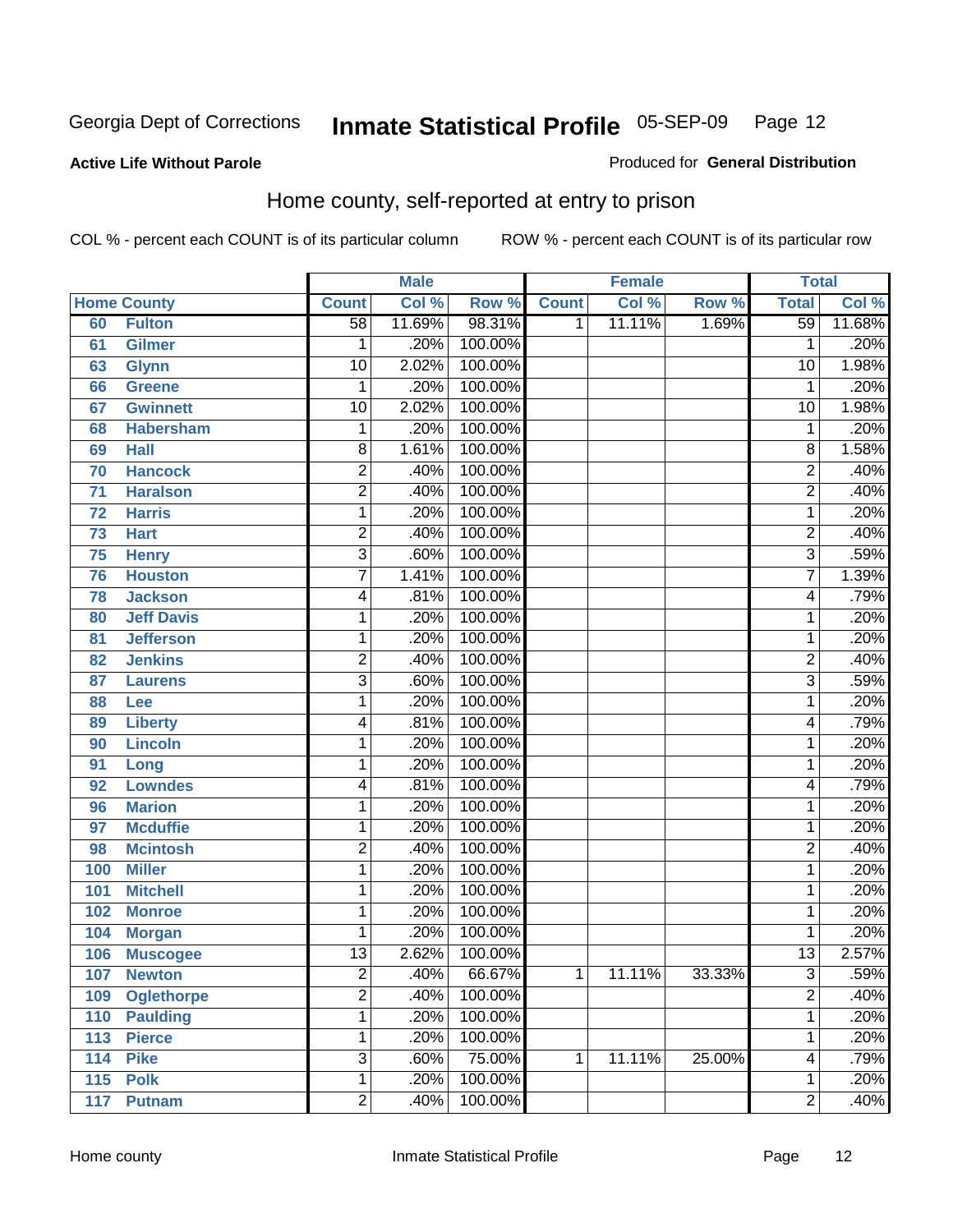#### **Active Life Without Parole**

#### Produced for **General Distribution**

#### Home county, self-reported at entry to prison

|     |                      |                 | <b>Male</b> |         |                | <b>Female</b> |        | <b>Total</b>    |       |
|-----|----------------------|-----------------|-------------|---------|----------------|---------------|--------|-----------------|-------|
|     | <b>Home County</b>   | <b>Count</b>    | Col %       | Row %   | <b>Count</b>   | Col %         | Row %  | <b>Total</b>    | Col % |
| 119 | <b>Rabun</b>         | 1               | .20%        | 100.00% |                |               |        | 1               | .20%  |
| 120 | <b>Randolph</b>      | $\overline{2}$  | .40%        | 100.00% |                |               |        | $\overline{2}$  | .40%  |
| 121 | <b>Richmond</b>      | $\overline{19}$ | 3.83%       | 95.00%  | 1              | 11.11%        | 5.00%  | $\overline{20}$ | 3.96% |
| 122 | <b>Rockdale</b>      | 1               | .20%        | 100.00% |                |               |        | 1               | .20%  |
| 125 | <b>Seminole</b>      | 1               | .20%        | 100.00% |                |               |        |                 | .20%  |
| 126 | <b>Spalding</b>      | $\overline{5}$  | 1.01%       | 100.00% |                |               |        | $\overline{5}$  | .99%  |
| 127 | <b>Stephens</b>      | $\overline{2}$  | .40%        | 100.00% |                |               |        | $\overline{2}$  | .40%  |
| 129 | <b>Sumter</b>        | 1               | .20%        | 100.00% |                |               |        | 1               | .20%  |
| 132 | <b>Tattnall</b>      | 1               | .20%        | 100.00% |                |               |        | 1               | .20%  |
| 134 | <b>Telfair</b>       | 1               | .20%        | 100.00% |                |               |        | 1               | .20%  |
| 136 | <b>Thomas</b>        | $\overline{3}$  | .60%        | 100.00% |                |               |        | 3               | .59%  |
| 137 | <b>Tift</b>          | 4               | .81%        | 100.00% |                |               |        | $\overline{4}$  | .79%  |
| 138 | <b>Toombs</b>        | 6               | 1.21%       | 100.00% |                |               |        | 6               | 1.19% |
| 141 | <b>Troup</b>         | 1               | .20%        | 100.00% |                |               |        | 1               | .20%  |
| 142 | <b>Turner</b>        | 1               | .20%        | 100.00% |                |               |        | 1               | .20%  |
| 144 | <b>Union</b>         | 1               | .20%        | 100.00% |                |               |        | 1               | .20%  |
| 145 | <b>Upson</b>         | $\overline{2}$  | .40%        | 100.00% |                |               |        | $\overline{c}$  | .40%  |
| 146 | <b>Walker</b>        | 4               | .81%        | 80.00%  | 1              | 11.11%        | 20.00% | $\overline{5}$  | .99%  |
| 147 | <b>Walton</b>        | $\overline{3}$  | .60%        | 100.00% |                |               |        | $\overline{3}$  | .59%  |
| 148 | <b>Ware</b>          | 6               | 1.21%       | 100.00% |                |               |        | 6               | 1.19% |
| 150 | <b>Washington</b>    | $\overline{3}$  | .60%        | 100.00% |                |               |        | $\overline{3}$  | .59%  |
| 151 | <b>Wayne</b>         | $\overline{3}$  | .60%        | 100.00% |                |               |        | $\overline{3}$  | .59%  |
| 155 | <b>Whitfield</b>     | 3               | .60%        | 100.00% |                |               |        | 3               | .59%  |
| 158 | <b>Wilkinson</b>     | 1               | .20%        | 100.00% |                |               |        | 1               | .20%  |
| 160 | <b>Unknown</b>       | 49              | 9.88%       | 100.00% |                |               |        | 49              | 9.70% |
|     | <b>Total Rported</b> | 496             | 100%        | 98.22%  | $\overline{9}$ | 100%          | 1.78%  | 505             | 100%  |

| <b><i>Continued the Second</i></b> | <u>__</u>  | ኅሮ         |
|------------------------------------|------------|------------|
| тео                                | __         | ∡ง         |
|                                    | よつよ<br>JLJ | $-$<br>ാാ• |

| Mode | (most frequent) | <b>ulton</b> | <b>Walker</b><br>_____ | <b>ulton</b> |
|------|-----------------|--------------|------------------------|--------------|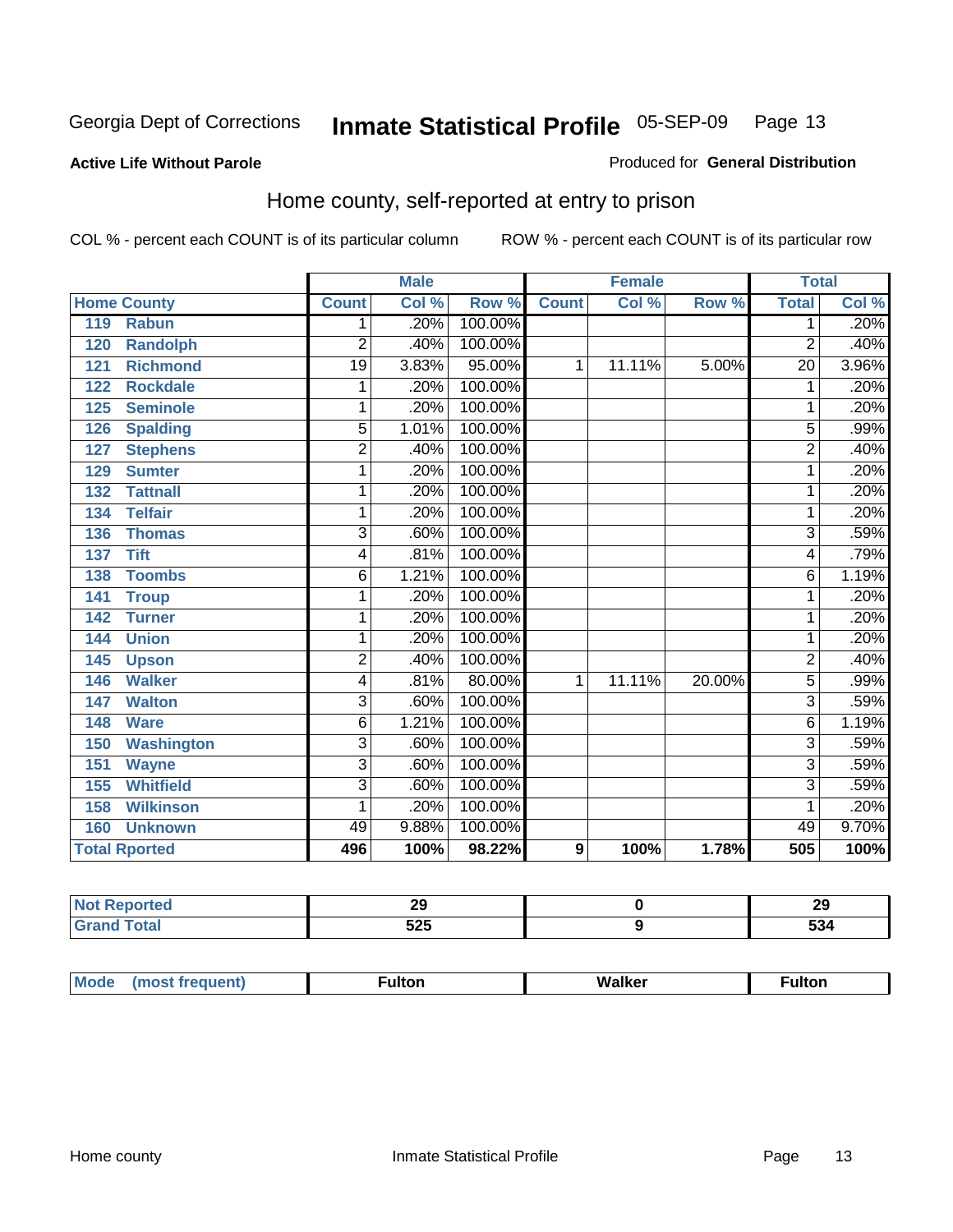#### **Active Life Without Parole**

#### Produced for **General Distribution**

#### Socioeconomic class, self-reported at entry to prison

|                                   | <b>Male</b>  |          | <b>Female</b> |              |        | <b>Total</b> |                 |        |
|-----------------------------------|--------------|----------|---------------|--------------|--------|--------------|-----------------|--------|
| <b>Socioeconomic Class</b>        | <b>Count</b> | Col %    | Row %         | <b>Count</b> | Col %  | Row %        | Total           | Col %  |
| <b>Welfare</b>                    | 30           | $6.06\%$ | 100.00%       |              |        |              | 30 <sub>1</sub> | 5.96%  |
| <b>Occ Employ</b><br>$\mathbf{2}$ | 22           | $4.44\%$ | $100.00\%$    |              |        |              | 22 <sub>1</sub> | 4.37%  |
| <b>Minimum Std</b><br>3           | 258          | 52.12%   | 99.61%        |              | 12.50% | .39%         | 259             | 51.49% |
| <b>Middle</b>                     | 185          | 37.37%   | 96.35%        |              | 87.50% | 3.65%        | 192             | 38.17% |
| <b>Total Reported</b>             | 495          | 100%     | 98.41%        |              | 100%   | 1.59%        | 503             | 100%   |

| тео      | n n<br>ึงเ |      |
|----------|------------|------|
| Contact: | rar        | ra 1 |
| -        | ວ∠ວ        | 534  |

| .<br>___ |
|----------|
|----------|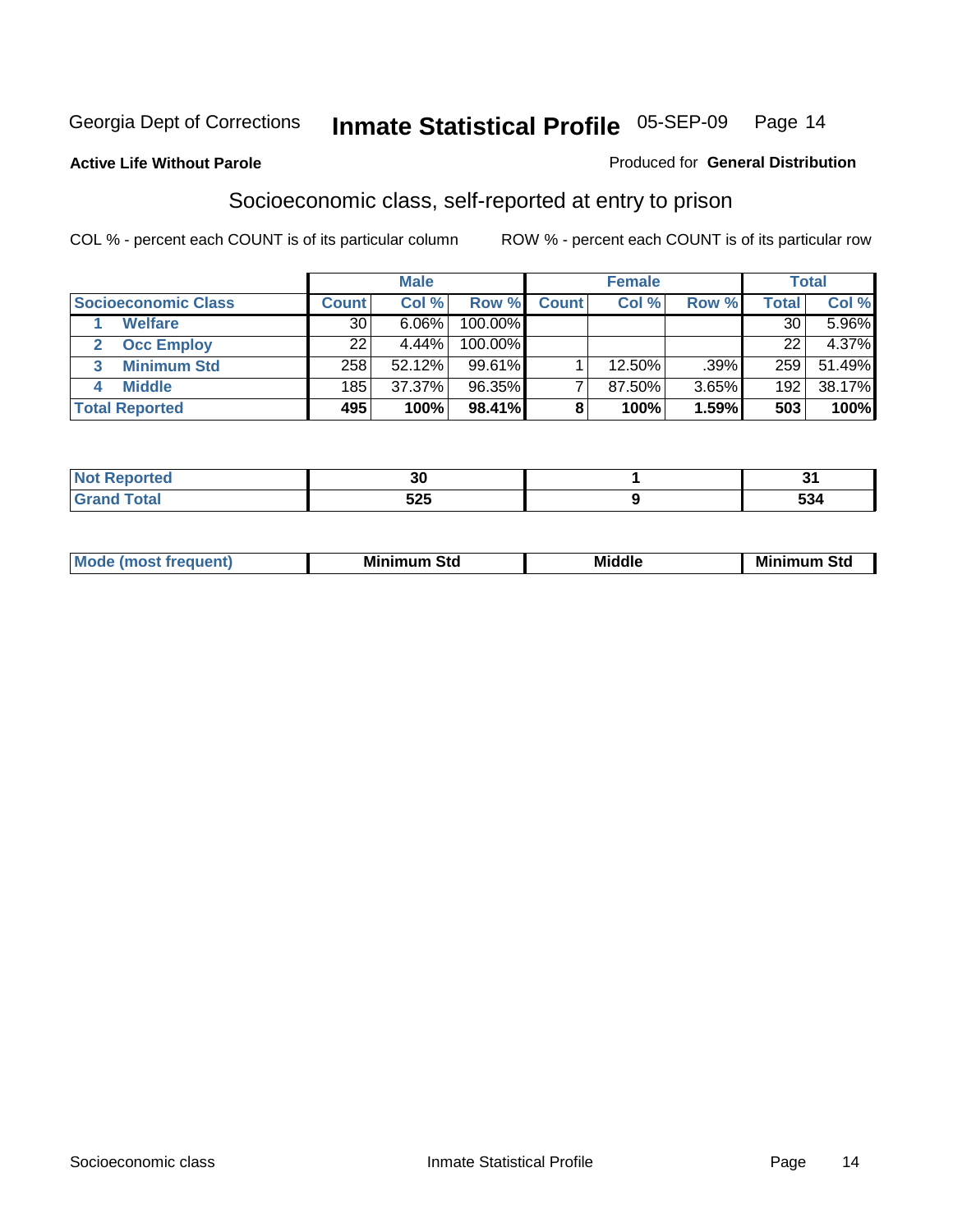Produced for **General Distribution**

#### **Active Life Without Parole**

## Environment to age 16, self-reported at entry to prison

|                                      | <b>Male</b>  |        | <b>Female</b> |              |        | <b>Total</b> |              |        |
|--------------------------------------|--------------|--------|---------------|--------------|--------|--------------|--------------|--------|
| <b>Environment to age 16</b>         | <b>Count</b> | Col %  | Row %         | <b>Count</b> | Col %  | Row %        | <b>Total</b> | Col %  |
| <b>Rural/Farm</b>                    | 9            | 1.78%  | 100.00%       |              |        |              |              | 1.75%  |
| <b>Rural/Nfarm</b><br>$\overline{2}$ | 23           | 4.55%  | 85.19%        |              | 44.44% | 14.81%       | 27           | 5.24%  |
| <b>S.M.S.A</b><br>3                  | 210          | 41.50% | 99.53%        |              | 11.11% | $.47\%$      | 211          | 40.97% |
| <b>Urban</b><br>4                    | 104          | 20.55% | 98.11%        |              | 22.22% | 1.89%        | 106          | 20.58% |
| <b>Small Town</b><br>5.              | 160          | 31.62% | 98.77%        | ົ            | 22.22% | 1.23%        | 162          | 31.46% |
| <b>Total Reported</b>                | 506          | 100%   | 98.25%        | 9            | 100%   | 1.75%        | 515          | 100%   |

| <b>rted</b>           |              |     |
|-----------------------|--------------|-----|
| <b>Total</b><br>Grand | よつよ<br>ິບ∠ີບ | 534 |

| Mo<br>זחנ | M<br>.<br>_____ | $1.3.14 \times 10^{18}$<br>. Ifara<br>arm | -<br>M<br>______ |
|-----------|-----------------|-------------------------------------------|------------------|
|           |                 |                                           |                  |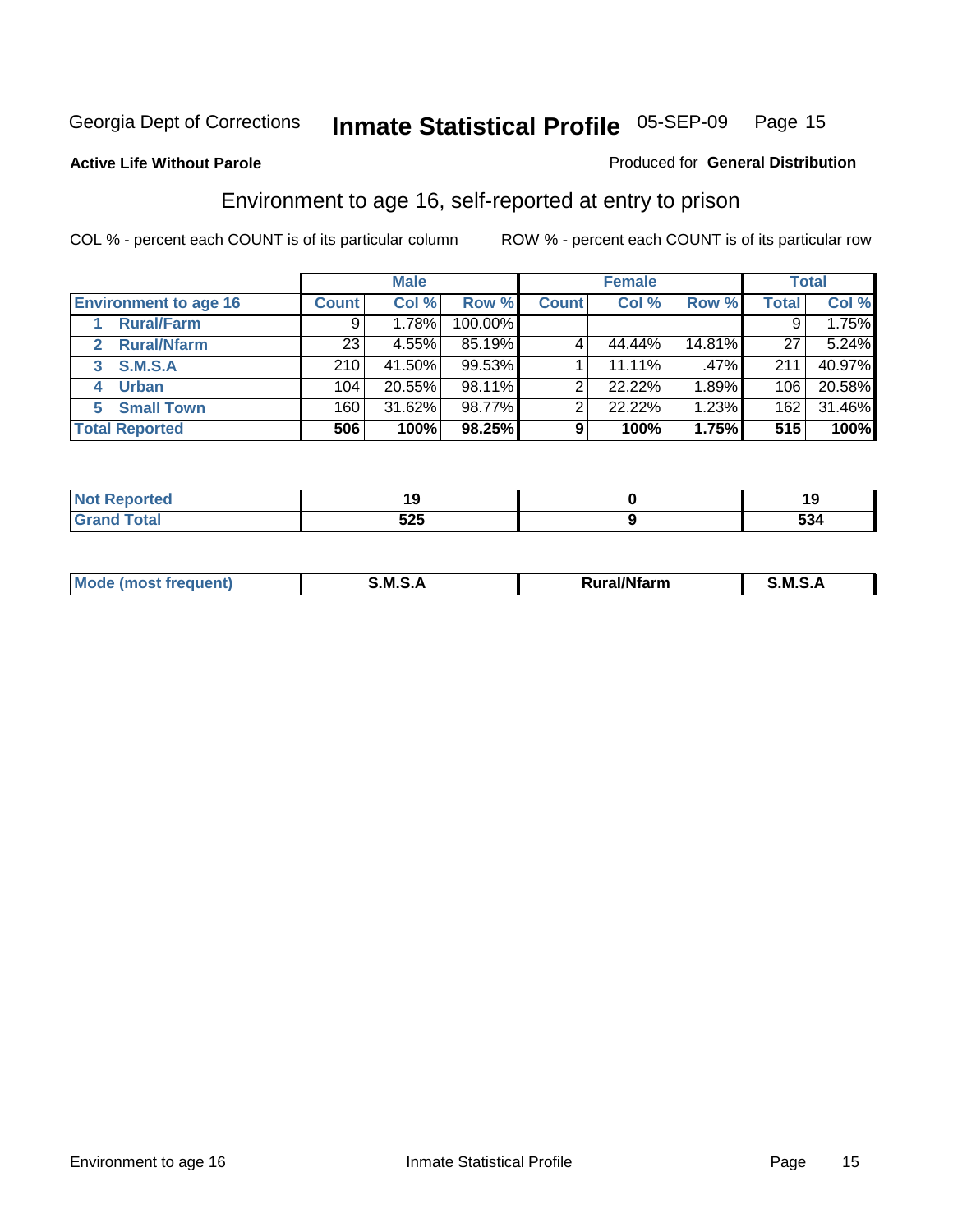Produced for **General Distribution**

#### **Active Life Without Parole**

#### Guardian status to age 16, self-reported at entry to prison

|                                  |                 | <b>Male</b> |         |              | <b>Female</b> |       |              | <b>Total</b> |
|----------------------------------|-----------------|-------------|---------|--------------|---------------|-------|--------------|--------------|
| <b>Guardian Status To Age 16</b> | <b>Count</b>    | Col %       | Row %   | <b>Count</b> | Col %         | Row % | <b>Total</b> | Col %        |
| 2 Father Only                    | 9               | 2.17%       | 100.00% |              |               |       | 9            | 2.13%        |
| <b>3 Both Parents</b>            | 174             | 41.93%      | 97.21%  | 5            | 71.43%        | 2.79% | 179          | 42.42%       |
| <b>4 Mother Only</b>             | 165             | 39.76%      | 99.40%  |              | 14.29%        | .60%  | 166          | 39.34%       |
| <b>6 Oth Female</b>              | 15              | $3.61\%$    | 100.00% |              |               |       | 15           | 3.55%        |
| <b>7 Oth Male</b>                | 3               | .72%        | 100.00% |              |               |       | 3            | .71%         |
| 8 Step-Parents                   | 12 <sub>1</sub> | 2.89%       | 100.00% |              |               |       | 12           | 2.84%        |
| 9 Foster Home                    | 9               | 2.17%       | 100.00% |              |               |       | 9            | 2.13%        |
| <b>10 Grand Parents</b>          | 28              | 6.75%       | 96.55%  |              | 14.29%        | 3.45% | 29           | 6.87%        |
| <b>Total Reported</b>            | 415             | 100%        | 98.34%  |              | 100%          | 1.66% | 422          | 100%         |

| 40<br>u<br>$\sim$ | 44C<br>. . |
|-------------------|------------|
| 525               | 534        |

| Mode (most frequent) | <b>Both Parents</b> | <b>Both Parents</b> | <b>IBoth Parents</b> |
|----------------------|---------------------|---------------------|----------------------|
|                      |                     |                     |                      |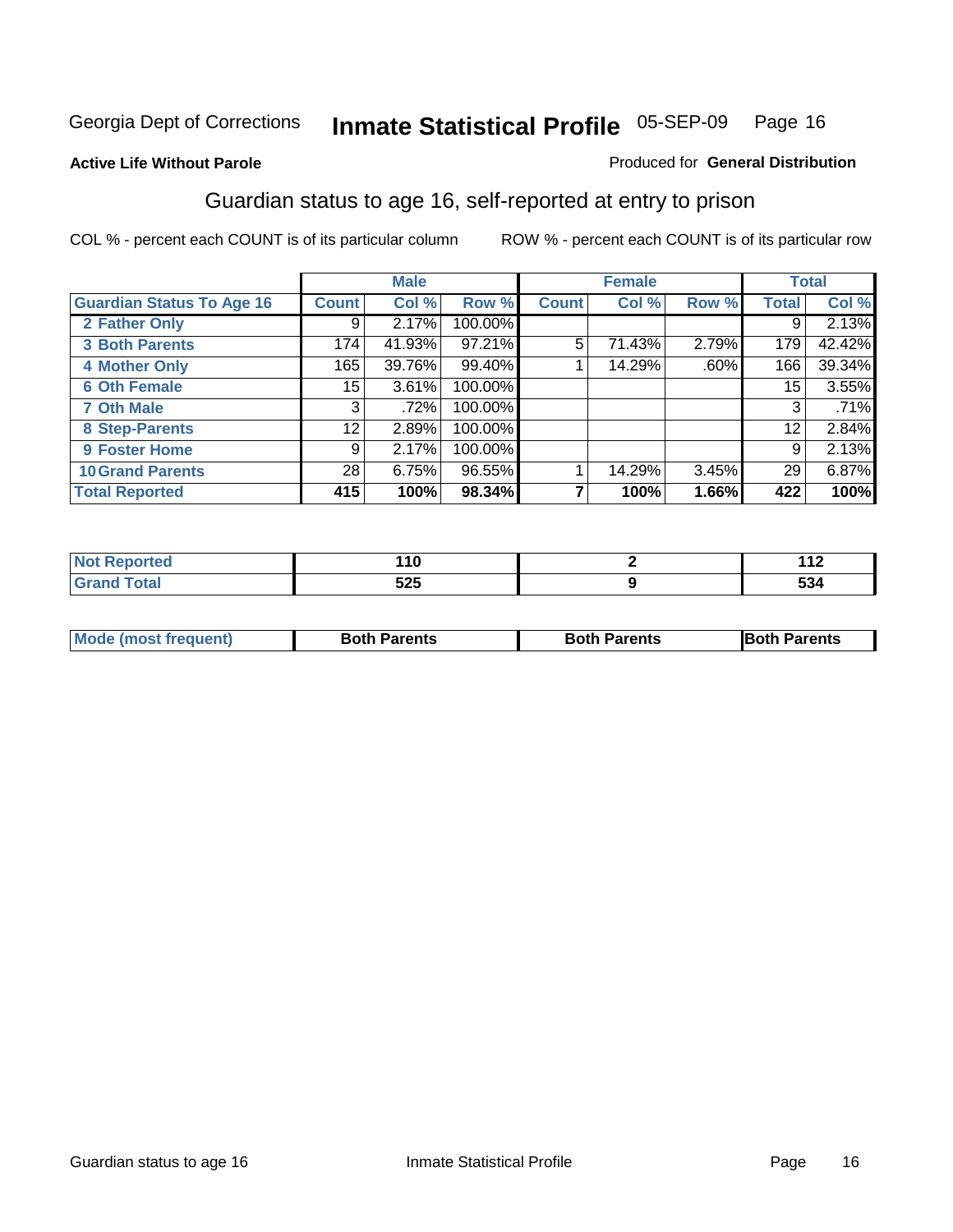#### **Active Life Without Parole**

#### Produced for **General Distribution**

#### Employment status before prison, self-reported at entry to prison

|              |                          |              | <b>Male</b> |         |              | <b>Female</b> |       |              | <b>Total</b> |
|--------------|--------------------------|--------------|-------------|---------|--------------|---------------|-------|--------------|--------------|
|              | <b>Employment Status</b> | <b>Count</b> | Col %       | Row %   | <b>Count</b> | Col %         | Row % | <b>Total</b> | Col %        |
|              | <b>Full Time</b>         | 254          | 55.82%      | 98.07%  | 5            | 71.43%        | 1.93% | 259          | 56.06%       |
| $\mathbf{2}$ | <b>Part Time</b>         | 28           | 6.15%       | 100.00% |              |               |       | 28           | 6.06%        |
| $\mathbf{3}$ | Unempl $<$ 6m            | 45           | 9.89%       | 97.83%  |              | 14.29%        | 2.17% | 46           | 9.96%        |
| 4            | Unempl $> 6m$            | 75           | 16.48%      | 98.68%  |              | 14.29%        | 1.32% | 76           | 16.45%       |
| 5            | <b>Never Workd</b>       | 31           | 6.81%       | 100.00% |              |               |       | 31           | 6.71%        |
| 6            | <b>Student</b>           | 2            | .44%        | 100.00% |              |               |       | 2            | .43%         |
|              | <b>Incapable</b>         | 20           | 4.40%       | 100.00% |              |               |       | 20           | 4.33%        |
|              | <b>Total Reported</b>    | 455          | 100%        | 98.48%  |              | 100%          | 1.52% | 462          | 100%         |

| тес.                     | --<br>'U   | $\sim$ |
|--------------------------|------------|--------|
| <b>Coto</b> "<br>_______ | につに<br>ວ∠ວ | 534    |

| <b>M</b> ດ | the contract of the contract of the contract of the contract of the contract of the contract of the contract of | , ull i<br>ıme | ïme<br>uı |
|------------|-----------------------------------------------------------------------------------------------------------------|----------------|-----------|
|            |                                                                                                                 |                |           |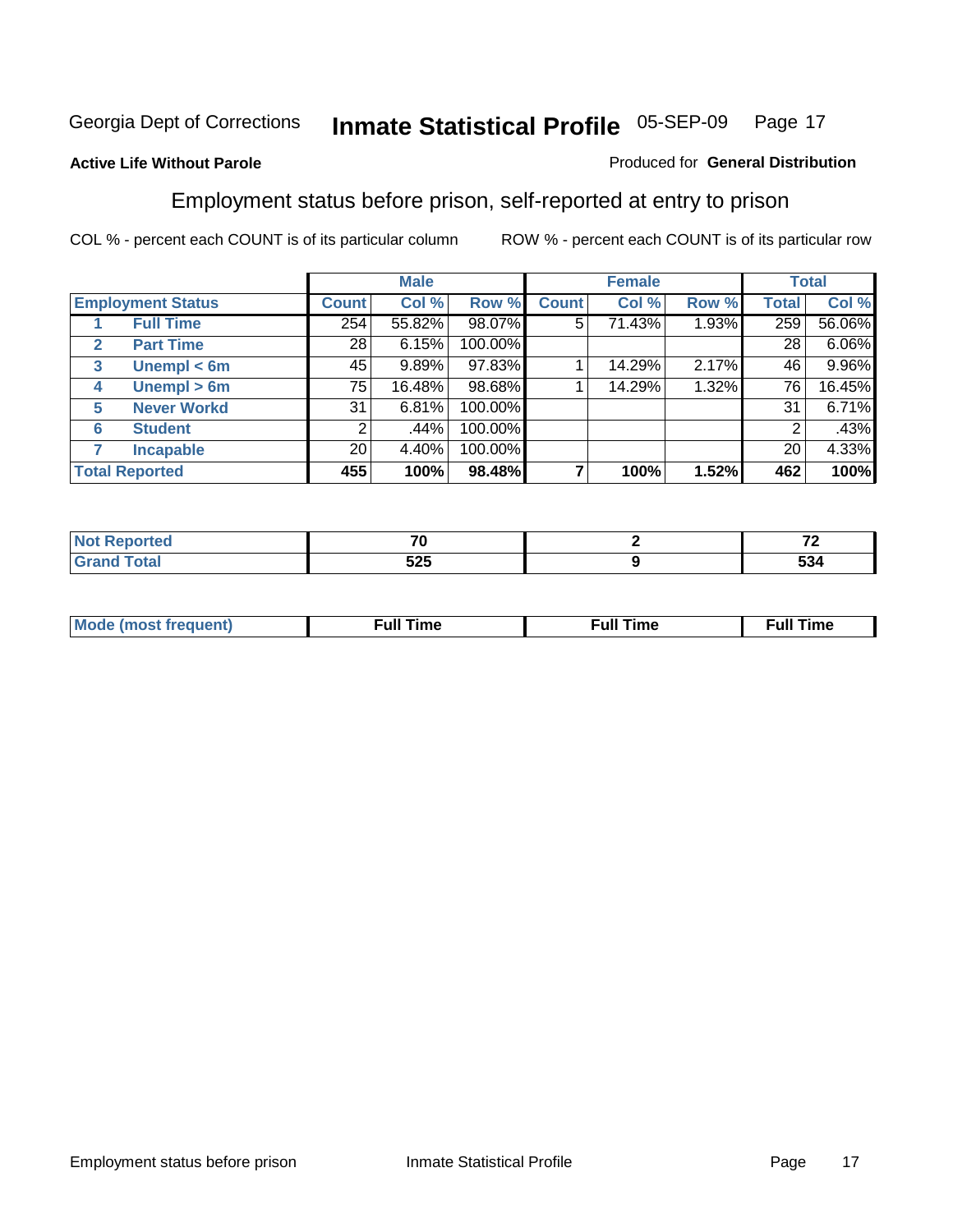#### **Active Life Without Parole**

Produced for **General Distribution**

#### Age at admission

|                         |                 | <b>Male</b> |         |              | <b>Female</b> |        |                 | <b>Total</b> |
|-------------------------|-----------------|-------------|---------|--------------|---------------|--------|-----------------|--------------|
| <b>Age At Admission</b> | <b>Count</b>    | Col %       | Row %   | <b>Count</b> | Col %         | Row %  | <b>Total</b>    | Col %        |
| 15                      | 1               | 0.19%       | 100.00% |              |               |        | 1               | 0.19%        |
| 16                      | 1               | 0.19%       | 100.00% |              |               |        | $\overline{1}$  | 0.19%        |
| 17                      | $\overline{2}$  | 0.38%       | 100.00% |              |               |        | 2               | 0.37%        |
| 18                      | $\overline{3}$  | 0.57%       | 100.00% |              |               |        | $\overline{3}$  | 0.56%        |
| 19                      | 11              | 2.10%       | 100.00% |              |               |        | 11              | 2.06%        |
| 20                      | 6               | 1.14%       | 85.71%  | 1            | 11.11%        | 14.29% | 7               | 1.31%        |
| 21                      | $\overline{16}$ | 3.05%       | 100.00% |              |               |        | $\overline{16}$ | 3.00%        |
| 22                      | $\overline{25}$ | 4.76%       | 100.00% |              |               |        | $\overline{25}$ | 4.68%        |
| 23                      | $\overline{17}$ | 3.24%       | 94.44%  | 1            | 11.11%        | 5.56%  | $\overline{18}$ | 3.37%        |
| 24                      | $\overline{16}$ | 3.05%       | 100.00% |              |               |        | 16              | 3.00%        |
| 25                      | $\overline{17}$ | 3.24%       | 94.44%  | 1            | 11.11%        | 5.56%  | $\overline{18}$ | 3.37%        |
| 26                      | $\overline{20}$ | 3.81%       | 100.00% |              |               |        | $\overline{20}$ | 3.75%        |
| 27                      | $\overline{18}$ | 3.43%       | 100.00% |              |               |        | $\overline{18}$ | 3.37%        |
| 28                      | $\overline{21}$ | 4.00%       | 100.00% |              |               |        | $\overline{21}$ | 3.93%        |
| 29                      | $\overline{20}$ | 3.81%       | 100.00% |              |               |        | $\overline{20}$ | 3.75%        |
| 30                      | $\overline{15}$ | 2.86%       | 100.00% |              |               |        | $\overline{15}$ | 2.81%        |
| 31                      | $\overline{19}$ | 3.62%       | 100.00% |              |               |        | $\overline{19}$ | 3.56%        |
| 32                      | $\overline{20}$ | 3.81%       | 95.24%  | 1            | 11.11%        | 4.76%  | $\overline{21}$ | 3.93%        |
| 33                      | $\overline{15}$ | 2.86%       | 100.00% |              |               |        | 15              | 2.81%        |
| 34                      | $\overline{11}$ | 2.10%       | 100.00% |              |               |        | 11              | 2.06%        |
| 35                      | $\overline{16}$ | 3.05%       | 94.12%  | 1            | 11.11%        | 5.88%  | $\overline{17}$ | 3.18%        |
| 36                      | $\overline{26}$ | 4.95%       | 100.00% |              |               |        | 26              | 4.87%        |
| 37                      | $\overline{21}$ | 4.00%       | 100.00% |              |               |        | $\overline{21}$ | 3.93%        |
| 38                      | $\overline{15}$ | 2.86%       | 100.00% |              |               |        | $\overline{15}$ | 2.81%        |
| 39                      | $\overline{15}$ | 2.86%       | 100.00% |              |               |        | $\overline{15}$ | 2.81%        |
| 40                      | $\overline{11}$ | 2.10%       | 100.00% |              |               |        | 11              | 2.06%        |
| 41                      | $\overline{17}$ | 3.24%       | 100.00% |              |               |        | 17              | 3.18%        |
| 42                      | 15              | 2.86%       | 100.00% |              |               |        | 15              | 2.81%        |
| 43                      | $\overline{13}$ | 2.48%       | 100.00% |              |               |        | $\overline{13}$ | 2.43%        |
| 44                      | $\overline{10}$ | 1.90%       | 90.91%  | 1            | 11.11%        | 9.09%  | 11              | 2.06%        |
| 45                      | $\overline{14}$ | 2.67%       | 100.00% |              |               |        | 14              | 2.62%        |
| 46                      | 13              | 2.48%       | 86.67%  | 2            | 22.22%        | 13.33% | 15              | 2.81%        |
| 47                      | 10              | 1.90%       | 100.00% |              |               |        | 10              | 1.87%        |
| 48                      | $\overline{9}$  | 1.71%       | 90.00%  | 1            | 11.11%        | 10.00% | 10              | 1.87%        |
| 49                      | 9               | 1.71%       | 100.00% |              |               |        | $\overline{9}$  | 1.69%        |
| 50                      | 3               | 0.57%       | 100.00% |              |               |        | 3               | 0.56%        |
| 51                      | 3               | 0.57%       | 100.00% |              |               |        | 3               | 0.56%        |
| 52                      | 6               | 1.14%       | 100.00% |              |               |        | 6               | 1.12%        |
| 54                      | $\overline{2}$  | 0.38%       | 100.00% |              |               |        | $\overline{2}$  | 0.37%        |
| 55                      | 1               | 0.19%       | 100.00% |              |               |        | $\mathbf{1}$    | 0.19%        |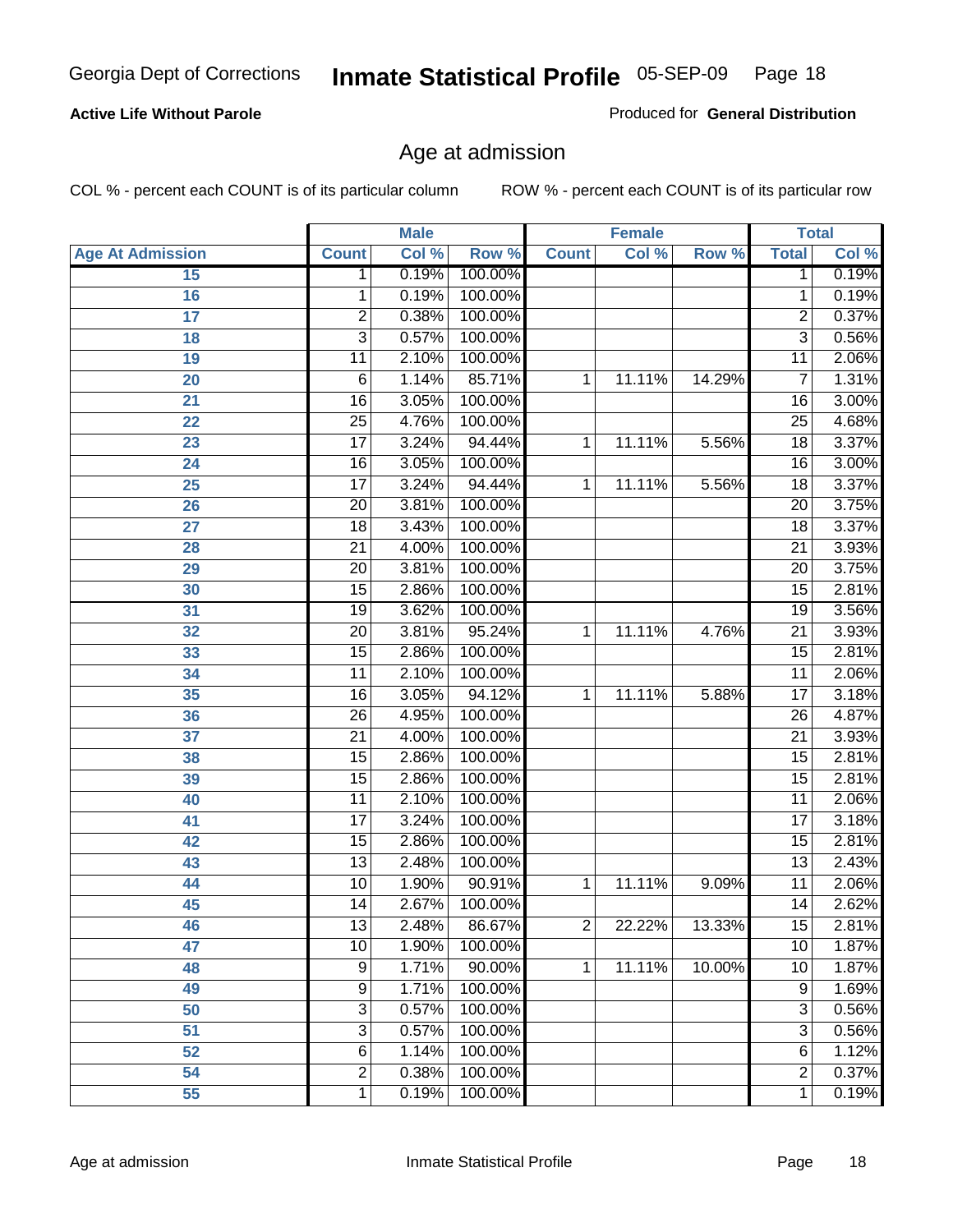#### **Active Life Without Parole**

Produced for **General Distribution**

#### Age at admission

|                         |                | <b>Male</b> |         |              | <b>Female</b> |       |              | <b>Total</b> |
|-------------------------|----------------|-------------|---------|--------------|---------------|-------|--------------|--------------|
| <b>Age At Admission</b> | <b>Count</b>   | Col %       | Row %   | <b>Count</b> | Col %         | Row % | <b>Total</b> | Col %        |
| 56                      | 3              | 0.57%       | 100.00% |              |               |       | 3            | 0.56%        |
| 57                      | 6              | 1.14%       | 100.00% |              |               |       | 6            | 1.12%        |
| 58                      | 2              | 0.38%       | 100.00% |              |               |       | 2            | 0.37%        |
| 60                      |                | 0.19%       | 100.00% |              |               |       |              | 0.19%        |
| 62                      |                | 0.19%       | 100.00% |              |               |       |              | 0.19%        |
| 63                      |                | 0.19%       | 100.00% |              |               |       |              | 0.19%        |
| 64                      | 3 <sub>l</sub> | 0.57%       | 100.00% |              |               |       | 3            | 0.56%        |
| 65                      |                | 0.19%       | 100.00% |              |               |       |              | 0.19%        |
| 66                      |                | 0.19%       | 100.00% |              |               |       |              | 0.19%        |
| 67                      |                | 0.19%       | 100.00% |              |               |       |              | 0.19%        |
| 69                      |                | 0.19%       | 100.00% |              |               |       |              | 0.19%        |
| 71                      |                | 0.19%       | 100.00% |              |               |       |              | 0.19%        |
| <b>Total Reported</b>   | 525            | 100%        | 98.31%  | 9            | 100%          | 1.69% | 534          | 100%         |

| <b>rted</b>          |            |     |
|----------------------|------------|-----|
| <b>otal</b><br>_____ | よつに<br>ວ∠ວ | 534 |

| <b>Mean</b><br>(average)       | 34.55 | 35.44 | 34.57 |
|--------------------------------|-------|-------|-------|
| <b>Median (middle)</b>         | აა    | 35    | 33.5  |
| <b>Mode</b><br>(most frequent) | 36    | 46    | 36    |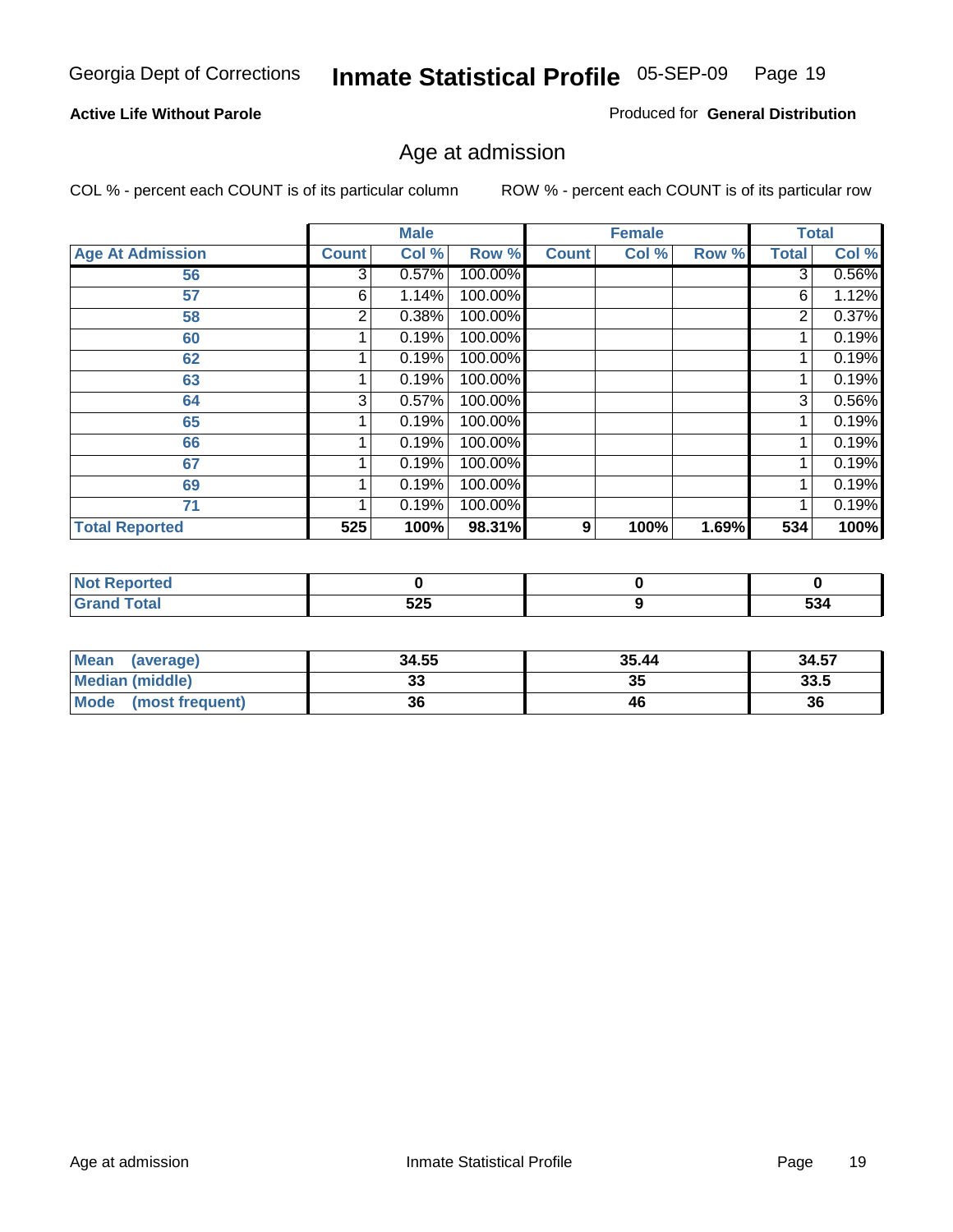COL % - percent each COUNT is of its particular column ROW % - percent each COUNT is of its particular row

|                       |              | <b>Male</b> |       |              | <b>Female</b> |       |              | Total |
|-----------------------|--------------|-------------|-------|--------------|---------------|-------|--------------|-------|
| <b>Age At Release</b> | <b>Count</b> | Col%        | Row % | <b>Count</b> | Col %         | Row % | <b>Total</b> | Col % |
| <b>Total Reported</b> |              |             |       |              |               |       |              |       |

Age at release

| <b>Still Active</b> | 525 | 534 |
|---------------------|-----|-----|
| <b>Not Reported</b> |     |     |
| <b>Grand Total</b>  | 525 | 534 |

| Mean<br>(average)      | N/A | N/A | N/A |
|------------------------|-----|-----|-----|
| <b>Median (middle)</b> | N/A | N/A | N/A |
| Mode (most frequent)   | N/A | N/A | N/A |

#### **Active Life Without Parole**

Produced for **General Distribution**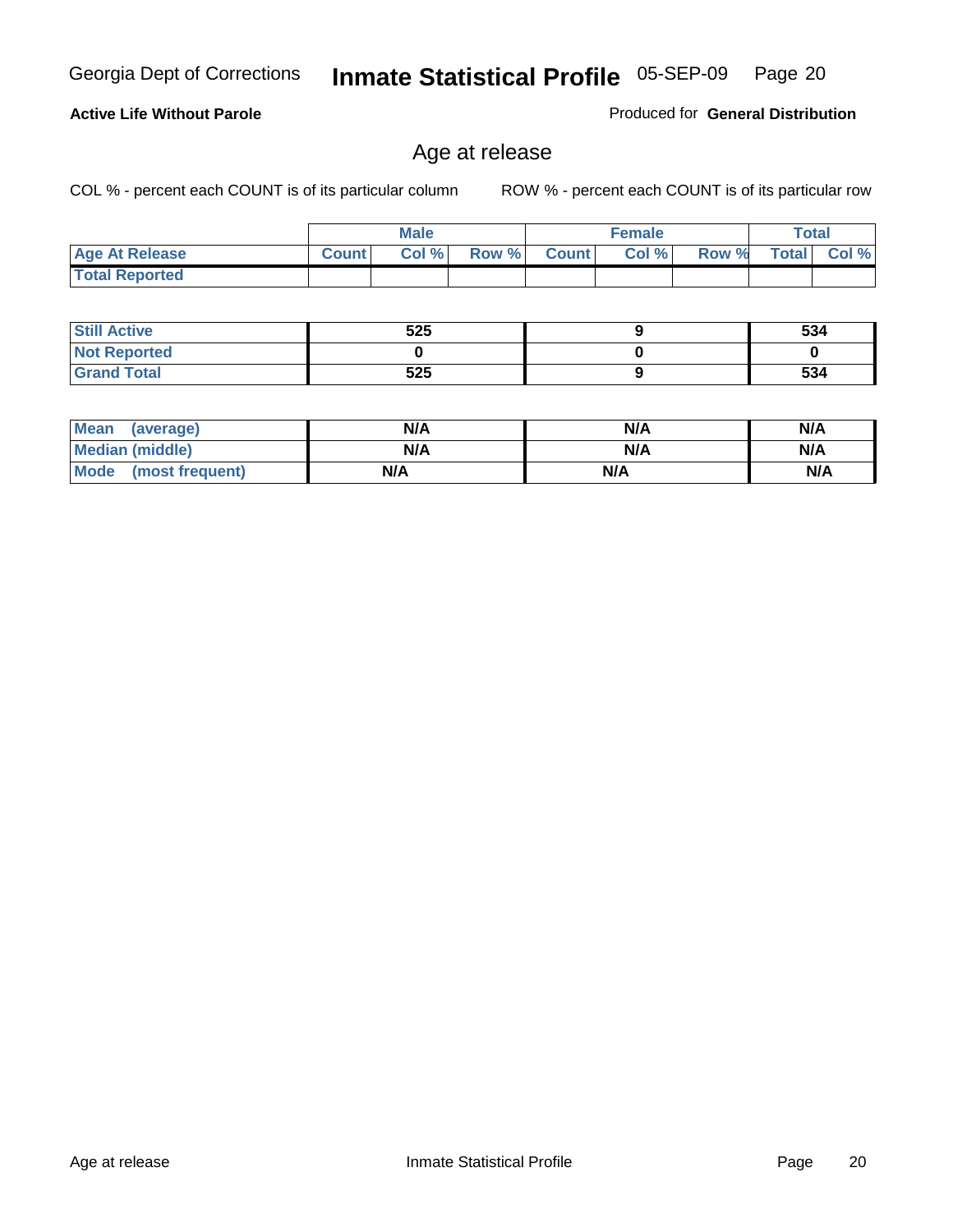#### **Active Life Without Parole**

#### Produced for **General Distribution**

#### Height, measured at entry to prison

|                       |                | <b>Male</b> |         |                | <b>Female</b> |        |                 | <b>Total</b> |
|-----------------------|----------------|-------------|---------|----------------|---------------|--------|-----------------|--------------|
| <b>Height</b>         | <b>Count</b>   | Col %       | Row %   | <b>Count</b>   | Col %         | Row %  | <b>Total</b>    | Col %        |
| 5'01''                | 3              | 0.58%       | 100.00% |                |               |        | $\overline{3}$  | 0.57%        |
| 5'02"                 | 1              | 0.19%       | 100.00% |                |               |        | 1               | 0.19%        |
| 5'03"                 | $\overline{c}$ | 0.38%       | 50.00%  | $\overline{2}$ | 22.22%        | 50.00% | 4               | 0.75%        |
| 5'04"                 | 3              | 0.58%       | 60.00%  | $\overline{2}$ | 22.22%        | 40.00% | 5               | 0.94%        |
| 5'05"                 | 17             | 3.26%       | 89.47%  | $\overline{2}$ | 22.22%        | 10.53% | 19              | 3.58%        |
| 5'06"                 | 38             | 7.29%       | 100.00% |                |               |        | $\overline{38}$ | 7.17%        |
| 5'07''                | 33             | 6.33%       | 94.29%  | $\overline{2}$ | 22.22%        | 5.71%  | 35              | 6.60%        |
| 5'08"                 | 52             | 9.98%       | 98.11%  | 1              | 11.11%        | 1.89%  | 53              | 10.00%       |
| <b>5'09"</b>          | 64             | 12.28%      | 100.00% |                |               |        | 64              | 12.08%       |
| 5'10''                | 77             | 14.78%      | 100.00% |                |               |        | 77              | 14.53%       |
| 5'11''                | 66             | 12.67%      | 100.00% |                |               |        | 66              | 12.45%       |
| 6'00"                 | 61             | 11.71%      | 100.00% |                |               |        | 61              | 11.51%       |
| 6'01"                 | 39             | 7.49%       | 100.00% |                |               |        | 39              | 7.36%        |
| 6'02"                 | 28             | 5.37%       | 100.00% |                |               |        | 28              | 5.28%        |
| 6'03"                 | 17             | 3.26%       | 100.00% |                |               |        | 17              | 3.21%        |
| 6'04"                 | 12             | 2.30%       | 100.00% |                |               |        | 12              | 2.26%        |
| 6'05"                 | 6              | 1.15%       | 100.00% |                |               |        | 6               | 1.13%        |
| 6'06"                 | $\overline{2}$ | 0.38%       | 100.00% |                |               |        | 2               | 0.38%        |
| <b>Total Reported</b> | 521            | 100%        | 98.30%  | 9              | 100%          | 1.70%  | 530             | 100%         |

| τeα |            |                         |
|-----|------------|-------------------------|
| سفد | よつよ<br>ວ∠ວ | <b>FA</b><br><b>JJ4</b> |

| <b>Mean</b><br>(average)       | 5'10" | 5'05" | 5'10"  |
|--------------------------------|-------|-------|--------|
| Median (middle)                | 5'10" | 5'05" | 5'10"  |
| <b>Mode</b><br>(most frequent) | 5'10" | 5'04" | 5'10'' |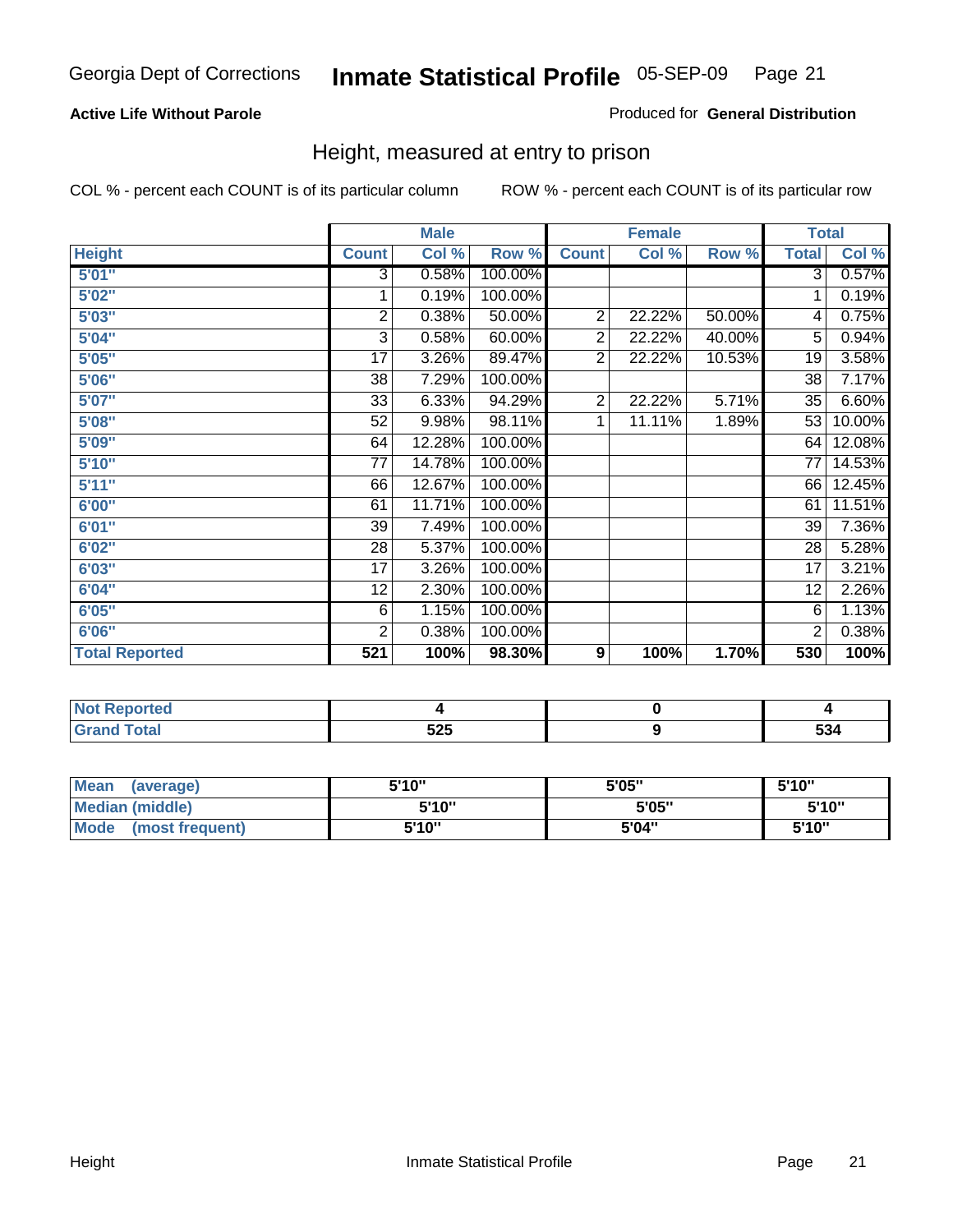#### **Active Life Without Parole**

#### Produced for **General Distribution**

#### Weight, measured at entry to prison

|                       |                 | <b>Male</b> |         |                  | <b>Female</b> |         | <b>Total</b>    |        |
|-----------------------|-----------------|-------------|---------|------------------|---------------|---------|-----------------|--------|
| <b>Weight</b>         | <b>Count</b>    | Col %       | Row %   | <b>Count</b>     | Col %         | Row %   | <b>Total</b>    | Col %  |
| 110 - 119 pounds      |                 |             |         | $\mathbf 1$      | 11.11%        | 100.00% | $\mathbf{1}$    | 0.19%  |
| 120 - 129 pounds      | $\overline{2}$  | 0.38%       | 100.00% |                  |               |         | $\overline{2}$  | 0.38%  |
| 130 - 139 pounds      | 14              | 2.69%       | 93.33%  | 1                | 11.11%        | 6.67%   | 15              | 2.83%  |
| 140 - 149 pounds      | 24              | 4.61%       | 96.00%  | 1                | 11.11%        | 4.00%   | $\overline{25}$ | 4.72%  |
| 150 - 159 pounds      | 46              | 8.83%       | 97.87%  | 1                | 11.11%        | 2.13%   | 47              | 8.87%  |
| 160 - 169 pounds      | 69              | 13.24%      | 98.57%  | 1                | 11.11%        | 1.43%   | 70              | 13.21% |
| 170 - 179 pounds      | 69              | 13.24%      | 97.18%  | $\overline{2}$   | 22.22%        | 2.82%   | 71              | 13.40% |
| 180 - 189 pounds      | $\overline{74}$ | 14.20%      | 100.00% |                  |               |         | $\overline{74}$ | 13.96% |
| 190 - 199 pounds      | 40              | 7.68%       | 100.00% |                  |               |         | 40              | 7.55%  |
| 200 - 209 pounds      | 42              | 8.06%       | 97.67%  | 1                | 11.11%        | 2.33%   | 43              | 8.11%  |
| 210 - 219 pounds      | 35              | 6.72%       | 100.00% |                  |               |         | $\overline{35}$ | 6.60%  |
| 220 - 229 pounds      | 34              | 6.53%       | 100.00% |                  |               |         | $\overline{34}$ | 6.42%  |
| 230 - 239 pounds      | $\overline{29}$ | 5.57%       | 100.00% |                  |               |         | $\overline{29}$ | 5.47%  |
| 240 - 249 pounds      | 15              | 2.88%       | 100.00% |                  |               |         | $\overline{15}$ | 2.83%  |
| 250 - 259 pounds      | 11              | 2.11%       | 100.00% |                  |               |         | 11              | 2.08%  |
| 260 - 269 pounds      | $\overline{3}$  | 0.58%       | 75.00%  | 1                | 11.11%        | 25.00%  | 4               | 0.75%  |
| 270 - 279 pounds      | $\overline{2}$  | 0.38%       | 100.00% |                  |               |         | $\overline{2}$  | 0.38%  |
| 280 - 289 pounds      | $\overline{6}$  | 1.15%       | 100.00% |                  |               |         | $\overline{6}$  | 1.13%  |
| 290 - 299 pounds      | $\overline{2}$  | 0.38%       | 100.00% |                  |               |         | $\overline{2}$  | 0.38%  |
| 320 - 329 pounds      | $\overline{2}$  | 0.38%       | 100.00% |                  |               |         | $\overline{2}$  | 0.38%  |
| 330 - 339 pounds      | 1               | 0.19%       | 100.00% |                  |               |         | 1               | 0.19%  |
| 400 pounds and over   | 1               | 0.19%       | 100.00% |                  |               |         | 1               | 0.19%  |
| <b>Total Reported</b> | 521             | 100%        | 98.30%  | $\boldsymbol{9}$ | 100%          | 1.70%   | 530             | 100.0% |

| ported<br><b>NOT</b><br><b>Rer</b> |     |                   |
|------------------------------------|-----|-------------------|
| <b>Total</b><br>$\sim$ .           | 525 | <b>FA</b><br>- სა |

| <b>Mean</b><br>(average)       | 190 | 169 | 190 |
|--------------------------------|-----|-----|-----|
| Median (middle)                | 185 | 164 | 184 |
| <b>Mode</b><br>(most frequent) | 170 | 260 | 170 |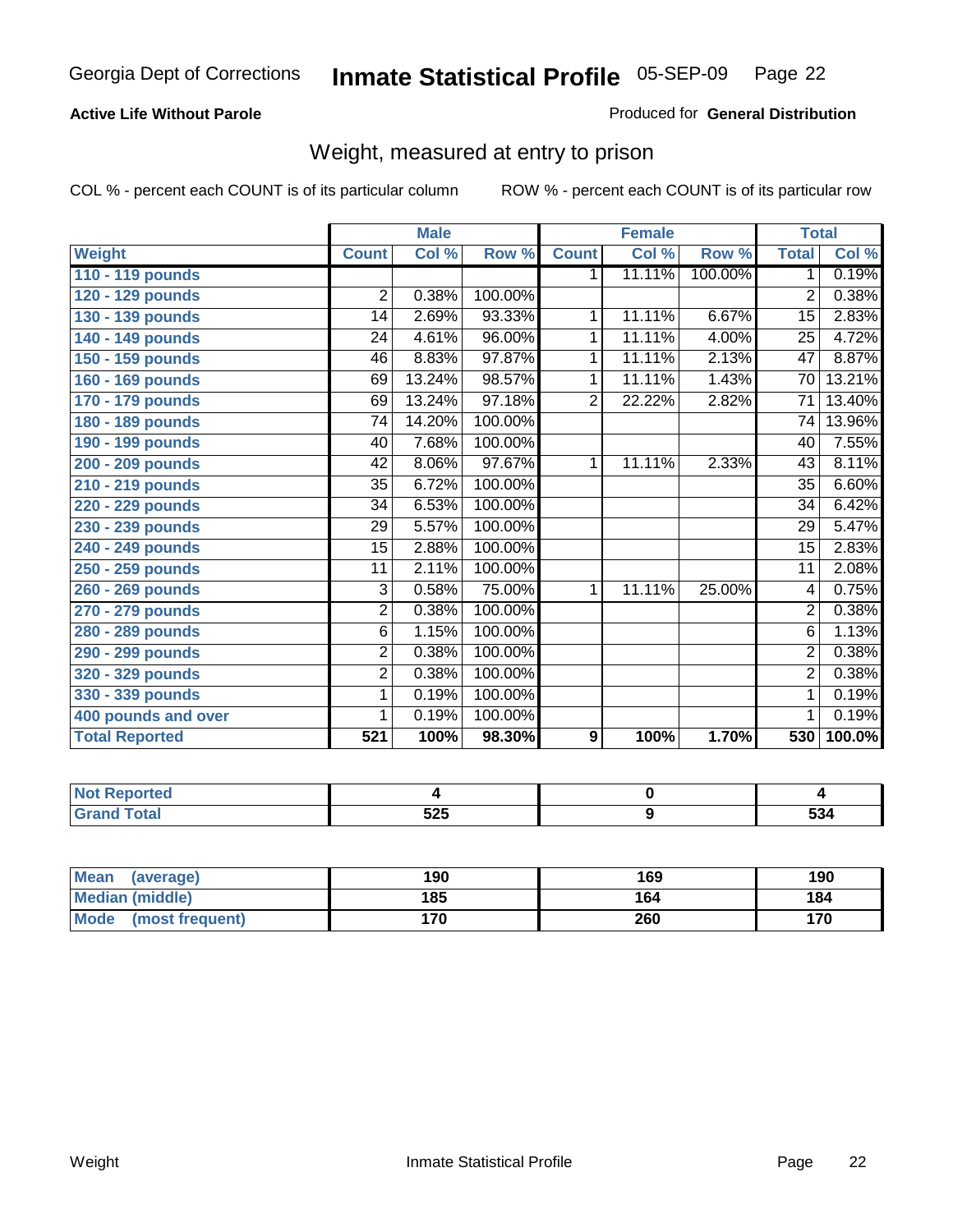**Active Life Without Parole** 

Produced for **General Distribution**

## Military service

|                         |              | <b>Male</b> |                    |   | <b>Female</b> |       |       | <b>Total</b> |
|-------------------------|--------------|-------------|--------------------|---|---------------|-------|-------|--------------|
| <b>Military service</b> | <b>Count</b> | Col %       | <b>Row % Count</b> |   | Col %         | Row % | Total | Col %        |
| <b>Air Force</b>        | 6            | $1.68\%$    | 100.00%            |   |               |       |       | 1.63%        |
| <b>Army</b>             | 35           | 9.78%       | 100.00%            |   |               |       | 35    | 9.54%        |
| <b>Navy</b><br>3        |              | ا 84%.      | 100.00%            |   |               |       |       | .82%         |
| <b>Marines</b><br>4     | 3            | .84%        | 100.00%            |   |               |       | 3     | .82%         |
| 96 None                 | 311          | 86.87%      | 97.19%             | 9 | 100.00%       | 2.81% | 320   | 87.19%       |
| <b>Total Reported</b>   | 358          | 100%        | 97.55%             | 9 | 100%          | 2.45% | 367   | 100%         |

| المستحققات<br>Ter. | 1 C 7<br>ו שי<br>$\sim$ $\sim$ | - - -<br>י ט ו<br>___   |
|--------------------|--------------------------------|-------------------------|
| $C = 4 - 1$        | よつよ<br>JZJ<br>- -              | <b>FA</b><br><b>534</b> |

| M<br><b>INUIL</b><br>.<br>. |
|-----------------------------|
|-----------------------------|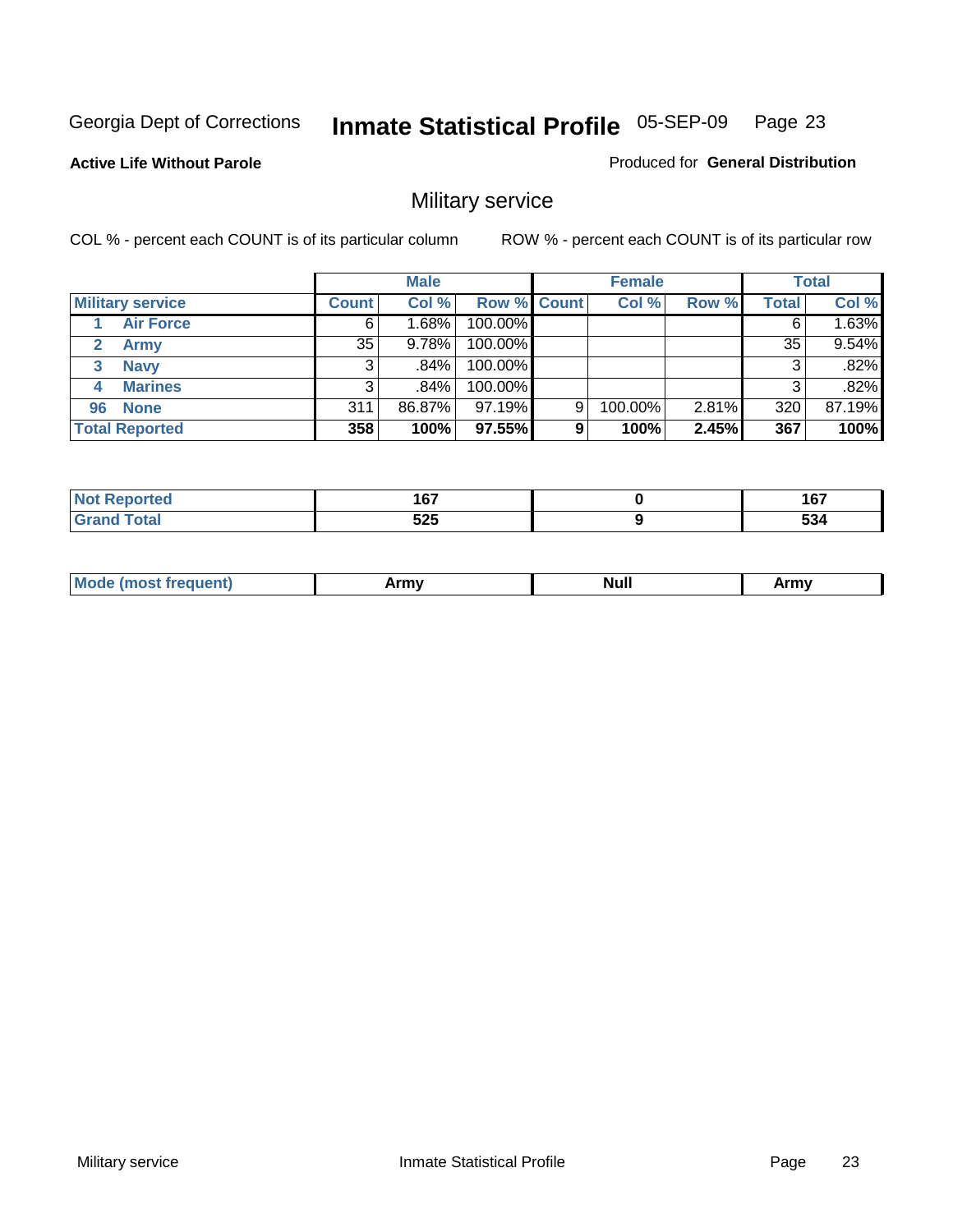#### **Active Life Without Parole**

#### Produced for **General Distribution**

#### Type of admission to prison

|              |                             |                 | <b>Male</b> |                    |   | <b>Female</b> |       |              | <b>Total</b> |
|--------------|-----------------------------|-----------------|-------------|--------------------|---|---------------|-------|--------------|--------------|
|              | <b>Type of Admission</b>    | <b>Count</b>    | Col %       | <b>Row % Count</b> |   | Col %         | Row % | <b>Total</b> | Col %        |
|              | <b>Committed From Court</b> | 154             | 29.39%      | 97.47%             |   | 44.44%        | 2.53% | 158          | 29.64%       |
| $\mathbf{3}$ | <b>Parole Rev/New Sent</b>  | 37 <sup>1</sup> | 7.06%       | 100.00%            |   |               |       | 37           | 6.94%        |
| 4            | <b>Par Rev/No New Sent</b>  | 8               | 1.53%       | 100.00%            |   |               |       | 8            | 1.50%        |
| 6            | <b>Prob Viol/Partial</b>    | 6               | 1.15%       | 100.00%            |   |               |       | 6            | 1.13%        |
| 9            | <b>Prob Rev/Remainder</b>   | 11              | 2.10%       | 100.00%            |   |               |       | 11           | 2.06%        |
| 10           | <b>New Sent/Par Rev Pnd</b> |                 | .19%        | 100.00%            |   |               |       |              | .19%         |
| 11           | <b>Life W/O Parole</b>      | 306             | 58.40%      | 98.39%             | 5 | 55.56%        | 1.61% | 311          | 58.35%       |
| 30           | <b>Par Rev/Rsn Unknown</b>  |                 | .19%        | 100.00%            |   |               |       |              | .19%         |
|              | <b>Total Reported</b>       | 524             | 100%        | 98.31%             | 9 | 100%          | 1.69% | 533          | 100%         |

| eported                     |             |             |
|-----------------------------|-------------|-------------|
| <b>Total</b><br>r<br>$\sim$ | EOE<br>ິບ∠ບ | ra 1<br>534 |

| Mode (most frequent) | Lf W/O Par | Lf W/O Par | f W/O Par |
|----------------------|------------|------------|-----------|
|                      |            |            |           |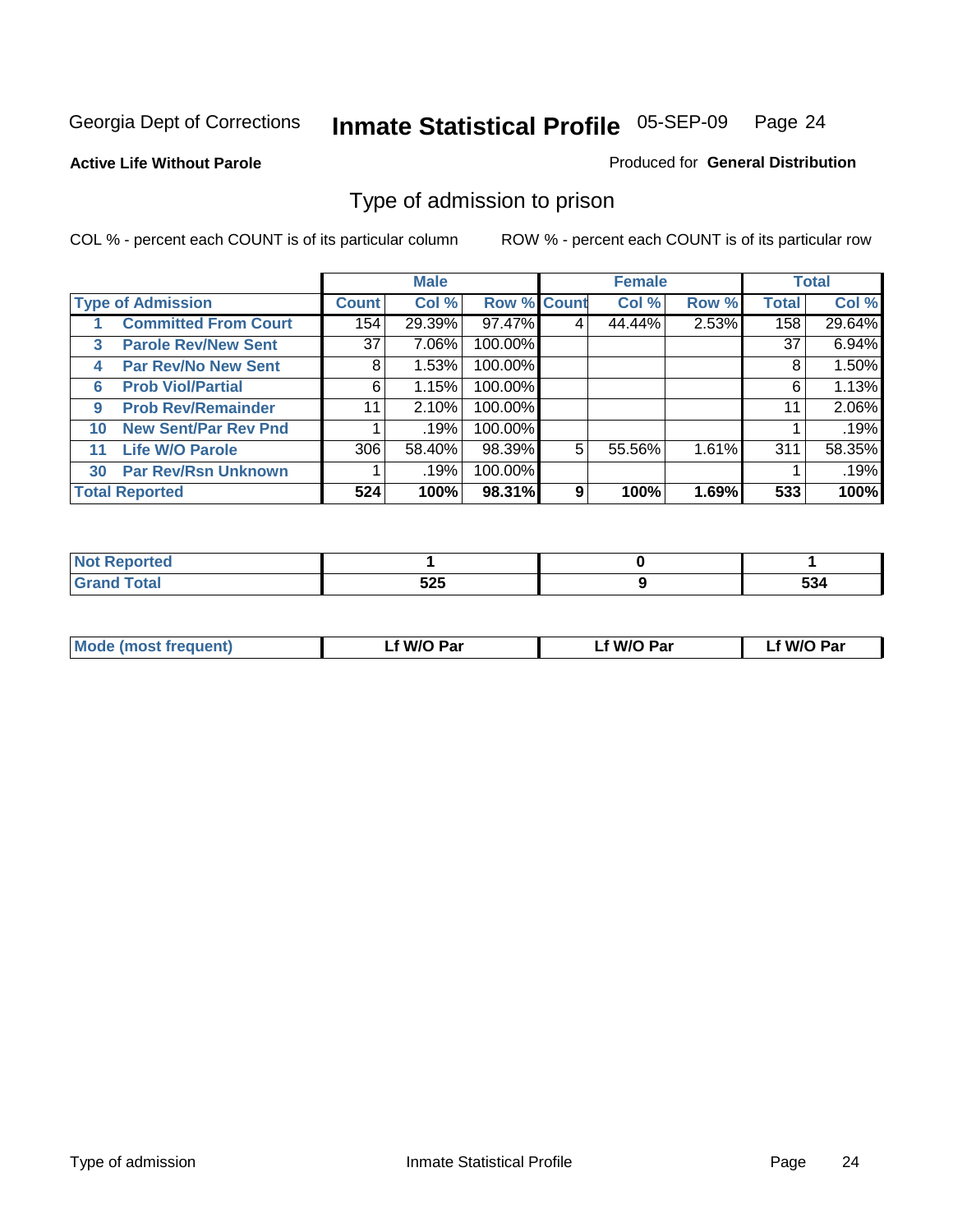**Active Life Without Parole** 

Produced for **General Distribution**

#### Current / last security status

|                        |                | <b>Male</b> |                    |   | <b>Female</b> |       |       | <b>Total</b> |
|------------------------|----------------|-------------|--------------------|---|---------------|-------|-------|--------------|
| <b>Security Status</b> | <b>Count</b> l | Col%        | <b>Row % Count</b> |   | Col %         | Row % | Total | Col %        |
| 4 Medium               |                | .57%        | $100.00\%$         |   | $.00\%$       |       |       | .56%         |
| 5 Close                | 518            | $99.23\%$   | $98.29\%$          | 9 | 100.00%       | 1.71% | 527   | 99.25%       |
| <b>6 Maximum</b>       |                | $.19\%$     | 100.00%            |   | .00%          |       |       | .19%         |
| <b>Total Reported</b>  | 522            | 100%        | 98.31%             | 9 | 100%          | 1.69% | 531   | 100%         |

| <b>Still being diagnosed</b> |     |     |
|------------------------------|-----|-----|
| <b>Not Reported</b>          |     |     |
| <b>Grand Total</b>           | 525 | 534 |

| Mode (most frequent) | Close | Close | Close |
|----------------------|-------|-------|-------|
|                      |       |       |       |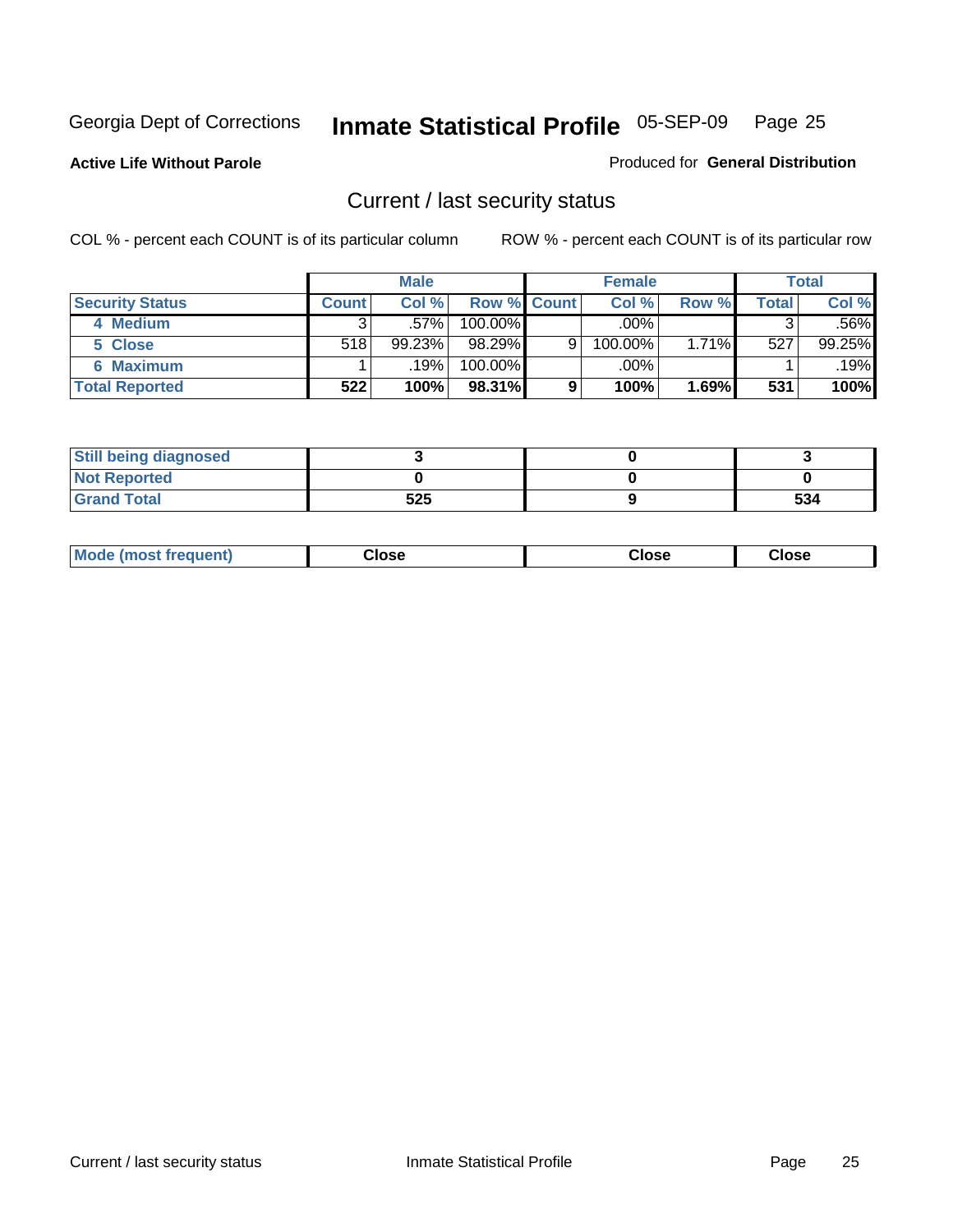**Active Life Without Parole** 

Produced for **General Distribution**

## Current / last type of institution

|                            |              | <b>Male</b> |                    | <b>Female</b> |       |       | <b>Total</b> |
|----------------------------|--------------|-------------|--------------------|---------------|-------|-------|--------------|
| <b>Type of Institution</b> | <b>Count</b> | Col %       | <b>Row % Count</b> | Col%          | Row % | Total | Col %        |
| <b>State Prison</b>        | 524          | 99.81%      | 98.31%             | 100.00%       | .69%  | 533   | 99.81%       |
| <b>Private Prison</b>      |              | 19%         | 100.00%            |               |       |       | 19%          |
| <b>Total Reported</b>      | 525          | 100%        | 98.31%             | 100%          | 1.69% | 534   | 100%         |

| teol        |     |    |
|-------------|-----|----|
| <b>otal</b> | よつよ | -^ |
| $\sim$      | ວ∠ວ | ັບ |

| <b>Mode (most frequent)</b> | <b>State Prison</b> | <b>State Prison</b> | <b>State Prison</b> |
|-----------------------------|---------------------|---------------------|---------------------|
|                             |                     |                     |                     |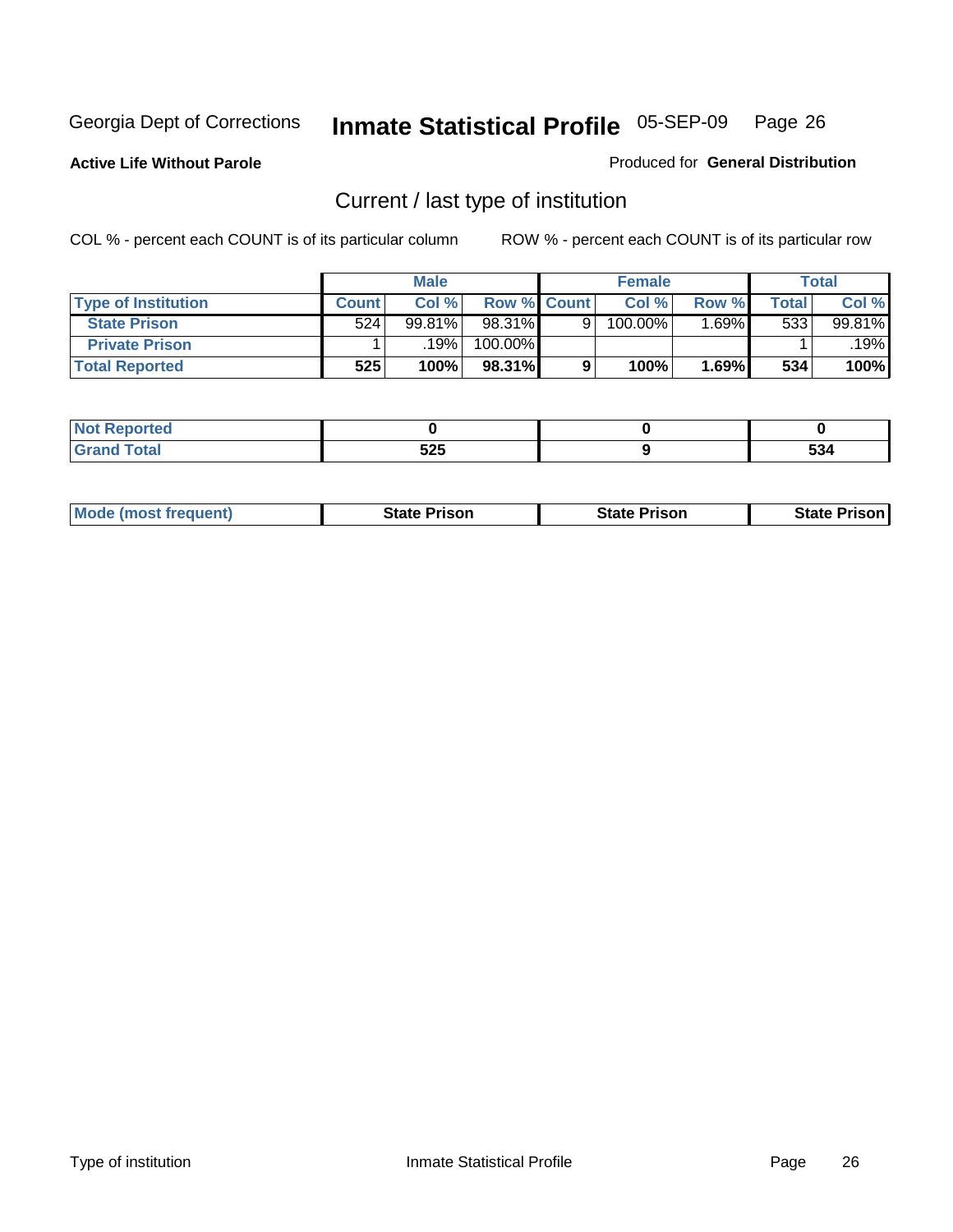**Active Life Without Parole** 

Produced for **General Distribution**

#### Institution type - transitional centers

|                                          |              | <b>Male</b> |                    | <b>Female</b> |             | Total |
|------------------------------------------|--------------|-------------|--------------------|---------------|-------------|-------|
| <b>Institution Type - Trans. Centers</b> | <b>Count</b> | Col%        | <b>Row % Count</b> | Col %         | Row % Total | Col % |
| <b>Total Reported</b>                    |              |             |                    |               |             |       |

| rtea<br>20 NGL 2<br>  |  |  |
|-----------------------|--|--|
| into!<br>---<br>_____ |  |  |

| Mode (most frequent) | <b>Null</b> | <b>Null</b> | <b>Null</b> |
|----------------------|-------------|-------------|-------------|
|                      |             |             |             |
|                      |             |             |             |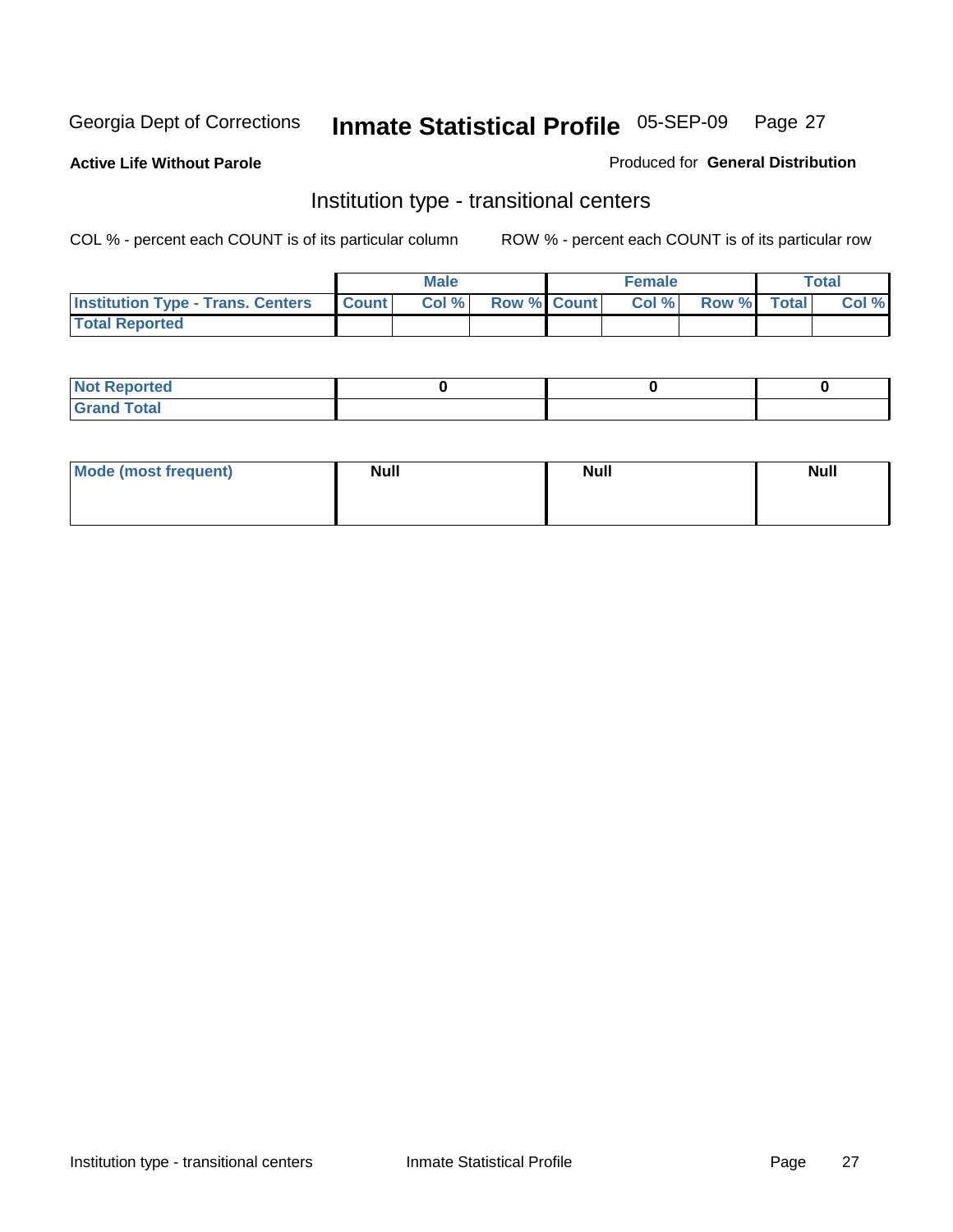**Active Life Without Parole** 

Produced for **General Distribution**

#### Institution type - mental hospitals

|                                                    | Male |                    | <b>Female</b> |                    | <b>Total</b> |
|----------------------------------------------------|------|--------------------|---------------|--------------------|--------------|
| <b>Institution Type - Mental Hospitals Count  </b> | Col% | <b>Row % Count</b> | Col%          | <b>Row % Total</b> | Col %        |
| <b>Total Reported</b>                              |      |                    |               |                    |              |

| <b>Not Reported</b>            |  |  |
|--------------------------------|--|--|
| <b>Total</b><br>$^\circ$ Grand |  |  |

| Mode (most frequent) | <b>Null</b> | <b>Null</b> | <b>Null</b> |
|----------------------|-------------|-------------|-------------|
|                      |             |             |             |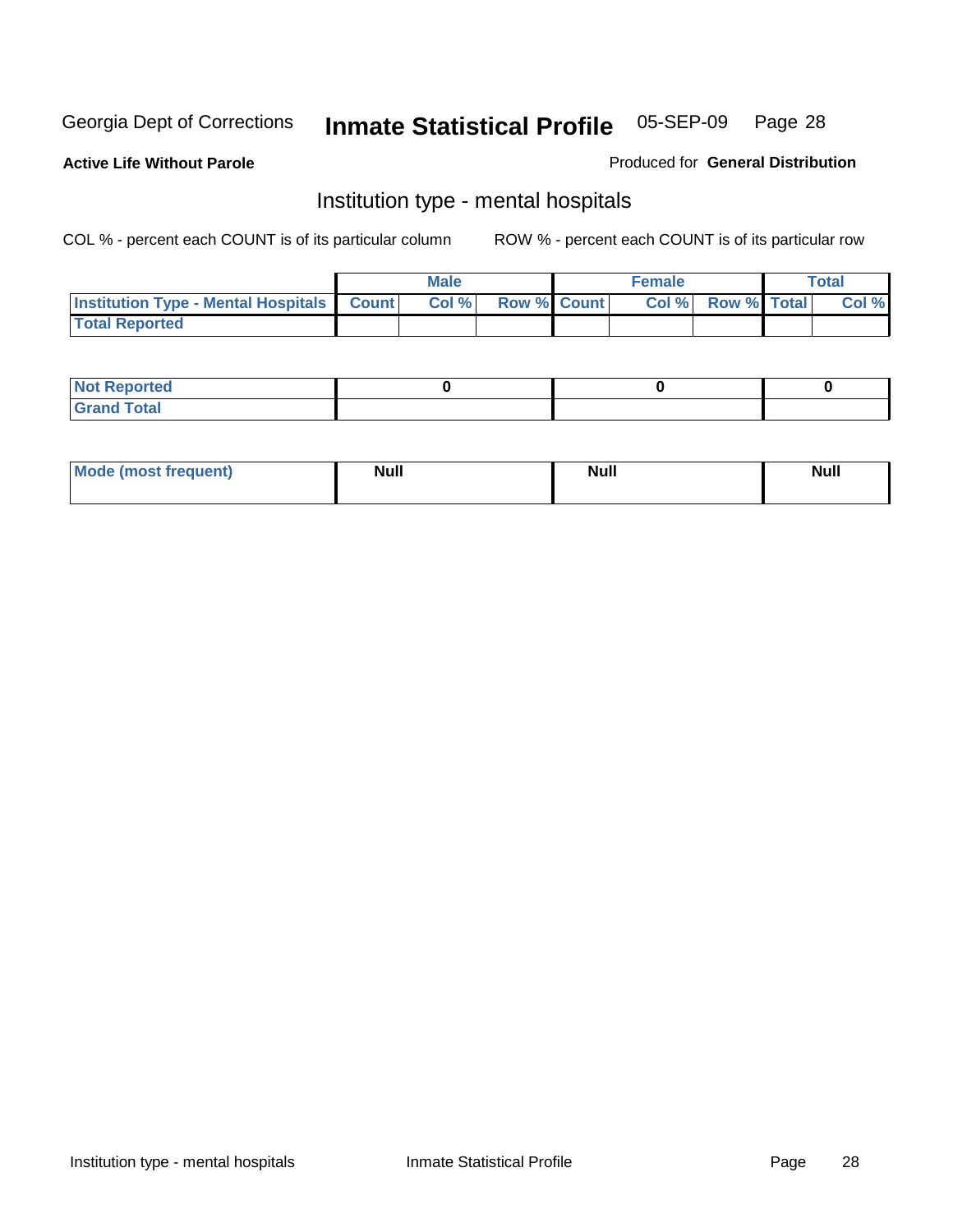**Active Life Without Parole** 

Produced for **General Distribution**

#### Institution type - county prisons

|                                                    | <b>Male</b> |  | <b>Female</b>            |              |       | Total |
|----------------------------------------------------|-------------|--|--------------------------|--------------|-------|-------|
| <b>Institution Type - County Prisons   Count  </b> | Col %       |  | <b>Row % Count Col %</b> | <b>Row %</b> | Total | Col % |
| <b>Total Reported</b>                              |             |  |                          |              |       |       |

| <b>Not</b><br><b>Reported</b> |  |  |
|-------------------------------|--|--|
| <b>Grand Total</b>            |  |  |

| Mode (m<br>frequent):<br>nnst | Moll<br>чин.<br>_____ | <b>Moll</b> | <b>Null</b> |
|-------------------------------|-----------------------|-------------|-------------|
|                               |                       |             |             |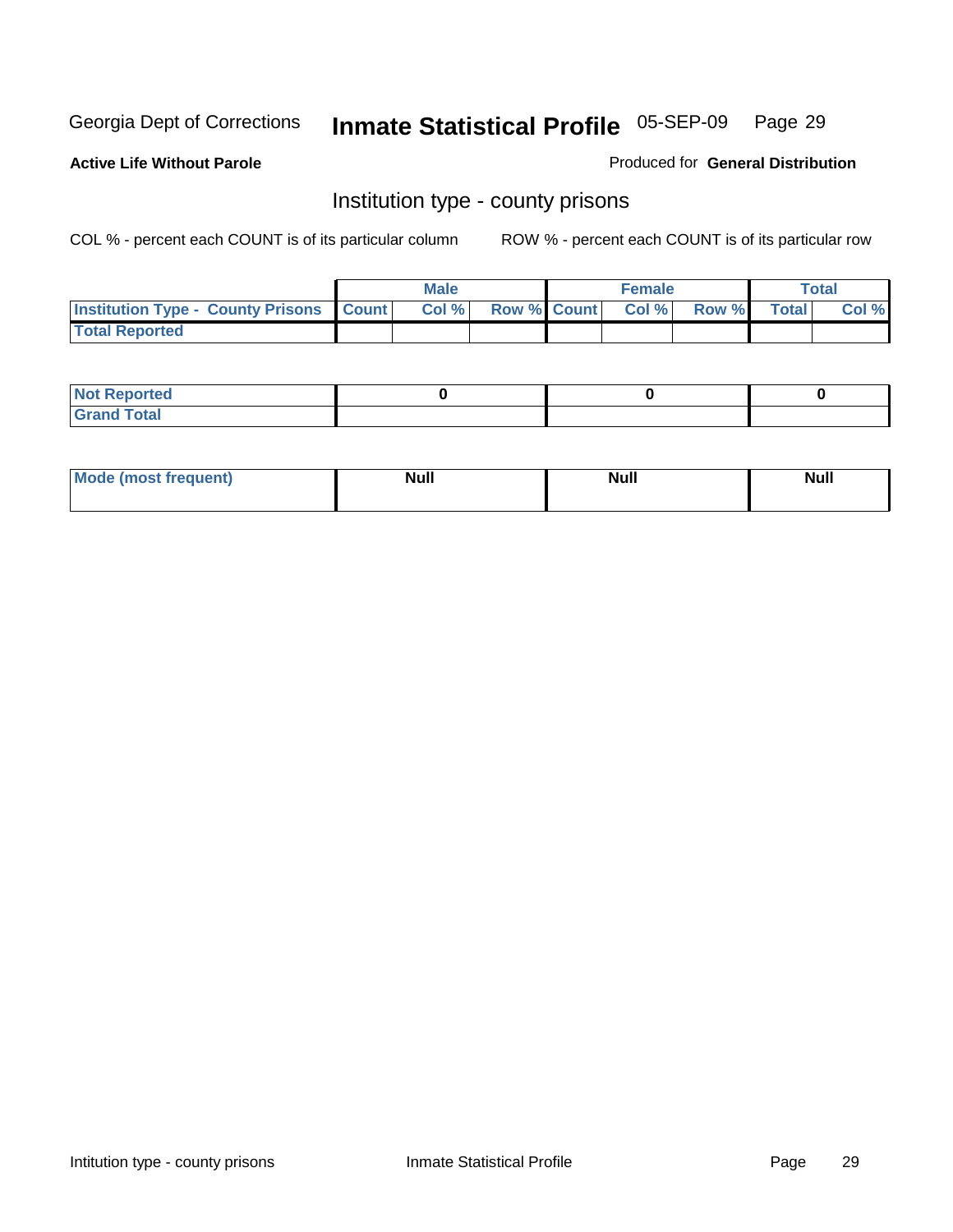#### **Active Life Without Parole**

#### Produced for **General Distribution**

#### Institution type - state prisons

|     |                                         |                 | <b>Male</b> |         |                | <b>Female</b> |         | <b>Total</b>    |        |
|-----|-----------------------------------------|-----------------|-------------|---------|----------------|---------------|---------|-----------------|--------|
|     | <b>Institution Type - State Prisons</b> | <b>Count</b>    | Col %       | Row %   | <b>Count</b>   | Col %         | Row %   | <b>Total</b>    | Col %  |
|     | 532 Augusta State Med.                  | $\overline{26}$ | 4.96%       | 100.00% |                |               |         | $\overline{26}$ | 4.88%  |
|     | <b>Prison</b>                           |                 |             |         |                |               |         |                 |        |
| 553 | <b>Baldwin State Prison</b>             | 17              | 3.24%       | 100.00% |                |               |         | 17              | 3.19%  |
| 547 | <b>Calhoun State Prison</b>             | $\overline{2}$  | .38%        | 100.00% |                |               |         | 2               | .38%   |
| 521 | <b>Ga Diag &amp; Class Pris</b>         | 12              | 2.29%       | 100.00% |                |               |         | 12              | 2.25%  |
| 522 | <b>Ga Diag &amp; Class Pris-</b>        | 10              | 1.91%       | 100.00% |                |               |         | 10              | 1.88%  |
|     | <b>Perm</b>                             |                 |             |         |                |               |         |                 |        |
| 517 | <b>Ga State Prison</b>                  | 13              | 2.48%       | 100.00% |                |               |         | 13              | 2.44%  |
| 541 | <b>Hancock State Prison</b>             | 56              | 10.69%      | 100.00% |                |               |         | 56              | 10.51% |
| 540 | <b>Hays State Prison</b>                | 58              | 11.07%      | 100.00% |                |               |         | 58              | 10.88% |
| 549 | <b>Macon State Prison</b>               | 77              | 14.69%      | 100.00% |                |               |         | 77              | 14.45% |
| 519 | <b>Men'S State Prison</b>               | 2               | .38%        | 100.00% |                |               |         | 2               | .38%   |
| 554 | <b>Metro State Prison (W)</b>           |                 |             |         | $\overline{7}$ | 77.78%        | 100.00% | 7               | 1.31%  |
| 505 | <b>Phillips State Prison</b>            | 17              | 3.24%       | 100.00% |                |               |         | 17              | 3.19%  |
| 557 | <b>Pulaski State Prison (W)</b>         |                 |             |         | 2              | 22.22%        | 100.00% | 2               | .38%   |
| 550 | <b>Smith State Prison</b>               | 54              | 10.31%      | 100.00% |                |               |         | 54              | 10.13% |
| 542 | <b>Telfair State Prison</b>             | 78              | 14.89%      | 100.00% |                |               |         | 78              | 14.63% |
| 537 | <b>Valdosta State Prison</b>            | 49              | 9.35%       | 100.00% |                |               |         | 49              | 9.19%  |
| 501 | <b>Ware State Prison</b>                | 52              | 9.92%       | 100.00% |                |               |         | 52              | 9.76%  |
| 552 | <b>Washington Sp</b>                    |                 | .19%        | 100.00% |                |               |         |                 | .19%   |
|     | <b>Total Reported</b>                   | 524             | 100%        | 98.31%  | 9              | 100%          | 1.69%   | 533             | 100%   |

| <b>Not Reported</b> |             |                          |
|---------------------|-------------|--------------------------|
| <b>cotal</b>        | につん<br>-944 | <b>ran</b><br><u>ააა</u> |

| 542 Telfair State Prison<br>Mode (most frequent) | 554 Metro State Prison (W) | 542 Telfair State<br>Prison |
|--------------------------------------------------|----------------------------|-----------------------------|
|--------------------------------------------------|----------------------------|-----------------------------|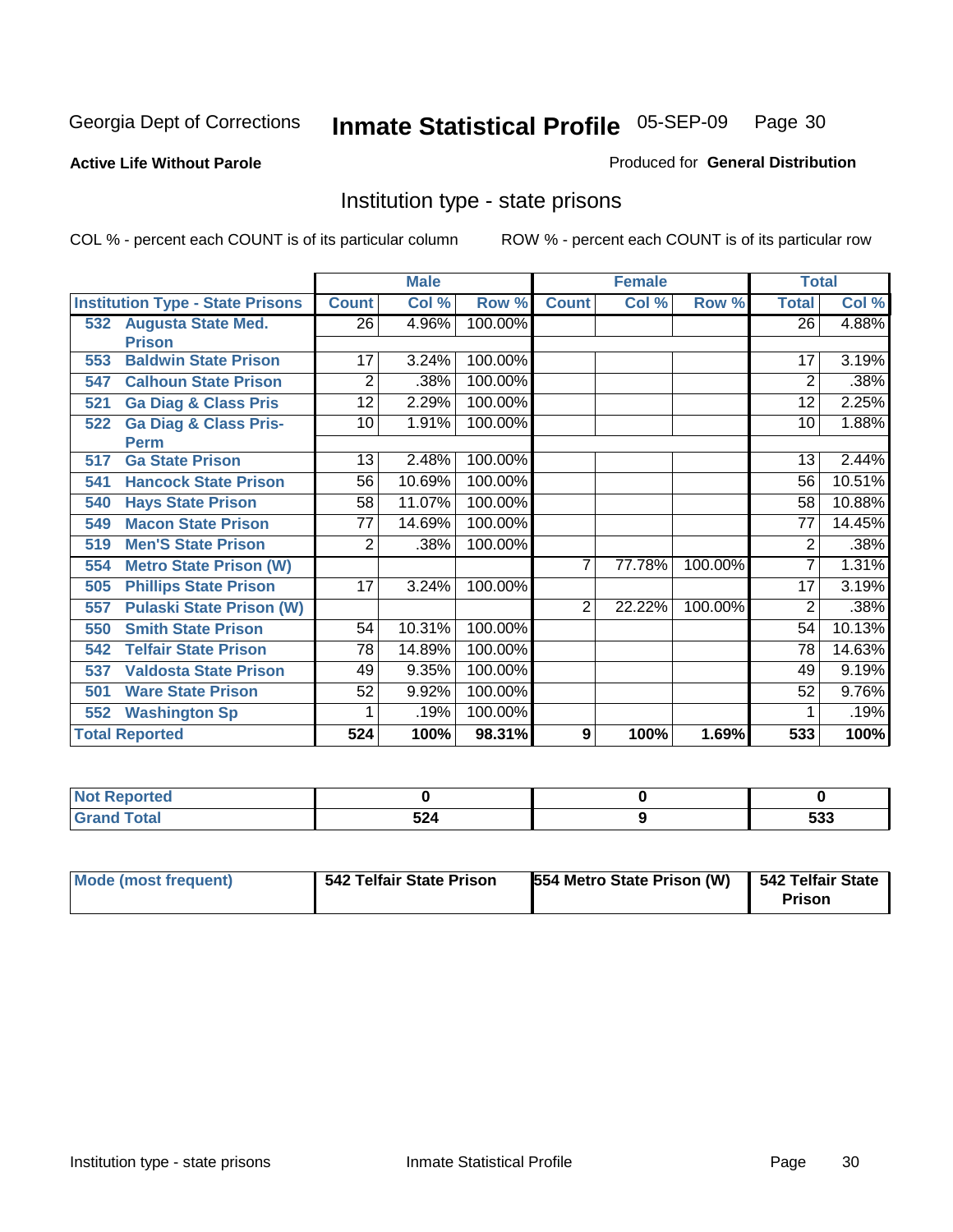**Active Life Without Parole** 

Produced for **General Distribution**

#### Institution type - private prisons

|                                           |              | <b>Male</b> |               | <b>Female</b> |       |       | Total   |
|-------------------------------------------|--------------|-------------|---------------|---------------|-------|-------|---------|
| <b>Institution Type - Private Prisons</b> | <b>Count</b> | Col %       | Row % Count   | Col %         | Row % | Total | Col %   |
| 567 D Ray James Corr Fac                  |              | $100.00\%$  | 100.00%       |               |       |       | 100.00% |
| <b>Total Reported</b>                     |              | 100%        | 100% <b>I</b> |               | %     |       | 100%    |

| <b>Not Reported</b>             |  |  |
|---------------------------------|--|--|
| <b>Total</b><br>Gr2<br>$\sim$ . |  |  |

| Mode (most frequent) | 567 D Ray James Corr Fac | <b>Null</b> | <b>567 D Ray James</b><br><b>Corr Fac</b> |
|----------------------|--------------------------|-------------|-------------------------------------------|
|----------------------|--------------------------|-------------|-------------------------------------------|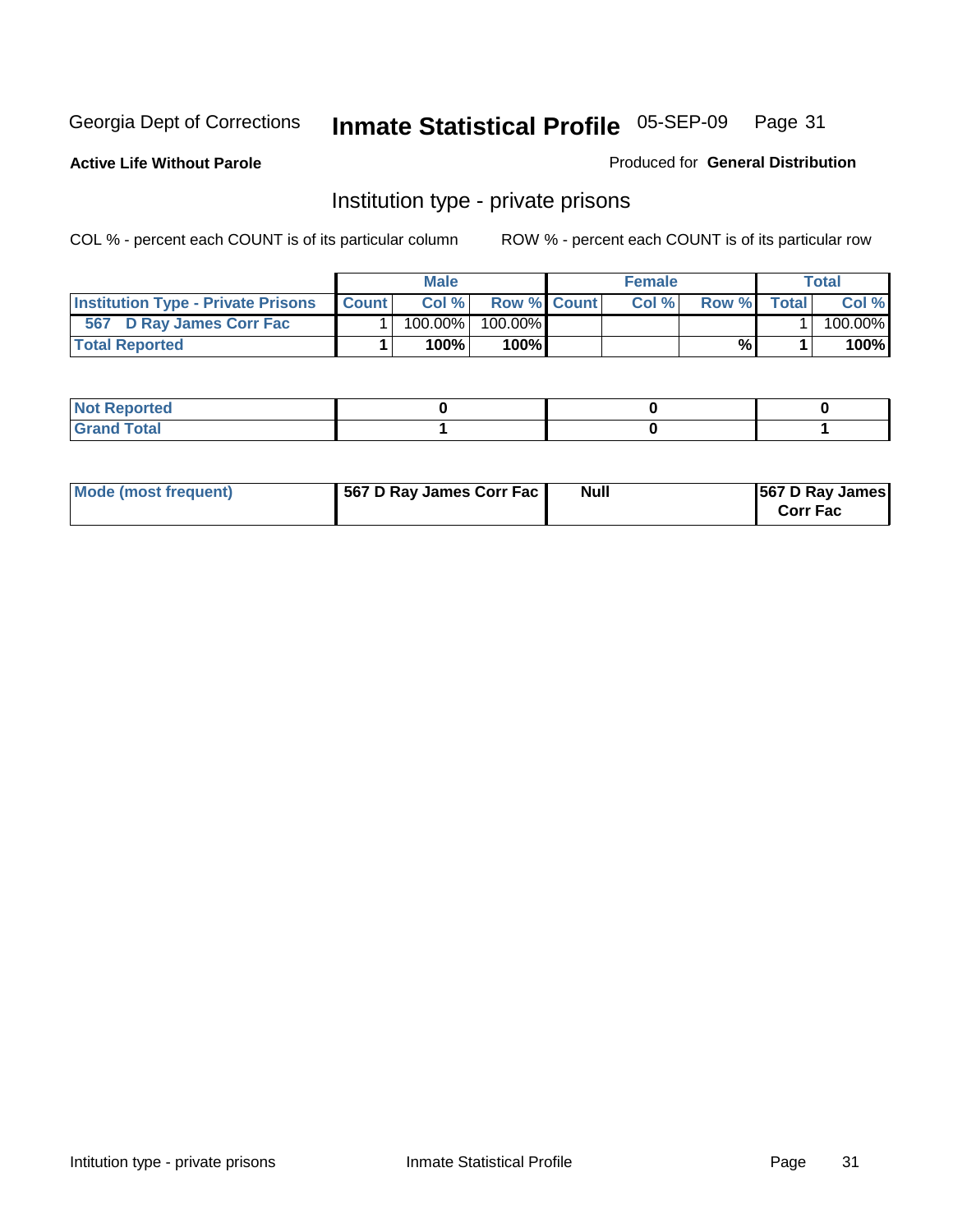**Active Life Without Parole** 

Produced for **General Distribution**

#### Institution type - prison annexes

|                                                | <b>Male</b> |             | <b>Female</b> |             | <b>Total</b> |
|------------------------------------------------|-------------|-------------|---------------|-------------|--------------|
| <b>Institution Type - Prison Annexes Count</b> | Col %       | Row % Count | Col%          | Row % Total | Col %        |
| <b>Total Reported</b>                          |             |             |               |             |              |

| <b>Not</b><br><b>Reported</b>    |  |  |
|----------------------------------|--|--|
| <b>Total</b><br>Gran<br>$\sim$ . |  |  |

| Mode (most frequent) | <b>Null</b> | <b>Null</b> | <b>Null</b> |
|----------------------|-------------|-------------|-------------|
|                      |             |             |             |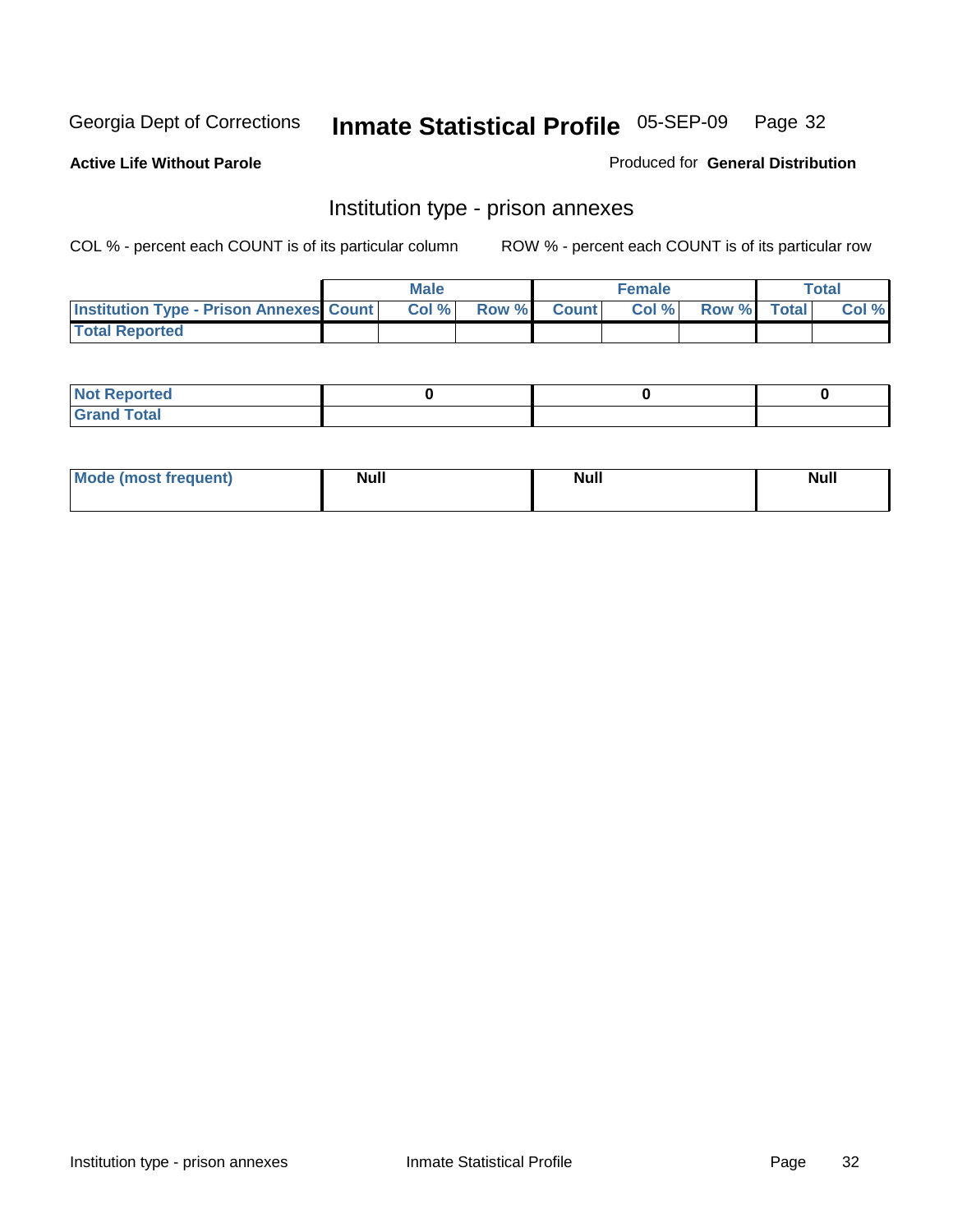**Active Life Without Parole** 

Produced for **General Distribution**

#### Institution type - pre-release centers

|                                                | <b>Male</b> |             | <b>Female</b> |             | <b>Total</b> |
|------------------------------------------------|-------------|-------------|---------------|-------------|--------------|
| <b>Institution Type - Prison Annexes Count</b> | Col %       | Row % Count | Col%          | Row % Total | Col %        |
| <b>Total Reported</b>                          |             |             |               |             |              |

| <b>Not</b><br><b>Reported</b>    |  |  |
|----------------------------------|--|--|
| <b>Total</b><br>Gran<br>$\sim$ . |  |  |

| Mode (most frequent) | <b>Null</b> | <b>Null</b><br>_____ | <b>Null</b> |
|----------------------|-------------|----------------------|-------------|
|                      |             |                      |             |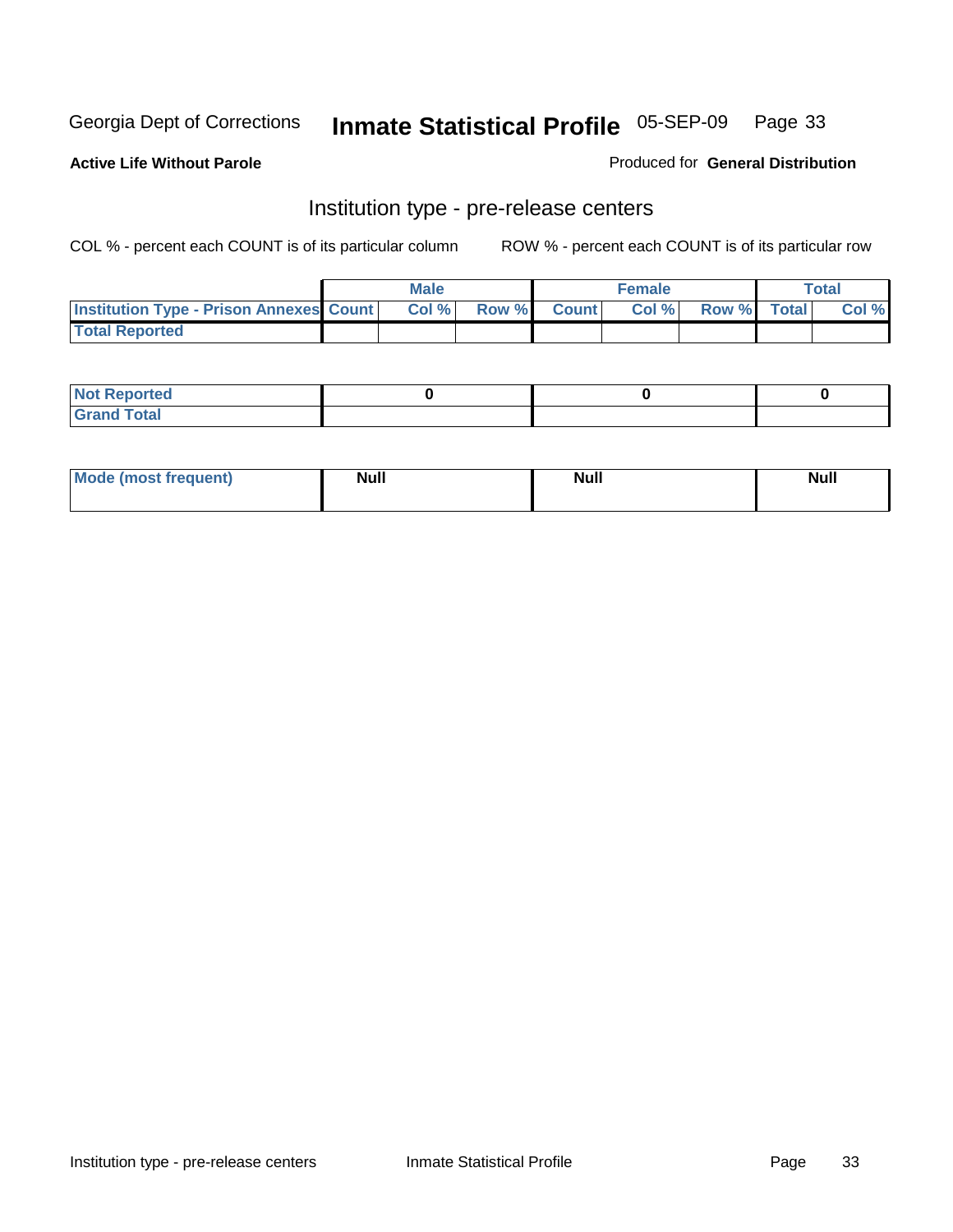**Active Life Without Parole** 

Produced for **General Distribution**

#### Institution type - inmate boot camp

|                                      |              | <b>Male</b> |                    | <b>Female</b> |             | <b>Total</b> |
|--------------------------------------|--------------|-------------|--------------------|---------------|-------------|--------------|
| <b>Institution Type - Boot Camps</b> | <b>Count</b> | Col%        | <b>Row % Count</b> | Col%          | Row % Total | Col %        |
| <b>Total Rported</b>                 |              |             |                    |               |             |              |

| <b>Not Reported</b>  |  |  |
|----------------------|--|--|
| <b>Total</b><br>Croy |  |  |

| <b>Mode (most frequent)</b> | <b>Null</b> | <b>Null</b> | <b>Null</b> |
|-----------------------------|-------------|-------------|-------------|
|                             |             |             |             |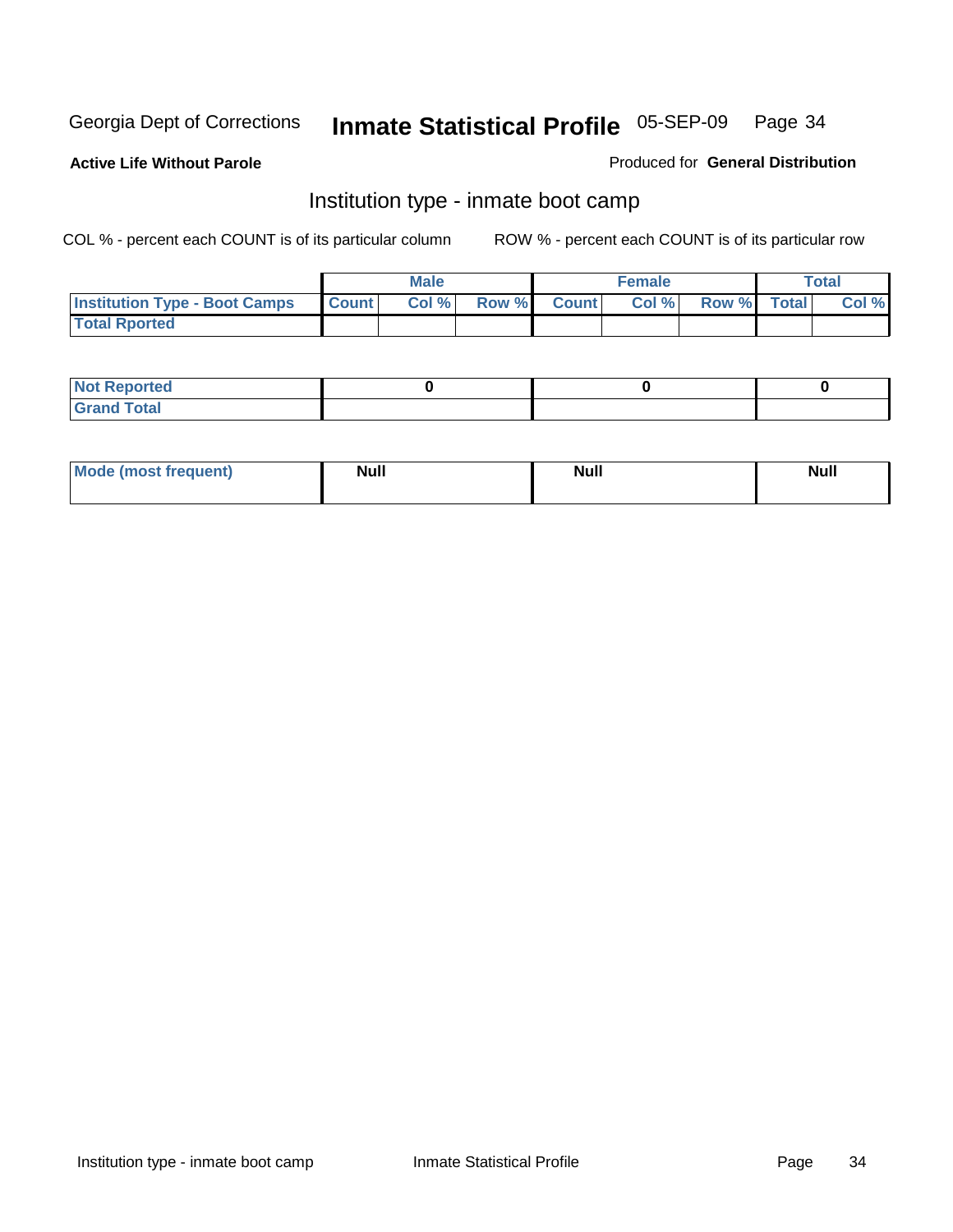**Active Life Without Parole** 

Produced for **General Distribution**

## Number of disciplinary reports

|                                       |              | <b>Male</b> |             |   | <b>Female</b> |       |       | <b>Total</b> |
|---------------------------------------|--------------|-------------|-------------|---|---------------|-------|-------|--------------|
| <b>Number of Disciplinary Reports</b> | <b>Count</b> | Col %       | Row % Count |   | Col %         | Row % | Total | Col %        |
|                                       | 122          | 23.24%      | 96.83%      | 4 | 44.44%        | 3.17% | 126   | 23.60%       |
|                                       | 64           | 12.19%      | 98.46%      |   | 11.11%        | 1.54% | 65    | 12.17%       |
| $\mathbf 2$                           | 41           | 7.81%       | 97.62%      |   | 11.11%        | 2.38% | 42    | 7.87%        |
| 3                                     | 40           | 7.62%       | 97.56%      |   | 11.11%        | 2.44% | 41    | 7.68%        |
|                                       | 31           | 5.90%       | 100.00%     |   |               |       | 31    | 5.81%        |
| 5                                     | 23           | 4.38%       | 100.00%     |   |               |       | 23    | 4.31%        |
| <b>More Than 5</b>                    | 204          | 38.86%      | 99.03%      | 2 | 22.22%        | 0.97% | 206   | 38.58%       |
| <b>Total Reported</b>                 | 525          | 100%        | 98.31%      | 9 | 100%          | 1.69% | 534   | 100.0%       |

| N<br>Ter.      |     |     |
|----------------|-----|-----|
| T <sub>5</sub> | につに | -^  |
|                | ◡∸◡ | უე4 |

| Mean (average)       | 7.87 | 6.56 | 7.85 |
|----------------------|------|------|------|
| Median (middle)      |      |      |      |
| Mode (most frequent) |      |      |      |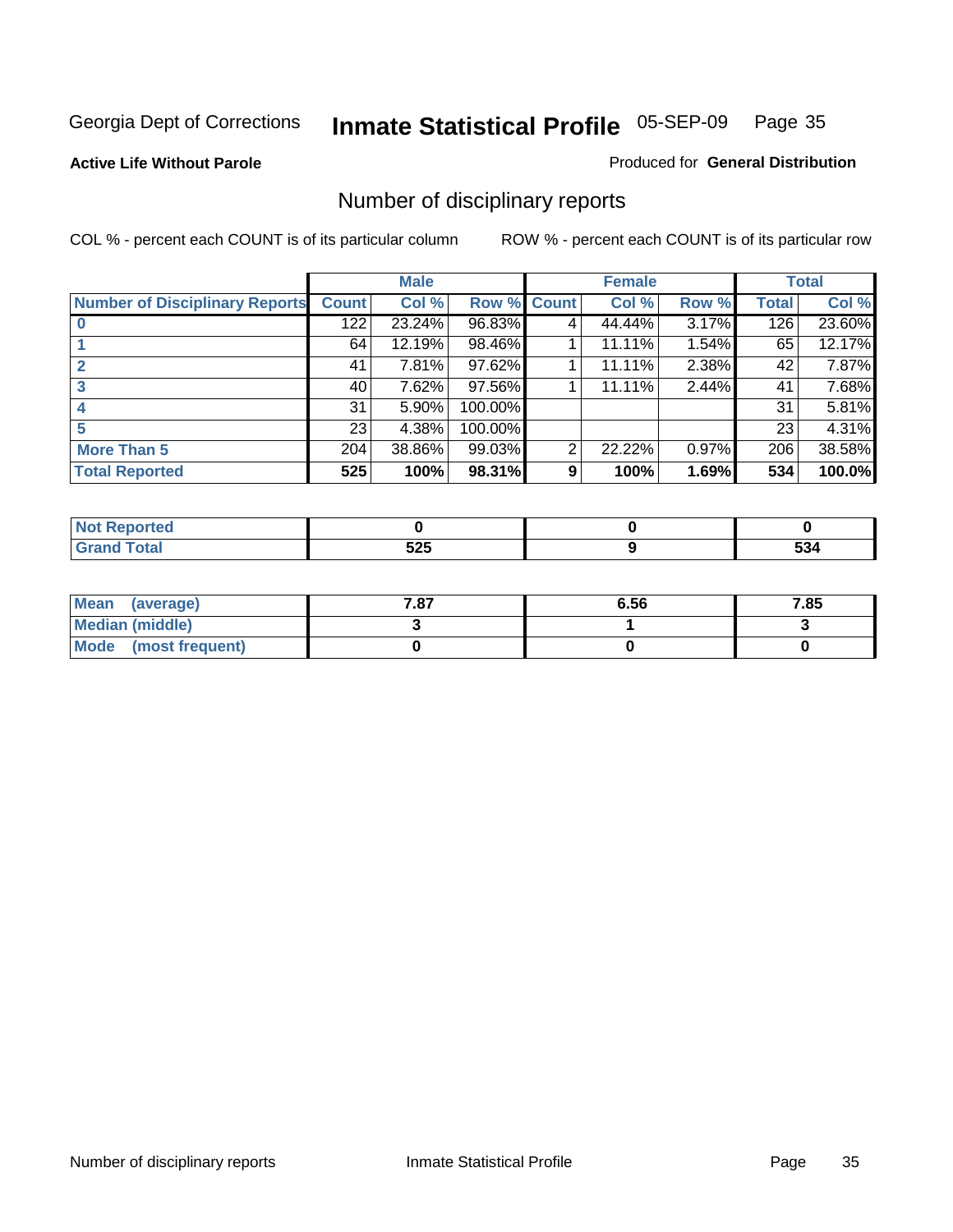#### **Active Life Without Parole**

#### Produced for **General Distribution**

#### Number of transfers

|                            |              | <b>Male</b> |             |                | <b>Female</b> |        |              | <b>Total</b> |
|----------------------------|--------------|-------------|-------------|----------------|---------------|--------|--------------|--------------|
| <b>Number of Transfers</b> | <b>Count</b> | Col %       | Row % Count |                | Col %         | Row %  | <b>Total</b> | Col %        |
|                            | 5            | 0.95%       | 71.43%      | 2              | 22.22%        | 28.57% |              | 1.31%        |
|                            | 112          | 21.33%      | 98.25%      | 2              | 22.22%        | 1.75%  | 114          | 21.35%       |
|                            | 118          | 22.48%      | 98.33%      | $\overline{2}$ | 22.22%        | 1.67%  | 120          | 22.47%       |
|                            | 106          | 20.19%      | 97.25%      | 3              | 33.33%        | 2.75%  | 109          | 20.41%       |
|                            | 53           | 10.10%      | 100.00%     |                |               |        | 53           | 9.93%        |
|                            | 41           | 7.81%       | 100.00%     |                |               |        | 41           | 7.68%        |
| <b>More Than 5</b>         | 90           | 17.14%      | 100.00%     |                |               |        | 90           | 16.85%       |
| <b>Total Reported</b>      | 525          | 100%        | 98.31%      | 9              | 100%          | 1.69%  | 534          | 100%         |

| IN 6<br>чес. |     |     |
|--------------|-----|-----|
| $T$ stori    | につに |     |
|              | ◡∸◡ | უა4 |

| Mean (average)       | 3.46 | l .67 | 3.43 |
|----------------------|------|-------|------|
| Median (middle)      |      |       |      |
| Mode (most frequent) |      |       |      |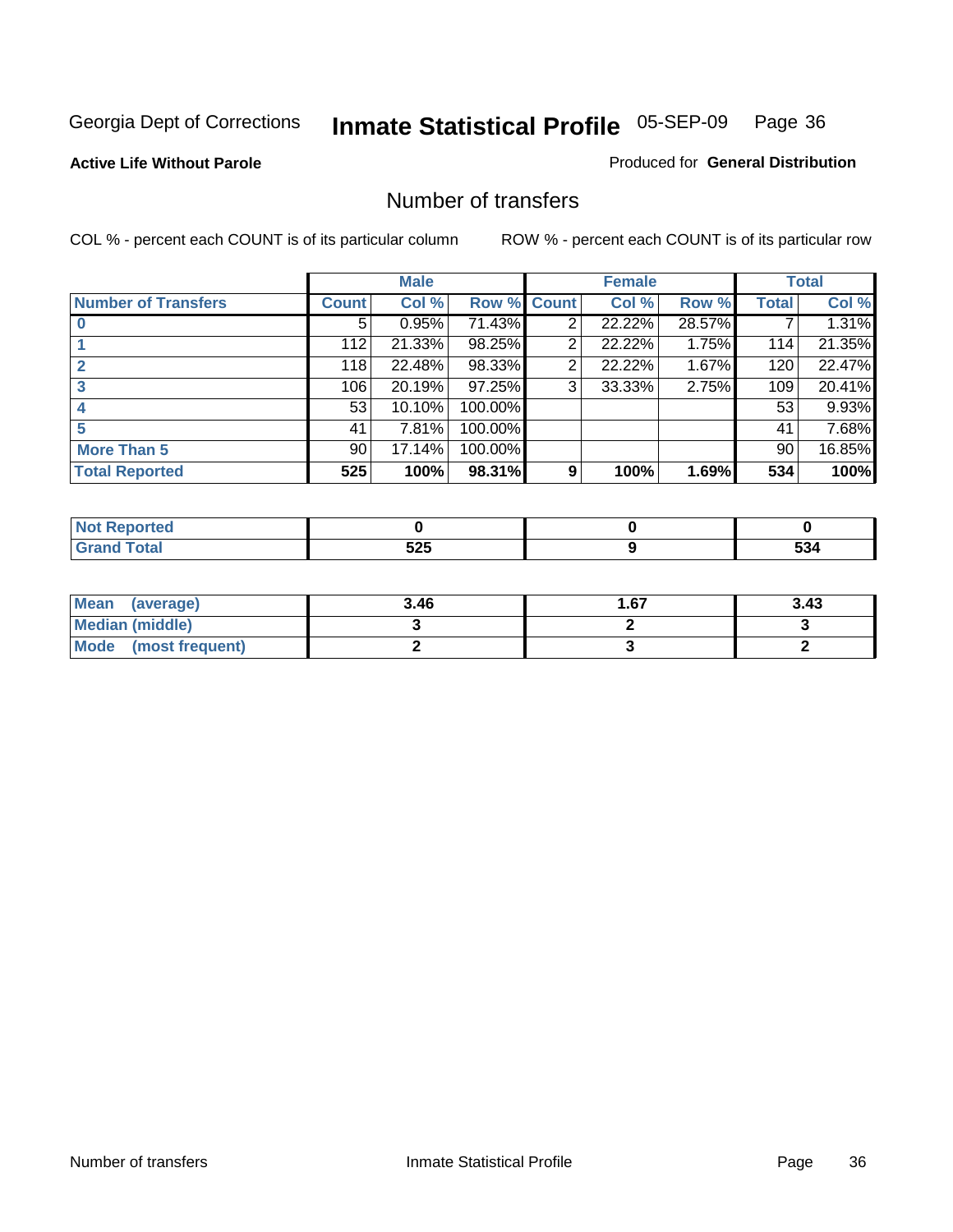**Active Life Without Parole** 

Produced for **General Distribution**

## Number of escapes

|                       |         | <b>Male</b> |                    |   | <b>Female</b> |         |       | <b>Total</b> |
|-----------------------|---------|-------------|--------------------|---|---------------|---------|-------|--------------|
| Number of Escapes     | Count l | Col %       | <b>Row % Count</b> |   | Col %         | Row %   | Total | Col %        |
|                       | 524     | 99.81%      | $98.31\%$          | 9 | 100.00%       | l.69% l | 533   | 99.81%       |
|                       |         | 0.19%       | 100.00%            |   |               |         |       | 0.19%        |
| <b>Total Reported</b> | 525     | 100%        | $98.31\%$          |   | 100%          | 1.69%   | 534   | 100%         |

| the said that the<br>тео |     |      |
|--------------------------|-----|------|
| <b>Utal</b>              | につに | --   |
| $-1$ - $-1$ - $-1$       | JLJ | - აა |

| Mean (average)       |  |  |
|----------------------|--|--|
| Median (middle)      |  |  |
| Mode (most frequent) |  |  |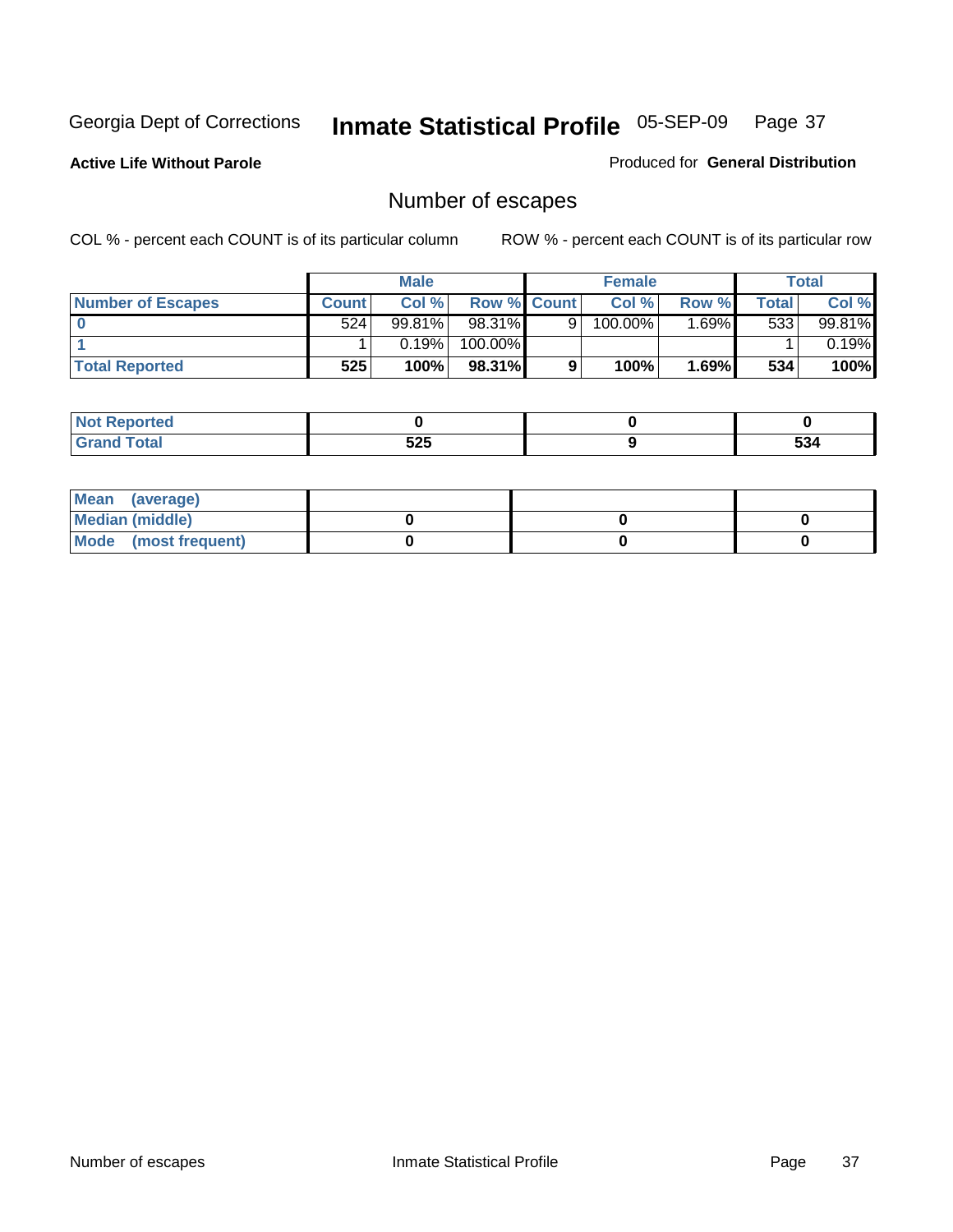**Active Life Without Parole** 

Produced for **General Distribution**

## Actual release type

|                            |              | <b>Male</b> |                    | <b>Female</b> |       |              | $\tau$ otal |
|----------------------------|--------------|-------------|--------------------|---------------|-------|--------------|-------------|
| <b>Actual Release Type</b> | <b>Count</b> | Col %       | <b>Row % Count</b> | Col %         | Row % | <b>Total</b> | Col %       |
| <b>Total Reported</b>      |              | $\%$        | %                  | %             | %     |              | %           |

| <b>Still Active</b> | 525 | 534 |
|---------------------|-----|-----|
| <b>Not Reported</b> |     |     |
| <b>Grand Total</b>  | 525 | 534 |

| M<br>_____<br>_____ | NI | Null | $\cdots$ |
|---------------------|----|------|----------|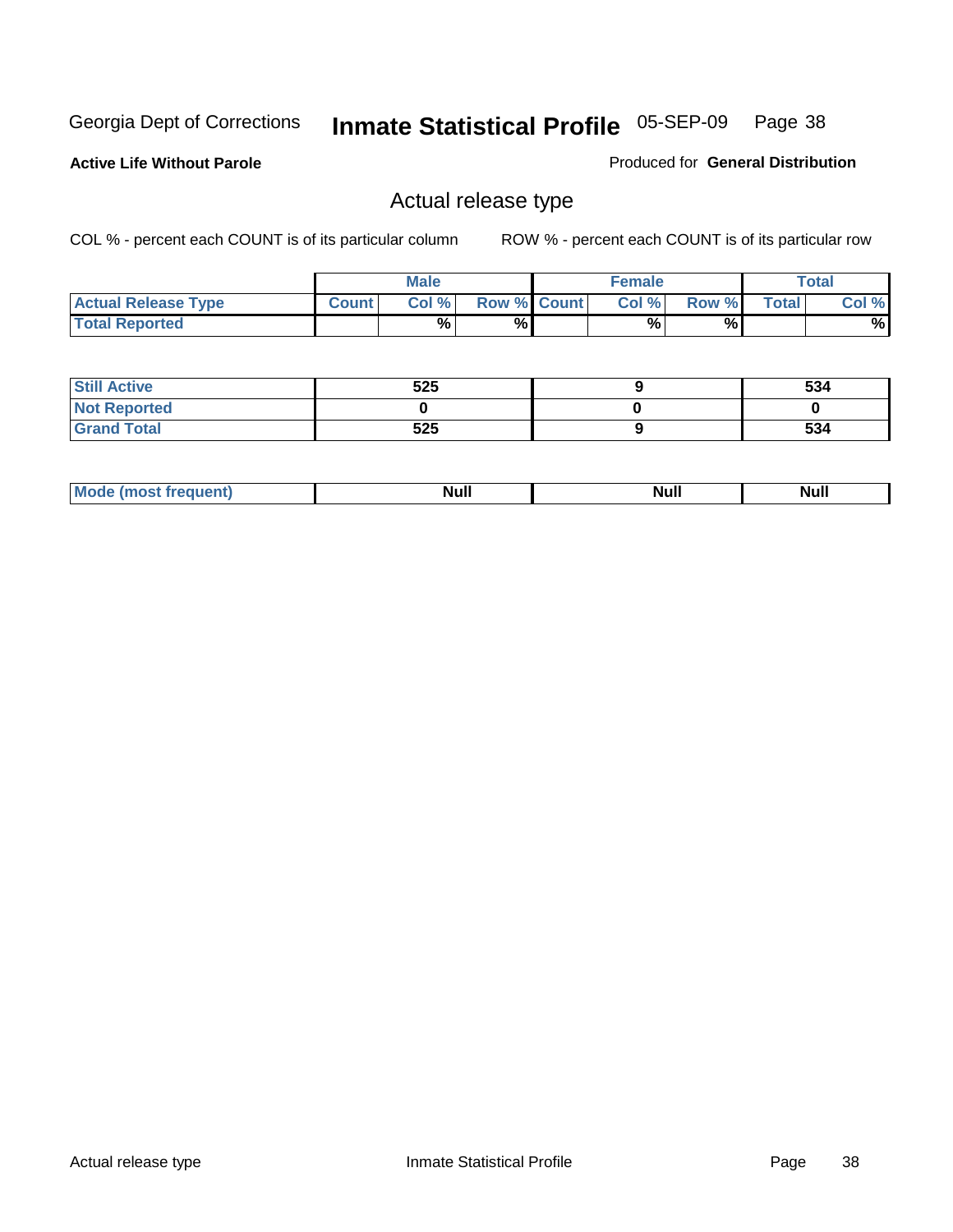### **Active Life Without Parole**

### Produced for **General Distribution**

## Time served in current (or last) institution

|                            |              | <b>Male</b> |         |                  | <b>Female</b> |        |              | <b>Total</b> |
|----------------------------|--------------|-------------|---------|------------------|---------------|--------|--------------|--------------|
| <b>Time In Institution</b> | <b>Count</b> | Col %       | Row %   | <b>Count</b>     | Col %         | Row %  | <b>Total</b> | Col %        |
| 0 to 3 months              | 60           | 11.43%      | 100.00% |                  |               |        | 60           | 11.24%       |
| 3.01 to 6 months           | 51           | 9.71%       | 100.00% |                  |               |        | 51           | 9.55%        |
| 6.01 to 9 months           | 45           | 8.57%       | 100.00% |                  |               |        | 45           | 8.43%        |
| 9.01 to 12 months          | 35           | 6.67%       | 100.00% |                  |               |        | 35           | 6.55%        |
| 12.01 to 18 months         | 61           | 11.62%      | 89.71%  | $\overline{7}$   | 77.78%        | 10.29% | 68           | 12.73%       |
| 18.01 to 24 months         | 46           | 8.76%       | 100.00% |                  |               |        | 46           | 8.61%        |
| 2.01 to 3 years            | 50           | 9.52%       | 100.00% |                  |               |        | 50           | 9.36%        |
| 3.01 to 4 years            | 48           | 9.14%       | 100.00% |                  |               |        | 48           | 8.99%        |
| 4.01 to 5 years            | 35           | 6.67%       | 94.59%  | $\overline{2}$   | 22.22%        | 5.41%  | 37           | 6.93%        |
| $5.01$ to 6 years          | 17           | 3.24%       | 100.00% |                  |               |        | 17           | 3.18%        |
| 6.01 to 7 years            | 22           | 4.19%       | 100.00% |                  |               |        | 22           | 4.12%        |
| $7.01$ to 8 years          | 22           | 4.19%       | 100.00% |                  |               |        | 22           | 4.12%        |
| 8.01 to 9 years            | 12           | 2.29%       | 100.00% |                  |               |        | 12           | 2.25%        |
| 9.01 to 10 years           | 10           | 1.90%       | 100.00% |                  |               |        | 10           | 1.87%        |
| Over 10 years              | 11           | 2.10%       | 100.00% |                  |               |        | 11           | 2.06%        |
| <b>Total Reported</b>      | 525          | 100%        | 98.31%  | $\boldsymbol{9}$ | 100%          | 1.69%  | 534          | 100%         |

| <b>Reported</b><br><b>NOT</b> |            |           |
|-------------------------------|------------|-----------|
| <b>otal</b>                   | につに<br>ບ∠ບ | -^<br>JJ. |

| <b>Mean</b><br>(average) | 32 months | 23 months | 32 months |  |
|--------------------------|-----------|-----------|-----------|--|
| Median (middle)          | 19 months | 14 months | 19 months |  |
| Mode (most frequent)     | 17 months | ' months  | months    |  |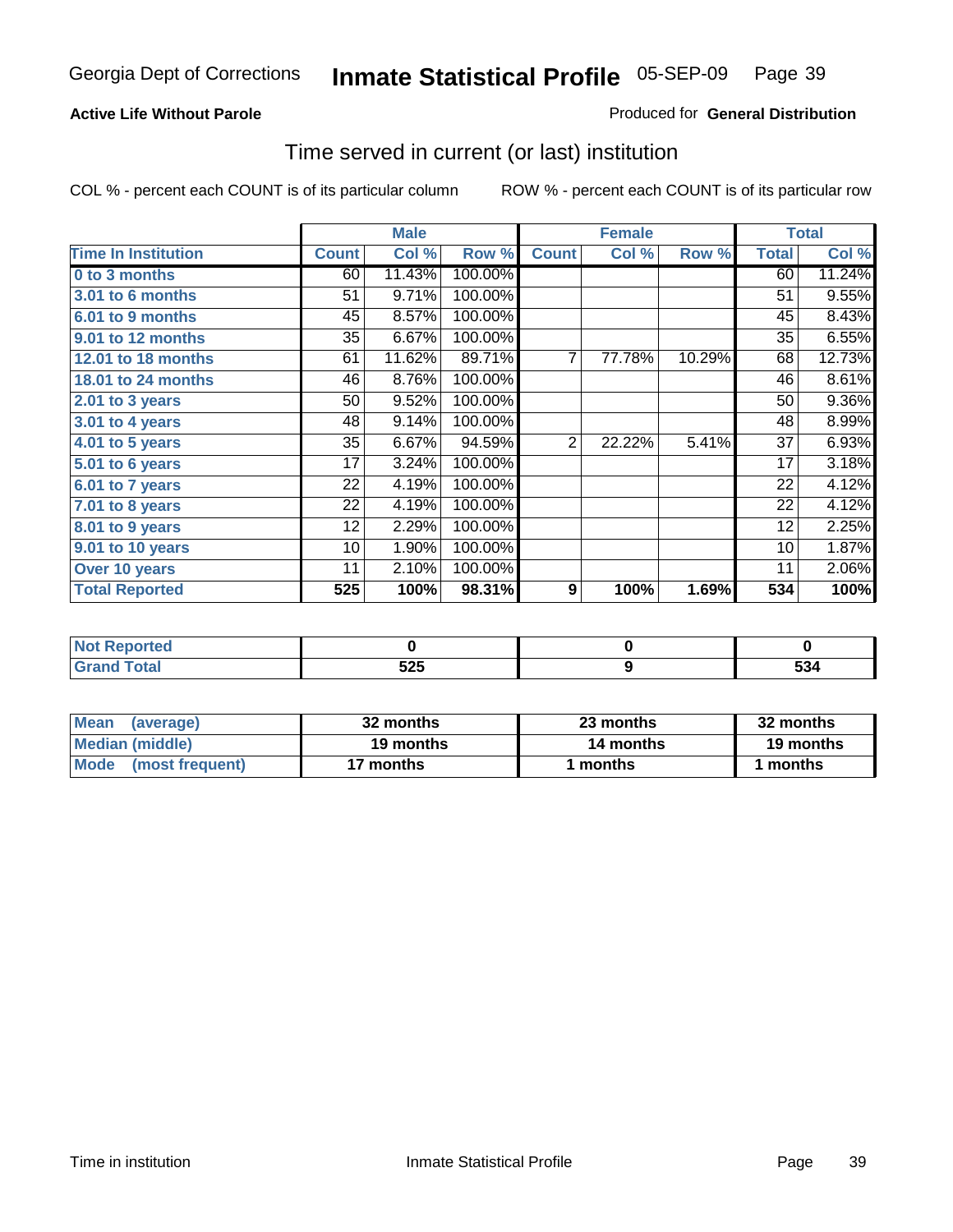### **Active Life Without Parole**

### Produced for **General Distribution**

## Highest grade level attained

|                              |                 | <b>Male</b> |         |                | <b>Female</b> |       |                | <b>Total</b> |
|------------------------------|-----------------|-------------|---------|----------------|---------------|-------|----------------|--------------|
| <b>Grade Level</b>           | <b>Count</b>    | Col %       | Row %   | <b>Count</b>   | Col %         | Row % | <b>Total</b>   | Col %        |
| No school at all             | 1.              | 0.20%       | 100.00% |                |               |       | 1              | 0.19%        |
| <b>Grade 1</b>               | 1               | 0.20%       | 100.00% |                |               |       | 1              | 0.19%        |
| <b>Grade 2</b>               | 1               | 0.20%       | 100.00% |                |               |       | 1              | 0.19%        |
| <b>Grade 4</b>               | 3               | 0.59%       | 100.00% |                |               |       | $\overline{3}$ | 0.58%        |
| Grade 5                      | 5               | 0.98%       | 100.00% |                |               |       | $\overline{5}$ | 0.96%        |
| Grade 6                      | 7               | 1.37%       | 100.00% |                |               |       | 7              | 1.35%        |
| <b>Grade 7</b>               | 20              | 3.91%       | 100.00% |                |               |       | 20             | 3.85%        |
| <b>Grade 8</b>               | 51              | 9.98%       | 100.00% |                |               |       | 51             | 9.81%        |
| <b>Grade 9</b>               | 72              | 14.09%      | 98.63%  | 1              | 11.11%        | 1.37% | 73             | 14.04%       |
| Grade 10                     | 106             | 20.74%      | 98.15%  | $\overline{2}$ | 22.22%        | 1.85% | 108            | 20.77%       |
| Grade 11                     | $\overline{70}$ | 13.70%      | 97.22%  | $\overline{2}$ | 22.22%        | 2.78% | 72             | 13.85%       |
| <b>Grade 12 or GED</b>       | 83              | 16.24%      | 97.65%  | $\overline{2}$ | 22.22%        | 2.35% | 85             | 16.35%       |
| <b>Some tech school</b>      | $\overline{13}$ | 2.54%       | 100.00% |                |               |       | 13             | 2.50%        |
| <b>Completed tech school</b> | 14              | 2.74%       | 100.00% |                |               |       | 14             | 2.69%        |
| College, 1 year              | 16              | 3.13%       | 100.00% |                |               |       | 16             | 3.08%        |
| College, 2 year              | 19              | 3.72%       | 90.48%  | $\overline{2}$ | 22.22%        | 9.52% | 21             | 4.04%        |
| College, 3 year              | 10              | 1.96%       | 100.00% |                |               |       | 10             | 1.92%        |
| <b>Bachelor's degree</b>     | 12              | 2.35%       | 100.00% |                |               |       | 12             | 2.31%        |
| <b>Master's degree</b>       | 4               | 0.78%       | 100.00% |                |               |       | 4              | 0.77%        |
| Ph.D. degree                 | 1               | 0.20%       | 100.00% |                |               |       | 1              | 0.19%        |
| Law degree                   | $\overline{2}$  | 0.39%       | 100.00% |                |               |       | $\overline{2}$ | 0.38%        |
| <b>Total Reported</b>        | 511             | 100%        | 98.27%  | 9              | 100%          | 1.73% | 520            | 100.0%       |

| тео | L          | 14        |
|-----|------------|-----------|
|     | につに<br>ง∠ง | -^<br>ບບ∙ |

| <b>Mean</b><br>(average) | 10.60    | 11.44           | 10.62    |  |
|--------------------------|----------|-----------------|----------|--|
| Median (middle)          | Grade 10 | Grade 11        | Grade 10 |  |
| Mode<br>(most frequent)  | Grade 10 | Grade 12 or GED | Grade 10 |  |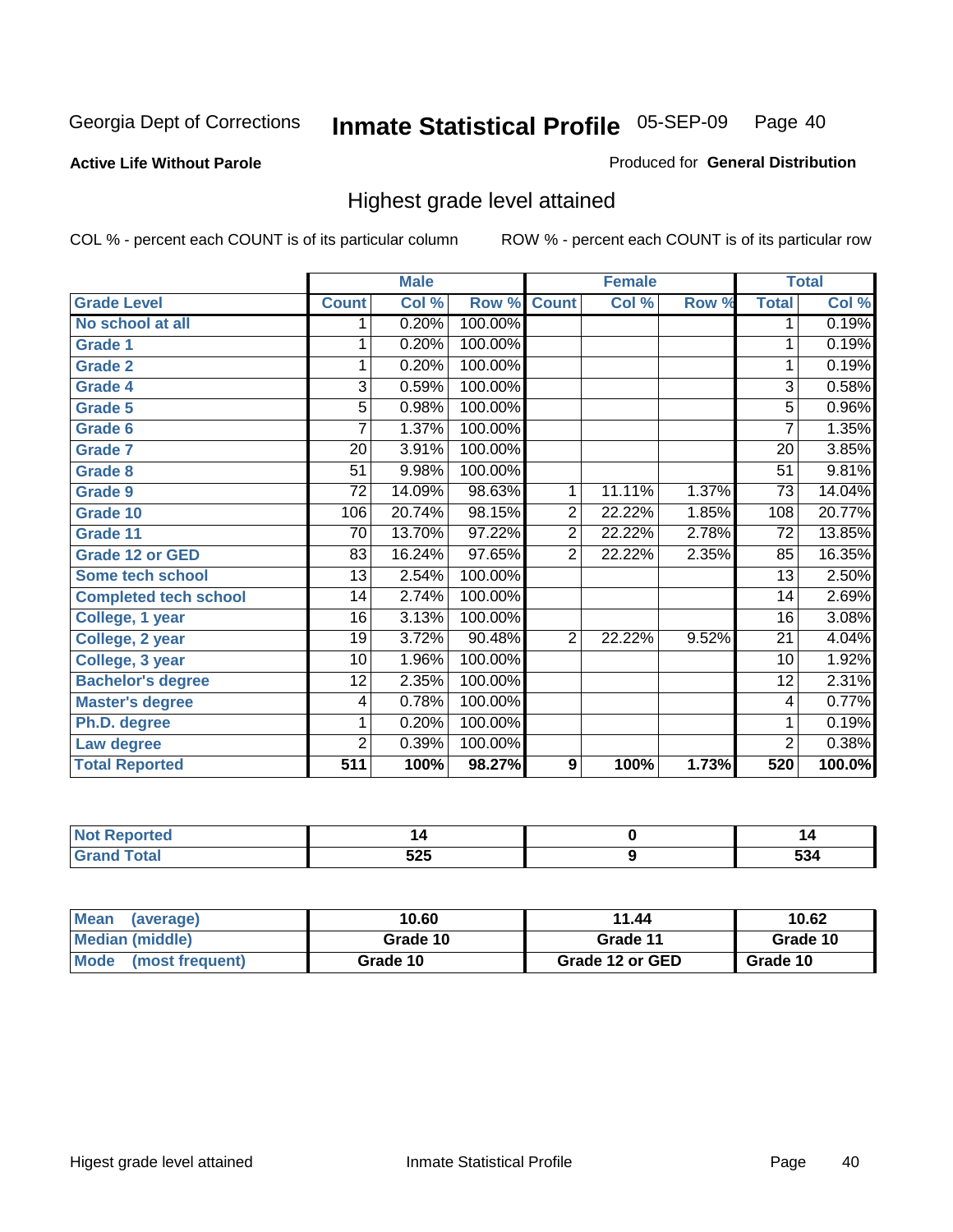### **Active Life Without Parole**

### Produced for **General Distribution**

## Culture fair IQ scores

|                       |              | <b>Male</b> |             |                | <b>Female</b> |          |              | <b>Total</b> |
|-----------------------|--------------|-------------|-------------|----------------|---------------|----------|--------------|--------------|
| <b>IQ Scores</b>      | <b>Count</b> | Col %       | Row % Count |                | Col %         | Row %    | <b>Total</b> | Col %        |
| $60 - 69$             | 22           | 4.72%       | 100.00%     |                |               |          | 22           | 4.63%        |
| $70 - 79$             | 35           | 7.51%       | 100.00%     |                |               |          | 35           | 7.37%        |
| $80 - 89$             | 77           | 16.52%      | 97.47%      | $\overline{2}$ | 22.22%        | $2.53\%$ | 79           | 16.63%       |
| $90 - 99$             | 81           | 17.38%      | 97.59%      | 2              | 22.22%        | 2.41%    | 83           | 17.47%       |
| $100 - 109$           | 129          | 27.68%      | 99.23%      |                | 11.11%        | 0.77%    | 130          | 27.37%       |
| $110 - 119$           | 101          | 21.67%      | 98.06%      | 2              | 22.22%        | 1.94%    | 103          | 21.68%       |
| $120 - 129$           | 21           | 4.51%       | 95.45%      | 1              | 11.11%        | 4.55%    | 22           | 4.63%        |
| $130 - 139$           |              |             |             |                | 11.11%        | 100.00%  |              | 0.21%        |
| <b>Total Reported</b> | 466          | 100%        | 98.11%      | 9              | 100%          | 1.89%    | 475          | 100%         |

| <b>Not Reported</b>  | 56  | 56  |
|----------------------|-----|-----|
| Not Valid (under 60) |     |     |
| <b>Grand Total</b>   | 525 | 534 |

| <b>Mean</b><br>(average) | 98  | 108 | 98  |
|--------------------------|-----|-----|-----|
| <b>Median (middle)</b>   | 101 | 102 | 101 |
| Mode (most frequent)     | 105 | 96  | 105 |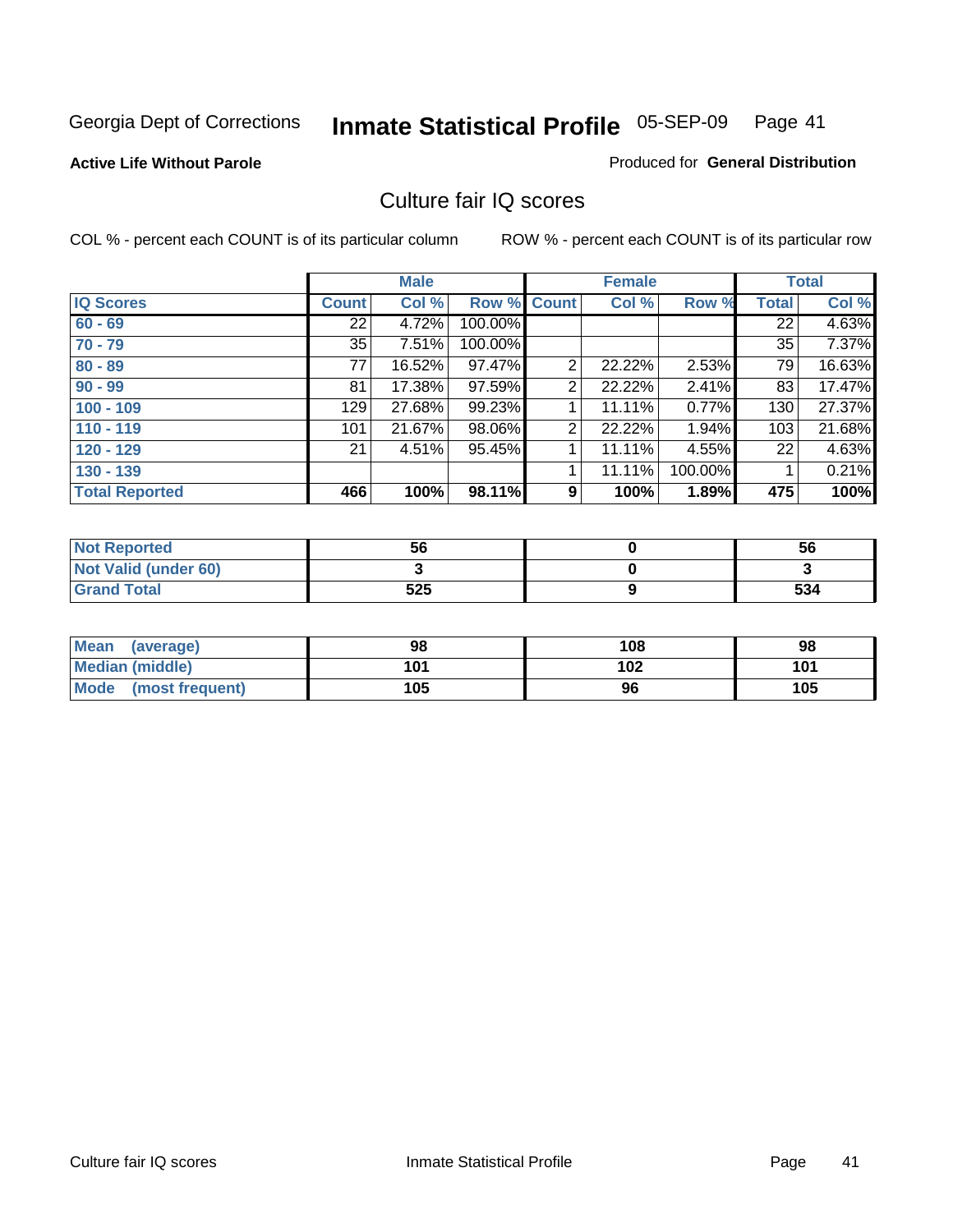### **Active Life Without Parole**

### Produced for **General Distribution**

## Wide Range Achievement Test (WRAT) reading score

|                           |                 | <b>Male</b> |         |                  | <b>Female</b>    |       |                 | <b>Total</b> |
|---------------------------|-----------------|-------------|---------|------------------|------------------|-------|-----------------|--------------|
| <b>WRAT Reading Score</b> | <b>Count</b>    | Col %       | Row %   | <b>Count</b>     | Col %            | Row % | <b>Total</b>    | Col %        |
| 0.1 to 0.9                | $\overline{12}$ | 2.53%       | 100.00% |                  |                  |       | $\overline{12}$ | 2.48%        |
| 1.0 to 1.9                | 13              | 2.74%       | 100.00% |                  |                  |       | 13              | 2.69%        |
| 2.0 to 2.9                | 26              | 5.49%       | 96.30%  | 1                | 11.11%           | 3.70% | $\overline{27}$ | 5.59%        |
| 3.0 to 3.9                | 28              | 5.91%       | 100.00% |                  |                  |       | 28              | 5.80%        |
| 4.0 to 4.9                | 37              | 7.81%       | 100.00% |                  |                  |       | 37              | 7.66%        |
| 5.0 to 5.9                | 46              | 9.70%       | 97.87%  | 1                | 11.11%           | 2.13% | 47              | 9.73%        |
| 6.0 to 6.9                | 39              | 8.23%       | 100.00% |                  |                  |       | 39              | 8.07%        |
| 7.0 to 7.9                | 18              | 3.80%       | 100.00% |                  |                  |       | 18              | 3.73%        |
| 8.0 to 8.9                | 33              | 6.96%       | 100.00% |                  |                  |       | 33              | 6.83%        |
| 9.0 to 9.9                | 41              | 8.65%       | 97.62%  | 1                | 11.11%           | 2.38% | 42              | 8.70%        |
| 10.0 to 10.9              | 11              | 2.32%       | 91.67%  | 1                | 11.11%           | 8.33% | 12              | 2.48%        |
| 11.0 to 11.9              | 29              | 6.12%       | 100.00% |                  |                  |       | 29              | 6.00%        |
| 12.0 to 12.9              | 89              | 18.78%      | 98.89%  | 1                | 11.11%           | 1.11% | 90              | 18.63%       |
| 13                        | 52              | 10.97%      | 92.86%  | 4                | 44.44%           | 7.14% | 56              | 11.59%       |
| <b>Total Reported</b>     | 474             | 100%        | 98.14%  | $\boldsymbol{9}$ | 100%             | 1.86% | 483             | 100%         |
|                           |                 |             |         |                  |                  |       |                 |              |
| <b>Not Reported</b>       |                 | 51          |         |                  | $\pmb{0}$        |       |                 | 51           |
| <b>Grand Total</b>        |                 | 525         |         |                  | $\boldsymbol{9}$ |       |                 | 534          |

| Mean<br>(average)    | 8.25 | 10.31 | 8.29 |
|----------------------|------|-------|------|
| Median (middle)      | 8.5  | 12.9  | 8.5  |
| Mode (most frequent) | 12.8 | 10    | 13   |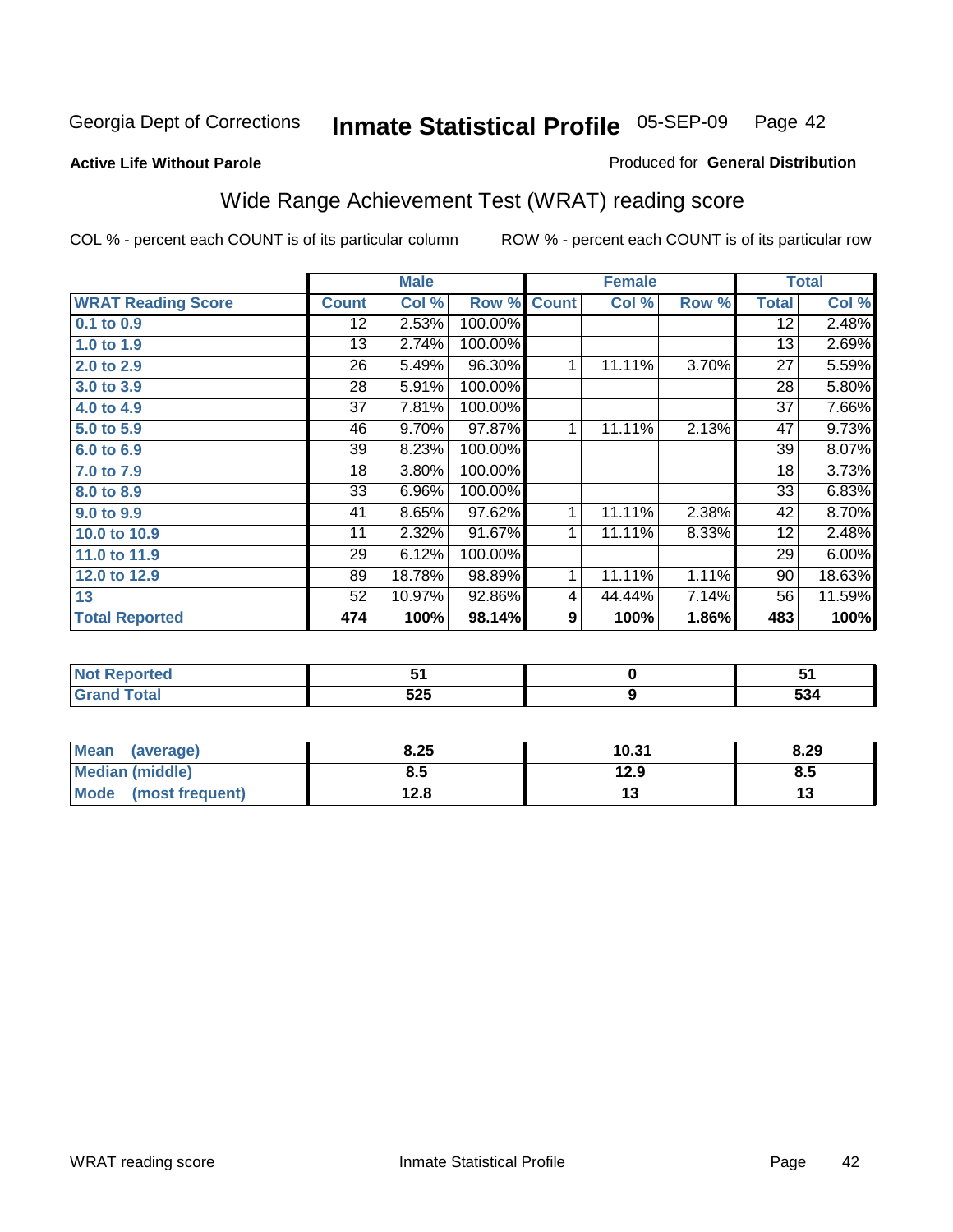### **Active Life Without Parole**

### Produced for **General Distribution**

## Wide Range Achievement Test (WRAT) math score

|                              |                 | <b>Male</b> |         |                | <b>Female</b>    |        |                 | <b>Total</b> |
|------------------------------|-----------------|-------------|---------|----------------|------------------|--------|-----------------|--------------|
| <b>WRAT Mathematic Score</b> | <b>Count</b>    | Col %       | Row %   | <b>Count</b>   | Col %            | Row %  | <b>Total</b>    | Col %        |
| 0.1 to 0.9                   | 2               | 0.42%       | 100.00% |                |                  |        | $\overline{2}$  | 0.41%        |
| 1.0 to 1.9                   | 4               | 0.84%       | 100.00% |                |                  |        | 4               | 0.83%        |
| 2.0 to 2.9                   | 18              | 3.80%       | 100.00% |                |                  |        | 18              | 3.73%        |
| 3.0 to 3.9                   | $\overline{33}$ | 6.96%       | 100.00% |                |                  |        | $\overline{33}$ | 6.83%        |
| 4.0 to 4.9                   | 49              | 10.34%      | 98.00%  | 1              | 11.11%           | 2.00%  | 50              | 10.35%       |
| 5.0 to 5.9                   | 60              | 12.66%      | 100.00% |                |                  |        | 60              | 12.42%       |
| 6.0 to 6.9                   | 101             | 21.31%      | 99.02%  | 1              | 11.11%           | 0.98%  | 102             | 21.12%       |
| 7.0 to 7.9                   | 62              | 13.08%      | 98.41%  | 1              | 11.11%           | 1.59%  | 63              | 13.04%       |
| 8.0 to 8.9                   | 32              | 6.75%       | 96.97%  | $\mathbf{1}$   | 11.11%           | 3.03%  | 33              | 6.83%        |
| 9.0 to 9.9                   | 46              | 9.70%       | 95.83%  | $\overline{2}$ | 22.22%           | 4.17%  | 48              | 9.94%        |
| 10.0 to 10.9                 | 26              | 5.49%       | 96.30%  | 1              | 11.11%           | 3.70%  | 27              | 5.59%        |
| 11.0 to 11.9                 | 14              | 2.95%       | 100.00% |                |                  |        | 14              | 2.90%        |
| 12.0 to 12.9                 | 19              | 4.01%       | 95.00%  | $\mathbf{1}$   | 11.11%           | 5.00%  | 20              | 4.14%        |
| 13                           | 8               | 1.69%       | 88.89%  | 1              | 11.11%           | 11.11% | 9               | 1.86%        |
| <b>Total Reported</b>        | 474             | 100%        | 98.14%  | 9              | 100%             | 1.86%  | 483             | 100%         |
|                              |                 |             |         |                |                  |        |                 |              |
| <b>Not Reported</b>          |                 | 51          |         |                | $\pmb{0}$        |        |                 | 51           |
| <b>Grand Total</b>           |                 | 525         |         |                | $\boldsymbol{9}$ |        |                 | 534          |

| <b>Mean</b><br>(average) | 7.04 | 9.16 | 7.08 |
|--------------------------|------|------|------|
| Median (middle)          | 6.9  | 9.Z  | 6.9  |
| Mode<br>(most frequent)  | 6.9  | . o  | 6.9  |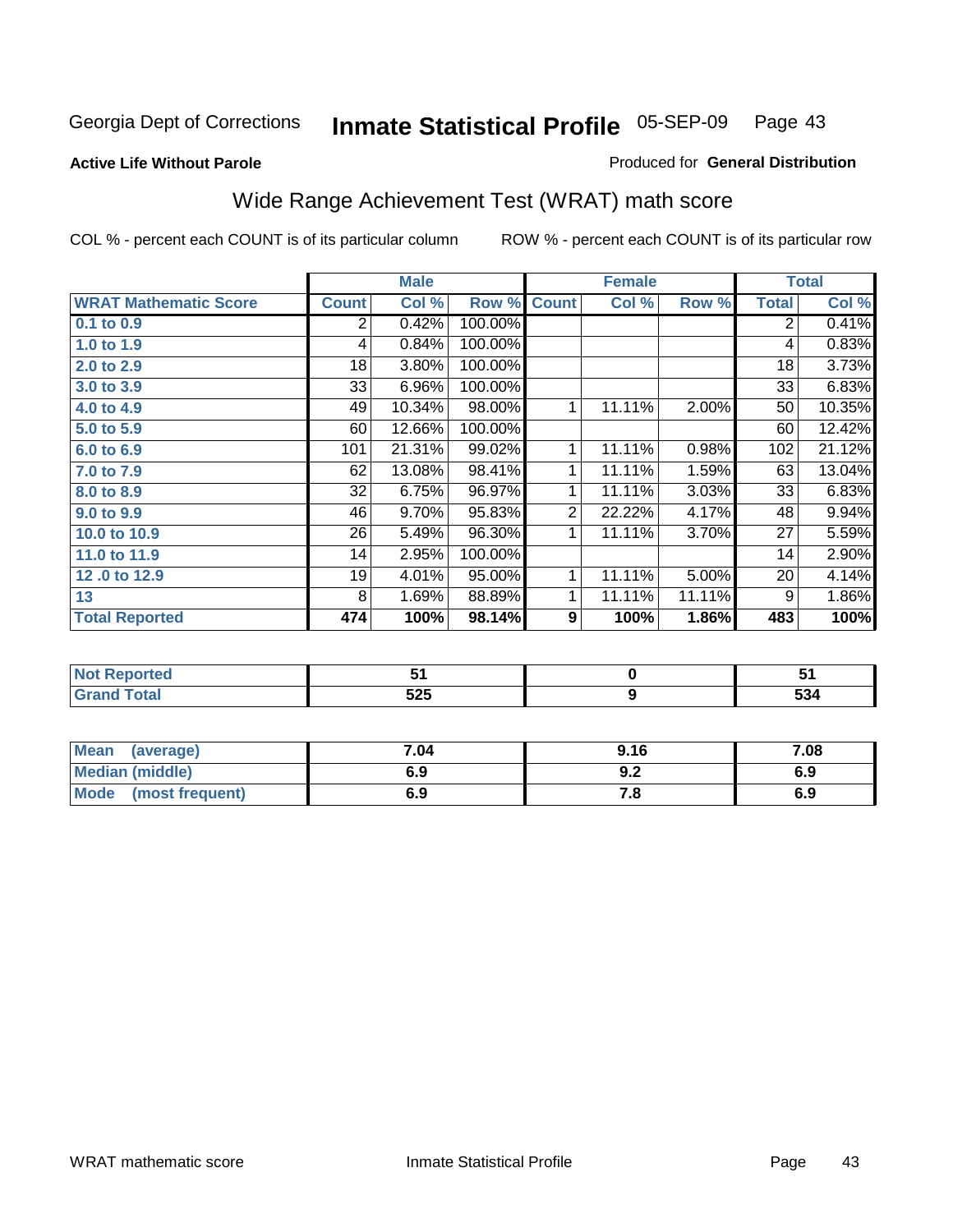Page 44

### **Active Life Without Parole**

### Produced for **General Distribution**

## Wide Range Achievement Test (WRAT) spelling score

|                            |              | <b>Male</b> |         |                  | <b>Female</b>    |       |              | <b>Total</b> |
|----------------------------|--------------|-------------|---------|------------------|------------------|-------|--------------|--------------|
| <b>WRAT Spelling Score</b> | <b>Count</b> | Col %       | Row %   | <b>Count</b>     | Col %            | Row % | <b>Total</b> | Col %        |
| $0.1$ to $0.9$             |              | 1.48%       | 100.00% |                  |                  |       | 7            | 1.45%        |
| 1.0 to 1.9                 | 18           | 3.81%       | 100.00% |                  |                  |       | 18           | 3.73%        |
| 2.0 to 2.9                 | 36           | 7.61%       | 100.00% |                  |                  |       | 36           | 7.47%        |
| 3.0 to 3.9                 | 30           | 6.34%       | 100.00% |                  |                  |       | 30           | 6.22%        |
| 4.0 to 4.9                 | 44           | 9.30%       | 97.78%  | 1                | 11.11%           | 2.22% | 45           | 9.34%        |
| 5.0 to 5.9                 | 44           | 9.30%       | 100.00% |                  |                  |       | 44           | 9.13%        |
| 6.0 to 6.9                 | 52           | 10.99%      | 98.11%  | 1                | 11.11%           | 1.89% | 53           | 11.00%       |
| 7.0 to 7.9                 | 39           | 8.25%       | 100.00% |                  |                  |       | 39           | 8.09%        |
| 8.0 to 8.9                 | 38           | 8.03%       | 100.00% |                  |                  |       | 38           | 7.88%        |
| 9.0 to 9.9                 | 37           | 7.82%       | 100.00% |                  |                  |       | 37           | 7.68%        |
| 10.0 to 10.9               | 31           | 6.55%       | 96.88%  | 1                | 11.11%           | 3.13% | 32           | 6.64%        |
| 11.0 to 11.9               | 28           | 5.92%       | 93.33%  | $\overline{2}$   | 22.22%           | 6.67% | 30           | 6.22%        |
| 12.0 to 12.9               | 44           | 9.30%       | 93.62%  | 3                | 33.33%           | 6.38% | 47           | 9.75%        |
| 13                         | 25           | 5.29%       | 96.15%  | 1                | 11.11%           | 3.85% | 26           | 5.39%        |
| <b>Total Reported</b>      | 473          | 100%        | 98.13%  | $\boldsymbol{9}$ | 100%             | 1.87% | 482          | 100%         |
|                            |              |             |         |                  |                  |       |              |              |
| <b>Not Reported</b>        |              | 52          |         |                  | $\pmb{0}$        |       |              | 52           |
| <b>Grand Total</b>         |              | 525         |         |                  | $\boldsymbol{9}$ |       |              | 534          |

| Mean (average)       | 7.37 | 10.42 | 7.43 |
|----------------------|------|-------|------|
| Median (middle)      | . J  | 11.3  | r. 1 |
| Mode (most frequent) | 8.5  | 12.3  | 8.5  |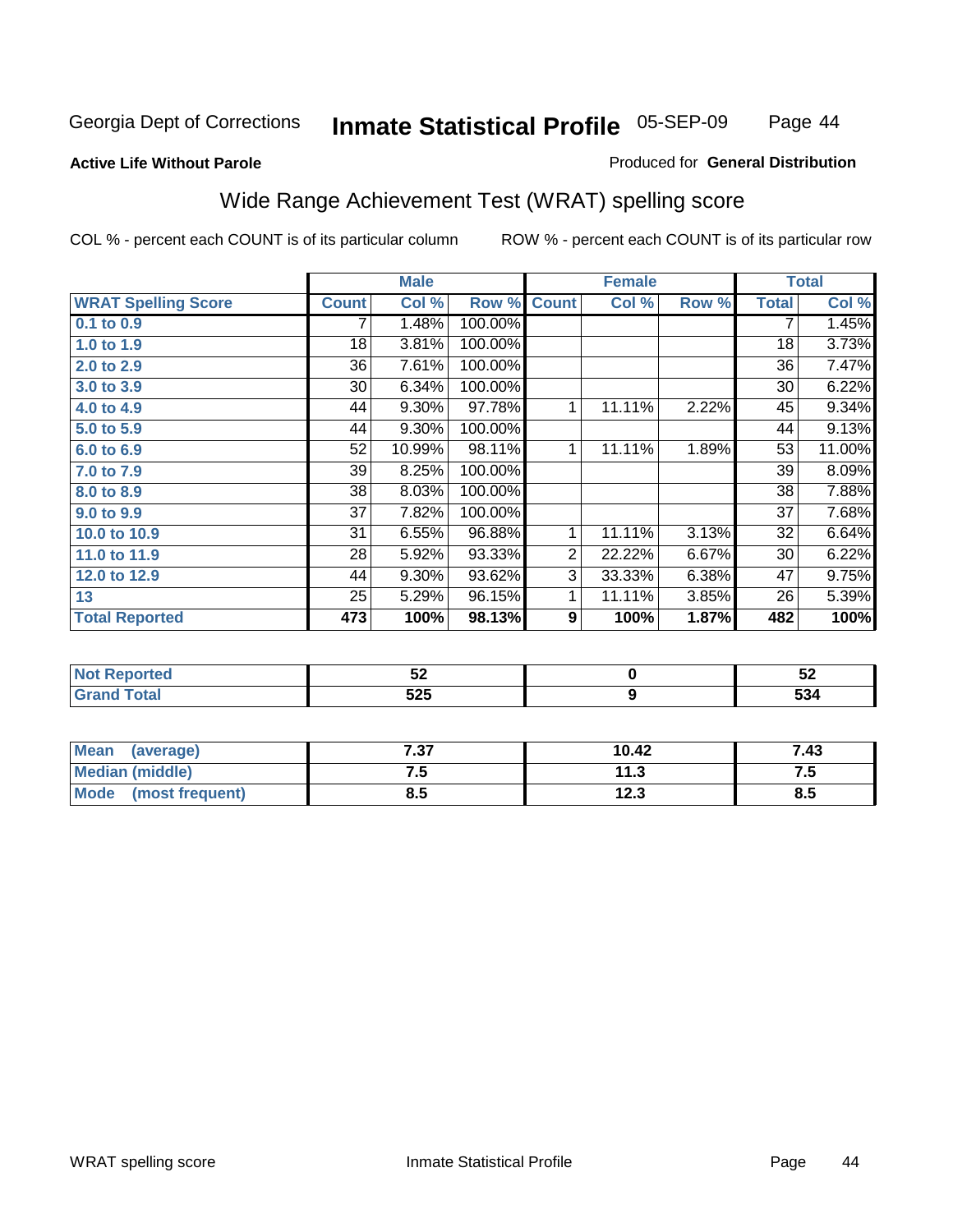### **Active Life Without Parole**

### Produced for **General Distribution**

## Scope of substance abuse - summary

|                        |              | <b>Male</b> |            |              | <b>Female</b> |          |                  | Total    |
|------------------------|--------------|-------------|------------|--------------|---------------|----------|------------------|----------|
| <b>Substance Abuse</b> | <b>Count</b> | Col %       | Row %      | <b>Count</b> | Col %         | Row %    | Total            | Col %    |
| <b>None</b>            | 180          | 34.29%      | 97.83%     |              | 44.44%        | $2.17\%$ | 184              | 34.46%   |
| Drugs only             | 197          | 37.52%      | 98.50%     | 3            | 33.33%        | $1.50\%$ | 200 <sub>1</sub> | 37.45%   |
| <b>Alcohol only</b>    | 34           | 6.48%       | $100.00\%$ |              |               |          | 34               | $6.37\%$ |
| Drugs and alcohol      | 114          | 21.71%      | 98.28%     | ົ            | 22.22%        | 1.72%    | 116              | 21.72%   |
| <b>Total Reported</b>  | 525          | 100%        | 98.31%     | 9            | 100%          | 1.69%    | 534              | 100%     |

| <b>Not</b><br>Reported         |            |     |
|--------------------------------|------------|-----|
| <b>Total</b><br><b>'</b> Gran⊾ | につに<br>ວ∠ວ | აა4 |

| ruas onlv<br>one<br>only<br>Pruas .<br>онеш. | Mode |  |  |  |
|----------------------------------------------|------|--|--|--|
|----------------------------------------------|------|--|--|--|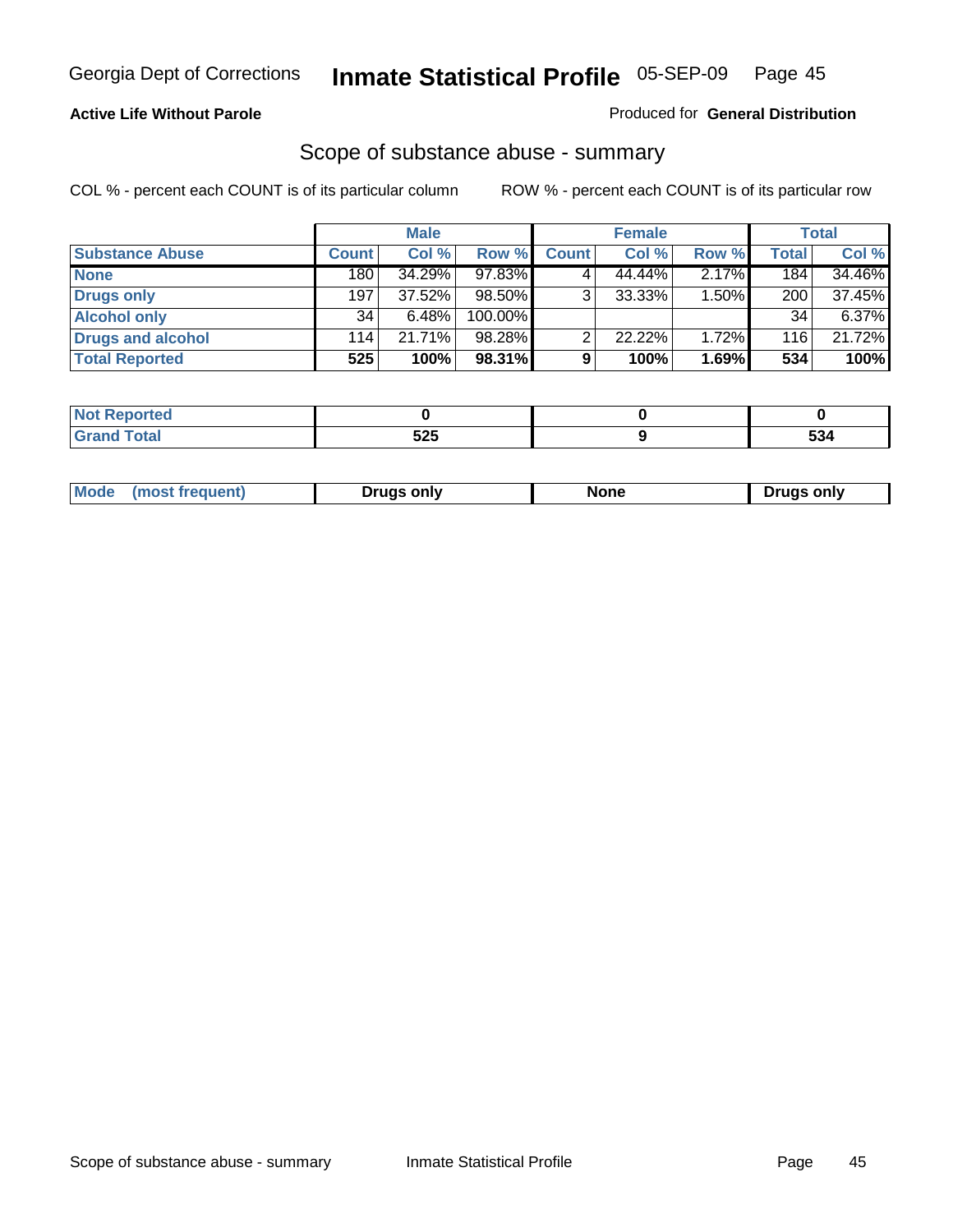## **Active Life Without Parole**

## Produced for **General Distribution**

## Scope of substance abuse - detail

|                                      |              | <b>Male</b> |         |              | <b>Female</b> |       |                | <b>Total</b> |
|--------------------------------------|--------------|-------------|---------|--------------|---------------|-------|----------------|--------------|
| <b>Substance Abuse</b>               | <b>Count</b> | Col %       | Row %   | <b>Count</b> | Col %         | Row % | <b>Total</b>   | Col %        |
| No drug or alcohol problems          | 180          | 34.29%      | 97.83%  | 4            | 44.44%        | 2.17% | 184            | 34.46%       |
| Drug addiction but no alcohol        | 3            | 0.57%       | 100.00% |              |               |       | 3              | 0.56%        |
| <b>Drug addiction and alcohol</b>    | 3            | 0.57%       | 100.00% |              |               |       | 3              | 0.56%        |
| abuse                                |              |             |         |              |               |       |                |              |
| <b>Drug addiction and alcoholism</b> | 2            | 0.38%       | 100.00% |              |               |       | $\overline{2}$ | 0.37%        |
| No drug problem but alcohol          | 28           | 5.33%       | 100.00% |              |               |       | 28             | 5.24%        |
| abuse                                |              |             |         |              |               |       |                |              |
| No drug problem but alcoholism       | 6            | 1.14%       | 100.00% |              |               |       | 6              | 1.12%        |
| Drug experiment but no alcohol       | 117          | 22.29%      | 99.15%  | 1            | 11.11%        | 0.85% | 118            | 22.10%       |
| <b>Drug experiment &amp; alcohol</b> | 13           | 2.48%       | 100.00% |              |               |       | 13             | 2.43%        |
| abuse                                |              |             |         |              |               |       |                |              |
| Drug experiment & alcoholism         | 8            | 1.52%       | 100.00% |              |               |       | 8              | 1.50%        |
| Drug abuse but no alcohol            | 77           | 14.67%      | 97.47%  | 2            | 22.22%        | 2.53% | 79             | 14.79%       |
| Drug abuse and alcohol abuse         | 74           | 14.10%      | 98.67%  |              | 11.11%        | 1.33% | 75             | 14.04%       |
| Drug abuse and alcoholism            | 14           | 2.67%       | 93.33%  |              | 11.11%        | 6.67% | 15             | 2.81%        |
| <b>Total Reported</b>                | 525          | 100%        | 98.31%  | 9            | 100%          | 1.69% | 534            | 100%         |

| ∣Not Reported |     |     |
|---------------|-----|-----|
| <b>Total</b>  | ドウド | -0  |
| $\sim$ .      | ວ∠ວ | OO4 |

| Mode (most frequent) | No drug or alcohol problems No drug or alcohol problems No drug or alcohol |          |
|----------------------|----------------------------------------------------------------------------|----------|
|                      |                                                                            | problems |
|                      |                                                                            |          |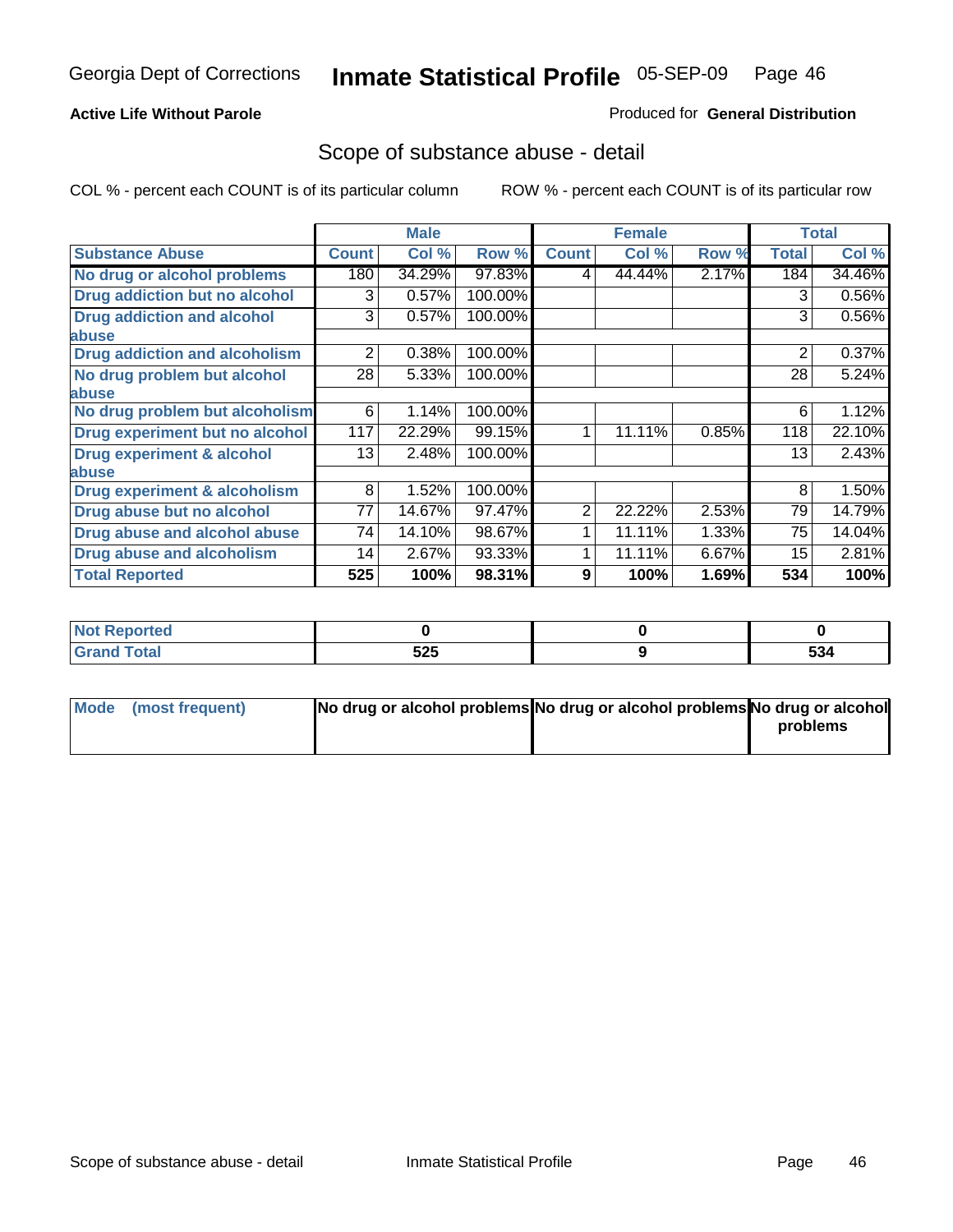**Active Life Without Parole** 

### Produced for **General Distribution**

## Current / last mental health treatment level

|                                    |       | <b>Male</b> |         |              | <b>Female</b> |       |              | <b>Total</b> |
|------------------------------------|-------|-------------|---------|--------------|---------------|-------|--------------|--------------|
| <b>Mental Health Treatment Lev</b> | Count | Col %       | Row %   | <b>Count</b> | Col %         | Row % | <b>Total</b> | Col %        |
| 1 No problem at current time       | 67    | 33.50%      | 98.53%  |              | 16.67%        | 1.47% | 68           | 33.01%       |
| 2 Receiving outpatient             | 99    | 49.50%      | 95.19%  | 5            | 83.33%        | 4.81% | 104          | 50.49%       |
| treatment                          |       |             |         |              |               |       |              |              |
| 3 Inpatient, moderate              | 29    | 14.50%      | 100.00% |              |               |       | 29           | 14.08%       |
| treatment                          |       |             |         |              |               |       |              |              |
| 4 Inpatient, intensive             | 5     | 2.50%       | 100.00% |              |               |       | 5            | 2.43%        |
| treatment                          |       |             |         |              |               |       |              |              |
| <b>Total Evaluated</b>             | 200   | 100%        | 97.09%  | 6            | 100%          | 2.91% | 206          | 100.0%       |

| Never had MH evaluation | ククド<br>JZJ | າາດ<br>ە∡د |
|-------------------------|------------|------------|
|                         | 525        | $-2$<br>◡◡ |

| <b>Median (middle)</b>         | <b>Receiving outpatient</b><br>treatment | <b>Receiving outpatient</b><br>treatment | <b>Receiving</b><br>outpatient<br>treatment |
|--------------------------------|------------------------------------------|------------------------------------------|---------------------------------------------|
| <b>Mode</b><br>(most frequent) | <b>Receiving outpatient</b><br>treatment | <b>Receiving outpatient</b><br>treatment | Receiving<br>outpatient<br>treatment        |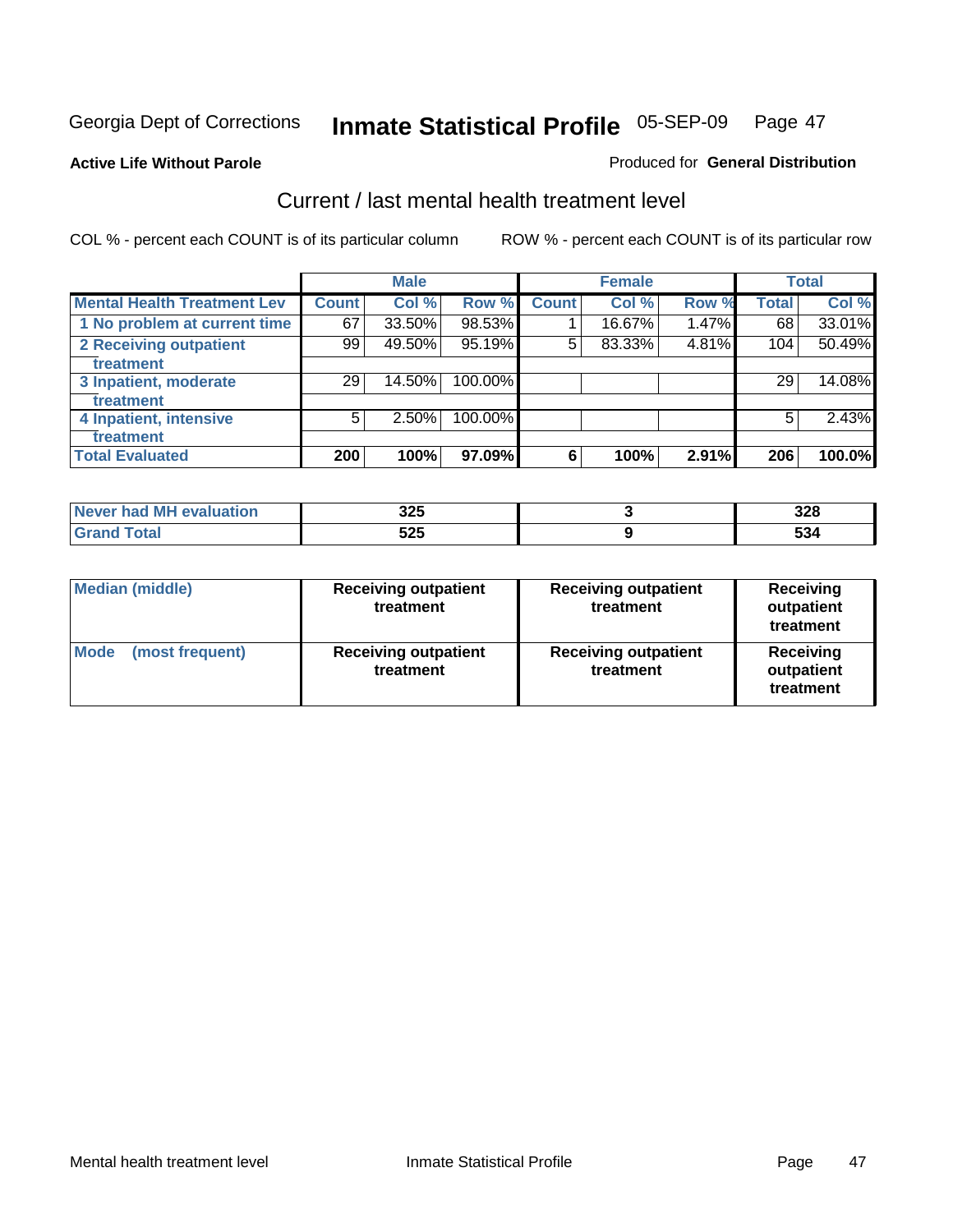## **Active Life Without Parole**

Produced for **General Distribution**

## PULHESDWIT medical scale - 'P' overall condition ('P'hysical)

|                                   |                 | <b>Male</b> |             |   | <b>Female</b> |       |                 | <b>Total</b> |
|-----------------------------------|-----------------|-------------|-------------|---|---------------|-------|-----------------|--------------|
| 'P' Overall Condition             | Count l         | Col %       | Row % Count |   | Col %         | Row % | <b>Total</b>    | Col %        |
| 1 No medical illness              | 359             | 68.38%      | 98.63%      | 5 | 55.56%        | 1.37% | 364             | 68.16%       |
| 2 Well-controlled chronic illness | 137             | 26.10%      | 97.16%      |   | 44.44%        | 2.84% | 141             | 26.40%       |
| 3 Poorly-controlled chronic       | 26 <sub>1</sub> | 4.95%       | 100.00%     |   |               |       | 26 <sub>1</sub> | 4.87%        |
| <b>illness</b>                    |                 |             |             |   |               |       |                 |              |
| 4 Significant problems requiring  | 3 <sup>1</sup>  | $0.57\%$    | 100.00%     |   |               |       | 3               | $0.56\%$     |
| special housing                   |                 |             |             |   |               |       |                 |              |
| <b>Total Reported</b>             | 525             | 100%        | 98.31%      | 9 | 100%          | 1.69% | 534             | 100%         |

| Not Reported |                   |     |
|--------------|-------------------|-----|
| <b>otal</b>  | ENE<br>JZJ<br>$-$ | 534 |

| Mode<br>(most frequent) | 1 No medical illness | 1 No medical illness | 1 No medical<br>illness |
|-------------------------|----------------------|----------------------|-------------------------|
|-------------------------|----------------------|----------------------|-------------------------|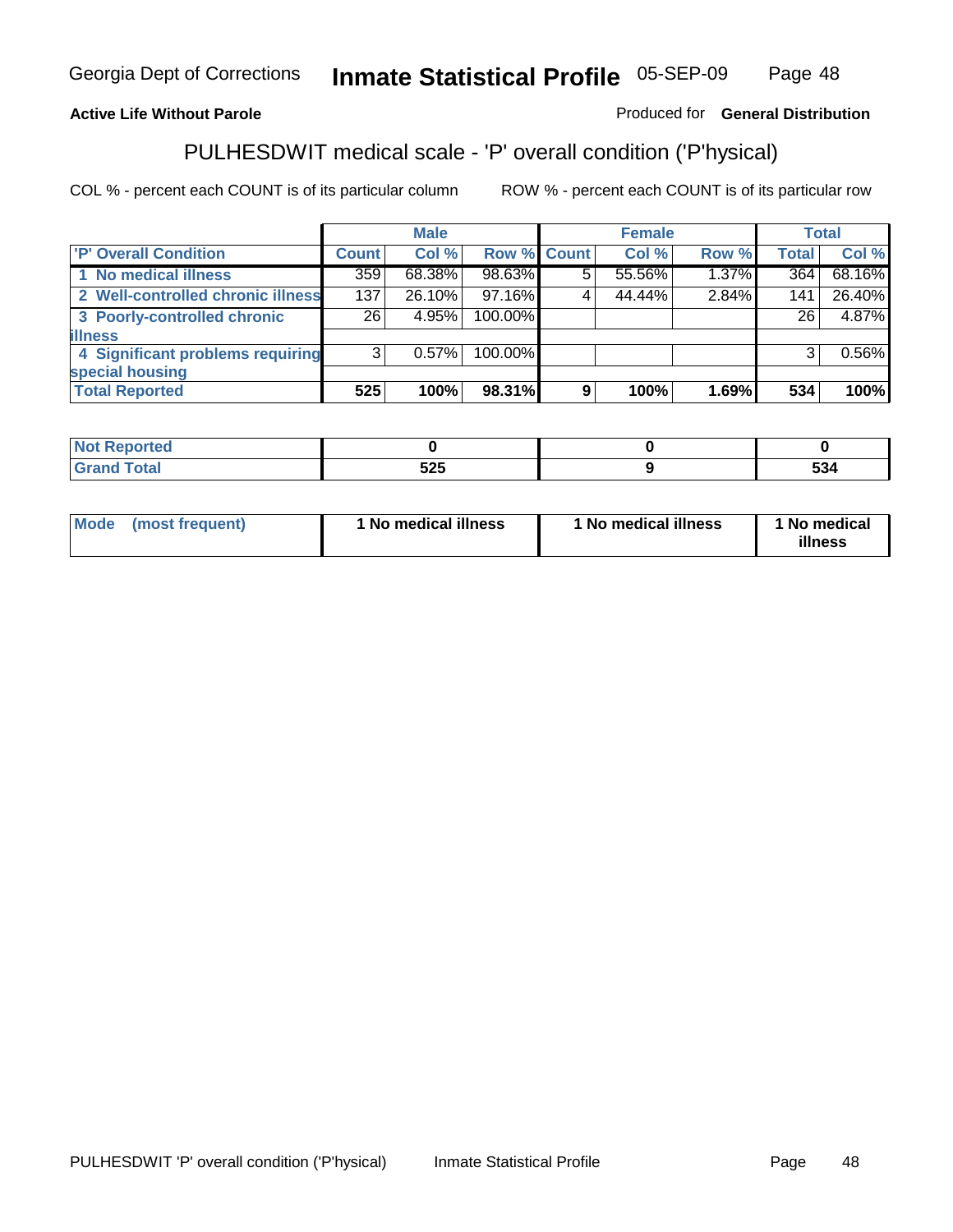### **Active Life Without Parole**

Produced for **General Distribution**

## PULHESDWIT medical scale - 'U' upper body

|                              |              | <b>Male</b> |         |              | <b>Female</b> |       |              | <b>Total</b> |
|------------------------------|--------------|-------------|---------|--------------|---------------|-------|--------------|--------------|
| <b>TU' Upper Body</b>        | <b>Count</b> | Col %       | Row %   | <b>Count</b> | Col %         | Row % | <b>Total</b> | Col %        |
| 1 Upper bones, joints,       | 500          | 95.24%      | 98.43%  | 8            | 88.89%        | 1.57% | 508          | 95.13%       |
| muscles all OK               |              |             |         |              |               |       |              |              |
| 2 One or both arms minimally | 21           | 4.00%       | 95.45%  |              | $11.11\%$     | 4.55% | 22           | 4.12%        |
| limited                      |              |             |         |              |               |       |              |              |
| 3 One or both arms           | 3            | 0.57%       | 100.00% |              |               |       | 3            | 0.56%        |
| moderately limited           |              |             |         |              |               |       |              |              |
| 4 One arm disabled,          |              | 0.19%       | 100.00% |              |               |       |              | 0.19%        |
| paralyzed, or amputated      |              |             |         |              |               |       |              |              |
| <b>Total Reported</b>        | 525          | 100%        | 98.31%  | 9            | 100%          | 1.69% | 534          | 100%         |

| <b>Reported</b><br>NOT<br> |            |                  |
|----------------------------|------------|------------------|
| <b>Total</b>               | よつよ<br>JZJ | <b>FA</b><br>534 |

| <b>Mode</b> | (most frequent) | 1 Upper bones, joints,<br>muscles all OK | 1 Upper bones, joints,<br>muscles all OK | 1 Upper bones,<br>joints, muscles all<br>OK |
|-------------|-----------------|------------------------------------------|------------------------------------------|---------------------------------------------|
|-------------|-----------------|------------------------------------------|------------------------------------------|---------------------------------------------|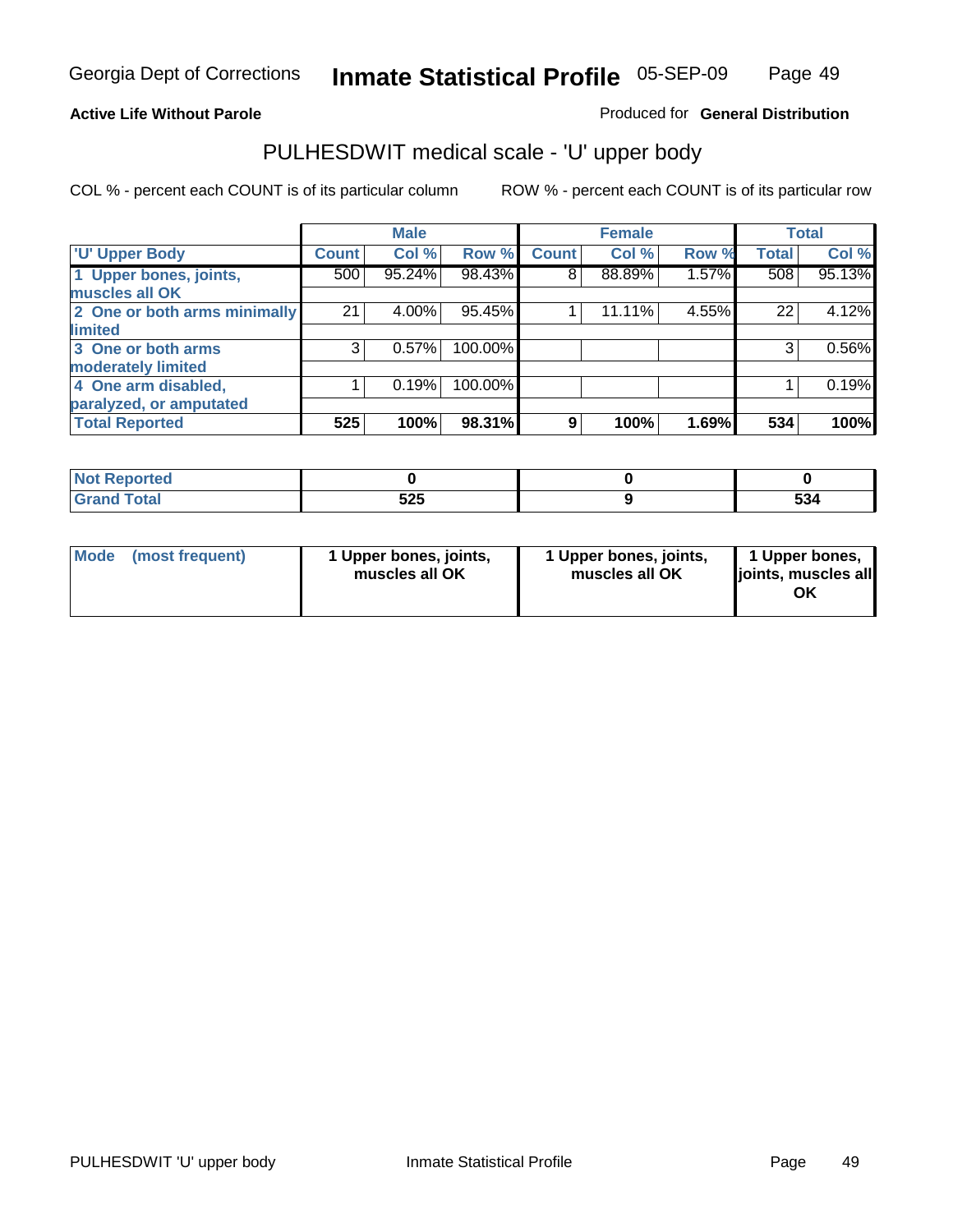### **Active Life Without Parole**

### Produced for **General Distribution**

## PULHESDWIT medical scale - 'L' lower body

|                                |              | <b>Male</b> |         |              | <b>Female</b> |       |              | <b>Total</b> |
|--------------------------------|--------------|-------------|---------|--------------|---------------|-------|--------------|--------------|
| 'L' Lower Body                 | <b>Count</b> | Col %       | Row %   | <b>Count</b> | Col %         | Row % | <b>Total</b> | Col %        |
| 1 Lower bones, joints,         | 444          | 84.57%      | 98.23%  | 8            | 88.89%        | 1.77% | 452          | 84.64%       |
| muscles all OK                 |              |             |         |              |               |       |              |              |
| 2 One or both legs minimally   | 67           | 12.76%      | 98.53%  |              | 11.11%        | 1.47% | 68           | 12.73%       |
| limited                        |              |             |         |              |               |       |              |              |
| 3 One or both legs             | 11           | 2.10%       | 100.00% |              |               |       | 11           | 2.06%        |
| moderately limited             |              |             |         |              |               |       |              |              |
| 4 One leg disabled, paralyzed, | 3            | 0.57%       | 100.00% |              |               |       | 3            | 0.56%        |
| or amputated                   |              |             |         |              |               |       |              |              |
| <b>Total Reported</b>          | 525          | 100%        | 98.31%  | 9            | 100%          | 1.69% | 534          | 100%         |

| <b>rted</b><br>w                           |            |           |
|--------------------------------------------|------------|-----------|
| $f \wedge f \wedge f$<br><b>TULAI</b><br>. | よつよ<br>JZJ | -^<br>534 |

|  | Mode (most frequent) | 1 Lower bones, joints,<br>muscles all OK | 1 Lower bones, joints,<br>muscles all OK | 1 Lower bones,<br>joints, muscles all<br>OK |
|--|----------------------|------------------------------------------|------------------------------------------|---------------------------------------------|
|--|----------------------|------------------------------------------|------------------------------------------|---------------------------------------------|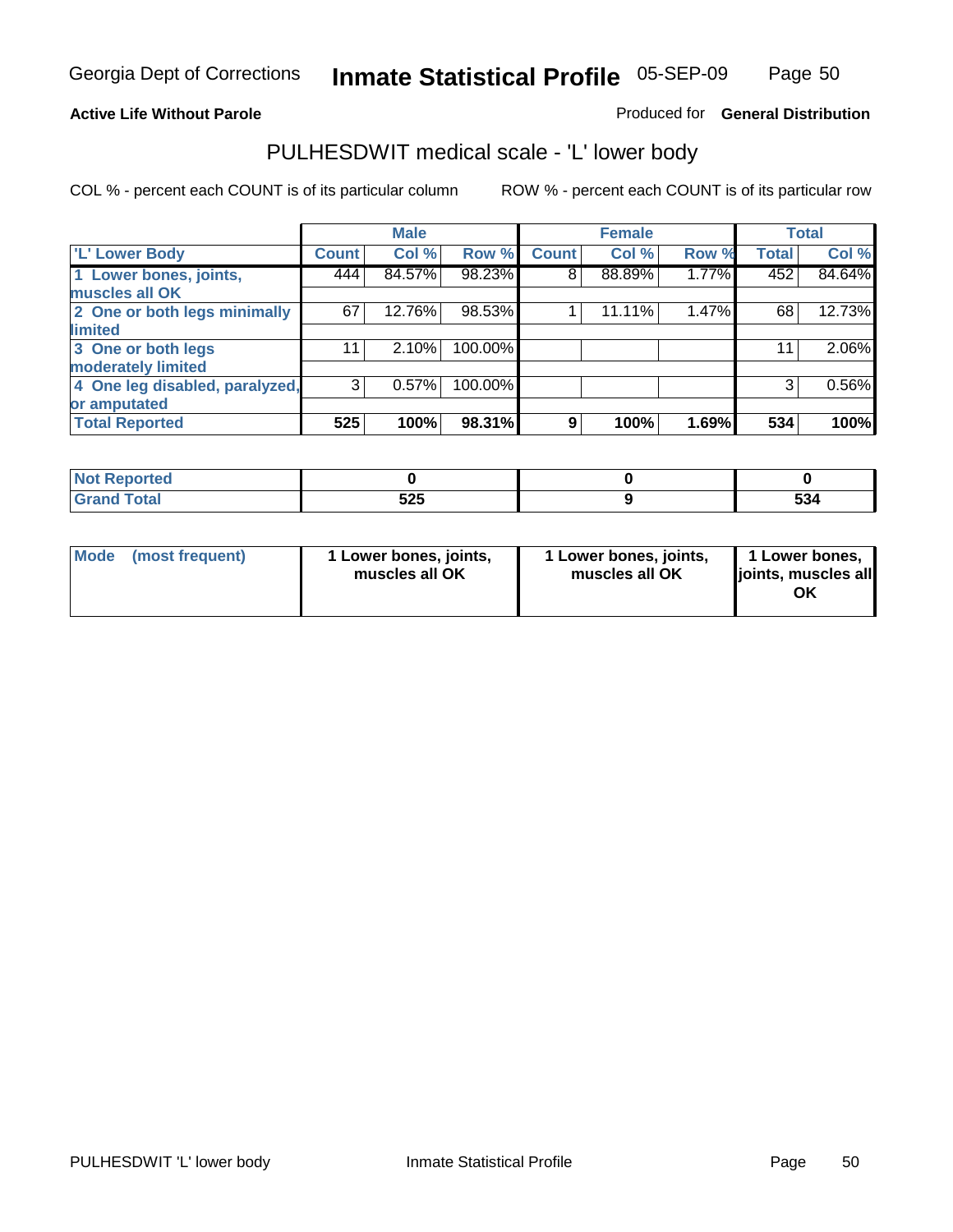### **Active Life Without Parole**

Produced for **General Distribution**

## PULHESDWIT medical scale - 'H' hearing

|                                |              | <b>Male</b> |             |   | <b>Female</b> |          | Total        |         |
|--------------------------------|--------------|-------------|-------------|---|---------------|----------|--------------|---------|
| 'H' Hearing                    | <b>Count</b> | Col%        | Row % Count |   | Col%          | Row %    | <b>Total</b> | Col %   |
| 1 Normal hearing both ears     | 519          | 98.86%      | 98.30%      | 9 | 100.00%       | $1.70\%$ | 528          | 98.88%  |
| 2 Some loss in one ear with    | 6            | $1.14\%$    | 100.00%     |   |               |          |              | 1.12%   |
| other OK, or mild loss in both |              |             |             |   |               |          |              |         |
| <b>Total Reported</b>          | 525          | 100%        | 98.31%I     | 9 | 100%          | 1.69%    | 534          | $100\%$ |

| тео                |            |     |
|--------------------|------------|-----|
| $-1$ . $-1$ . $-1$ | <b>FAF</b> | 534 |
|                    | ᇰᄼ         | ◡◡┭ |

| Mode (most frequent) | 1 Normal hearing both ears 1 Normal hearing both ears 1 Normal hearing | both ears |
|----------------------|------------------------------------------------------------------------|-----------|
|                      |                                                                        |           |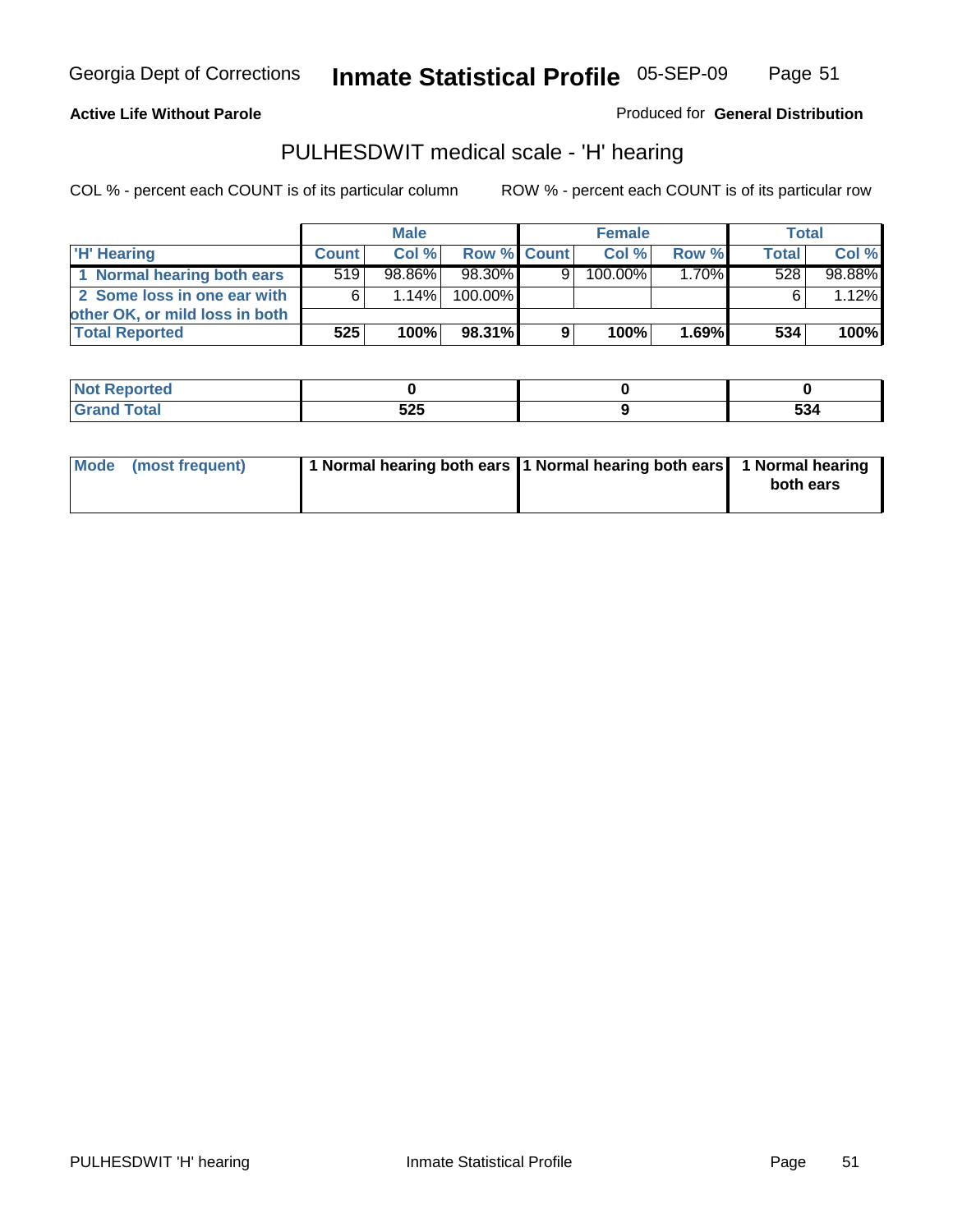Page 52

### **Active Life Without Parole**

Produced for **General Distribution**

## PULHESDWIT medical scale - 'E' vision

|                                |       | <b>Male</b> |             |   | <b>Female</b> |          |              | Total  |
|--------------------------------|-------|-------------|-------------|---|---------------|----------|--------------|--------|
| <b>E' Vision</b>               | Count | Col %       | Row % Count |   | Col %         | Row %    | <b>Total</b> | Col %  |
| 1 Correctable to 20/40 in both | 435   | 82.86%      | 98.64%      |   | 66.67%        | 1.36%    | 441          | 82.58% |
| eyes                           |       |             |             |   |               |          |              |        |
| 2 Correctable to 20/70 in one  | 82    | $15.62\%$   | 96.47%      |   | 33.33%        | $3.53\%$ | 85           | 15.92% |
| eye, may be blind in other     |       |             |             |   |               |          |              |        |
| 3 Correctable to 20/200 in one | 8     | 1.52%       | 100.00%     |   |               |          |              | 1.50%  |
| eye, may be blind in other     |       |             |             |   |               |          |              |        |
| <b>Total Reported</b>          | 525   | 100%        | 98.31%      | 9 | 100%          | 1.69%    | 534          | 100%   |

| oorted<br>N.           |     |             |
|------------------------|-----|-------------|
| <b>Total</b><br>$\sim$ | 525 | -^ ^<br>OO4 |

| Mode (most frequent) | 1 Correctable to 20/40 in<br>both eyes | 1 Correctable to 20/40 in   1 Correctable to<br>both eves | 20/40 in both eyes |
|----------------------|----------------------------------------|-----------------------------------------------------------|--------------------|
|----------------------|----------------------------------------|-----------------------------------------------------------|--------------------|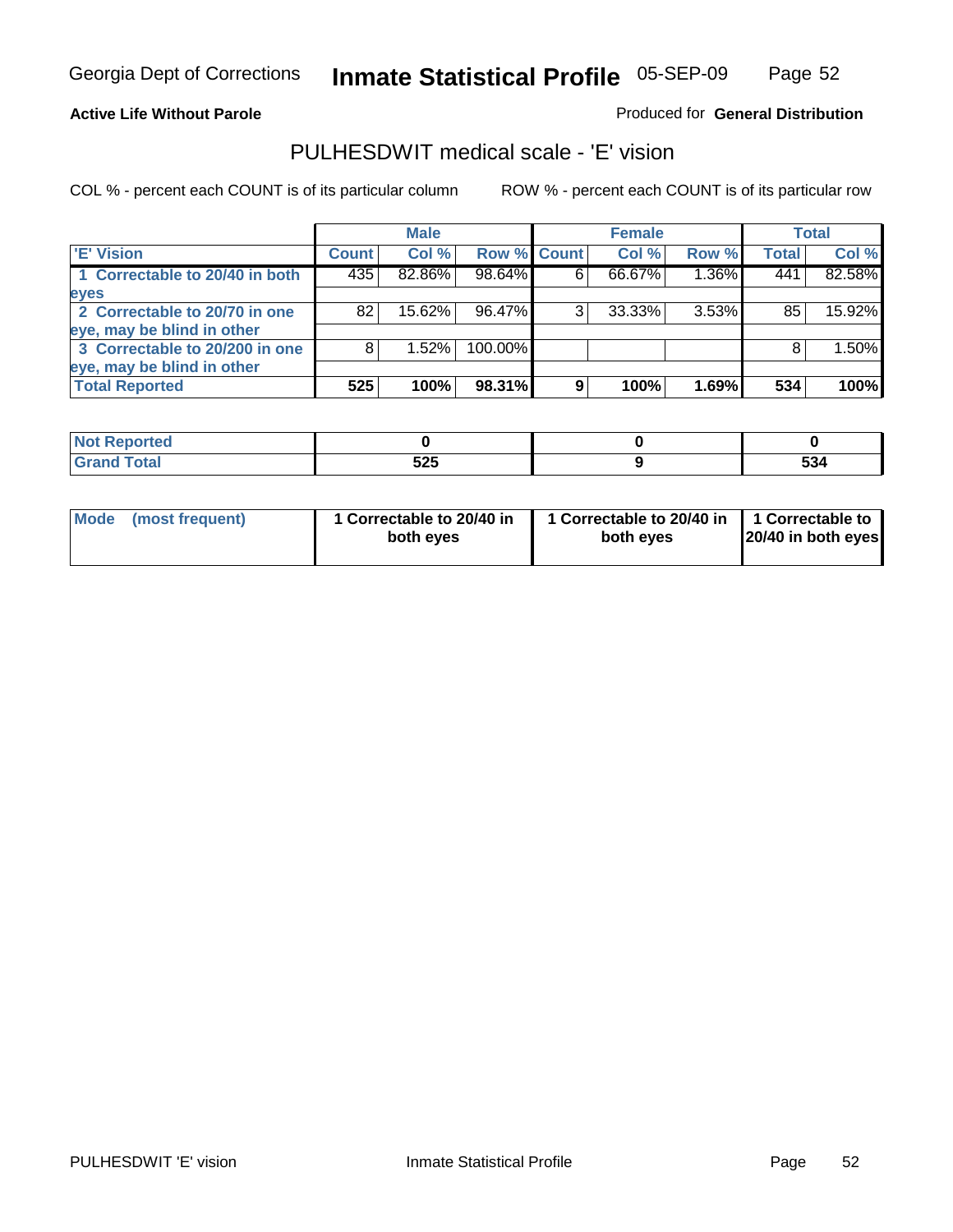### **Active Life Without Parole**

## Produced for **General Distribution**

## PULHESDWIT medical scale - 'S' pSychiatric

|                                |              | <b>Male</b> |             |   | <b>Female</b> |       |              | <b>Total</b> |
|--------------------------------|--------------|-------------|-------------|---|---------------|-------|--------------|--------------|
| 'S' pSychiatric                | <b>Count</b> | Col %       | Row % Count |   | Col %         | Row % | <b>Total</b> | Col %        |
| 1 No impairment or disorders   | 421          | 81.91%      | 99.29%      | 3 | $50.00\%$     | 0.71% | 424          | 81.54%       |
| 2 Stable, or in remission, or  | 59           | 11.48%      | 95.16%      | 3 | 50.00%        | 4.84% | 62           | $11.92\%$    |
| mild impairment or retardation |              |             |             |   |               |       |              |              |
| 3 Requires moderate inpatient  | 31           | 6.03%       | 100.00%     |   |               |       | 31           | 5.96%        |
| treatment                      |              |             |             |   |               |       |              |              |
| 4 Requires intensive inpatient | 3            | 0.58%       | 100.00%     |   |               |       | 3            | 0.58%        |
| treatment                      |              |             |             |   |               |       |              |              |
| <b>Total Reported</b>          | 514          | 100%        | 98.85%      | 6 | 100%          | 1.15% | 520          | 100%         |

| المناسب<br>ortea |            |                  |
|------------------|------------|------------------|
| <b>otal</b>      | につに<br>ວ∠ວ | -^<br><b>534</b> |

| Mode (most frequent) | <b>1</b> No impairment or disorders | 1 No impairment or<br>disorders | 11 No impairment or<br>disorders |
|----------------------|-------------------------------------|---------------------------------|----------------------------------|
|----------------------|-------------------------------------|---------------------------------|----------------------------------|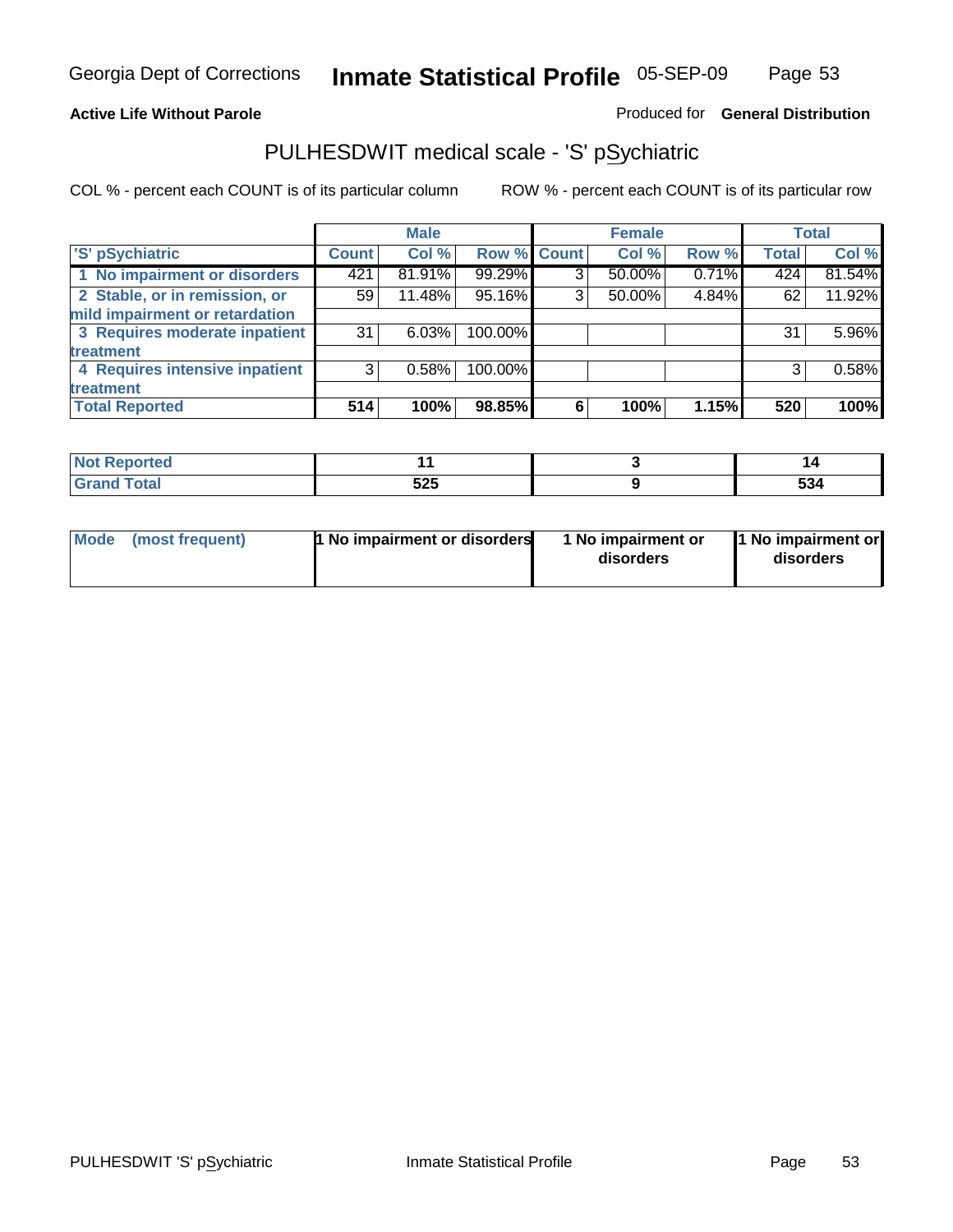Page 54

### **Active Life Without Parole**

Produced for **General Distribution**

## PULHESDWIT medical scale - 'D' dental

|                                 |        | <b>Male</b> |             |   | <b>Female</b> |       |              | <b>Total</b> |
|---------------------------------|--------|-------------|-------------|---|---------------|-------|--------------|--------------|
| 'D' Dental                      | Count! | Col %       | Row % Count |   | Col %         | Row % | <b>Total</b> | Col %        |
| 1 Minimal routine dental health | 355    | 69.34%      | 98.89%      |   | 66.67%        | 1.11% | 359          | 69.31%       |
| <b>needs</b>                    |        |             |             |   |               |       |              |              |
| 2 Moderate cavities and/or      | 126    | 24.61%      | 98.44%      | 2 | 33.33%        | 1.56% | 128          | 24.71%       |
| gum disease                     |        |             |             |   |               |       |              |              |
| 3 Extensive gum disease         | 30     | $5.86\%$    | 100.00%     |   |               |       | 30           | 5.79%        |
| and/or widespread decay         |        |             |             |   |               |       |              |              |
| 4 Urgent need for dental        |        | 0.20%       | 100.00%     |   |               |       |              | 0.19%        |
| <b>services</b>                 |        |             |             |   |               |       |              |              |
| <b>Total Reported</b>           | 512    | 100%        | 98.84%      | 6 | 100%          | 1.16% | 518          | 100%         |

| <b>Not Reported</b><br>$\sim$ |     | 10        |
|-------------------------------|-----|-----------|
| <b>Total</b>                  | につに | <b>FA</b> |
| <b>.</b>                      | ວ∠ວ | 534       |

| <b>Mode</b><br>(most frequent) | <b>Minimal routine dental</b><br>health needs | 1 Minimal routine dental<br>health needs | 11 Minimal routine<br>dental health<br>needs |
|--------------------------------|-----------------------------------------------|------------------------------------------|----------------------------------------------|
|--------------------------------|-----------------------------------------------|------------------------------------------|----------------------------------------------|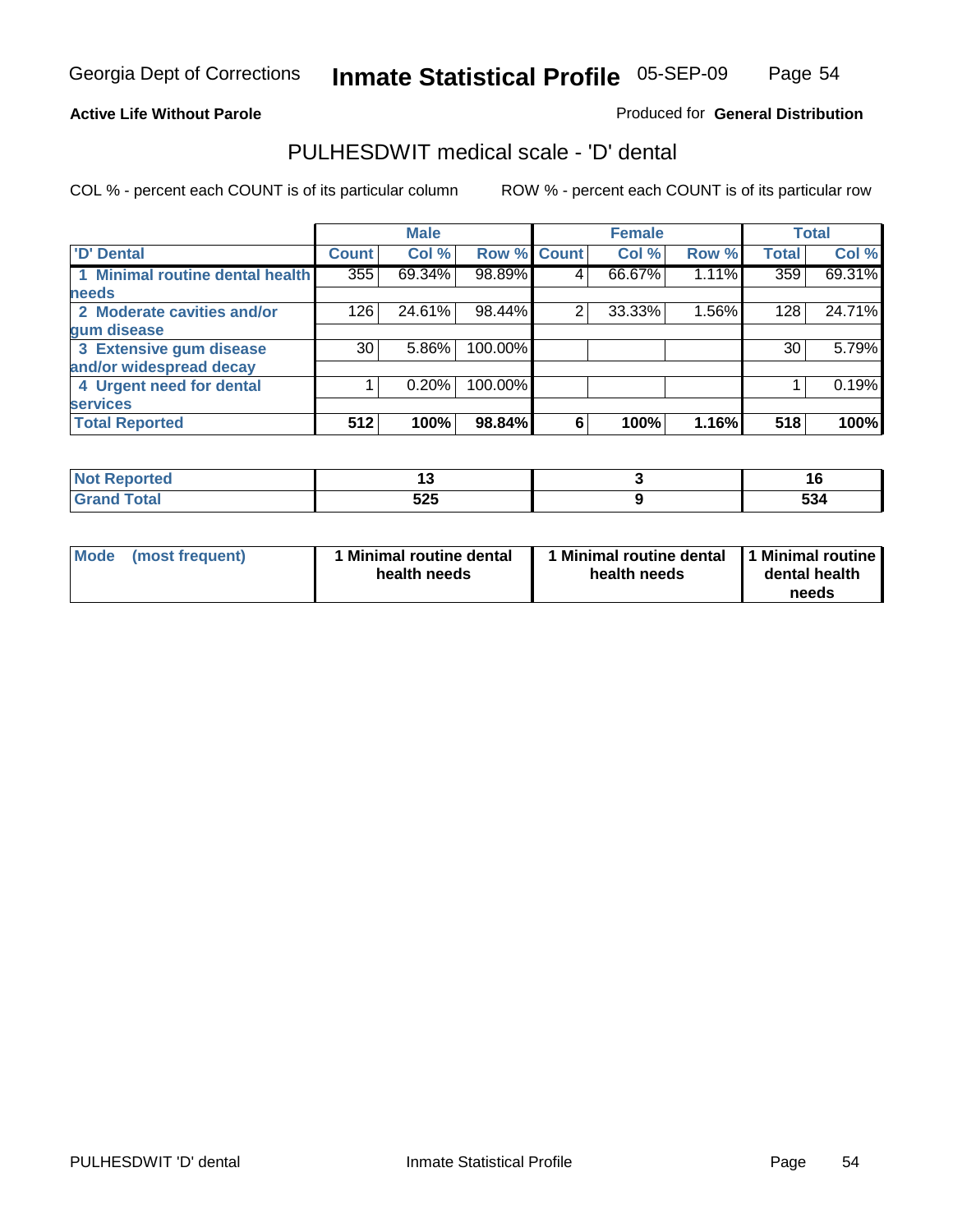### **Active Life Without Parole**

### Produced for **General Distribution**

## PULHESDWIT medical scale - 'W' work ability

|                                 |              | <b>Male</b> |             |   | <b>Female</b> |       |                 | <b>Total</b> |
|---------------------------------|--------------|-------------|-------------|---|---------------|-------|-----------------|--------------|
| <b>W' work ability</b>          | <b>Count</b> | Col %       | Row % Count |   | Col %         | Row % | <b>Total</b>    | Col %        |
| 1 Unrestricted work or activity | 403          | 76.76%      | 98.05%      | 8 | 88.89%        | 1.95% | 411             | 76.97%       |
| 2 Minor restrictions on type of | 102          | 19.43%      | 99.03%      |   | 11.11%        | 0.97% | 103             | 19.29%       |
| work                            |              |             |             |   |               |       |                 |              |
| 3 Moderate restrictions on type | 14           | $2.67\%$    | 100.00%     |   |               |       | 14 <sub>1</sub> | 2.62%        |
| of work                         |              |             |             |   |               |       |                 |              |
| 4 Major restrictions on type of | 6            | 1.14%       | 100.00%     |   |               |       | 6               | 1.12%        |
| <b>work</b>                     |              |             |             |   |               |       |                 |              |
| <b>Total Reported</b>           | 525          | 100%        | 98.31%      | 9 | 100%          | 1.69% | 534             | 100%         |

| prted<br><b>NOT</b><br>seno |     |     |
|-----------------------------|-----|-----|
| $T \wedge f \wedge f$       | につに | -^  |
| otal                        | ວ∠ວ | 534 |

| Mode | (most frequent) | 1 Unrestricted work or<br>activity | 1 Unrestricted work or<br>activity | 1 Unrestricted<br>work or activity |  |
|------|-----------------|------------------------------------|------------------------------------|------------------------------------|--|
|      |                 |                                    |                                    |                                    |  |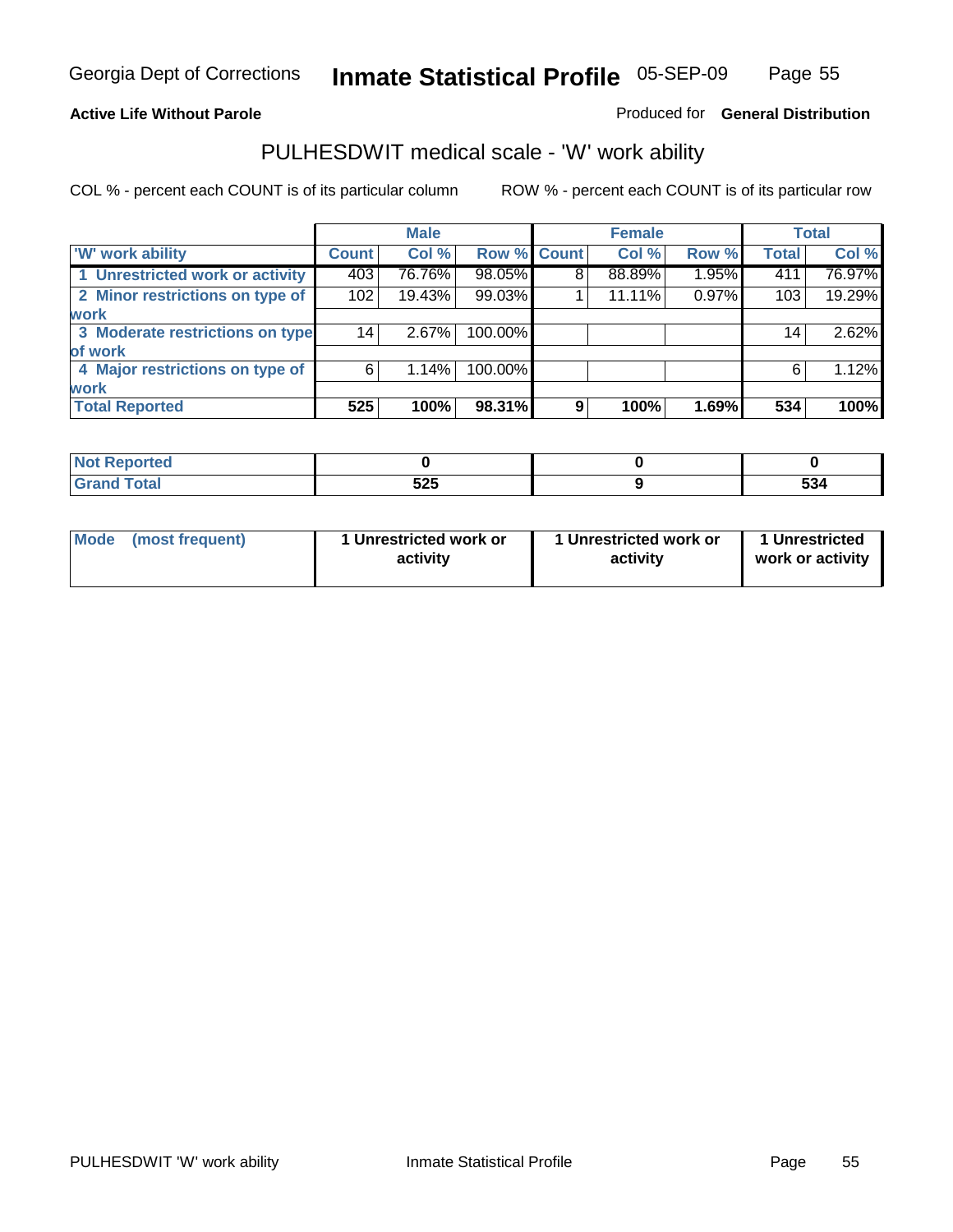Page 56

### **Active Life Without Parole**

### Produced for **General Distribution**

## PULHESDWIT medical scale - 'I' impairment

|                           |              | <b>Male</b> |             |                | <b>Female</b> |       |              | <b>Total</b> |
|---------------------------|--------------|-------------|-------------|----------------|---------------|-------|--------------|--------------|
| <b>T' Impairment</b>      | <b>Count</b> | Col %       | Row % Count |                | Col %         | Row % | <b>Total</b> | Col %        |
| 1 No impairments or       | 516          | 98.29%      | 98.29%      | 9 <sub>1</sub> | 100.00%       | 1.71% | 525          | 98.31%       |
| disabilities              |              |             |             |                |               |       |              |              |
| 2 Wheelchair-bound but    |              | 1.52%       | 100.00%     |                |               |       |              | 1.50%        |
| otherwise OK              |              |             |             |                |               |       |              |              |
| 4 Needs moderate Assisted |              | 0.19%       | 100.00%     |                |               |       |              | 0.19%        |
| <b>Living (level II)</b>  |              |             |             |                |               |       |              |              |
| <b>Total Reported</b>     | 525          | 100%        | 98.31%      | 9              | 100%          | 1.69% | 534          | 100%         |

| Reported |     |     |
|----------|-----|-----|
| Total    | 525 | ააჟ |

| Mode            | 1 No impairments or | 1 No impairments or | 1 No impairments |
|-----------------|---------------------|---------------------|------------------|
| (most frequent) | disabilities        | disabilities        | or disabilities  |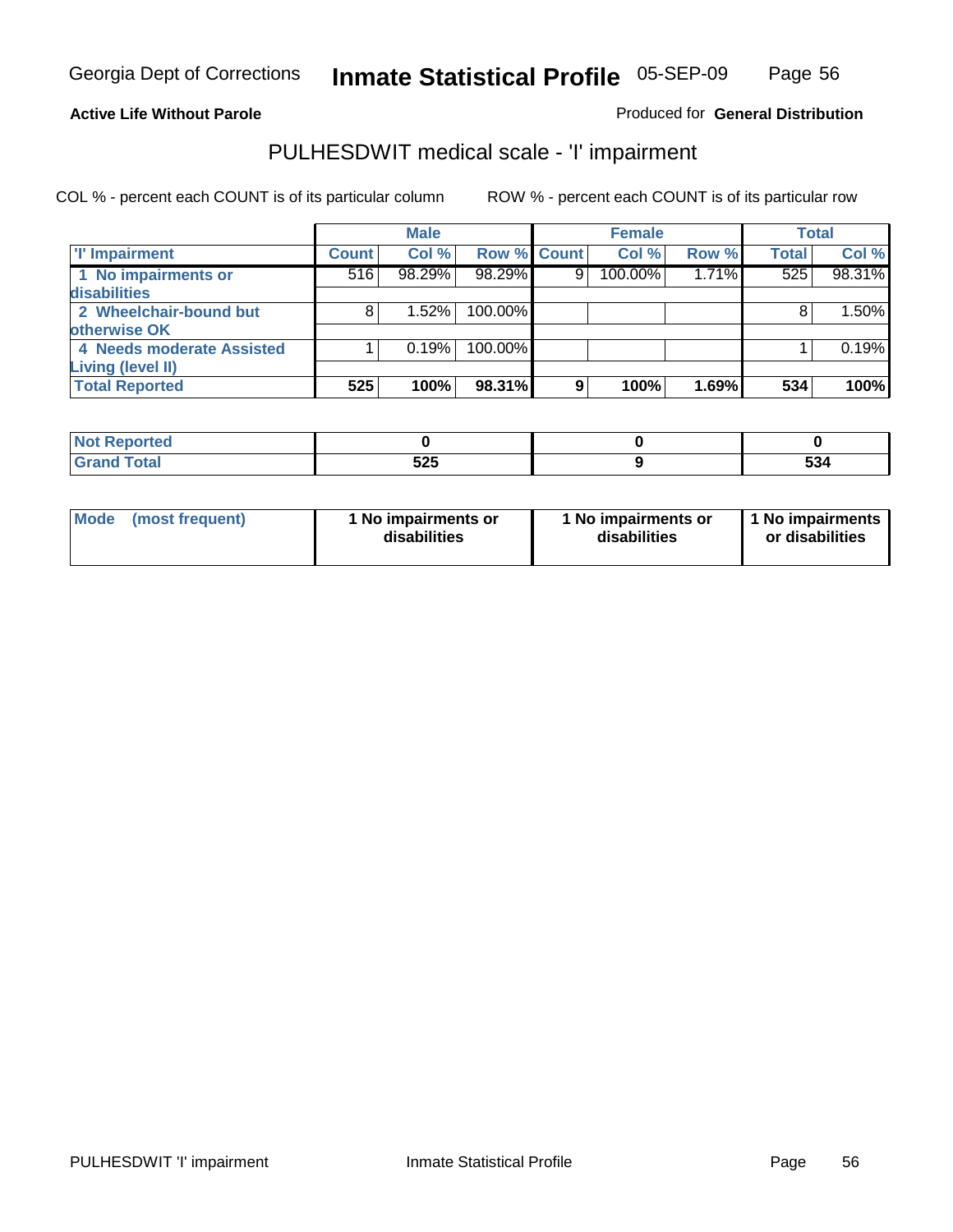### **Inmate Statistical Profile** 05-SEP-09 Page Page 57

## **Active Life Without Parole Produced fo Seneral Distribution**

## PULHESDWIT medical scale - 'T' transportability

|                              |              | <b>Male</b> |                    |   | <b>Female</b> |       |              | <b>Total</b> |
|------------------------------|--------------|-------------|--------------------|---|---------------|-------|--------------|--------------|
| <b>T' Transportability</b>   | <b>Count</b> | Col %       | <b>Row % Count</b> |   | Col %         | Row % | <b>Total</b> | Col %        |
| 1 Can be transported in any  | 521          | 99.24%      | 98.30%             | 9 | 100.00%       | 1.70% | 530          | 99.25%       |
| ordinary approved vehicle    |              |             |                    |   |               |       |              |              |
| 2 Wheelchair-bound, not      | 3            | 0.57%       | 100.00%            |   |               |       |              | 0.56%        |
| needing special vehicle      |              |             |                    |   |               |       |              |              |
| 3 Wheelchair-bound, requires |              | 0.19%       | 100.00%            |   |               |       |              | 0.19%        |
| special vehicle              |              |             |                    |   |               |       |              |              |
| <b>Total Reported</b>        | 525          | 100%        | 98.31%             | 9 | 100%          | 1.69% | 534          | 100%         |

| <b>Reported</b><br>' NOI |            |            |
|--------------------------|------------|------------|
| Total<br>---             | につに<br>つムこ | <b>534</b> |

| Mode (most frequent) | 1 Can be transported in any 1 Can be transported in any | ordinary approved vehicle   ordinary approved vehicle   transported in any | 1 Can be<br>  ordinary approved  <br>vehicle |
|----------------------|---------------------------------------------------------|----------------------------------------------------------------------------|----------------------------------------------|
|----------------------|---------------------------------------------------------|----------------------------------------------------------------------------|----------------------------------------------|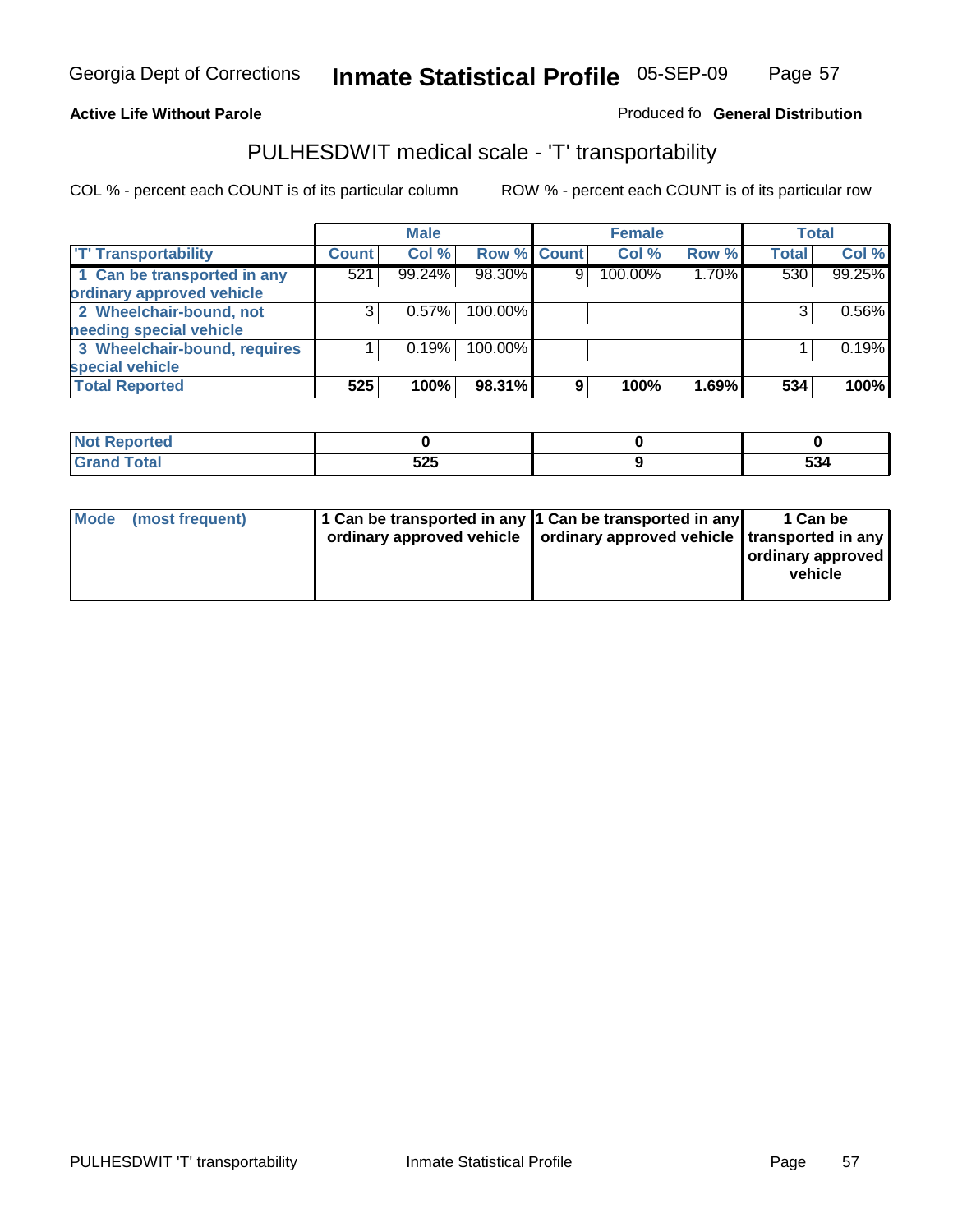### **Active Life Without Parole**

### Produced for **General Distribution**

## Criminality in family, self-reported

|                              |              | <b>Male</b> |           |              | <b>Female</b> |          |              | Total     |
|------------------------------|--------------|-------------|-----------|--------------|---------------|----------|--------------|-----------|
| <b>Criminality In Family</b> | <b>Count</b> | Col %       | Row %     | <b>Count</b> | Col %         | Row %    | <b>Total</b> | Col %     |
| Yes, criminality in family   | 157          | 30.25%      | $96.91\%$ | 5.           | 55.56%        | $3.09\%$ | 162          | $30.68\%$ |
| No criminality in family     | 362          | 69.75%      | 98.91%    | 4            | 44.44%        | 1.09%    | 366          | 69.32%    |
| <b>Total Reported</b>        | 519          | 100%        | 98.30%    | 9            | 100%          | $1.70\%$ | 528          | 100%      |

| oorted<br><b>NOT</b><br>יסרו. |     |             |
|-------------------------------|-----|-------------|
| $\sim$ $\sim$<br>Grar<br>--   | 525 | -^<br>. JJ4 |

|  | Mode (most frequent) | No criminality in family | Yes, criminality in family | No criminality in<br>family |
|--|----------------------|--------------------------|----------------------------|-----------------------------|
|--|----------------------|--------------------------|----------------------------|-----------------------------|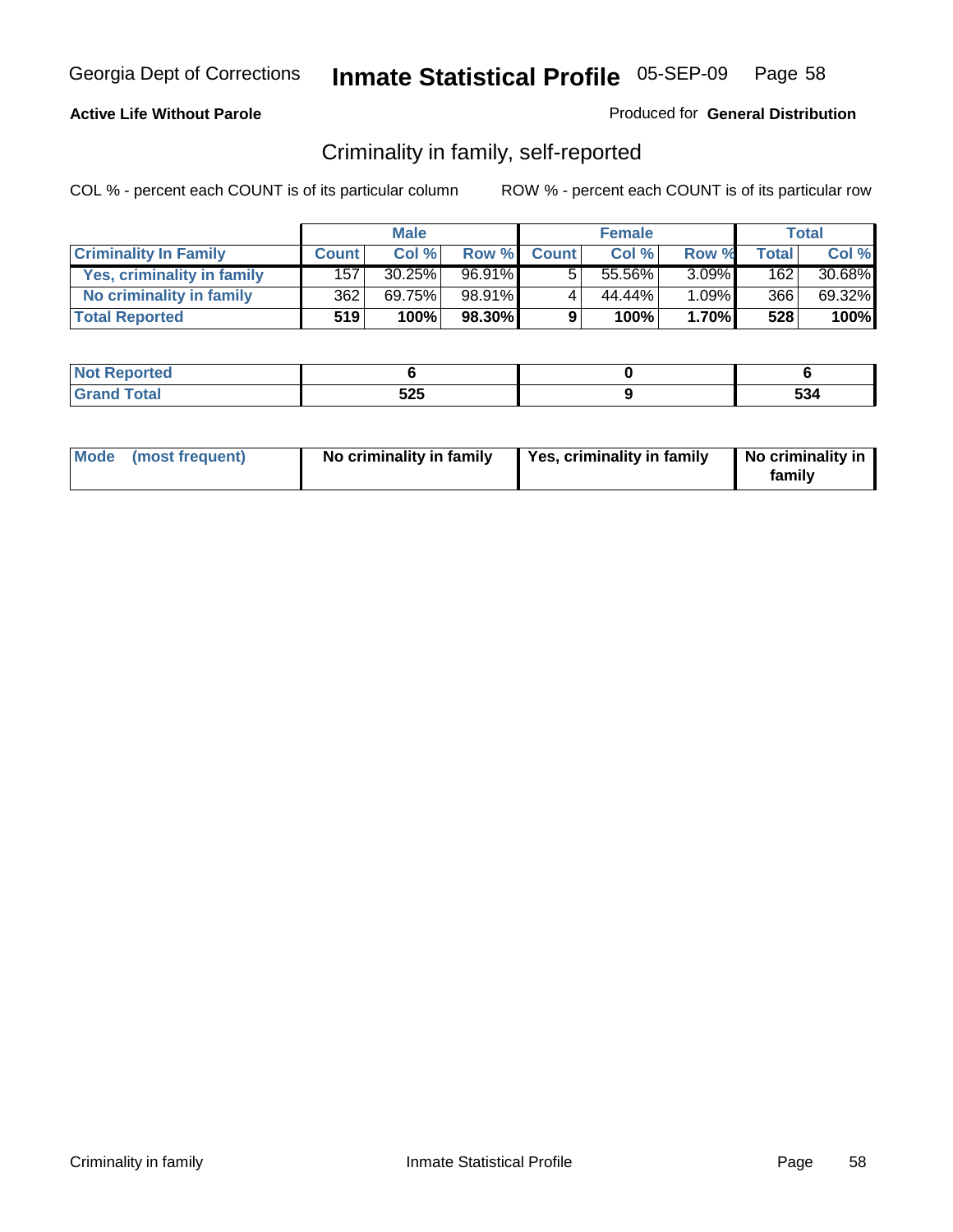### **Active Life Without Parole**

### Produced for **General Distribution**

## Alcoholism in family, self-reported

|                             |              | <b>Male</b> |        |              | <b>Female</b> |       |       | Total  |
|-----------------------------|--------------|-------------|--------|--------------|---------------|-------|-------|--------|
| <b>Alcoholism In Family</b> | <b>Count</b> | Col %       | Row %  | <b>Count</b> | Col %         | Row % | Total | Col %  |
| Yes, alcoholism in family   | 105          | 20.23%      | 98.13% |              | $22.22\%$     | 1.87% | 107   | 20.27% |
| No alcoholism in family     | 414          | 79.77%      | 98.34% |              | 77.78%        | 1.66% | 421   | 79.73% |
| <b>Total Reported</b>       | 519          | 100%        | 98.30% | 9            | 100%          | 1.70% | 528   | 100%   |

| тео<br>NO                                                |                  |           |
|----------------------------------------------------------|------------------|-----------|
| $\sim$ $\sim$<br>$\sim$ $\sim$ $\sim$ $\sim$ $\sim$<br>_ | cnc<br>ucu<br>__ | u<br>$ -$ |

|  | Mode (most frequent) | No alcoholism in family | No alcoholism in family | No alcoholism in<br>family |
|--|----------------------|-------------------------|-------------------------|----------------------------|
|--|----------------------|-------------------------|-------------------------|----------------------------|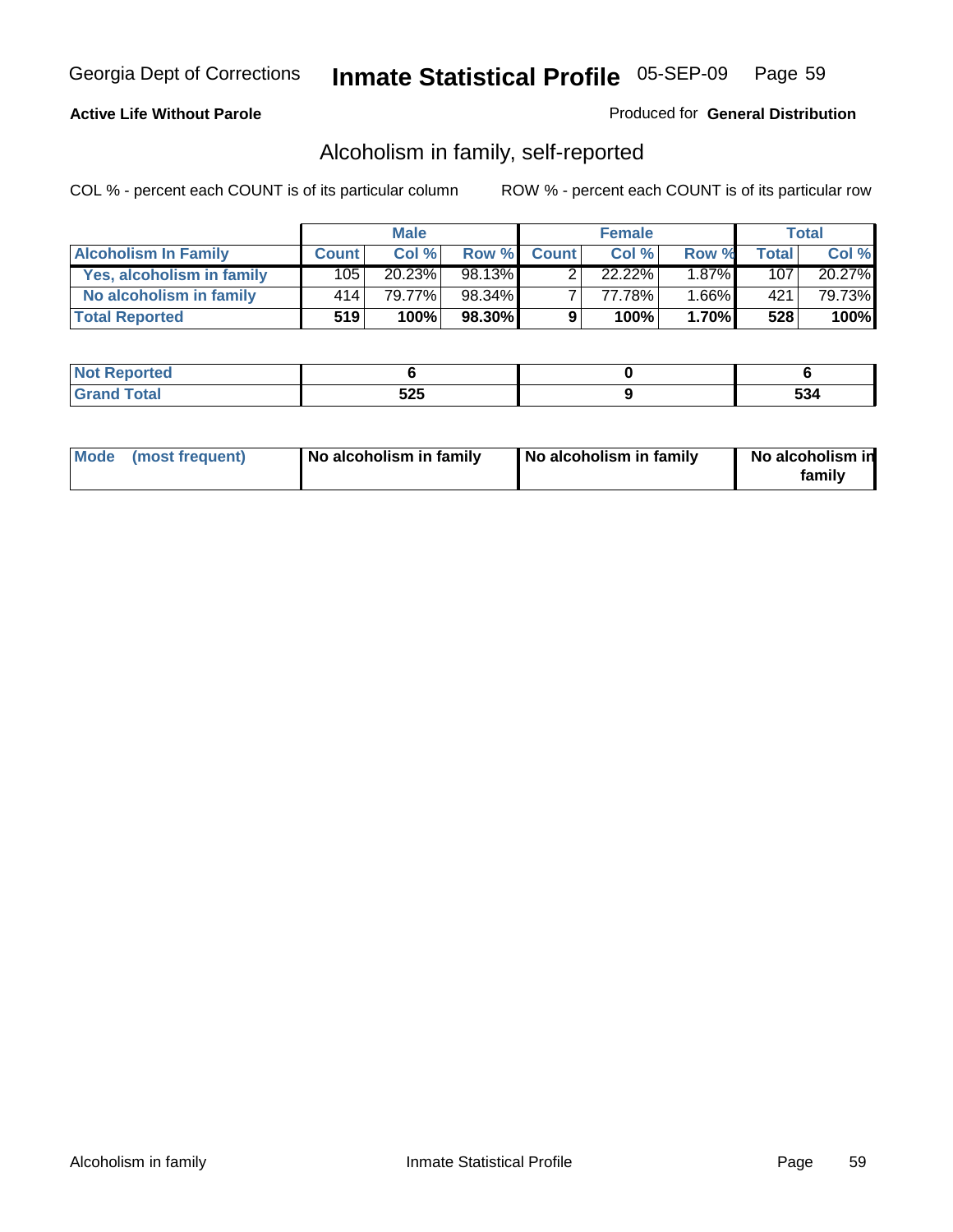### **Active Life Without Parole**

Produced for **General Distribution**

## Drug abuse in family, self-reported

|                           |              | <b>Male</b> |        |              | <b>Female</b> |          |              | Total     |
|---------------------------|--------------|-------------|--------|--------------|---------------|----------|--------------|-----------|
| Drug Abuse In Family      | <b>Count</b> | Col%        | Row %  | <b>Count</b> | Col %         | Row %    | <b>Total</b> | Col %     |
| Yes, drug abuse in family | 61           | 11.75%」     | 96.83% |              | 22.22%        | $3.17\%$ | 63           | $11.93\%$ |
| No drug abuse in family   | 458          | 88.25%      | 98.49% |              | 77.78%        | $1.51\%$ | 465'         | 88.07%    |
| <b>Total Reported</b>     | 519          | 100%        | 98.30% | 9            | 100%          | $1.70\%$ | 528          | 100%      |

| oorted<br><b>NOT</b><br><b>IVGI</b> |            |   |
|-------------------------------------|------------|---|
| Total<br>Grar<br>---                | につに<br>JLJ | u |

|  | Mode (most frequent) | No drug abuse in family | No drug abuse in family | No drug abuse in<br>family |
|--|----------------------|-------------------------|-------------------------|----------------------------|
|--|----------------------|-------------------------|-------------------------|----------------------------|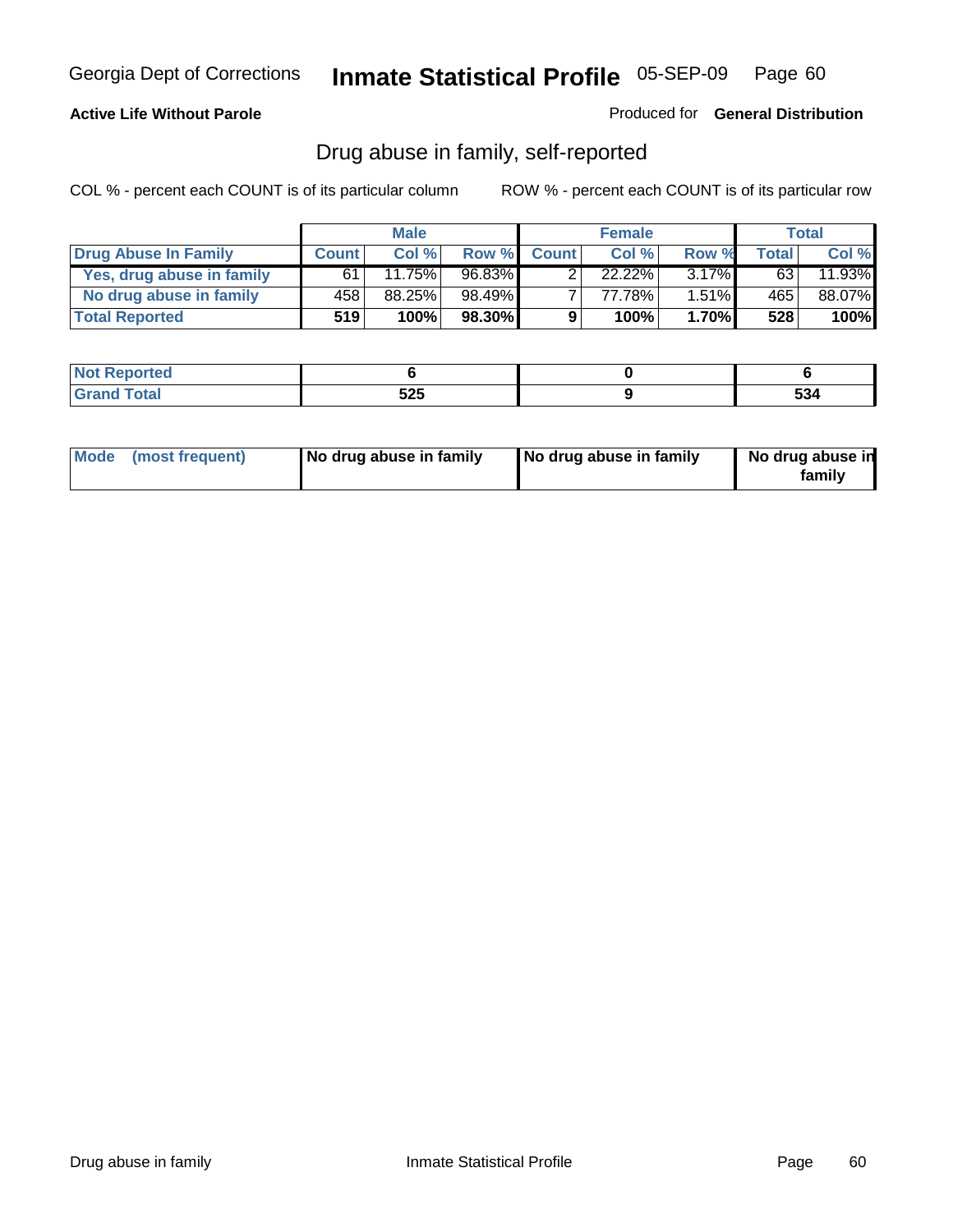### **Active Life Without Parole**

### Produced for **General Distribution**

## Subjected to frequent beatings, self-reported

|                            |              | <b>Male</b> |           |              | <b>Female</b> |       |       | <b>Total</b> |
|----------------------------|--------------|-------------|-----------|--------------|---------------|-------|-------|--------------|
| <b>Frequent beatings</b>   | <b>Count</b> | Col%        | Row %     | <b>Count</b> | Col%          | Row % | Total | Col %        |
| Yes, subjected to frequent | 34           | 6.55%       | $97.14\%$ |              | $11.11\%$     | 2.86% | 35    | 6.63%        |
| beatings                   |              |             |           |              |               |       |       |              |
| Not subjected to frequent  | 485          | 93.45%      | 98.38%    | 8            | 88.89%        | 1.62% | 493   | 93.37%       |
| beatings                   |              |             |           |              |               |       |       |              |
| <b>Total Reported</b>      | 519          | 100%        | 98.30%    | 9            | 100%          | 1.70% | 528   | 100%         |

| Not Reported                     |            |     |
|----------------------------------|------------|-----|
| T <sub>ofol</sub><br><b>CHAM</b> | よつよ<br>JZJ | 534 |

| Mode (most frequent) | Not subjected to frequent<br>beatings | Not subjected to frequent<br>beatings | Not subjected to<br><b>frequent beatings</b> |
|----------------------|---------------------------------------|---------------------------------------|----------------------------------------------|
|                      |                                       |                                       |                                              |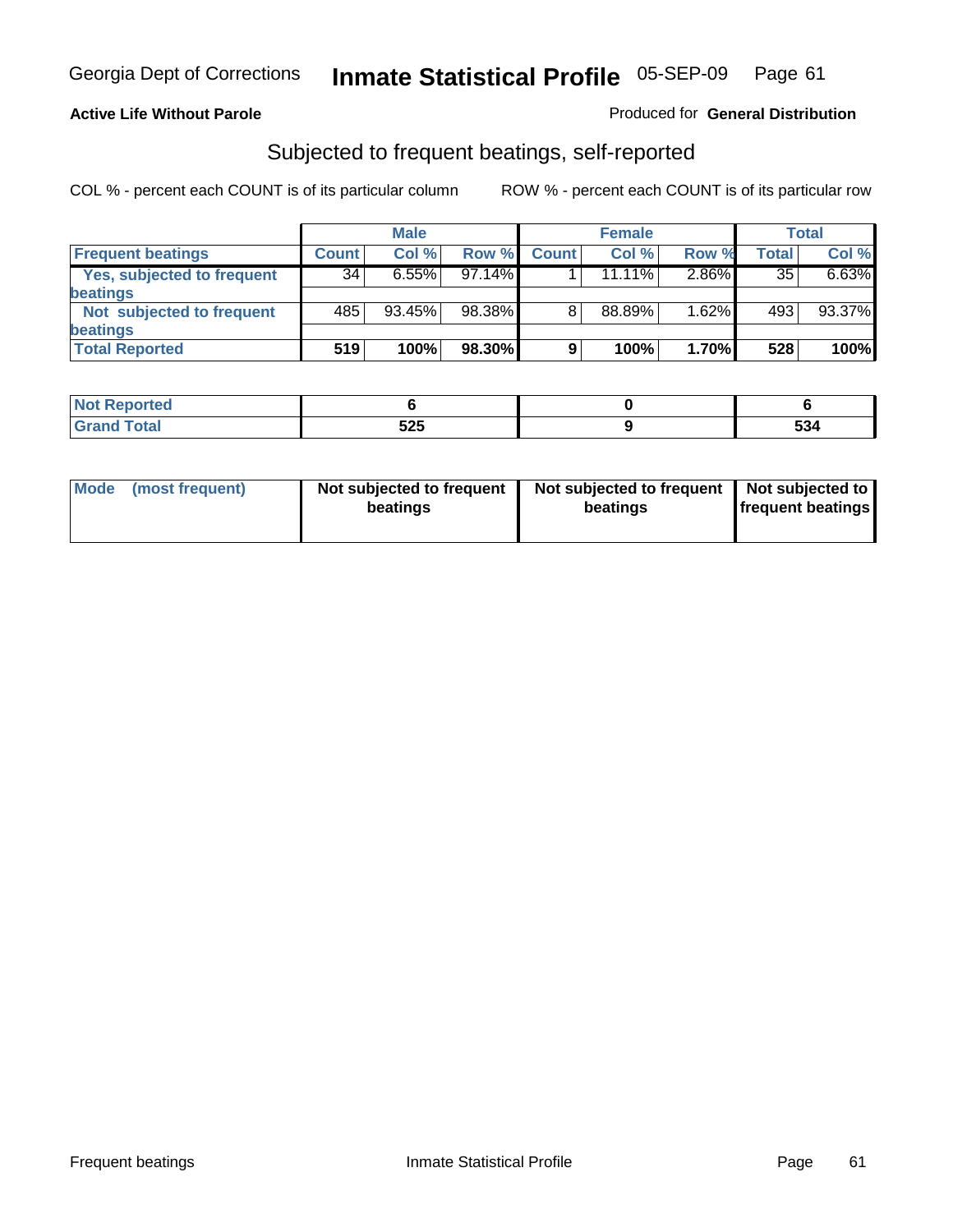### **Active Life Without Parole**

### Produced for **General Distribution**

## Father absent during inmate's childhood

|                           |              | <b>Male</b> |           |              | <b>Female</b> |          |       | Total  |
|---------------------------|--------------|-------------|-----------|--------------|---------------|----------|-------|--------|
| <b>Father Absent</b>      | <b>Count</b> | Col%        | Row %     | <b>Count</b> | Col %         | Row %    | Total | Col %  |
| Yes, father was absent    | 261          | 50.29%      | 98.86%    | 3            | 33.33%        | $14\%$   | 264   | 50.00% |
| No, father was not absent | 258          | 49.71%      | 97.73%    | $6^{\circ}$  | 66.67%        | $2.27\%$ | 264   | 50.00% |
| <b>Total Reported</b>     | 519          | 100%        | $98.30\%$ | 9            | 100%          | $1.70\%$ | 528   | 100%   |

| <b>Not Reported</b> |      |     |
|---------------------|------|-----|
| <b>Total</b>        | 525  | -^  |
| Gran                | $ -$ | 534 |

| Mode (most frequent) | Yes, father was absent | No, father was not absent No, father was not | absent |
|----------------------|------------------------|----------------------------------------------|--------|
|                      |                        |                                              |        |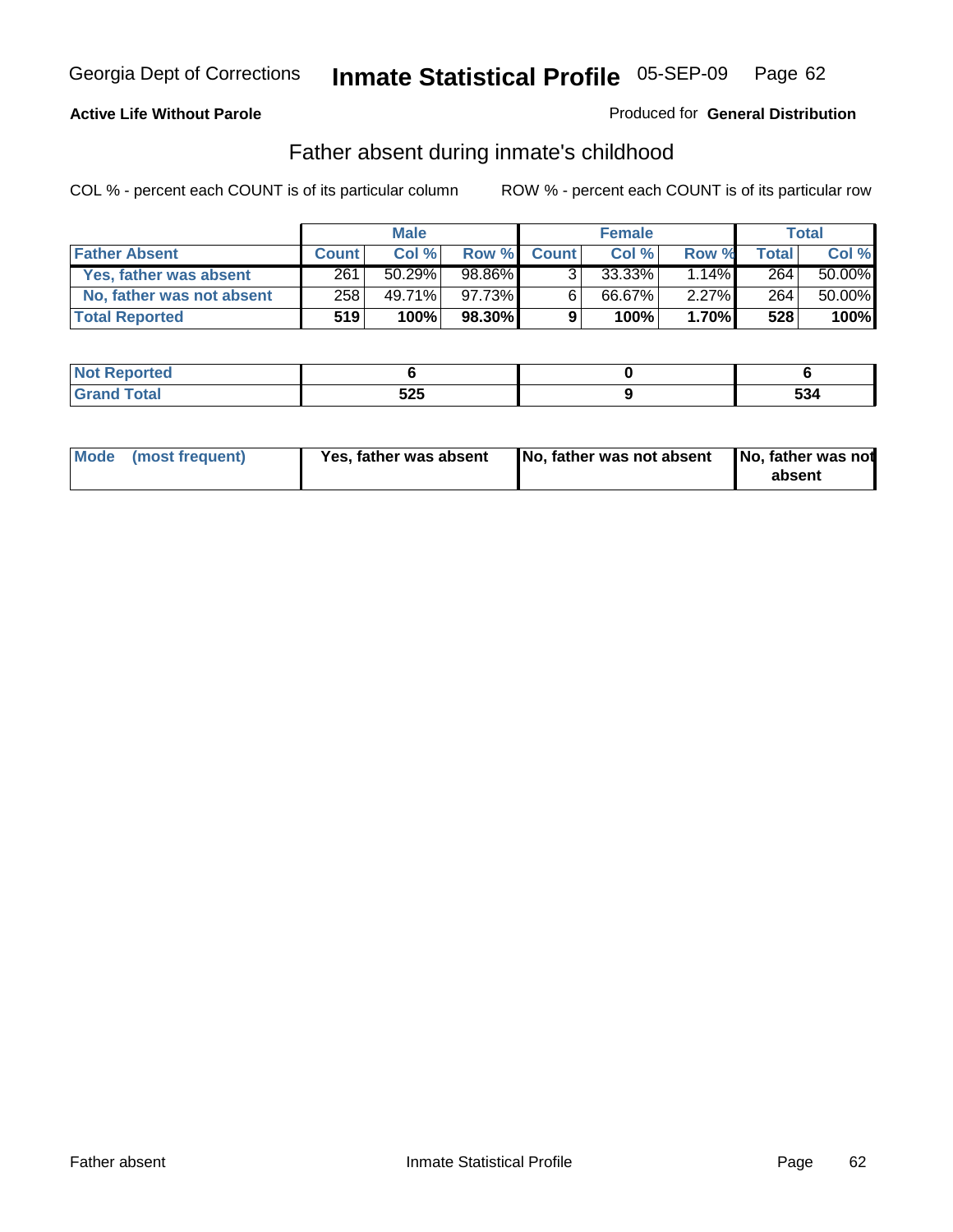## **Active Life Without Parole**

## Produced for **General Distribution**

# Mother absent during inmate's childhood

|                           |              | <b>Male</b> |           |              | <b>Female</b> |          |                 | Total  |
|---------------------------|--------------|-------------|-----------|--------------|---------------|----------|-----------------|--------|
| <b>Mother Absent</b>      | <b>Count</b> | Col %       | Row %     | <b>Count</b> | Col %         | Row %    | Total           | Col %  |
| Yes, mother was absent    | 76           | $14.64\%$   | $97.44\%$ | ົ            | $22.22\%$     | $2.56\%$ | 78 <sub>1</sub> | 14.77% |
| No, mother was not absent | 443          | 85.36%      | 98.44%    |              | 77.78%        | $1.56\%$ | 450             | 85.23% |
| <b>Total Reported</b>     | 519          | 100%        | 98.30%    | 9            | 100%          | 1.70%    | 528             | 100%   |

| <b>Not Reported</b> |      |     |
|---------------------|------|-----|
| <b>Total</b>        | 525  | -^  |
| Gran                | $ -$ | 534 |

| Mode (most frequent) | No, mother was not absent   No, mother was not absent   No, mother was | not absent |
|----------------------|------------------------------------------------------------------------|------------|
|----------------------|------------------------------------------------------------------------|------------|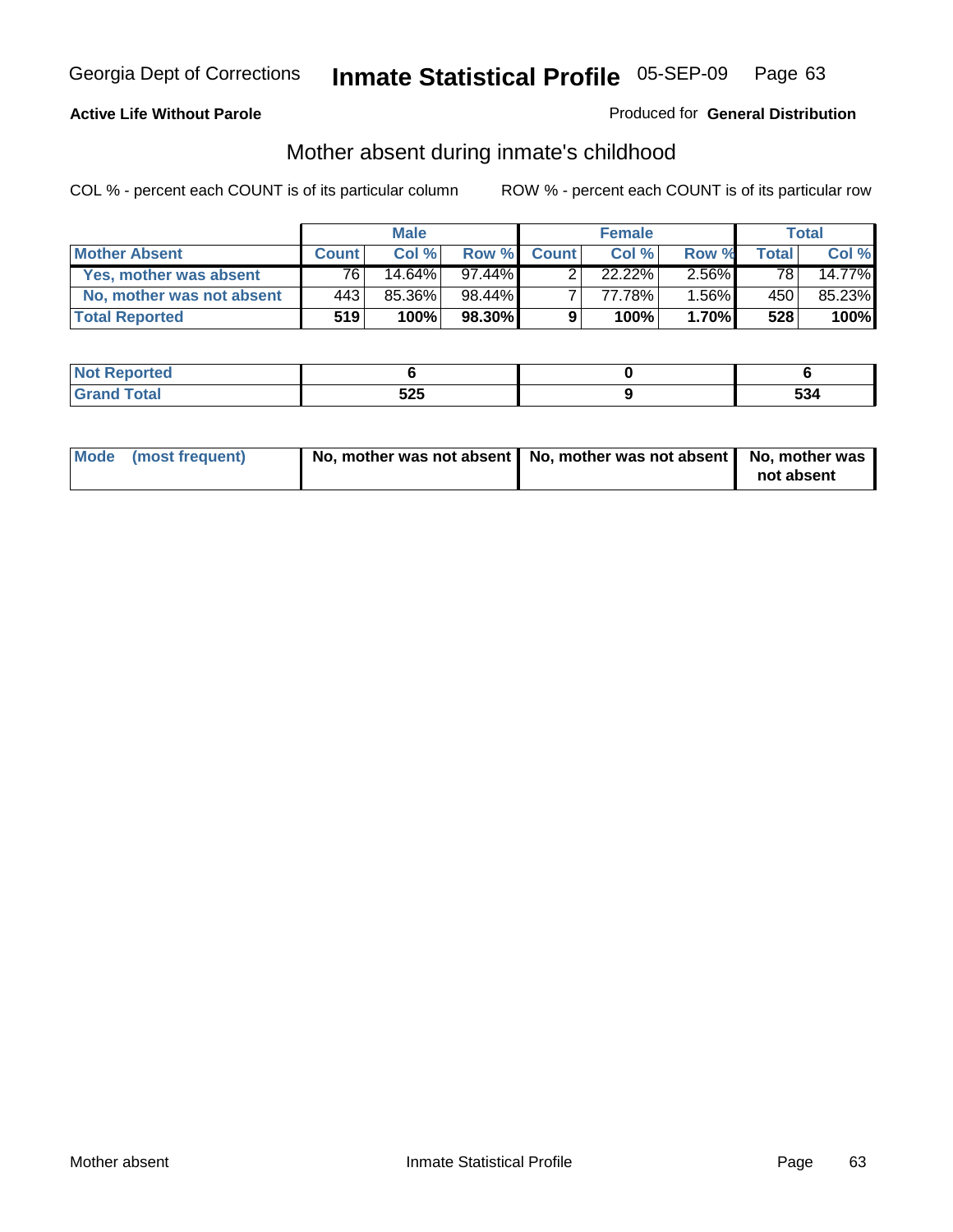**Active Life Without Parole** 

### Produced for **General Distribution**

## Number of prior Georgia incarcerations

|                                |                 | <b>Male</b> |                    |                | <b>Female</b> |       |       | <b>Total</b> |
|--------------------------------|-----------------|-------------|--------------------|----------------|---------------|-------|-------|--------------|
| Num of Prior GA Incarcerations | <b>Count</b>    | Col %       | <b>Row % Count</b> |                | Col %         | Row % | Total | Col %        |
|                                | 246             | 46.86%      | 96.85%             | 8              | 88.89%        | 3.15% | 254   | 47.57%       |
|                                | 107             | 20.38%      | 100.00%            |                |               |       | 107   | 20.04%       |
|                                | 64              | 12.19%      | 100.00%            |                |               |       | 64    | 11.99%       |
|                                | 54              | 10.29%      | 98.18%             |                | 11.11%        | 1.82% | 55    | 10.30%       |
|                                | 26              | 4.95%       | 100.00%            |                |               |       | 26    | 4.87%        |
|                                | 14              | 2.67%       | 100.00%            |                |               |       | 14    | 2.62%        |
| <b>More Than 5</b>             | 14 <sub>1</sub> | 2.67%       | 100.00%            |                |               |       | 14    | 2.62%        |
| <b>Total Reported</b>          | 525             | 100%        | 98.31%             | 9 <sub>1</sub> | 100%          | 1.69% | 534   | 100.0%       |

| .<br>тео<br>N |                         |                   |
|---------------|-------------------------|-------------------|
|               | <b>FAR</b><br>JZ<br>$-$ | -^<br>534<br>$ -$ |

| Mean (average)       | - 27<br>. . <i>.</i> . | . JJ | 1.25 |
|----------------------|------------------------|------|------|
| Median (middle)      |                        |      |      |
| Mode (most frequent) |                        |      |      |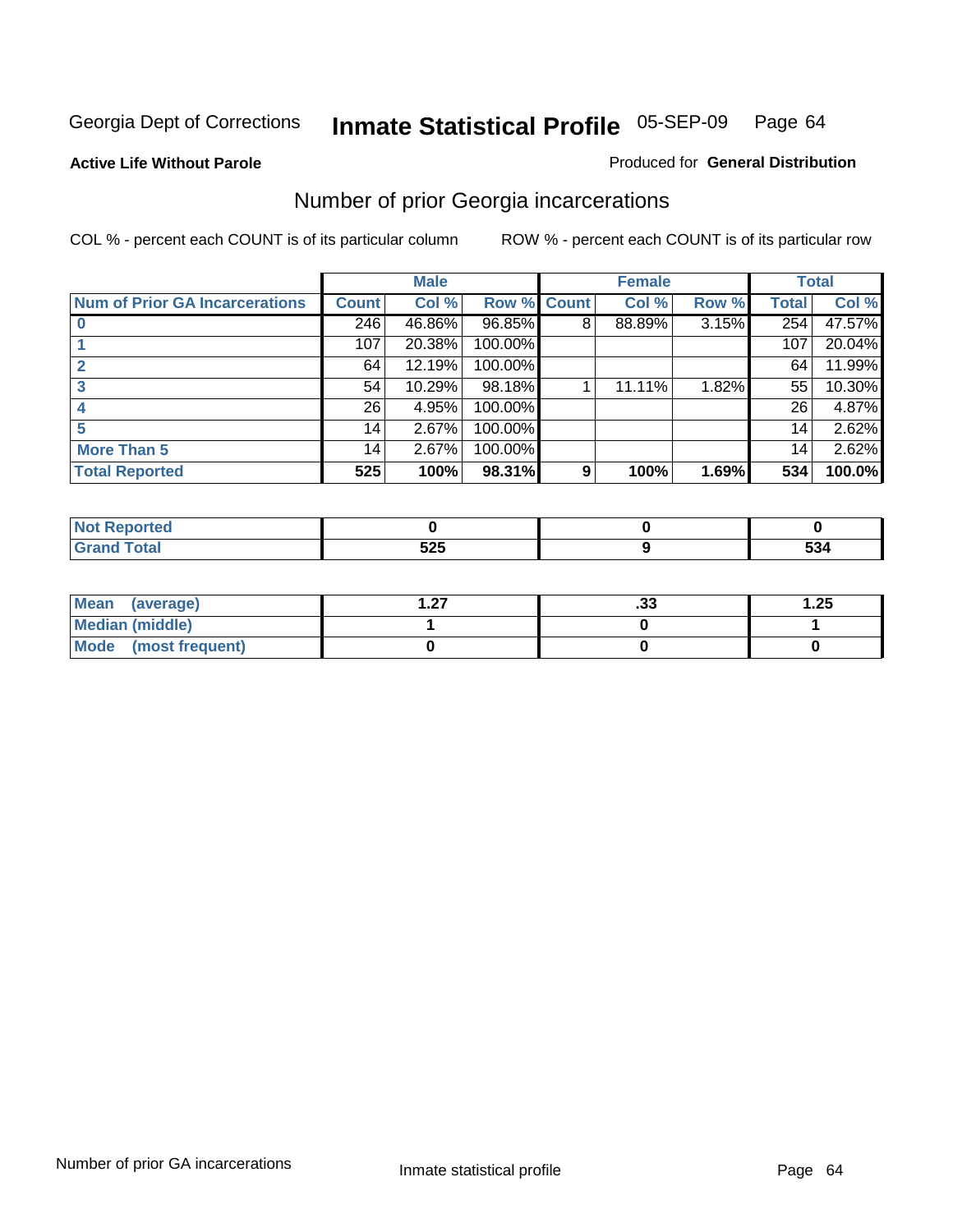**Active Life Without Parole** 

Produced for **General Distribution**

## Prison sentence in years

COL % - percent each COUNT is of its particular column ROW % - percent each COUNT is of its particular row

|                                 |         | <b>Male</b> |                    | <b>Female</b> |          |             | Total   |
|---------------------------------|---------|-------------|--------------------|---------------|----------|-------------|---------|
| <b>Prison Sentence In Years</b> | Count l | Col%        | <b>Row % Count</b> | Col%          | Row %    | $\tau$ otal | Col %   |
| Life Without Parole             | 525     | 100.00%     | 98.31%             | 100.00%       | $1.69\%$ | 534         | 100.00% |
| <b>Total Reported</b>           | 525     | 100%        | 98.31%             | 100%          | 1.69%    | 534         | 100%    |

| Reported                 |     |       |
|--------------------------|-----|-------|
| <b>cotal</b>             | につに | -^    |
| $\sim$ . $\sim$ . $\sim$ | ວ∠ວ | - JJ4 |

### **Determinate (numeric) sentences only**

|--|

**All sentences (including determinate), with life, life without parole, and death sentences figured at 45 years**

| Me:<br>anei<br>.<br>᠇<br>$\sim$ | -- | т.<br>$\sim$ |
|---------------------------------|----|--------------|
|---------------------------------|----|--------------|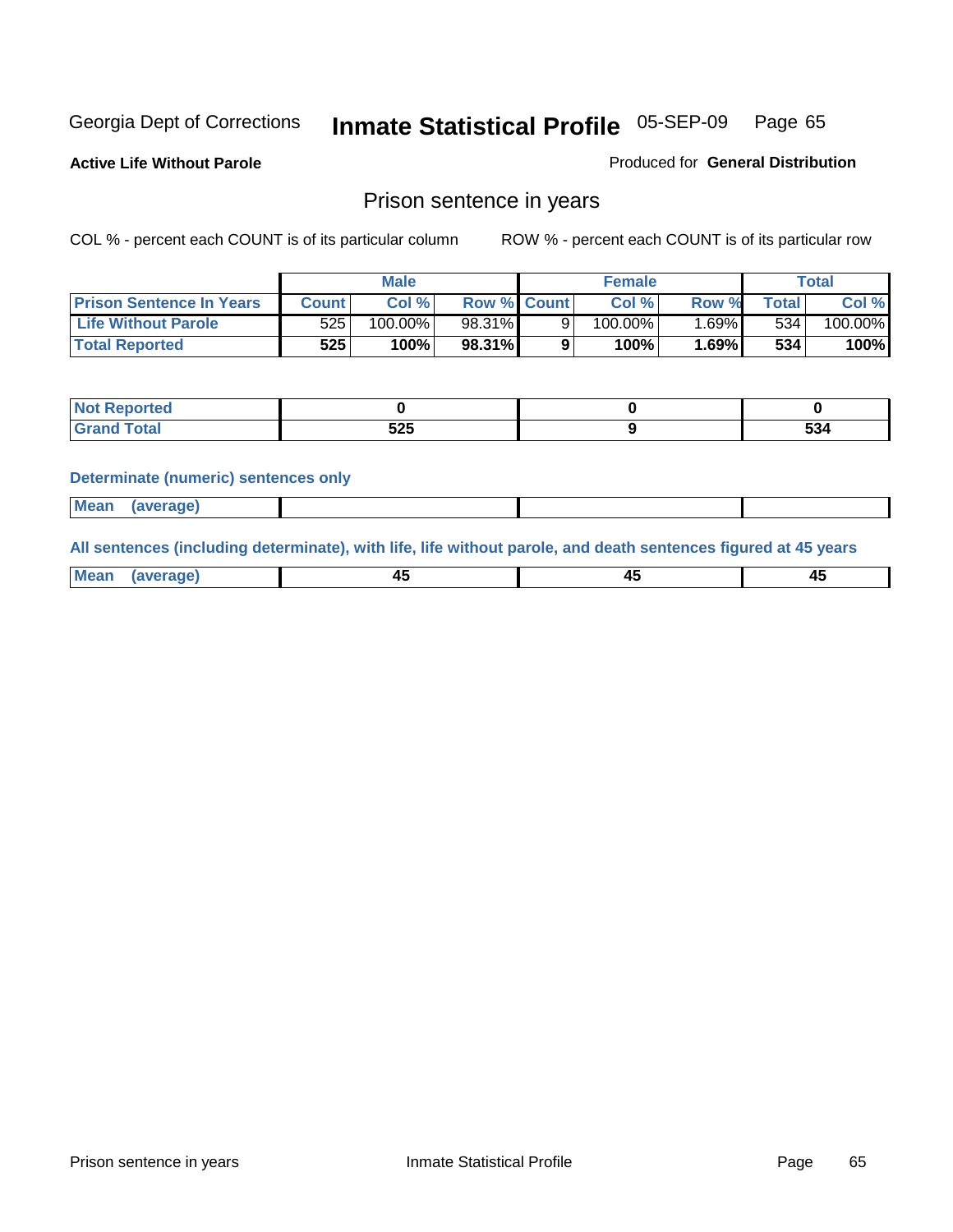### **Active Life Without Parole**

### Produced for **General Distribution**

## Primary offense, broken out into felonies vs misdemeanors

|                                  | <b>Male</b> |         |                    | <b>Female</b> | Total   |       |         |
|----------------------------------|-------------|---------|--------------------|---------------|---------|-------|---------|
| <b>Felonies and Misdemeanors</b> | Count l     | Col%    | <b>Row % Count</b> | Col%          | Row %   | Total | Col %   |
| <b>Felonies</b>                  | 525         | 100.00% | 98.31%             | 100.00%       | $.69\%$ | 534   | 100.00% |
| <b>Total Reported</b>            | 525         | 100%    | 98.31%I            | 100%          | .69%    | 534   | 100%    |

| <b>Not</b><br>Reported<br>. |            |            |     |
|-----------------------------|------------|------------|-----|
| Gra                         | こつに<br>JLJ | EOE<br>JZJ | 534 |

| M <sub>0</sub><br>. | צאור<br>. | . |
|---------------------|-----------|---|
|---------------------|-----------|---|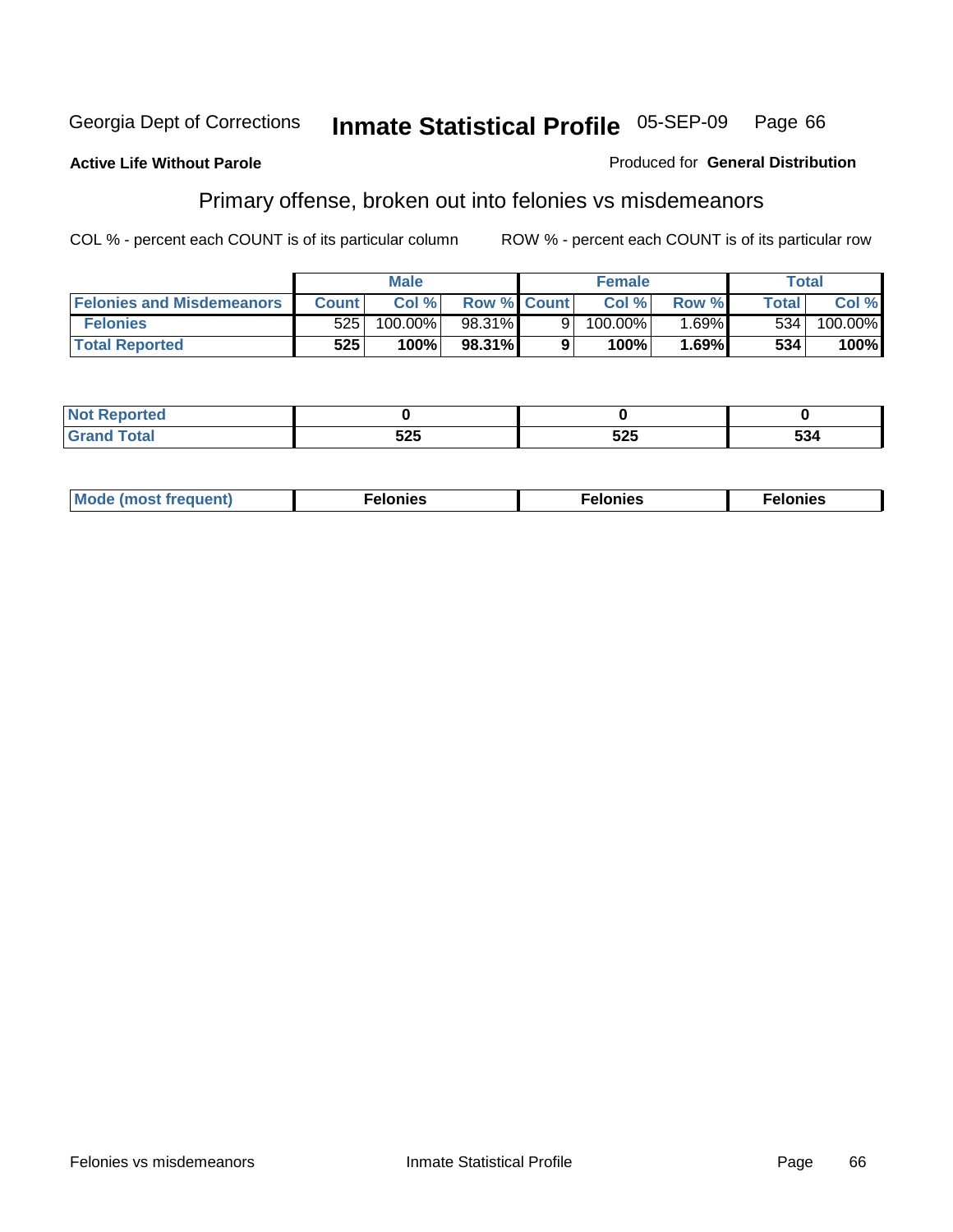### **Active Life Without Parole**

### Produced for **General Distribution**

## Primary offense, broken out into six broad crime categories

|                         | <b>Male</b>  |        |                    | <b>Female</b> |         |       | <b>Total</b>    |         |
|-------------------------|--------------|--------|--------------------|---------------|---------|-------|-----------------|---------|
| <b>Crime Categories</b> | <b>Count</b> | Col %  | <b>Row % Count</b> |               | Col %   | Row % | <b>Total</b>    | Col %   |
| <b>Violent</b>          | 434          | 82.67% | 97.97%             | 9             | 100.00% | 2.03% | 443             | 82.96%  |
| <b>Sex Crime</b>        | 781          | 14.86% | 100.00%            |               | .00%    |       | 78              | 14.61%  |
| 3<br><b>Property</b>    | 2            | .38%   | 100.00%            |               | .00%    |       |                 | $.37\%$ |
| <b>Drug</b><br>4        | 10           | 1.90%  | 100.00%            |               | .00%    |       | 10 <sub>1</sub> | 1.87%   |
| <b>Other</b><br>6       |              | .19%   | 100.00%            |               | .00%    |       |                 | .19%    |
| <b>Total Reported</b>   | 525          | 100%   | 98.31%             | 9             | 100%    | 1.69% | 534             | 100%    |

| Reported<br>NG<br>.            |            |     |
|--------------------------------|------------|-----|
| <b>Total</b><br><b>COMMENT</b> | よっよ<br>ວຂວ | 534 |

| Mo | n n | winlor" | ılen' |
|----|-----|---------|-------|
|    |     |         |       |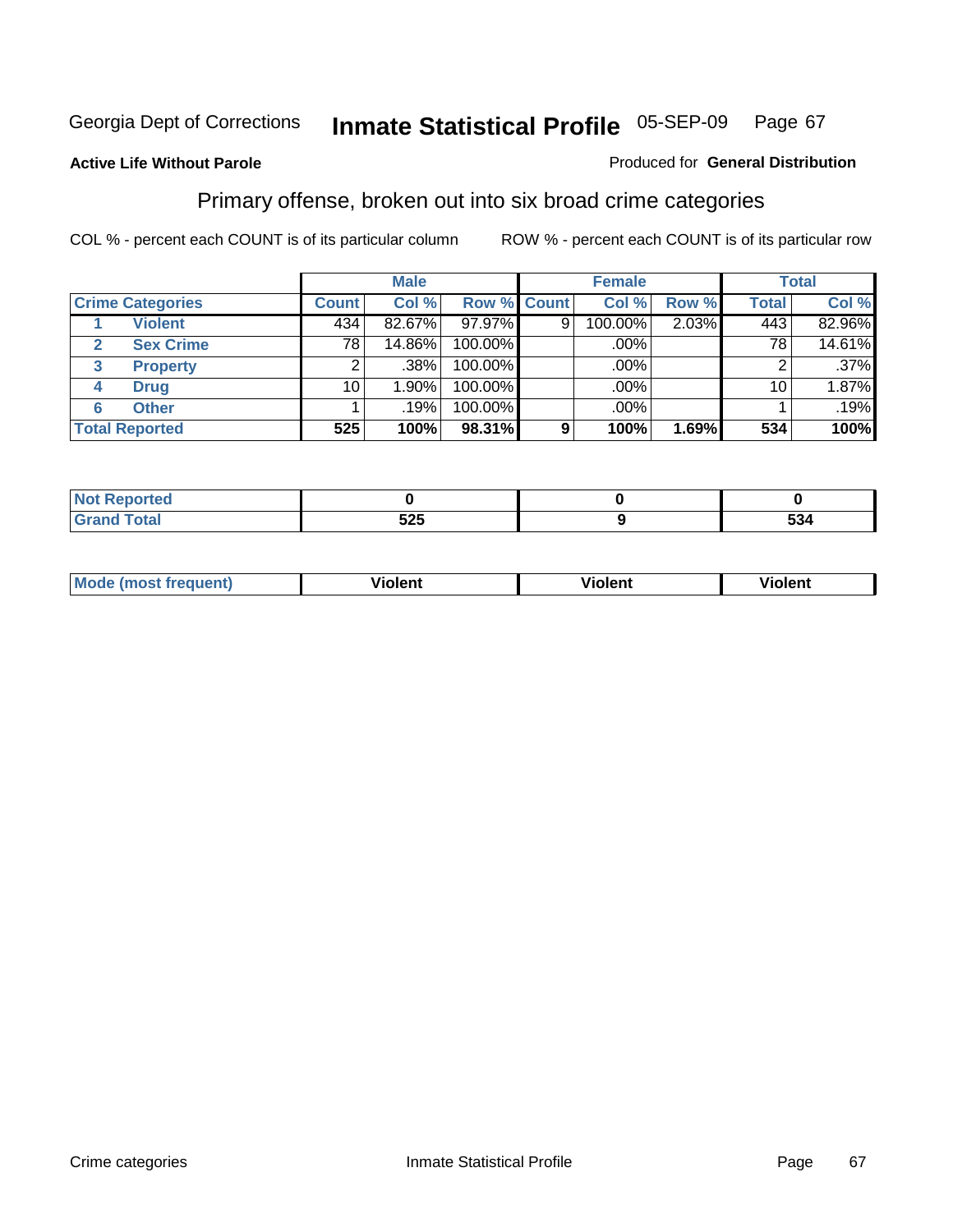### **Active Life Without Parole**

### Produced for **General Distribution**

## Primary offense, detailed offense code

|      |                                 |              | <b>Male</b> |         |              | <b>Female</b> |       |              | <b>Total</b> |
|------|---------------------------------|--------------|-------------|---------|--------------|---------------|-------|--------------|--------------|
|      | <b>Primary Offense</b>          | <b>Count</b> | Col %       | Row %   | <b>Count</b> | Col %         | Row % | <b>Total</b> | Col %        |
| 1101 | <b>Murder</b>                   | 300          | 57.14%      | 97.40%  | 8            | 88.89%        | 2.60% | 308          | 57.68%       |
| 1311 | <b>Kidnapping</b>               | 59           | 11.24%      | 100.00% |              |               |       | 59           | 11.05%       |
| 1601 | <b>Burglary</b>                 | 2            | .38%        | 100.00% |              |               |       | 2            | .37%         |
| 1902 | <b>Armed Robbery</b>            | 74           | 14.10%      | 98.67%  | 1            | 11.11%        | 1.33% | 75           | 14.04%       |
| 1911 | <b>Hijacking Motor Vehicle</b>  |              | .19%        | 100.00% |              |               |       |              | .19%         |
| 2001 | Rape                            | 55           | 10.48%      | 100.00% |              |               |       | 55           | 10.30%       |
| 2003 | <b>Aggrav Sodomy</b>            | 4            | .76%        | 100.00% |              |               |       | 4            | .75%         |
| 2009 | <b>Aggrav Sexual Battery</b>    | 5            | .95%        | 100.00% |              |               |       | 5            | .94%         |
| 2019 | <b>Child Molestation</b>        | 3            | .57%        | 100.00% |              |               |       | 3            | .56%         |
| 2021 | <b>Aggrav Child Molestation</b> | 11           | 2.10%       | 100.00% |              |               |       | 11           | 2.06%        |
| 2912 | <b>Poss Of Certain</b>          |              | .19%        | 100.00% |              |               |       |              | .19%         |
|      | <b>Weapons</b>                  |              |             |         |              |               |       |              |              |
| 4012 | <b>Viol Ga Cntrl Sbst Act</b>   |              | .19%        | 100.00% |              |               |       |              | .19%         |
| 4018 | <b>S/D Cont Sub School</b>      |              | .19%        | 100.00% |              |               |       |              | .19%         |
| 4021 | <b>S/D Cocaine</b>              | 3            | .57%        | 100.00% |              |               |       | 3            | .56%         |
| 4022 | <b>Poss Of Cocaine</b>          | 4            | .76%        | 100.00% |              |               |       | 4            | .75%         |
| 4134 | <b>Att/Consprcy Commt</b>       | 1            | .19%        | 100.00% |              |               |       |              | .19%         |
|      | C/S/Of                          |              |             |         |              |               |       |              |              |
|      | <b>Total Rported</b>            | 525          | 100%        | 98.31%  | 9            | 100%          | 1.69% | 534          | 100%         |

| <b>Not Reported</b> |              |           |
|---------------------|--------------|-----------|
| <b>Total</b>        | につに<br>ົບຂົບ | -^<br>OO4 |

| Mode (most frequent) | 1101 Murder | 1101 Murder | 1101 Murder |
|----------------------|-------------|-------------|-------------|
|----------------------|-------------|-------------|-------------|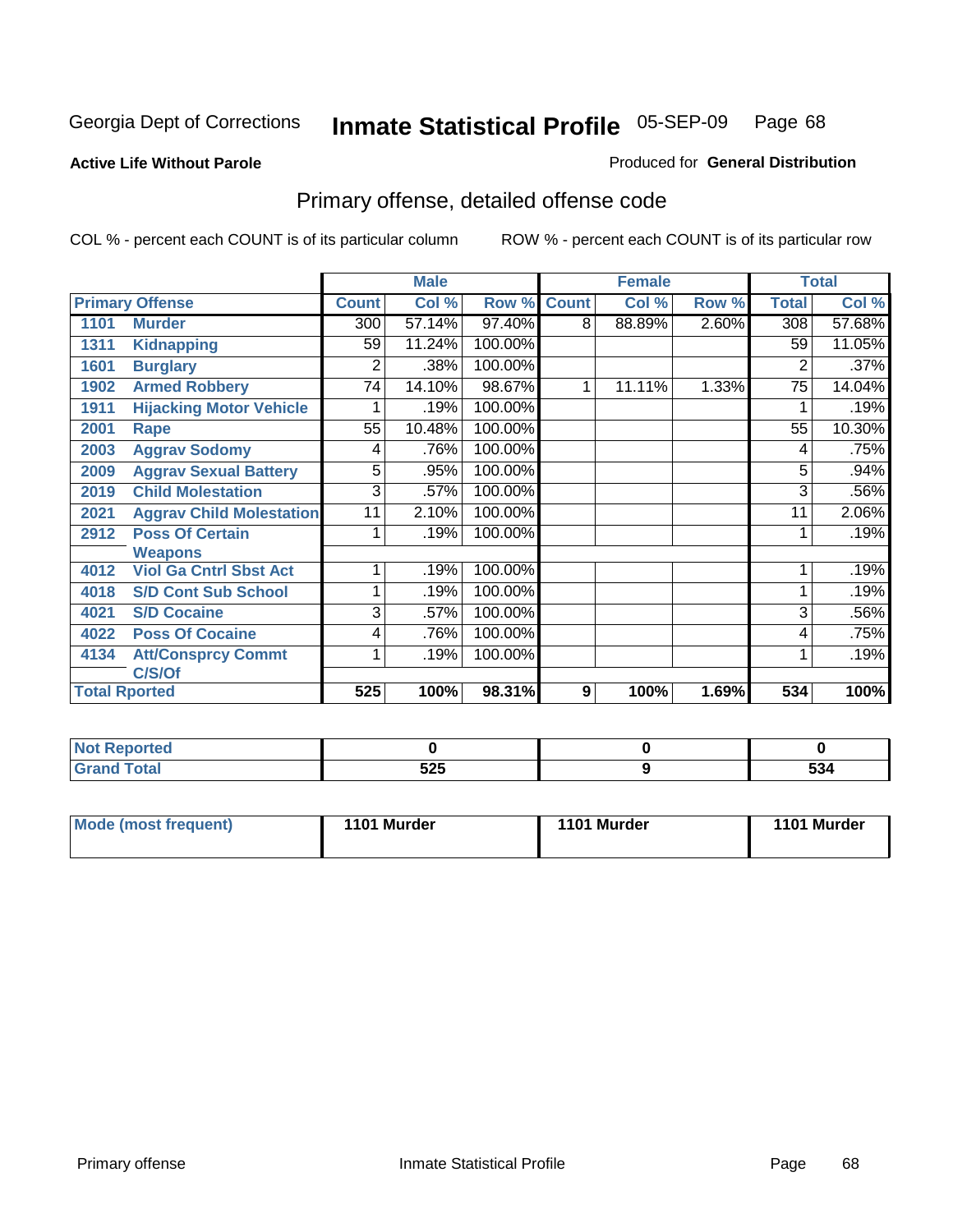### **Active Life Without Parole**

### Produced for **General Distribution**

## County of conviction of primary offense

|                         |                             |                         | <b>Male</b> |             |              | <b>Female</b> |        |                 | <b>Total</b> |
|-------------------------|-----------------------------|-------------------------|-------------|-------------|--------------|---------------|--------|-----------------|--------------|
|                         | <b>County of Conviction</b> | <b>Count</b>            | Col %       | Row % Count |              | Col %         | Row %  | <b>Total</b>    | Col %        |
| 1                       | <b>Appling</b>              | $\overline{2}$          | .38%        | 100.00%     |              |               |        | $\overline{2}$  | .37%         |
| $\overline{2}$          | <b>Atkinson</b>             | 1                       | .19%        | 100.00%     |              |               |        | 1               | .19%         |
| $\overline{\mathbf{3}}$ | <b>Bacon</b>                | 1                       | .19%        | 100.00%     |              |               |        | 1               | .19%         |
| 5                       | <b>Baldwin</b>              | $\overline{6}$          | 1.14%       | 100.00%     |              |               |        | $\overline{6}$  | 1.12%        |
| 6                       | <b>Banks</b>                | 1                       | .19%        | 100.00%     |              |               |        | 1               | .19%         |
| $\overline{7}$          | <b>Barrow</b>               | $\overline{3}$          | .57%        | 100.00%     |              |               |        | $\overline{3}$  | .56%         |
| 8                       | <b>Bartow</b>               | $\overline{3}$          | .57%        | 100.00%     |              |               |        | $\overline{3}$  | .56%         |
| 9                       | <b>Ben Hill</b>             | 4                       | .76%        | 100.00%     |              |               |        | 4               | .75%         |
| 10                      | <b>Berrien</b>              | 1                       | .19%        | 100.00%     |              |               |        | 1               | .19%         |
| 11                      | <b>Bibb</b>                 | $\overline{16}$         | 3.05%       | 100.00%     |              |               |        | $\overline{16}$ | 3.00%        |
| 12                      | <b>Bleckley</b>             | 1                       | .19%        | 100.00%     |              |               |        | 1               | .19%         |
| 13                      | <b>Brantley</b>             | $\overline{2}$          | .38%        | 100.00%     |              |               |        | $\overline{2}$  | .37%         |
| $\overline{14}$         | <b>Brooks</b>               | 1                       | .19%        | 100.00%     |              |               |        | $\mathbf{1}$    | .19%         |
| 16                      | <b>Bulloch</b>              | $\overline{3}$          | .57%        | 75.00%      | 1            | 11.11%        | 25.00% | 4               | .75%         |
| 17                      | <b>Burke</b>                | $\overline{6}$          | 1.14%       | 100.00%     |              |               |        | $\overline{6}$  | 1.12%        |
| 18                      | <b>Butts</b>                | $\overline{3}$          | .57%        | 100.00%     |              |               |        | $\overline{3}$  | .56%         |
| 20                      | <b>Camden</b>               | $\overline{2}$          | .38%        | 100.00%     |              |               |        | $\overline{2}$  | .37%         |
| 22                      | <b>Carroll</b>              | $\overline{2}$          | .38%        | 100.00%     |              |               |        | $\overline{2}$  | .37%         |
| 23                      | <b>Catoosa</b>              | $\overline{2}$          | .38%        | 100.00%     |              |               |        | $\overline{2}$  | .37%         |
| 24                      | <b>Charlton</b>             | 1                       | .19%        | 100.00%     |              |               |        | 1               | .19%         |
| 25                      | <b>Chatham</b>              | $\overline{23}$         | 4.38%       | 100.00%     |              |               |        | $\overline{23}$ | 4.31%        |
| 28                      | <b>Cherokee</b>             | $\overline{3}$          | .57%        | 100.00%     |              |               |        | $\overline{3}$  | .56%         |
| 29                      | <b>Clarke</b>               | $\overline{12}$         | 2.29%       | 100.00%     |              |               |        | $\overline{12}$ | 2.25%        |
| 31                      | <b>Clayton</b>              | $\overline{17}$         | 3.24%       | 100.00%     |              |               |        | $\overline{17}$ | 3.18%        |
| 33                      | <b>Cobb</b>                 | $\overline{17}$         | 3.24%       | 94.44%      | 1            | 11.11%        | 5.56%  | $\overline{18}$ | 3.37%        |
| 34                      | <b>Coffee</b>               | $\overline{\mathbf{4}}$ | .76%        | 100.00%     |              |               |        | 4               | .75%         |
| 35                      | <b>Colquitt</b>             | 4                       | .76%        | 100.00%     |              |               |        | 4               | .75%         |
| 36                      | <b>Columbia</b>             | $\overline{5}$          | .95%        | 100.00%     |              |               |        | $\overline{5}$  | .94%         |
| 37                      | <b>Cook</b>                 | $\overline{3}$          | .57%        | 100.00%     |              |               |        | $\overline{3}$  | .56%         |
| 38                      | <b>Coweta</b>               | $\overline{3}$          | .57%        | 100.00%     |              |               |        | $\overline{3}$  | .56%         |
| 40                      | <b>Crisp</b>                | 1                       | .19%        | 100.00%     |              |               |        | 1               | .19%         |
| 41                      | <b>Dade</b>                 | 1                       | .19%        | 100.00%     |              |               |        | 1               | .19%         |
| 43                      | <b>Decatur</b>              | $\overline{2}$          | .38%        | 100.00%     |              |               |        | $\overline{2}$  | .37%         |
| 44                      | <b>Dekalb</b>               | 41                      | 7.81%       | 97.62%      | $\mathbf{1}$ | 11.11%        | 2.38%  | $\overline{42}$ | 7.87%        |
| 45                      | <b>Dodge</b>                | 1                       | .19%        | 100.00%     |              |               |        | 1               | .19%         |
| 46                      | <b>Dooly</b>                | $\overline{2}$          | .38%        | 100.00%     |              |               |        | $\overline{2}$  | .37%         |
| 47                      | <b>Dougherty</b>            | $\overline{20}$         | 3.81%       | 100.00%     |              |               |        | $\overline{20}$ | 3.75%        |
| 48                      | <b>Douglas</b>              | 17                      | 3.24%       | 94.44%      | $\mathbf{1}$ | 11.11%        | 5.56%  | $\overline{18}$ | 3.37%        |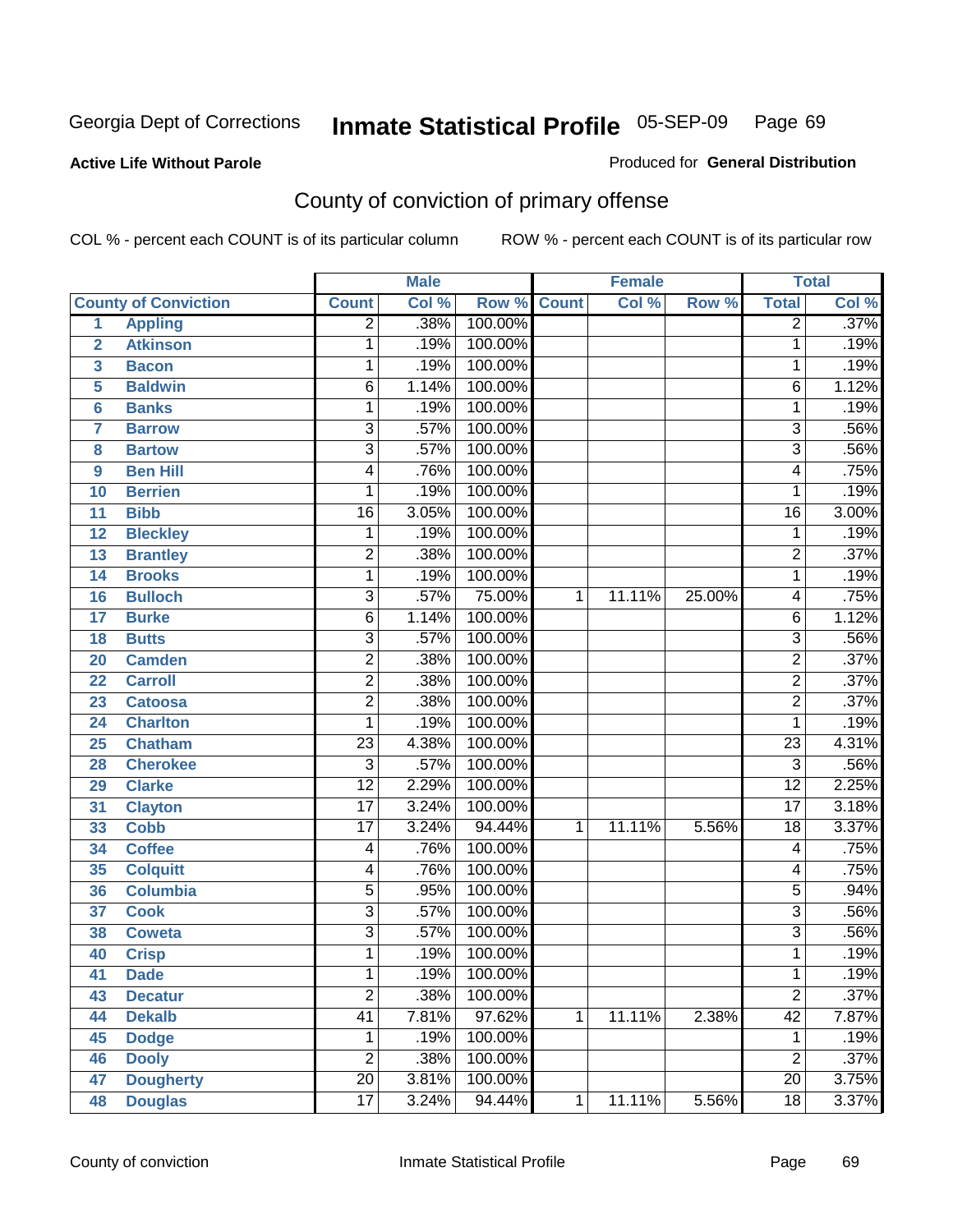Produced for **General Distribution**

### **Active Life Without Parole**

# County of conviction of primary offense

|                 |                             |                 | <b>Male</b> |             |   | <b>Female</b> |        |                 | <b>Total</b> |
|-----------------|-----------------------------|-----------------|-------------|-------------|---|---------------|--------|-----------------|--------------|
|                 | <b>County of Conviction</b> | <b>Count</b>    | Col %       | Row % Count |   | Col %         | Row %  | <b>Total</b>    | Col %        |
| 49              | <b>Early</b>                | 1               | .19%        | 100.00%     |   |               |        | $\overline{1}$  | .19%         |
| 51              | <b>Effingham</b>            | $\overline{2}$  | .38%        | 100.00%     |   |               |        | $\overline{2}$  | .37%         |
| 52              | <b>Elbert</b>               | $\overline{2}$  | .38%        | 100.00%     |   |               |        | $\overline{2}$  | .37%         |
| 53              | <b>Emanuel</b>              | 1               | .19%        | 100.00%     |   |               |        | 1               | .19%         |
| 56              | <b>Fayette</b>              | $\overline{3}$  | .57%        | 100.00%     |   |               |        | $\overline{3}$  | .56%         |
| 57              | <b>Floyd</b>                | $\overline{5}$  | .95%        | 100.00%     |   |               |        | $\overline{5}$  | .94%         |
| 58              | <b>Forsyth</b>              | 1               | .19%        | 100.00%     |   |               |        | $\mathbf{1}$    | .19%         |
| 59              | <b>Franklin</b>             | $\overline{2}$  | .38%        | 100.00%     |   |               |        | $\overline{2}$  | .37%         |
| 60              | <b>Fulton</b>               | $\overline{51}$ | 9.71%       | 100.00%     |   |               |        | $\overline{51}$ | 9.55%        |
| 61              | <b>Gilmer</b>               | 1               | .19%        | 100.00%     |   |               |        | 1               | .19%         |
| 63              | <b>Glynn</b>                | $\overline{15}$ | 2.86%       | 100.00%     |   |               |        | 15              | 2.81%        |
| 66              | <b>Greene</b>               | 1               | .19%        | 100.00%     |   |               |        | 1               | .19%         |
| 67              | <b>Gwinnett</b>             | $\overline{7}$  | 1.33%       | 87.50%      | 1 | 11.11%        | 12.50% | $\overline{8}$  | 1.50%        |
| 68              | <b>Habersham</b>            | 4               | .76%        | 100.00%     |   |               |        | 4               | .75%         |
| 69              | <b>Hall</b>                 | $\overline{10}$ | 1.90%       | 100.00%     |   |               |        | $\overline{10}$ | 1.87%        |
| 71              | <b>Haralson</b>             | $\overline{2}$  | .38%        | 100.00%     |   |               |        | $\overline{2}$  | .37%         |
| 72              | <b>Harris</b>               | 1               | .19%        | 100.00%     |   |               |        | 1               | .19%         |
| 73              | <b>Hart</b>                 | 4               | .76%        | 100.00%     |   |               |        | 4               | .75%         |
| 75              | <b>Henry</b>                | $\overline{10}$ | 1.90%       | 100.00%     |   |               |        | 10              | 1.87%        |
| 76              | <b>Houston</b>              | 7               | 1.33%       | 100.00%     |   |               |        | 7               | 1.31%        |
| $\overline{77}$ | <b>Irwin</b>                | 1               | .19%        | 100.00%     |   |               |        | $\mathbf{1}$    | .19%         |
| 78              | <b>Jackson</b>              | $\overline{8}$  | 1.52%       | 100.00%     |   |               |        | 8               | 1.50%        |
| 79              | <b>Jasper</b>               | 1               | .19%        | 100.00%     |   |               |        | 1               | .19%         |
| 80              | <b>Jeff Davis</b>           | 1               | .19%        | 100.00%     |   |               |        | 1               | .19%         |
| 81              | <b>Jefferson</b>            | 1               | .19%        | 100.00%     |   |               |        | 1               | .19%         |
| 82              | <b>Jenkins</b>              | 1               | .19%        | 100.00%     |   |               |        | 1               | .19%         |
| 84              | <b>Jones</b>                | 1               | .19%        | 100.00%     |   |               |        | $\mathbf 1$     | .19%         |
| 87              | <b>Laurens</b>              | 3               | .57%        | 100.00%     |   |               |        | 3               | .56%         |
| 88              | Lee                         | $\overline{2}$  | .38%        | 100.00%     |   |               |        | $\overline{2}$  | .37%         |
| 89              | <b>Liberty</b>              | $\overline{5}$  | .95%        | 100.00%     |   |               |        | $\overline{5}$  | .94%         |
| 91              | Long                        | $\overline{3}$  | .57%        | 100.00%     |   |               |        | $\overline{3}$  | .56%         |
| 92              | <b>Lowndes</b>              | 5               | .95%        | 100.00%     |   |               |        | 5               | .94%         |
| 95              | <b>Madison</b>              | 1               | .19%        | 100.00%     |   |               |        | 1               | .19%         |
| 96              | <b>Marion</b>               | 1               | .19%        | 100.00%     |   |               |        | 1               | .19%         |
| 98              | <b>Mcintosh</b>             | 1               | .19%        | 100.00%     |   |               |        | 1               | .19%         |
| 100             | <b>Miller</b>               | 1               | .19%        | 100.00%     |   |               |        | 1               | .19%         |
| 102             | <b>Monroe</b>               | $\overline{3}$  | .57%        | 100.00%     |   |               |        | $\overline{3}$  | .56%         |
| 106             | <b>Muscogee</b>             | $\overline{17}$ | 3.24%       | 100.00%     |   |               |        | $\overline{17}$ | 3.18%        |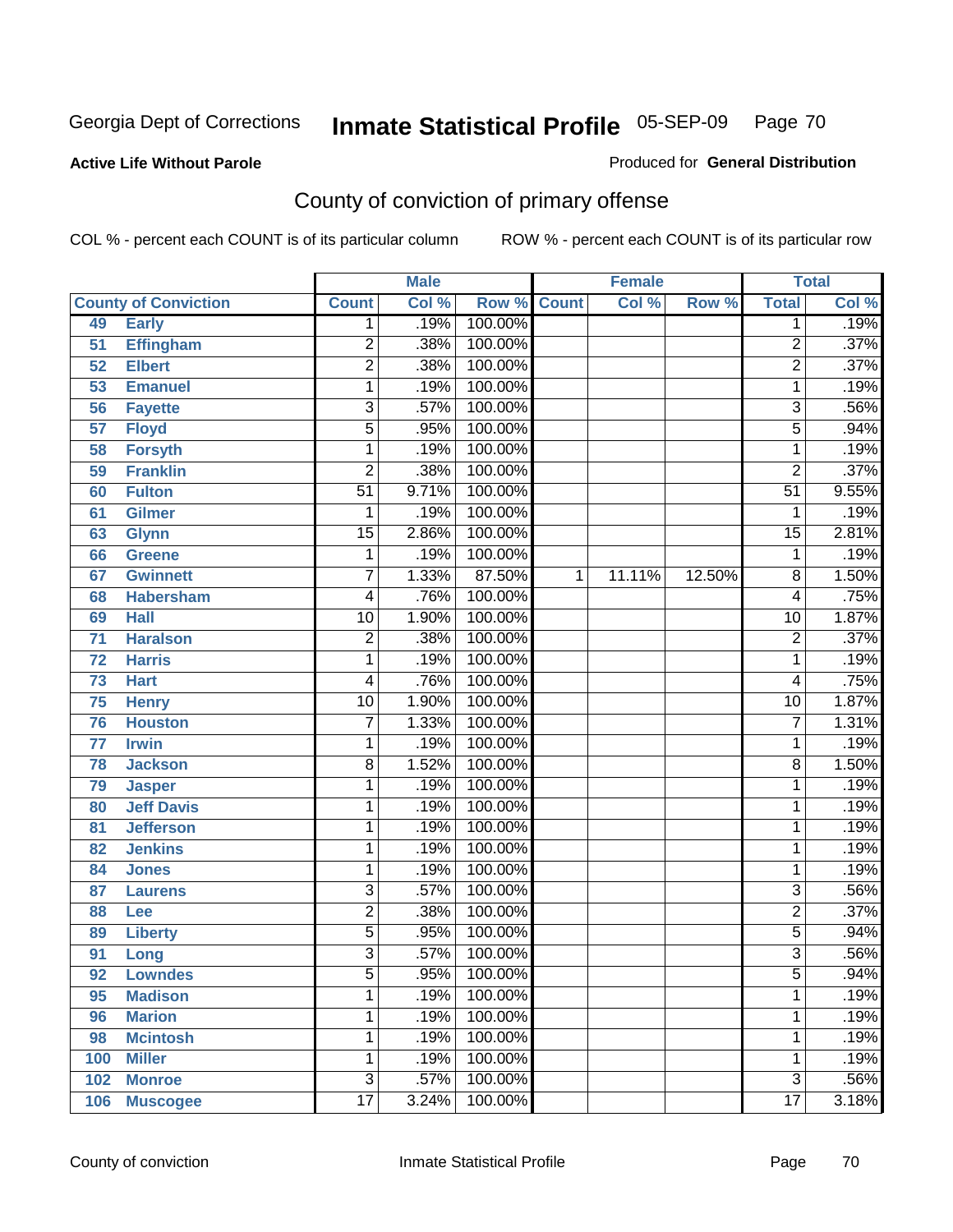### **Active Life Without Parole**

## Produced for **General Distribution**

## County of conviction of primary offense

|                                     |                         | <b>Male</b> |         |              | <b>Female</b> |        |                 | <b>Total</b> |
|-------------------------------------|-------------------------|-------------|---------|--------------|---------------|--------|-----------------|--------------|
| <b>County of Conviction</b>         | <b>Count</b>            | Col %       | Row %   | <b>Count</b> | Col %         | Row %  | <b>Total</b>    | Col %        |
| 107<br><b>Newton</b>                | 4                       | .76%        | 80.00%  | $\mathbf 1$  | 11.11%        | 20.00% | $\overline{5}$  | .94%         |
| <b>Oglethorpe</b><br>109            | 1                       | .19%        | 100.00% |              |               |        | 1               | .19%         |
| $\overline{110}$<br><b>Paulding</b> | 1                       | .19%        | 100.00% |              |               |        | 1               | .19%         |
| 113<br><b>Pierce</b>                | $\overline{2}$          | .38%        | 100.00% |              |               |        | $\overline{2}$  | .37%         |
| 114<br><b>Pike</b>                  | $\overline{3}$          | .57%        | 75.00%  | 1            | 11.11%        | 25.00% | $\overline{4}$  | .75%         |
| $\overline{115}$<br><b>Polk</b>     | $\overline{2}$          | .38%        | 100.00% |              |               |        | $\overline{2}$  | .37%         |
| 116<br><b>Pulaski</b>               | 1                       | .19%        | 100.00% |              |               |        | $\overline{1}$  | .19%         |
| 117<br><b>Putnam</b>                | 4                       | .76%        | 100.00% |              |               |        | $\overline{4}$  | .75%         |
| <b>Rabun</b><br>119                 | 1                       | .19%        | 100.00% |              |               |        | 1               | .19%         |
| <b>Randolph</b><br>120              | 1                       | .19%        | 100.00% |              |               |        | 1               | .19%         |
| <b>Richmond</b><br>121              | $\overline{23}$         | 4.38%       | 95.83%  | $\mathbf{1}$ | 11.11%        | 4.17%  | $\overline{24}$ | 4.49%        |
| <b>Rockdale</b><br>122              | 4                       | .76%        | 100.00% |              |               |        | $\overline{4}$  | .75%         |
| 126<br><b>Spalding</b>              | $\overline{5}$          | .95%        | 100.00% |              |               |        | $\overline{5}$  | .94%         |
| <b>Stephens</b><br>127              | $\overline{2}$          | .38%        | 100.00% |              |               |        | $\overline{2}$  | .37%         |
| <b>Sumter</b><br>129                | 1                       | .19%        | 100.00% |              |               |        | $\overline{1}$  | .19%         |
| <b>Tattnall</b><br>132              | $\overline{2}$          | .38%        | 100.00% |              |               |        | $\overline{2}$  | .37%         |
| <b>Terrell</b><br>135               | 1                       | .19%        | 100.00% |              |               |        | 1               | .19%         |
| 136<br><b>Thomas</b>                | 3                       | .57%        | 100.00% |              |               |        | 3               | .56%         |
| <b>Tift</b><br>137                  | $\overline{4}$          | .76%        | 100.00% |              |               |        | $\overline{4}$  | .75%         |
| $138$<br><b>Toombs</b>              | $\overline{5}$          | .95%        | 100.00% |              |               |        | $\overline{5}$  | .94%         |
| 139<br><b>Towns</b>                 | 1                       | .19%        | 100.00% |              |               |        | $\overline{1}$  | .19%         |
| 141<br><b>Troup</b>                 | 1                       | .19%        | 100.00% |              |               |        | $\mathbf{1}$    | .19%         |
| <b>Turner</b><br>142                | 1                       | .19%        | 100.00% |              |               |        | 1               | .19%         |
| <b>Union</b><br>144                 | 1                       | .19%        | 100.00% |              |               |        | 1               | .19%         |
| 145<br><b>Upson</b>                 | $\overline{2}$          | .38%        | 100.00% |              |               |        | $\overline{2}$  | .37%         |
| <b>Walker</b><br>146                | $\overline{\mathbf{3}}$ | .57%        | 75.00%  | $\mathbf{1}$ | 11.11%        | 25.00% | $\overline{4}$  | .75%         |
| $\overline{147}$<br><b>Walton</b>   | $\overline{3}$          | .57%        | 100.00% |              |               |        | $\overline{3}$  | .56%         |
| <b>Ware</b><br>148                  | $\overline{9}$          | 1.71%       | 100.00% |              |               |        | $\overline{9}$  | 1.69%        |
| 150<br>Washington                   | $\overline{2}$          | .38%        | 100.00% |              |               |        | $\overline{2}$  | .37%         |
| 151<br><b>Wayne</b>                 | $\overline{2}$          | .38%        | 100.00% |              |               |        | $\overline{2}$  | .37%         |
| <b>Whitfield</b><br>155             | $\overline{6}$          | 1.14%       | 100.00% |              |               |        | $\overline{6}$  | 1.12%        |
| 157<br><b>Wilkes</b>                | 1                       | .19%        | 100.00% |              |               |        | 1               | .19%         |
| <b>Total Rported</b>                | 525                     | 100%        | 98.31%  | 9            | 100%          | 1.69%  | 534             | 100%         |

| <b>NOT Reported</b> |          |           |
|---------------------|----------|-----------|
| <b>Total</b>        | につに<br>ື | -^<br>OO4 |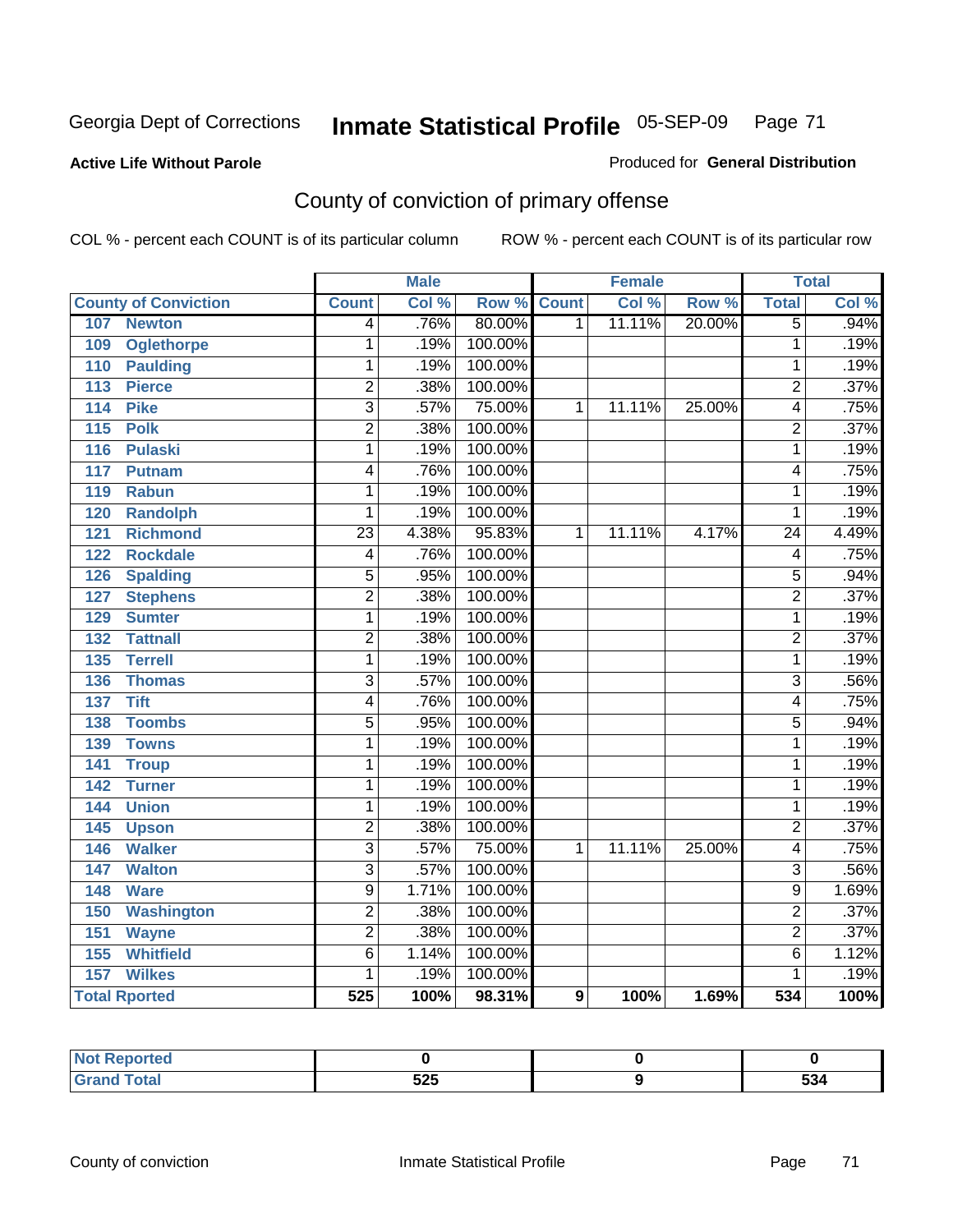**Active Life Without Parole** 

Produced for **General Distribution**

## County of conviction of primary offense

|                             | <b>Male</b> | emale  | $\tau$ otar |
|-----------------------------|-------------|--------|-------------|
| <b>Mode (most frequent)</b> | ™ulton      | Walker | ≂ulton      |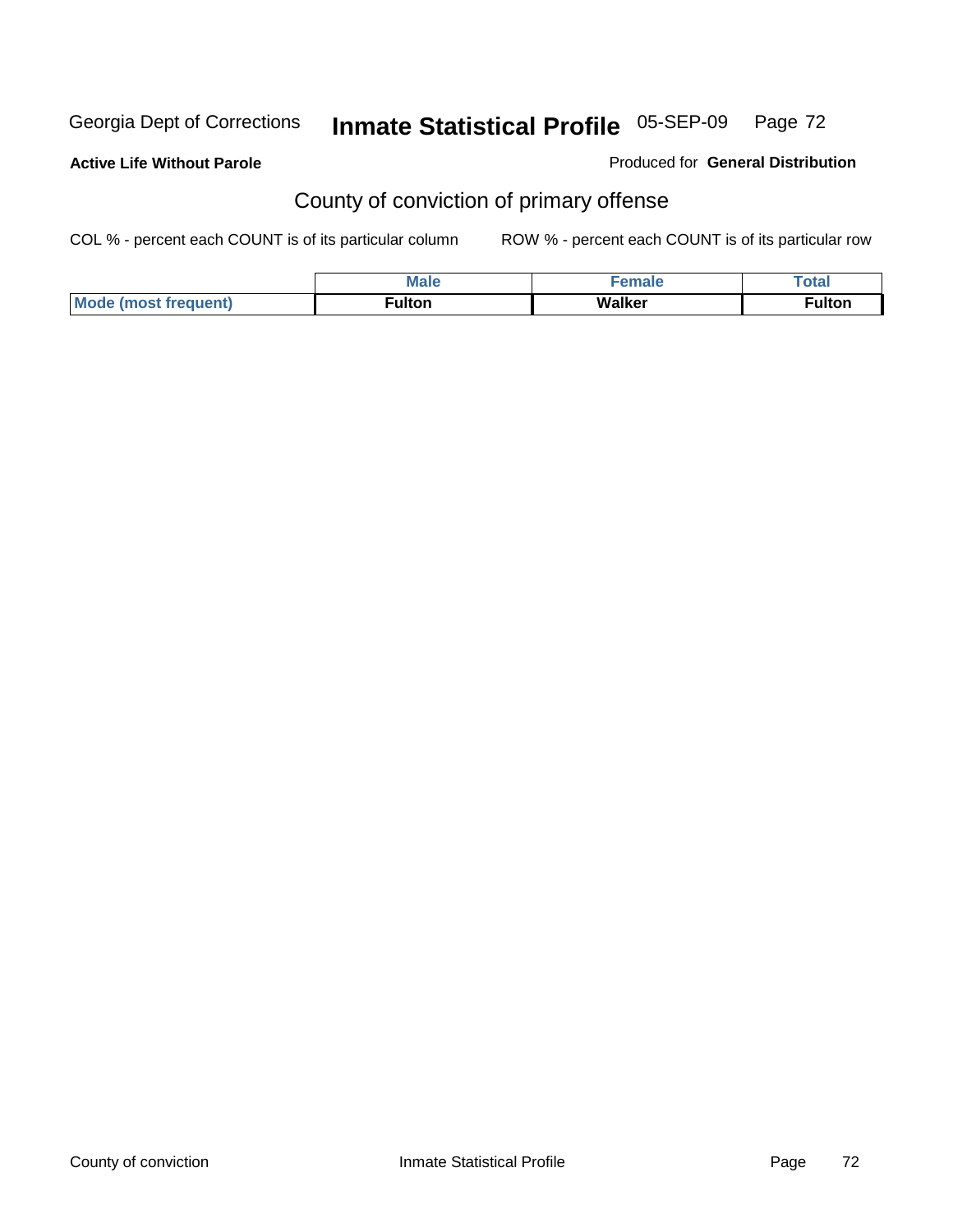**Active Life Without Parole** 

Produced for **General Distribution**

# Circuit of conviction of primary offense

|                 |                                 |                 | <b>Male</b> |             |              | <b>Female</b> |        |                 | <b>Total</b>               |
|-----------------|---------------------------------|-----------------|-------------|-------------|--------------|---------------|--------|-----------------|----------------------------|
|                 | <b>Circuit of Conviction</b>    | <b>Count</b>    | Col %       | Row % Count |              | Col %         | Row %  | <b>Total</b>    | $\overline{\text{Col }^9}$ |
| $\overline{1}$  | <b>Alapaha Circuit</b>          | $\overline{5}$  | .95%        | 100.00%     |              |               |        | 5               | .94%                       |
| $\overline{2}$  | <b>Alcovy Circuit</b>           | 7               | 1.33%       | 87.50%      | 1            | 11.11%        | 12.50% | $\overline{8}$  | 1.50%                      |
| 3               | <b>Atlanta Circuit</b>          | $\overline{51}$ | 9.71%       | 100.00%     |              |               |        | $\overline{51}$ | 9.55%                      |
| 4               | <b>Atlantic Circuit</b>         | 11              | 2.10%       | 100.00%     |              |               |        | 11              | 2.06%                      |
| 5               | <b>Augusta Circuit</b>          | $\overline{34}$ | 6.48%       | 97.14%      | 1            | 11.11%        | 2.86%  | $\overline{35}$ | 6.55%                      |
| $6\phantom{a}$  | <b>Blue Ridge Circuit</b>       | $\overline{3}$  | .57%        | 100.00%     |              |               |        | $\overline{3}$  | .56%                       |
| $\overline{7}$  | <b>Brunswick Circuit</b>        | $\overline{22}$ | 4.19%       | 100.00%     |              |               |        | $\overline{22}$ | 4.12%                      |
| 8               | <b>Chattahoochee Circuit</b>    | 19              | 3.62%       | 100.00%     |              |               |        | 19              | 3.56%                      |
| 9               | <b>Cherokee Circuit</b>         | $\overline{3}$  | .57%        | 100.00%     |              |               |        | $\overline{3}$  | .56%                       |
| 10              | <b>Clayton Circuit</b>          | $\overline{17}$ | 3.24%       | 100.00%     |              |               |        | $\overline{17}$ | 3.18%                      |
| 11              | <b>Cobb Circuit</b>             | $\overline{17}$ | 3.24%       | 94.44%      | 1            | 11.11%        | 5.56%  | $\overline{18}$ | 3.37%                      |
| 12              | <b>Conasauga Circuit</b>        | 6               | 1.14%       | 100.00%     |              |               |        | $\,6$           | 1.12%                      |
| $\overline{13}$ | <b>Cordele Circuit</b>          | $\overline{7}$  | 1.33%       | 100.00%     |              |               |        | $\overline{7}$  | 1.31%                      |
| 14              | <b>Coweta Circuit</b>           | $\overline{6}$  | 1.14%       | 100.00%     |              |               |        | $\overline{6}$  | 1.12%                      |
| 15              | <b>Dougherty Circuit</b>        | $\overline{20}$ | 3.81%       | 100.00%     |              |               |        | $\overline{20}$ | 3.75%                      |
| 16              | <b>Dublin Circuit</b>           | $\overline{3}$  | .57%        | 100.00%     |              |               |        | $\overline{3}$  | .56%                       |
| 17              | <b>Eastern Circuit</b>          | $\overline{23}$ | 4.38%       | 100.00%     |              |               |        | $\overline{23}$ | 4.31%                      |
| 18              | <b>Flint Circuit</b>            | 10              | 1.90%       | 100.00%     |              |               |        | 10              | 1.87%                      |
| 19              | <b>Griffin Circuit</b>          | $\overline{13}$ | 2.48%       | 92.86%      | $\mathbf{1}$ | 11.11%        | 7.14%  | $\overline{14}$ | 2.62%                      |
| 20              | <b>Gwinnett Circuit</b>         | 7               | 1.33%       | 87.50%      | $\mathbf 1$  | 11.11%        | 12.50% | 8               | 1.50%                      |
| 21              | <b>Houston Circuit</b>          | 7               | 1.33%       | 100.00%     |              |               |        | $\overline{7}$  | 1.31%                      |
| 22              | <b>Lookout Mountain Circuit</b> | $\overline{6}$  | 1.14%       | 85.71%      | 1            | 11.11%        | 14.29% | 7               | 1.31%                      |
| 23              | <b>Macon Circuit</b>            | $\overline{16}$ | 3.05%       | 100.00%     |              |               |        | $\overline{16}$ | 3.00%                      |
| 24              | <b>Middle Circuit</b>           | 9               | 1.71%       | 100.00%     |              |               |        | 9               | 1.69%                      |
| 25              | <b>Mountain Circuit</b>         | $\overline{7}$  | 1.33%       | 100.00%     |              |               |        | $\overline{7}$  | 1.31%                      |
| 26              | <b>Northeastern Circuit</b>     | $\overline{10}$ | 1.90%       | 100.00%     |              |               |        | $\overline{10}$ | 1.87%                      |
| 27              | <b>Northern Circuit</b>         | $\overline{10}$ | 1.90%       | 100.00%     |              |               |        | $\overline{10}$ | 1.87%                      |
| 28              | <b>Ocmulgee Circuit</b>         | $\overline{13}$ | 2.48%       | 100.00%     |              |               |        | $\overline{13}$ | 2.43%                      |
| 29              | <b>Oconee Circuit</b>           | $\overline{3}$  | .57%        | 100.00%     |              |               |        | $\overline{3}$  | .56%                       |
| 30              | <b>Ogeechee Circuit</b>         | $\overline{6}$  | 1.14%       | 85.71%      | 1            | 11.11%        | 14.29% | $\overline{7}$  | 1.31%                      |
| 31              | <b>Pataula Circuit</b>          | 4               | .76%        | 100.00%     |              |               |        | 4               | .75%                       |
| 32              | <b>Piedmont Circuit</b>         | 12              | 2.29%       | 100.00%     |              |               |        | 12              | 2.25%                      |
| 33              | <b>Rome Circuit</b>             | $\overline{5}$  | .95%        | 100.00%     |              |               |        | $\overline{5}$  | .94%                       |
| 34              | <b>South Georgia Circuit</b>    | $\overline{2}$  | .38%        | 100.00%     |              |               |        | $\overline{2}$  | .37%                       |
| 35              | <b>Southern Circuit</b>         | $\overline{13}$ | 2.48%       | 100.00%     |              |               |        | $\overline{13}$ | 2.43%                      |
| 36              | <b>Southwestern Circuit</b>     | 3               | .57%        | 100.00%     |              |               |        | 3               | .56%                       |
| 37              | <b>Stone Mountain Circuit</b>   | 41              | 7.81%       | 97.62%      | 1            | 11.11%        | 2.38%  | $\overline{42}$ | 7.87%                      |
| 38              | <b>Tallapoosa Circuit</b>       | 4               | .76%        | 100.00%     |              |               |        | 4               | .75%                       |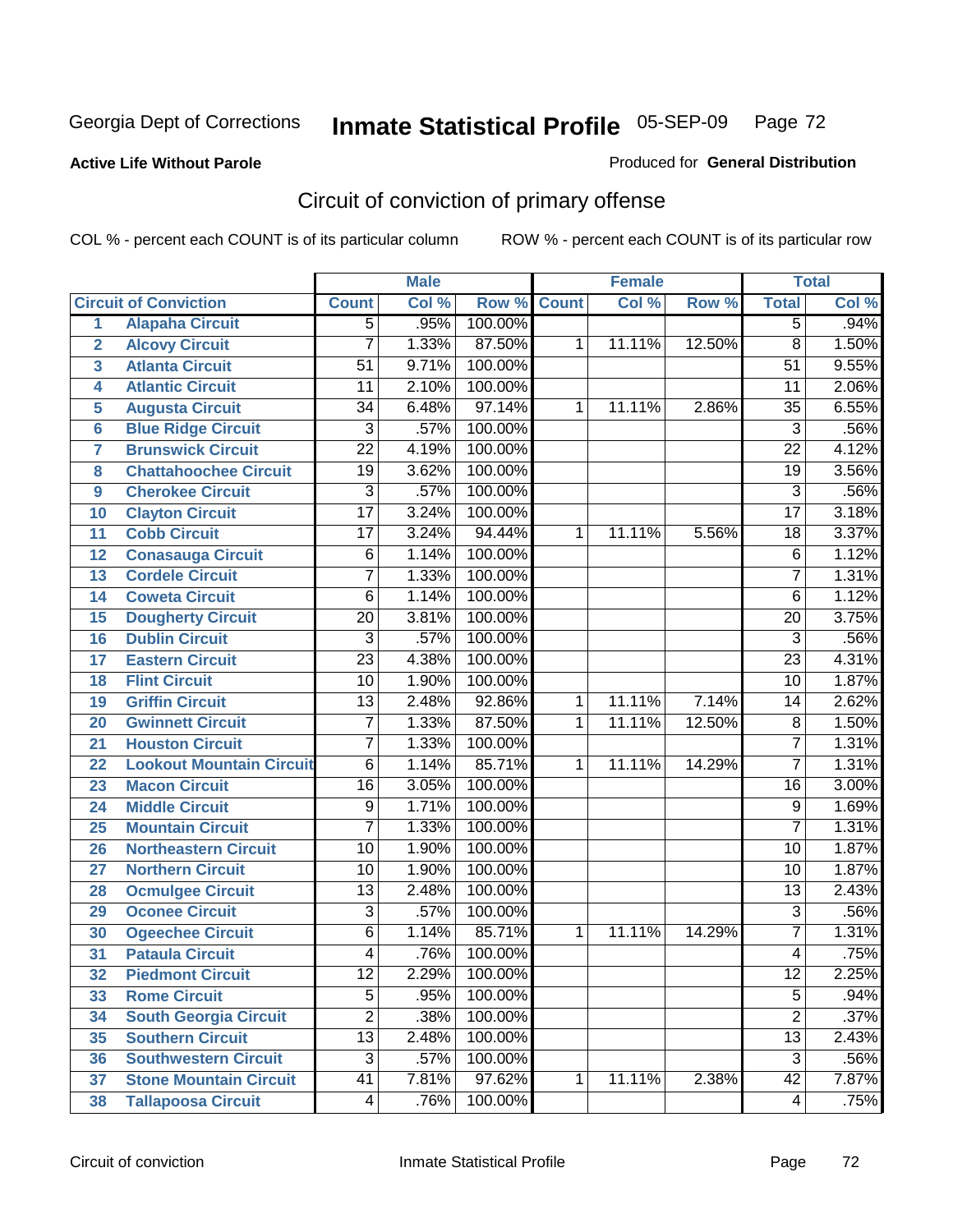**Active Life Without Parole** 

Produced for **General Distribution**

# Circuit of conviction of primary offense

|                              |                             |              | <b>Male</b> |             |   | <b>Female</b> |       |              | <b>Total</b> |
|------------------------------|-----------------------------|--------------|-------------|-------------|---|---------------|-------|--------------|--------------|
| <b>Circuit of Conviction</b> |                             | <b>Count</b> | Col %       | Row % Count |   | Col %         | Row % | <b>Total</b> | Col %        |
| 39                           | <b>Tifton Circuit</b>       | 6            | 1.14%       | 100.00%     |   |               |       | 6            | 1.12%        |
| 40                           | <b>Toombs Circuit</b>       |              | .19%        | 100.00%     |   |               |       |              | .19%         |
| 41                           | <b>Waycross Circuit</b>     | 19           | 3.62%       | 100.00%     |   |               |       | 19           | 3.56%        |
| 42                           | <b>Western Circuit</b>      | 12           | 2.29%       | 100.00%     |   |               |       | 12           | 2.25%        |
| 43                           | <b>Rockdale Circuit</b>     | 4            | .76%        | 100.00%     |   |               |       | 4            | .75%         |
| 44                           | <b>Douglas Circuit</b>      | 17           | 3.24%       | 94.44%      |   | 11.11%        | 5.56% | 18           | 3.37%        |
| 45                           | <b>Appalachian Circuit</b>  |              | .19%        | 100.00%     |   |               |       |              | .19%         |
| 46                           | <b>Enotah Circuit</b>       | 2            | .38%        | 100.00%     |   |               |       | 2            | .37%         |
| 47                           | <b>Bell-Forsyth Circuit</b> |              | .19%        | 100.00%     |   |               |       |              | .19%         |
| 48                           | <b>Towaliga Circuit</b>     | 6            | 1.14%       | 100.00%     |   |               |       | 6            | 1.12%        |
| 49                           | <b>Paulding Circuit</b>     |              | .19%        | 100.00%     |   |               |       |              | .19%         |
| <b>Total Rported</b>         |                             | 525          | 100%        | 98.31%      | 9 | 100%          | 1.69% | 534          | 100%         |

| لمنتشر بالتعبين<br>onted |            |             |
|--------------------------|------------|-------------|
| $C = 1$                  | よつよ<br>ວ∠ວ | -- -<br>OO4 |

|  | M | *****<br>⊡alilu | chee | .<br>''ILC |
|--|---|-----------------|------|------------|
|--|---|-----------------|------|------------|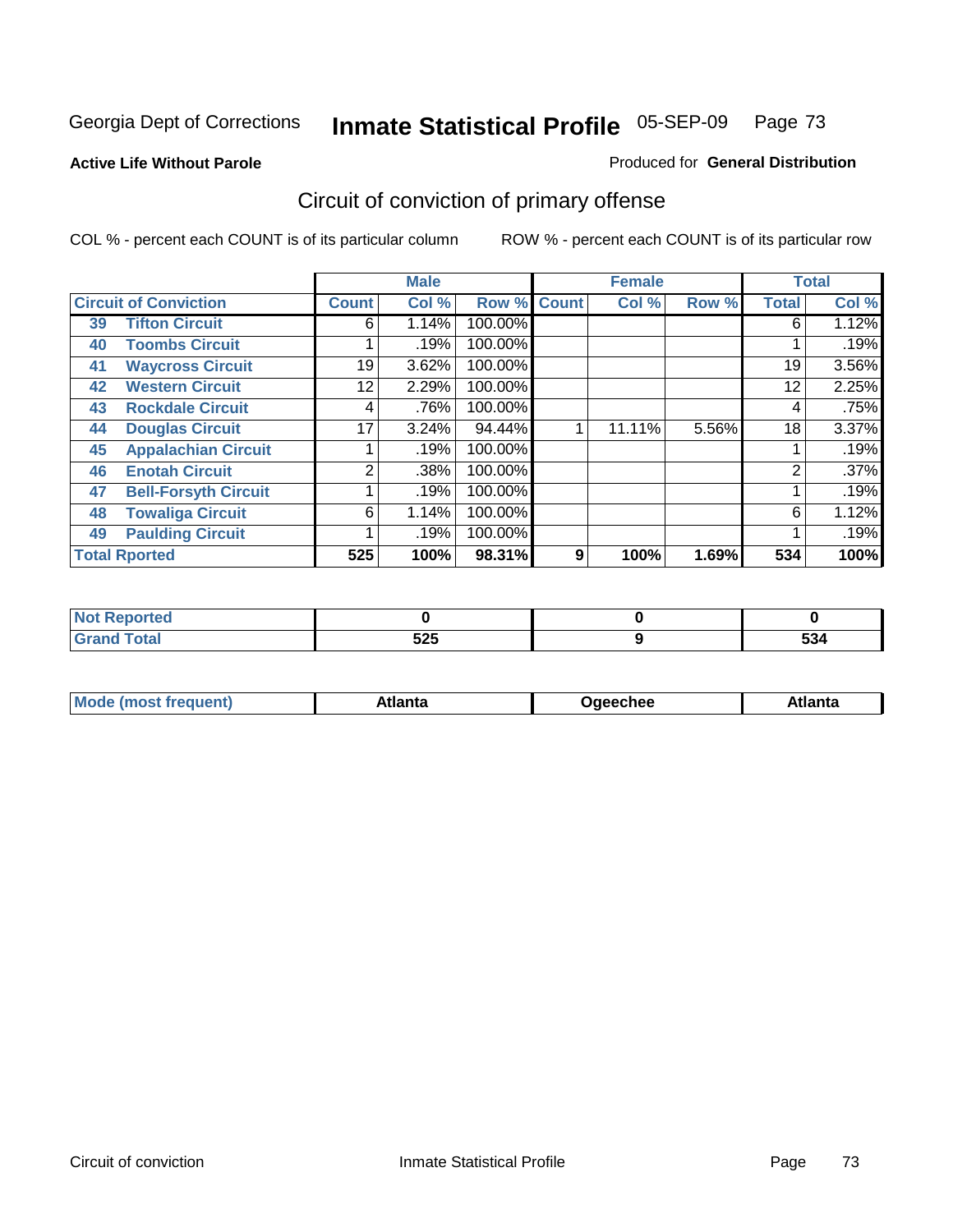#### **Active Life Without Parole**

#### Produced for **General Distribution**

## Years served (jail + prison) in this incarceration

|                       |                  | <b>Male</b> |         |                | <b>Female</b> |       |                 | <b>Total</b> |
|-----------------------|------------------|-------------|---------|----------------|---------------|-------|-----------------|--------------|
| <b>Years Served</b>   | <b>Count</b>     | Col %       | Row %   | <b>Count</b>   | Col %         | Row % | <b>Total</b>    | Col %        |
| Less than one year    | 9                | 1.73%       | 100.00% |                |               |       | 9               | 1.70%        |
| 1 to 1.99 years       | 14               | 2.69%       | 100.00% |                |               |       | 14              | 2.65%        |
| 2 to 2.99 years       | $\overline{25}$  | 4.80%       | 96.15%  | $\mathbf{1}$   | 12.50%        | 3.85% | $\overline{26}$ | 4.91%        |
| 3 to 3.99 years       | $\overline{16}$  | 3.07%       | 94.12%  | $\mathbf{1}$   | 12.50%        | 5.88% | $\overline{17}$ | 3.21%        |
| 4 to 4.99 years       | $\overline{26}$  | 4.99%       | 100.00% |                |               |       | $\overline{26}$ | 4.91%        |
| 5 to 5.99 years       | $\overline{33}$  | 6.33%       | 100.00% |                |               |       | 33              | 6.24%        |
| 6 to 6.99 years       | $\overline{35}$  | 6.72%       | 94.59%  | $\overline{2}$ | 25.00%        | 5.41% | $\overline{37}$ | 6.99%        |
| 7 to 7.99 years       | $\overline{38}$  | 7.29%       | 95.00%  | $\overline{2}$ | 25.00%        | 5.00% | 40              | 7.56%        |
| 8 to 8.99 years       | $\overline{39}$  | 7.49%       | 100.00% |                |               |       | $\overline{39}$ | 7.37%        |
| 9 to 9.99 years       | $\overline{53}$  | 10.17%      | 100.00% |                |               |       | $\overline{53}$ | 10.02%       |
| 10 to 10.99 years     | $\overline{29}$  | 5.57%       | 96.67%  | $\mathbf{1}$   | 12.50%        | 3.33% | 30              | 5.67%        |
| 11 to 11.99 years     | 44               | 8.45%       | 100.00% |                |               |       | 44              | 8.32%        |
| 12 to 12.99 years     | 46               | 8.83%       | 97.87%  | 1              | 12.50%        | 2.13% | 47              | 8.88%        |
| 13 to 13.99 years     | $\overline{32}$  | 6.14%       | 100.00% |                |               |       | $\overline{32}$ | 6.05%        |
| 14 to 14.99 years     | $\overline{24}$  | 4.61%       | 100.00% |                |               |       | 24              | 4.54%        |
| 15 to 15.99 years     | $\overline{22}$  | 4.22%       | 100.00% |                |               |       | $\overline{22}$ | 4.16%        |
| 16 to 16.99 years     | $\overline{12}$  | 2.30%       | 100.00% |                |               |       | $\overline{12}$ | 2.27%        |
| 17 to 17.99 years     | $\overline{3}$   | 0.58%       | 100.00% |                |               |       | $\overline{3}$  | 0.57%        |
| 18 to 18.99 years     | $\overline{6}$   | 1.15%       | 100.00% |                |               |       | $\overline{6}$  | 1.13%        |
| 19 to 19.99 years     | 1                | 0.19%       | 100.00% |                |               |       | 1               | 0.19%        |
| 20 to 20.99 years     | 4                | 0.77%       | 100.00% |                |               |       | 4               | 0.76%        |
| 21 to 21.99 years     | 1                | 0.19%       | 100.00% |                |               |       | 1               | 0.19%        |
| 22 to 22.99 years     | $\overline{3}$   | 0.58%       | 100.00% |                |               |       | $\overline{3}$  | 0.57%        |
| 25 to 25.99 years     | 1                | 0.19%       | 100.00% |                |               |       | 1               | 0.19%        |
| 28 to 28.99 years     | 1                | 0.19%       | 100.00% |                |               |       | 1               | 0.19%        |
| Thirty + years        | 4                | 0.77%       | 100.00% |                |               |       | $\overline{4}$  | 0.76%        |
| <b>Total Reported</b> | $\overline{521}$ | 100%        | 98.49%  | 8              | 100%          | 1.51% | 529             | 100%         |

| <b>Not Reported</b>            |                   |                   |                   |
|--------------------------------|-------------------|-------------------|-------------------|
| <b>Grand Total</b>             | 525               |                   | 534               |
|                                |                   |                   |                   |
| <b>Mean</b><br>(average)       | 9.65              | 7.21              | 9.61              |
| Median (middle)                | 9.46              | 6.98              | 9.41              |
| <b>Mode</b><br>(most frequent) | 13 to 13.99 years | 12 to 12.99 years | 13 to 13.99 years |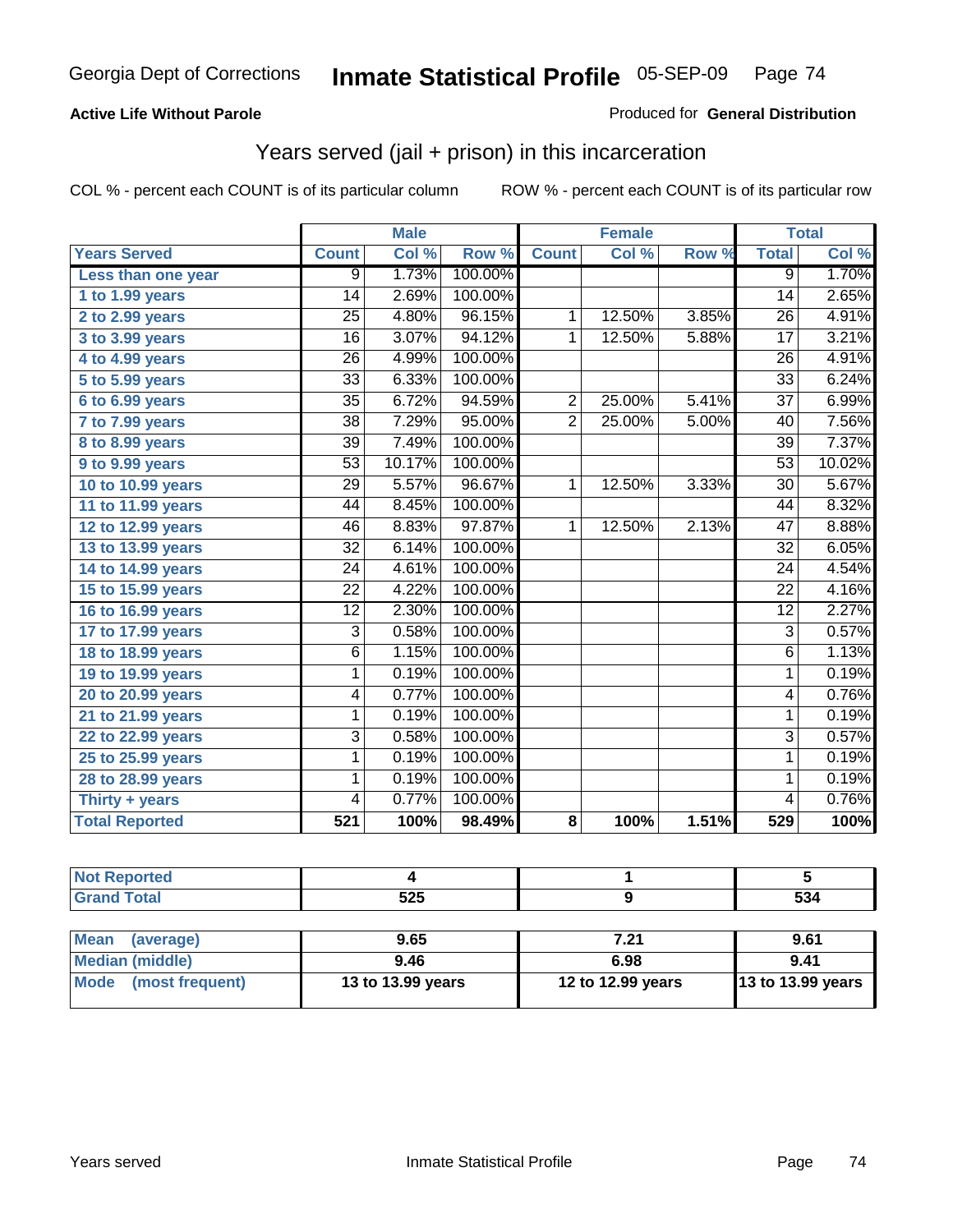### **Active Life Without Parole**

Produced for **General Distribution**

### Results of most recent HIV tests

|                         |              | <b>Male</b> |        |              | <b>Female</b> |        |       | <b>Total</b> |
|-------------------------|--------------|-------------|--------|--------------|---------------|--------|-------|--------------|
| <b>HIV Test Results</b> | <b>Count</b> | Col %       | Row %  | <b>Count</b> | Col %         | Row %  | Total | Col %        |
| <b>Positive</b>         | 5            | $0.96\%$    | 83.33% |              | 11.11%        | 16.67% |       | $1.13\%$     |
| <b>Negative</b>         | 518          | $99.04\%$   | 98.48% |              | $88.89\%$     | 1.52%  | 526   | 98.87%       |
| <b>Total Reported</b>   | 523          | 100%        | 98.31% |              | 100%          | 1.69%  | 532   | 100%         |

| <b>Not Reported</b> |     |             |
|---------------------|-----|-------------|
| <b>Grand Total</b>  | 525 | -^ *<br>უა4 |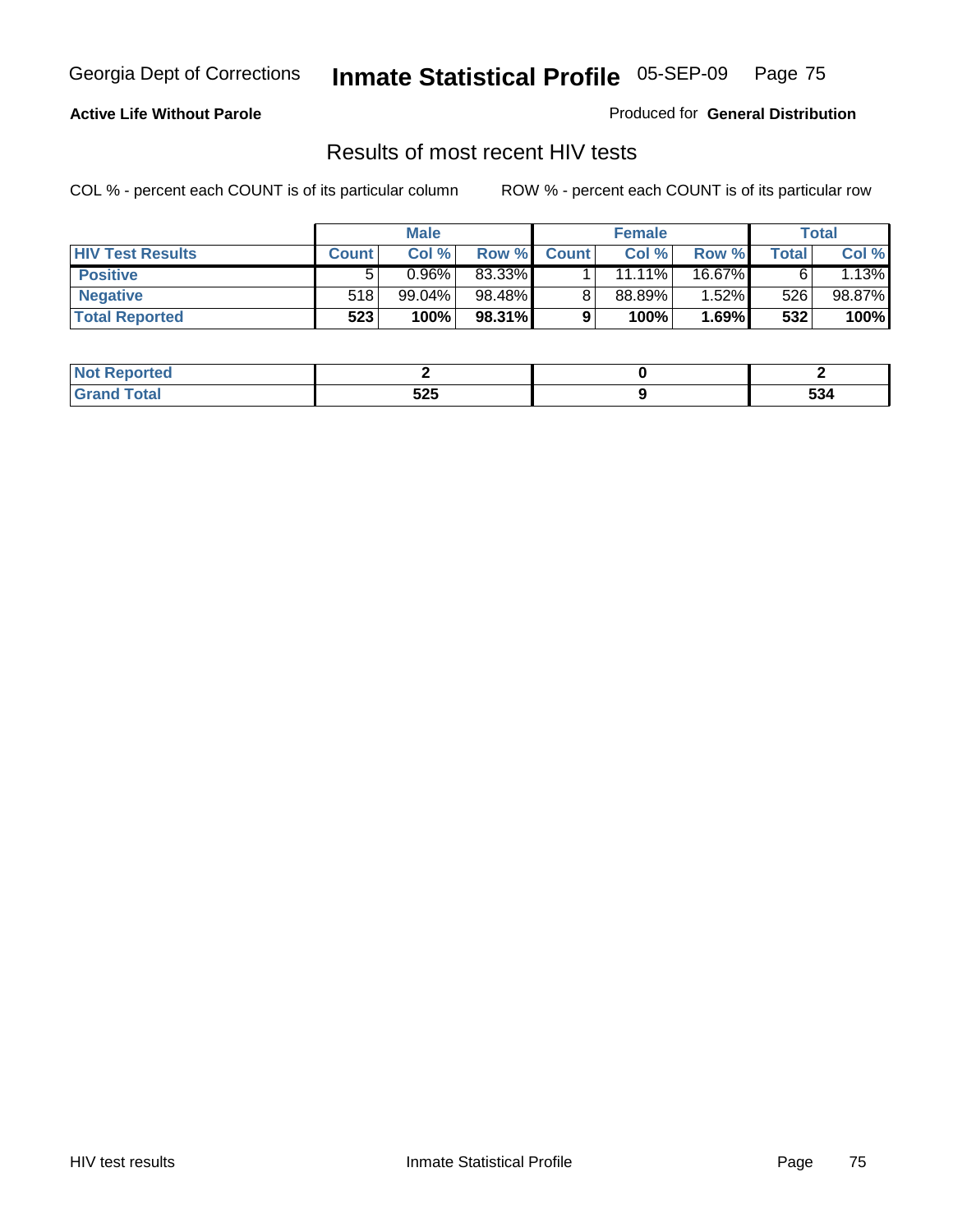### **Active Life Without Parole**

#### Produced for **General Distribution**

### Results of most recent tuberculosis test

|                                  |              | <b>Male</b> |           |              | <b>Female</b> |       |       | Total  |
|----------------------------------|--------------|-------------|-----------|--------------|---------------|-------|-------|--------|
| <b>Tuberculosis Test Results</b> | <b>Count</b> | Col%        | Row %     | <b>Count</b> | Col%          | Row % | Total | Col %  |
| <b>Positive on current test</b>  | 83           | 15.93%      | 100.00%   |              |               |       | 83    | 15.66% |
| <b>Positive on previous test</b> | 47           | $9.02\%$    | 100.00%   |              |               |       | 47    | 8.87%  |
| <b>Negative</b>                  | 391          | 75.05%      | $97.75\%$ | 9            | 100.00%       | 2.25% | 400   | 75.47% |
| <b>Total Reported</b>            | 521          | 100%        | 98.30%    |              | 100%          | 1.70% | 530   | 100%   |

| <b>Reported</b><br><b>NOT</b> |     |                  |
|-------------------------------|-----|------------------|
| <b>Total</b>                  | 525 | <b>FA</b><br>534 |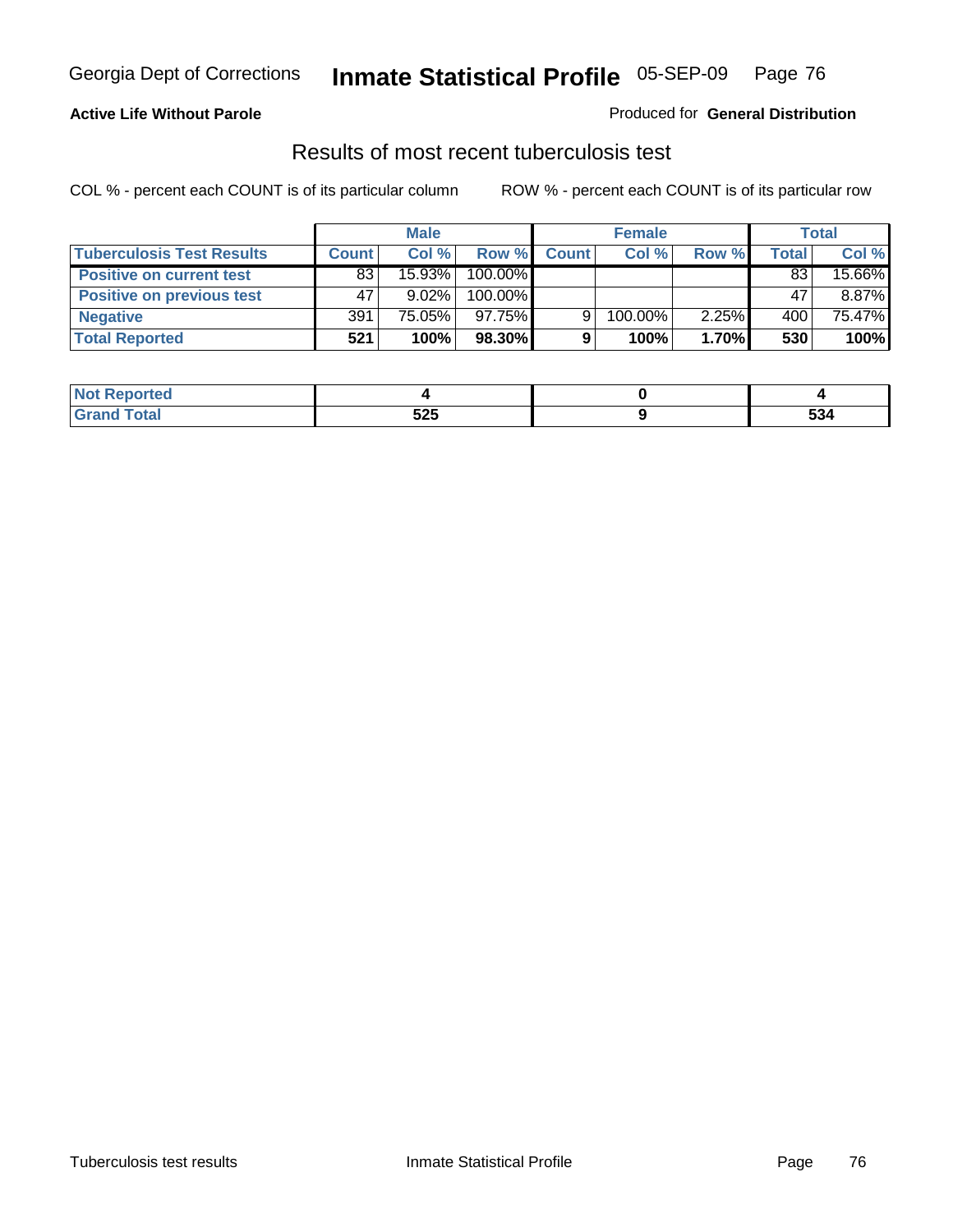### **Active Life Without Parole**

Produced for **General Distribution**

### Results of most recent syphilis test

|                                 |              | <b>Male</b> |        |              | <b>Female</b> |          |              | Total  |
|---------------------------------|--------------|-------------|--------|--------------|---------------|----------|--------------|--------|
| <b>Syphilis Test Results</b>    | <b>Count</b> | Col %       | Row %  | <b>Count</b> | Col %         | Row %    | <b>Total</b> | Col %  |
| <b>Positive on current test</b> | 15           | $2.90\%$    | 93.75% |              | $11.11\%$     | $6.25\%$ | 16           | 3.04%  |
| <b>Negative</b>                 | 503          | $97.10\%$   | 98.43% |              | 88.89%        | $1.57\%$ | 511          | 96.96% |
| <b>Total Reported</b>           | 518          | 100%        | 98.29% |              | 100%          | 1.71%    | 527          | 100%   |

| <b>Not Reported</b> |     |           |
|---------------------|-----|-----------|
| <b>Total</b>        | 525 | -^<br>აა4 |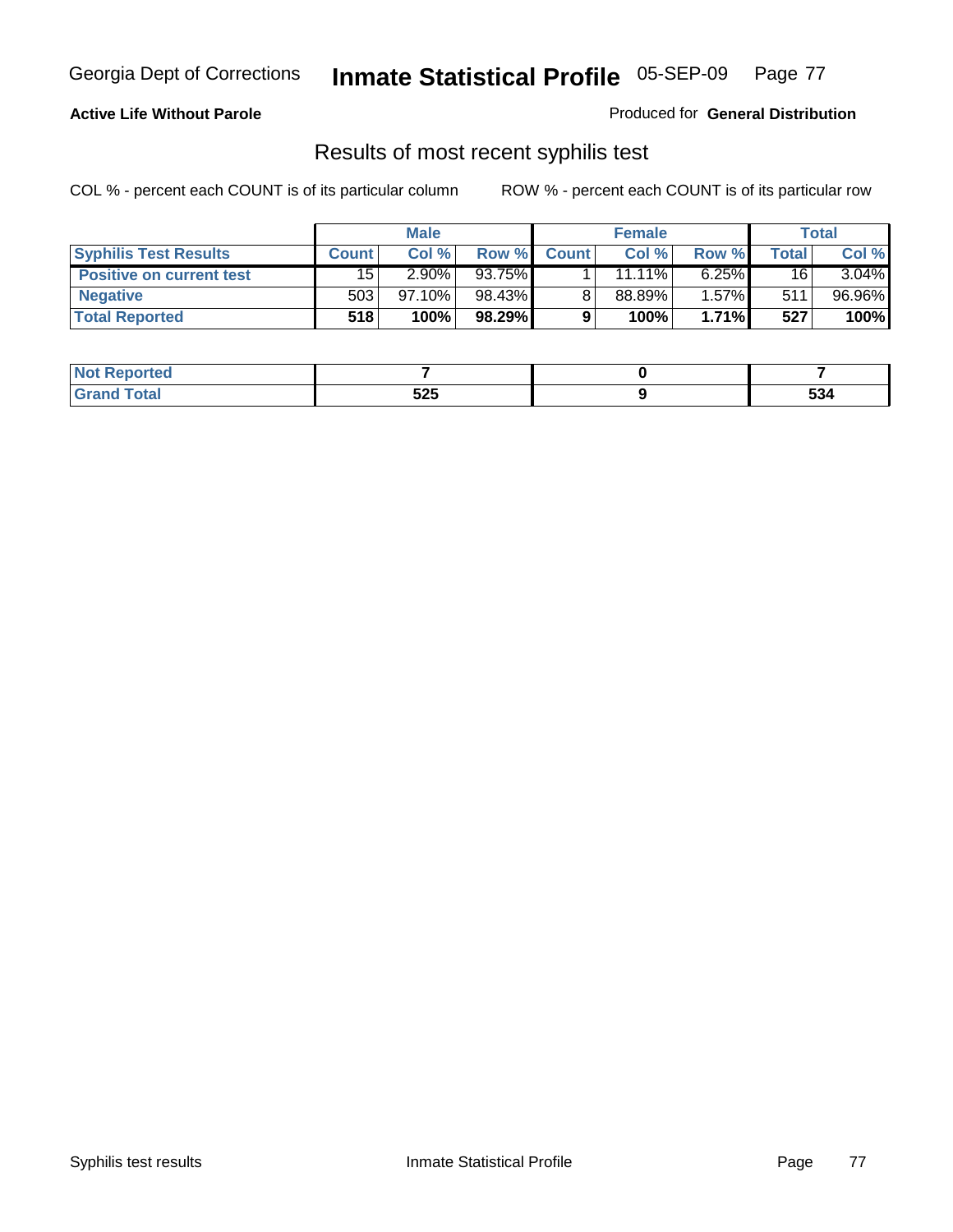### **Active Life Without Parole**

Produced for **General Distribution**

### Results of most recent Hepatitis-C test

|                                 |              | <b>Male</b> |           |              | <b>Female</b> |           |       | Total  |
|---------------------------------|--------------|-------------|-----------|--------------|---------------|-----------|-------|--------|
| <b>Hepatitis-C Test Results</b> | <b>Count</b> | Col %       | Row %     | <b>Count</b> | Col %         | Row %     | Total | Col %  |
| <b>Positive on current test</b> |              | $35.71\%$   | 100.00%   |              |               |           |       | 33.33% |
| <b>Negative</b>                 |              | 64.29%      | $90.00\%$ |              | 100.00%       | $10.00\%$ | 10    | 66.67% |
| <b>Total Reported</b>           | 14           | 100%        | 93.33%    |              | 100%          | 6.67%     | 15    | 100%   |

| <b>Not</b><br>Reported | 74 4. | 540<br>JIJ |
|------------------------|-------|------------|
| <b>Total</b>           | 525   | -^<br>აა4  |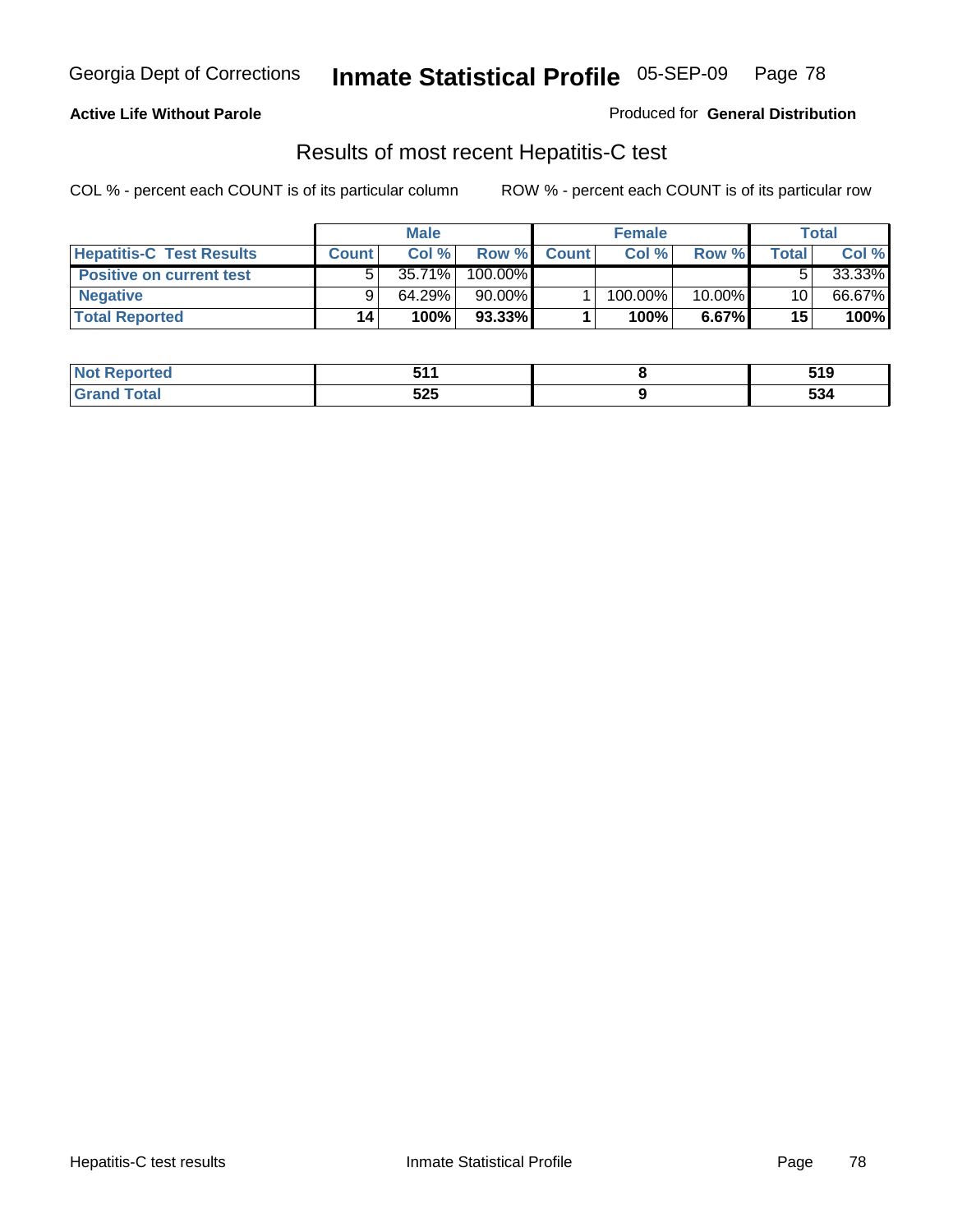#### **Active Life Without Parole**

Produced for **General Distribution**

### Results of most recent pregnancy test

|                               | <b>Male</b>  |      |          | <b>Female</b>  |            |         | <b>Total</b>   |         |
|-------------------------------|--------------|------|----------|----------------|------------|---------|----------------|---------|
| <b>Pregnancy Test Results</b> | <b>Count</b> | Col% | Row %    | <b>Count</b> Ⅰ | Col %      | Row %   | <b>Total</b> I | Col %   |
| <b>Negative</b>               |              |      |          |                | $100.00\%$ | 100.00% |                | 100.00% |
| <b>Total Reported</b>         |              | %    | $0.00\%$ |                | 100%       | 100.00% |                | 100%    |

| rted             | 525 | <b>FA7</b><br>JZ 1 |
|------------------|-----|--------------------|
| <b>otal</b><br>. | 525 | -^<br><b>JJ4</b>   |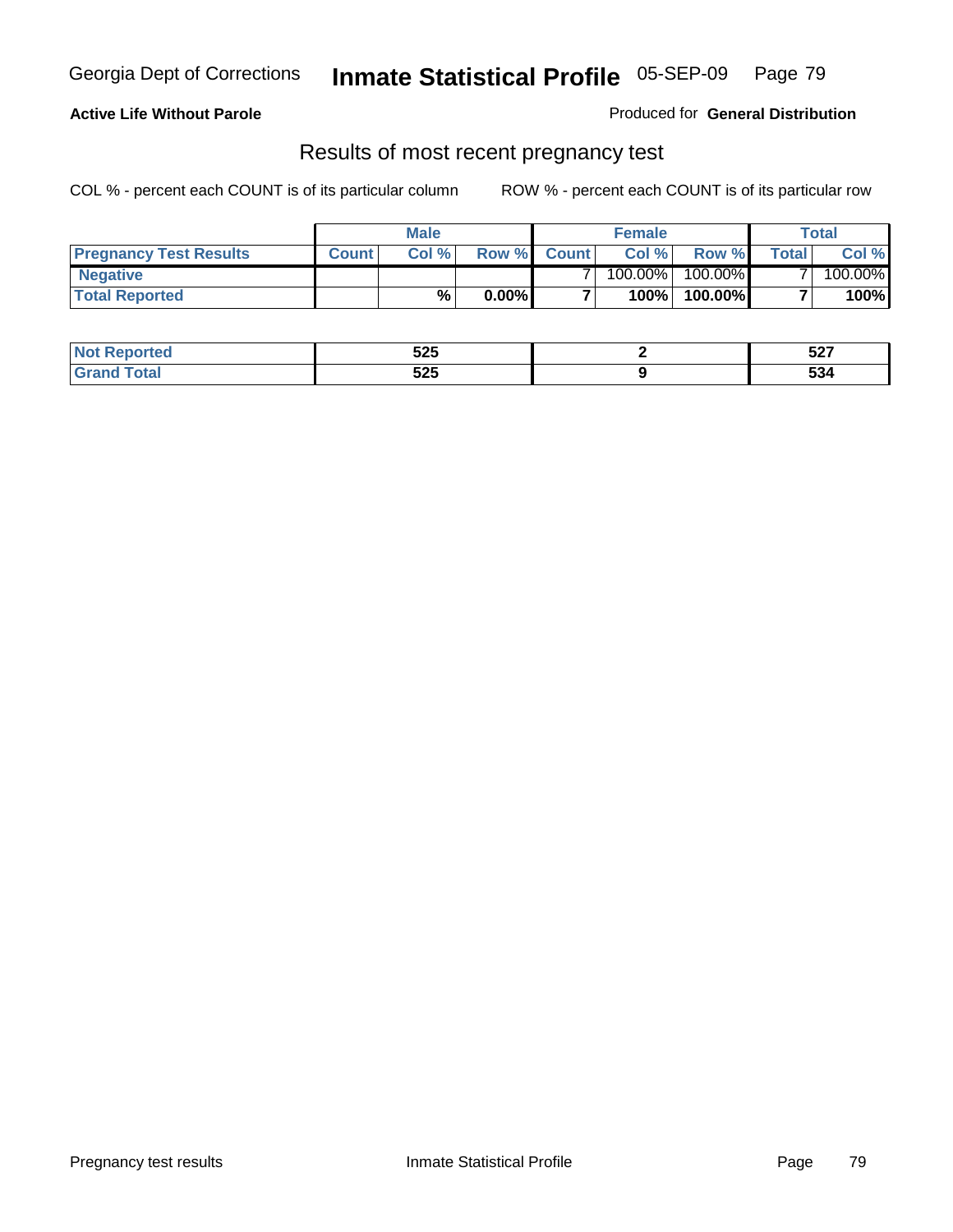### **Active Life Without Parole**

#### Produced for **General Distribution**

### Results of most recent diabetes test

|                                 |              | <b>Male</b> |                  | <b>Female</b> |          |       | Total   |
|---------------------------------|--------------|-------------|------------------|---------------|----------|-------|---------|
| <b>Diabetes Test Results</b>    | <b>Count</b> | Col %       | Row % Count      | Col %         | Row %    | Total | Col %   |
| <b>Positive on current test</b> |              | $100.00\%$  | 100.00% <b>I</b> |               |          |       | 100.00% |
| <b>Total Reported</b>           |              | $100\%$     | 100.00%          | %             | $0.00\%$ |       | 100%    |

| <b>Not Reported</b> | にへへ<br>ວ∠ວ | <b>EOO</b><br>ວວ∠ |
|---------------------|------------|-------------------|
| <b>Grand Total</b>  | 525        | ra 1<br>534       |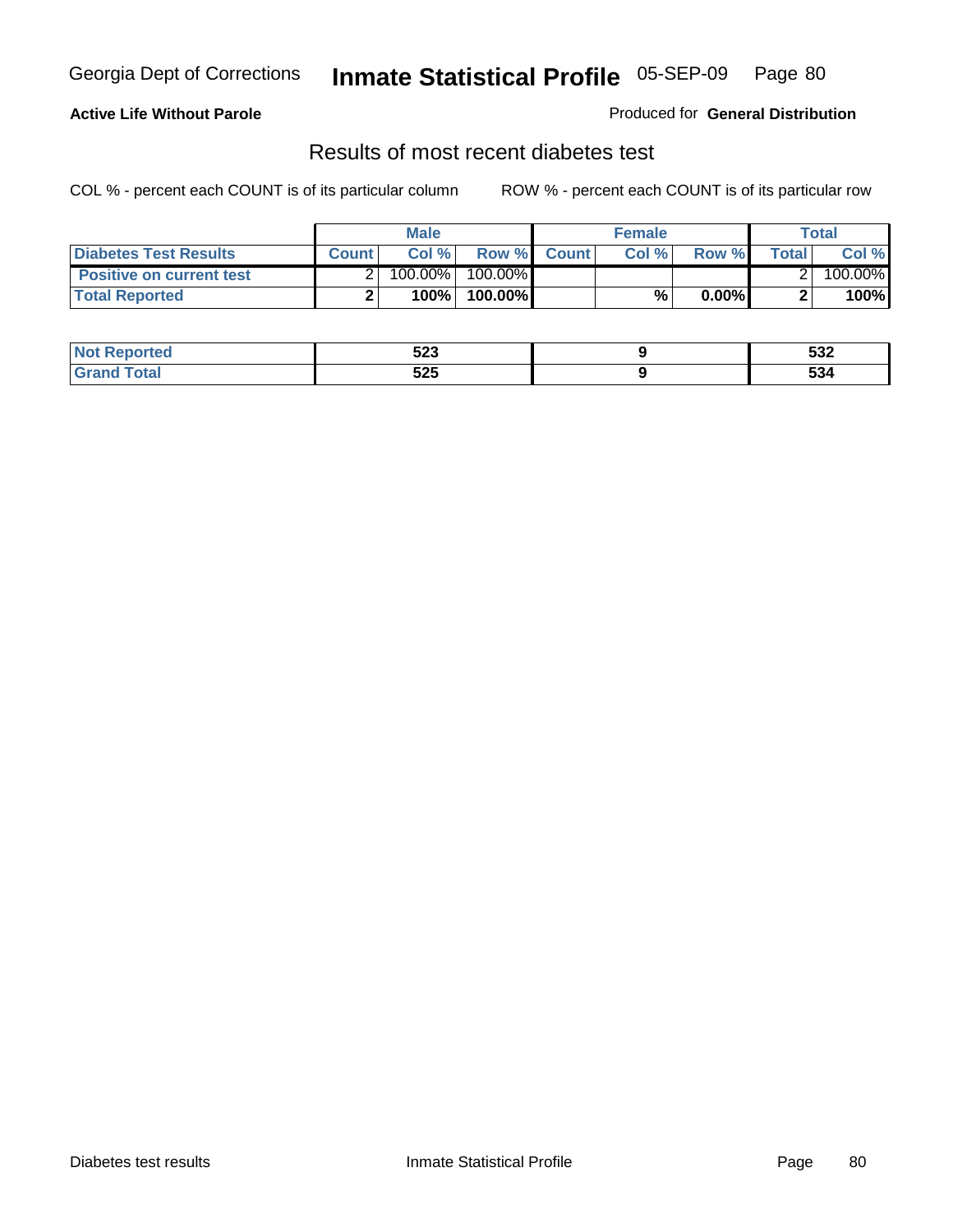### **Active Life Without Parole**

#### Produced for **General Distribution**

### Results of most recent hypertension test

|                                  |              | <b>Male</b> |                    | <b>Female</b> |          |        | Total   |
|----------------------------------|--------------|-------------|--------------------|---------------|----------|--------|---------|
| <b>Hypertension Test Results</b> | <b>Count</b> | Col %       | <b>Row % Count</b> | Col %         | Row %    | Totall | Col %   |
| <b>Positive on current test</b>  |              | 100.00%     | $100.00\%$         |               |          |        | 100.00% |
| <b>Total Reported</b>            |              | 100%        | 100.00%            | %             | $0.00\%$ |        | 100%    |

| <b>rted</b> | E4 0<br>JIU | <b>FA7</b><br><u>ว∠เ</u> |
|-------------|-------------|--------------------------|
| <b>ota</b>  | 525         | <b>FA</b><br>უაგ         |